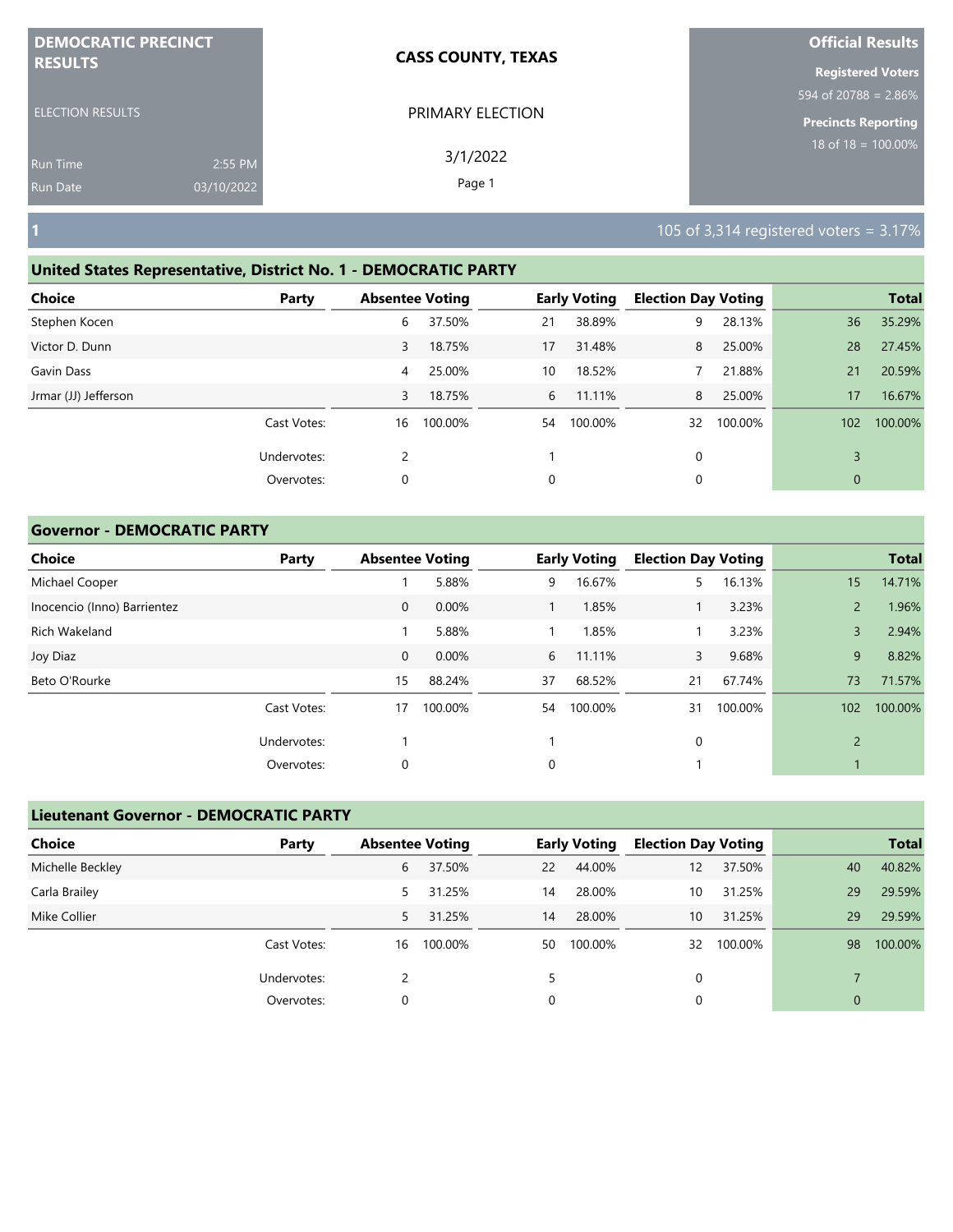| <b>DEMOCRATIC PRECINCT</b>    | <b>CASS COUNTY, TEXAS</b> | <b>Official Results</b>  |
|-------------------------------|---------------------------|--------------------------|
| <b>RESULTS</b>                |                           | <b>Registered Voters</b> |
|                               |                           | 594 of 20788 = $2.86\%$  |
| <b>ELECTION RESULTS</b>       | PRIMARY ELECTION          | Precincts Reporting      |
| 2:55 PM<br><b>Run Time</b>    | 3/1/2022                  | $18$ of 18 = $100.00\%$  |
| 03/10/2022<br><b>Run Date</b> | Page 2                    |                          |

### **Attorney General - DEMOCRATIC PARTY**

| . .                     |             |                |                        |    |                     |                            |         |    |              |
|-------------------------|-------------|----------------|------------------------|----|---------------------|----------------------------|---------|----|--------------|
| <b>Choice</b>           | Party       |                | <b>Absentee Voting</b> |    | <b>Early Voting</b> | <b>Election Day Voting</b> |         |    | <b>Total</b> |
| Joe Jaworski            |             | 4              | 25.00%                 | 8  | 15.38%              |                            | 3.23%   | 13 | 13.13%       |
| Mike Fields             |             | 5              | 31.25%                 | 15 | 28.85%              | 8                          | 25.81%  | 28 | 28.28%       |
| Lee Merritt             |             | $\overline{2}$ | 12.50%                 | 10 | 19.23%              | 5.                         | 16.13%  | 17 | 17.17%       |
| Rochelle Mercedes Garza |             | 5              | 31.25%                 | 14 | 26.92%              | 16                         | 51.61%  | 35 | 35.35%       |
| S. "TBone" Raynor       |             | 0              | 0.00%                  | 5  | 9.62%               |                            | 3.23%   | 6  | 6.06%        |
|                         | Cast Votes: | 16             | 100.00%                | 52 | 100.00%             | 31                         | 100.00% | 99 | 100.00%      |
|                         | Undervotes: | 2              |                        | 3  |                     | 0                          |         | 5  |              |
|                         | Overvotes:  | 0              |                        | 0  |                     |                            |         |    |              |
|                         |             |                |                        |    |                     |                            |         |    |              |

## **Comptroller of Public Accounts - DEMOCRATIC PARTY**

| <b>Choice</b>    | Party       | <b>Absentee Voting</b> |         |    | <b>Early Voting</b> | <b>Election Day Voting</b> |         |                | <b>Total</b> |
|------------------|-------------|------------------------|---------|----|---------------------|----------------------------|---------|----------------|--------------|
| Janet T. Dudding |             |                        | 46.67%  | 27 | 54.00%              | 15                         | 46.88%  | 49             | 50.52%       |
| Angel Luis Vega  |             | 5.                     | 33.33%  | 6  | 12.00%              | 12                         | 37.50%  | 23             | 23.71%       |
| Tim Mahoney      |             | 3                      | 20.00%  | 17 | 34.00%              |                            | 15.63%  | 25             | 25.77%       |
|                  | Cast Votes: | 15                     | 100.00% | 50 | 100.00%             | 32                         | 100.00% | 97             | 100.00%      |
|                  | Undervotes: |                        |         |    |                     | 0                          |         | 8              |              |
|                  | Overvotes:  | 0                      |         | 0  |                     | 0                          |         | $\overline{0}$ |              |

| <b>Choice</b>        | Party       | <b>Absentee Voting</b> |         |    | <b>Early Voting</b> | <b>Election Day Voting</b> |         |    | <b>Total</b> |
|----------------------|-------------|------------------------|---------|----|---------------------|----------------------------|---------|----|--------------|
| Jay Kleberg          |             |                        | 46.67%  | 18 | 36.00%              | 8                          | 25.00%  | 33 | 34.02%       |
| Sandragrace Martinez |             |                        | 6.67%   | 8  | 16.00%              | 8                          | 25.00%  | 17 | 17.53%       |
| Jinny Suh            |             | 5.                     | 33.33%  | 6  | 12.00%              | 8                          | 25.00%  | 19 | 19.59%       |
| Michael Lange        |             | 2                      | 13.33%  | 18 | 36.00%              | 8                          | 25.00%  | 28 | 28.87%       |
|                      | Cast Votes: | 15                     | 100.00% | 50 | 100.00%             | 32                         | 100.00% | 97 | 100.00%      |
|                      | Undervotes: |                        |         |    |                     | $\Omega$                   |         | 8  |              |
|                      | Overvotes:  | 0                      |         | 0  |                     | 0                          |         | 0  |              |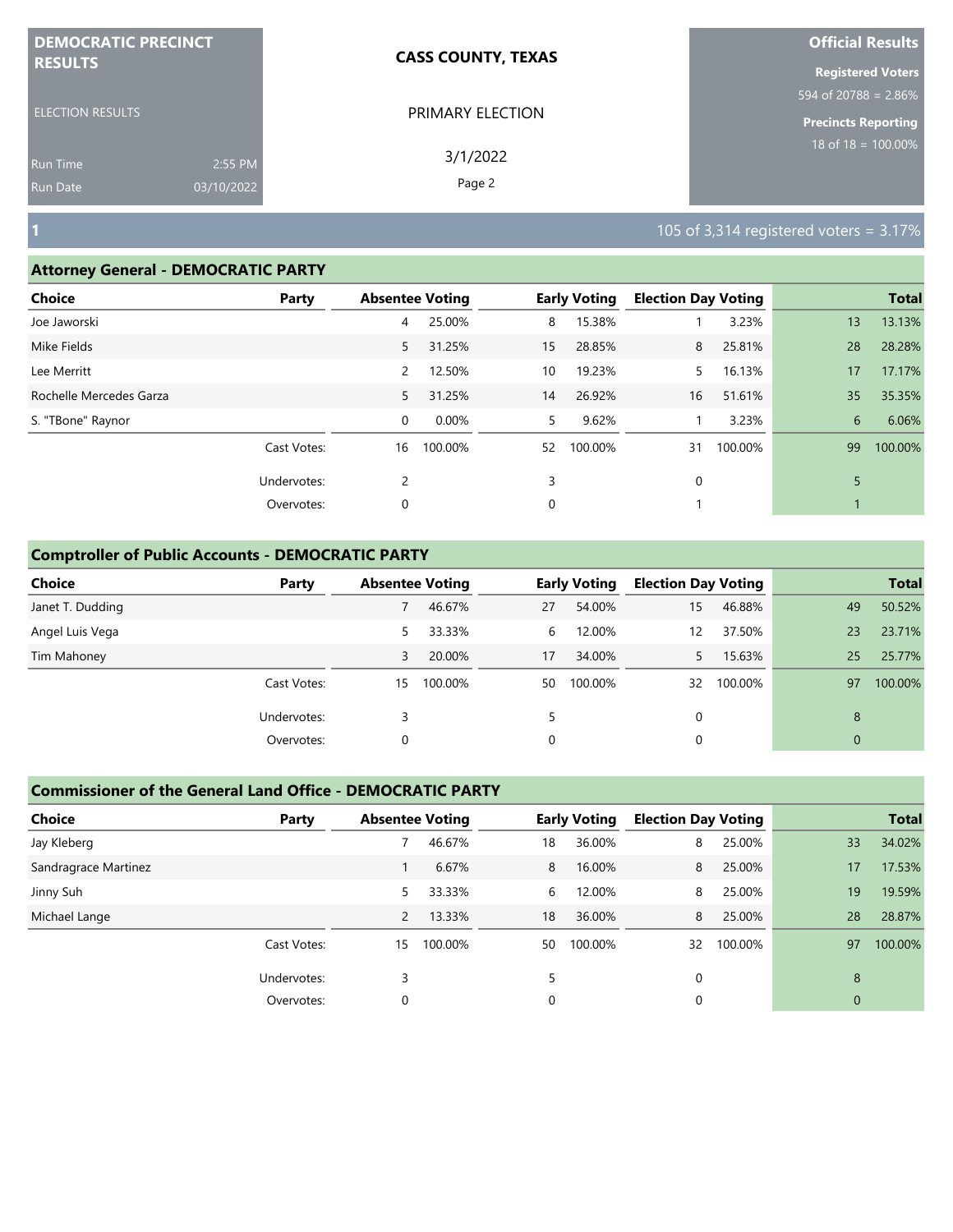| <b>DEMOCRATIC PRECINCT</b>    | <b>CASS COUNTY, TEXAS</b> | <b>Official Results</b>          |
|-------------------------------|---------------------------|----------------------------------|
| <b>RESULTS</b>                |                           | <b>Registered Voters</b>         |
|                               |                           | 594 of 20788 = $2.86\%$          |
| <b>ELECTION RESULTS</b>       | PRIMARY ELECTION          | <b>Precincts Reporting</b>       |
| 2:55 PM<br><b>Run Time</b>    | 3/1/2022                  | 18 of 18 = $\overline{100.00\%}$ |
| 03/10/2022<br><b>Run Date</b> | Page 3                    |                                  |

## **Commissioner of Agriculture - DEMOCRATIC PARTY**

| <b>Choice</b> | Party       |    | <b>Absentee Voting</b> |    | <b>Early Voting</b> | <b>Election Day Voting</b> |         |              | <b>Total</b> |
|---------------|-------------|----|------------------------|----|---------------------|----------------------------|---------|--------------|--------------|
| Ed Ireson     |             | 4  | 25.00%                 | 14 | 28.00%              | 8                          | 25.81%  | 26           | 26.80%       |
| Susan Hays    |             | 12 | 75.00%                 | 36 | 72.00%              | 23                         | 74.19%  | 71           | 73.20%       |
|               | Cast Votes: | 16 | 100.00%                | 50 | 100.00%             | 31                         | 100.00% | 97           | 100.00%      |
|               | Undervotes: |    |                        | 5. |                     |                            |         | 8            |              |
|               | Overvotes:  | 0  |                        | 0  |                     | 0                          |         | $\mathbf{0}$ |              |
|               |             |    |                        |    |                     |                            |         |              |              |

| <b>Railroad Commissioner - DEMOCRATIC PARTY</b> |             |    |                        |          |                     |                            |         |          |              |  |
|-------------------------------------------------|-------------|----|------------------------|----------|---------------------|----------------------------|---------|----------|--------------|--|
| Choice                                          | Party       |    | <b>Absentee Voting</b> |          | <b>Early Voting</b> | <b>Election Day Voting</b> |         |          | <b>Total</b> |  |
| Luke Warford                                    |             | 15 | 100.00%                | 47       | 100.00%             | 28                         | 100.00% | 90       | 100.00%      |  |
|                                                 | Cast Votes: | 15 | 100.00%                | 47       | 100.00%             | 28                         | 100.00% | 90       | 100.00%      |  |
|                                                 | Undervotes: |    |                        | 8        |                     | 4                          |         | 15       |              |  |
|                                                 | Overvotes:  |    |                        | $\Omega$ |                     |                            |         | $\Omega$ |              |  |

## **Justice, Supreme Court, Place 3 - DEMOCRATIC PARTY**

| <b>Choice</b> | Party       |    | <b>Absentee Voting</b> |    | <b>Early Voting</b> |    | <b>Election Day Voting</b> | <b>Total</b> |         |
|---------------|-------------|----|------------------------|----|---------------------|----|----------------------------|--------------|---------|
| Erin A Nowell |             | 15 | 100.00%                | 47 | 100.00%             | 29 | 100.00%                    | 91           | 100.00% |
|               | Cast Votes: | 15 | 100.00%                | 47 | 100.00%             | 29 | 100.00%                    | 91           | 100.00% |
|               | Undervotes: |    |                        | 8  |                     |    |                            | 14           |         |
|               | Overvotes:  |    |                        |    |                     |    |                            |              |         |

| Choice         | Party       |    | <b>Absentee Voting</b> |    | <b>Early Voting</b> |    | <b>Election Day Voting</b> |    | <b>Total</b> |
|----------------|-------------|----|------------------------|----|---------------------|----|----------------------------|----|--------------|
| Amanda Reichek |             | 15 | 100.00%                | 46 | 100.00%             | 26 | 100.00%                    | 87 | 100.00%      |
|                | Cast Votes: | 15 | 100.00%                | 46 | 100.00%             |    | 26 100.00%                 | 87 | 100.00%      |
|                | Undervotes: |    |                        |    |                     | 6  |                            | 18 |              |
|                | Overvotes:  |    |                        |    |                     |    |                            |    |              |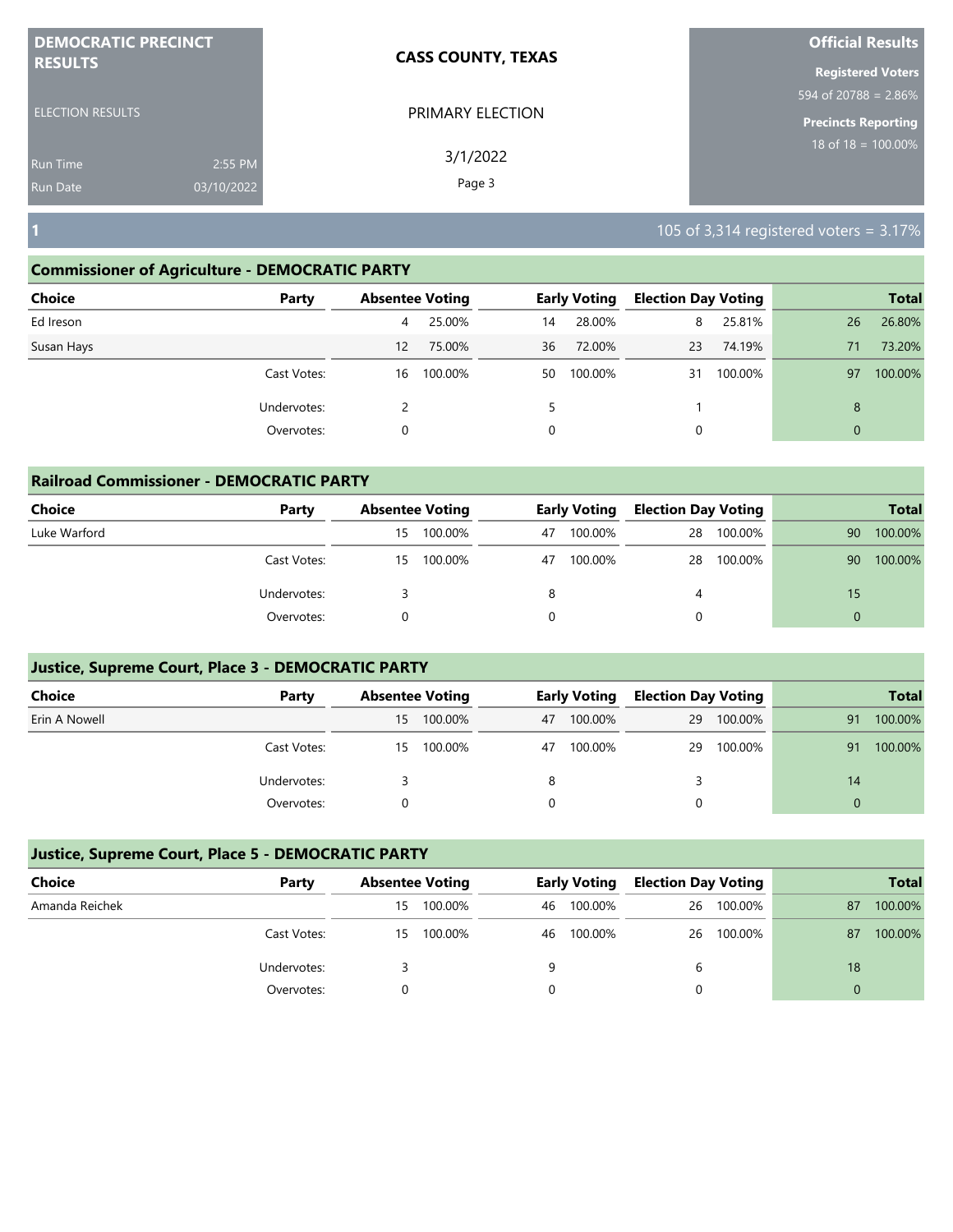| <b>DEMOCRATIC PRECINCT</b> |            | <b>CASS COUNTY, TEXAS</b> | <b>Official Results</b>    |
|----------------------------|------------|---------------------------|----------------------------|
| <b>RESULTS</b>             |            |                           | <b>Registered Voters</b>   |
|                            |            |                           | 594 of 20788 = 2.86%       |
| <b>ELECTION RESULTS</b>    |            | PRIMARY ELECTION          | <b>Precincts Reporting</b> |
| <b>Run Time</b>            | 2:55 PM    | 3/1/2022                  | 18 of $18 = 100.00\%$      |
| <b>Run Date</b>            | 03/10/2022 | Page 4                    |                            |

## **Justice, Supreme Court, Place 9 - DEMOCRATIC PARTY**

| <b>Choice</b>   | Party       |    | <b>Absentee Voting</b> |          | <b>Early Voting</b> | <b>Election Day Voting</b> |         |          | <b>Total</b> |
|-----------------|-------------|----|------------------------|----------|---------------------|----------------------------|---------|----------|--------------|
| Julia Maldonado |             | 15 | 100.00%                | 45       | 100.00%             | 28                         | 100.00% | 88       | 100.00%      |
|                 | Cast Votes: | 15 | 100.00%                | 45       | 100.00%             | 28                         | 100.00% | 88       | 100.00%      |
|                 | Undervotes: |    |                        | 10       |                     | 4                          |         | 17       |              |
|                 | Overvotes:  |    |                        | $\Omega$ |                     | 0                          |         | $\Omega$ |              |

# **Judge, Court of Criminal Appeals, Place 5 - DEMOCRATIC PARTY**

| <b>Choice</b> | Party       |    | <b>Absentee Voting</b> |    | Early Voting | <b>Election Day Voting</b> |         |          | <b>Total</b> |
|---------------|-------------|----|------------------------|----|--------------|----------------------------|---------|----------|--------------|
| Dana Huffman  |             | 15 | 100.00%                | 46 | 100.00%      | 28                         | 100.00% | 89       | 100.00%      |
|               | Cast Votes: | 15 | 100.00%                | 46 | 100.00%      | 28                         | 100.00% | 89       | 100.00%      |
|               | Undervotes: |    |                        | q  |              | 4                          |         | 16       |              |
|               | Overvotes:  |    |                        |    |              | 0                          |         | $\Omega$ |              |

| <b>Choice</b>  | Party       |    | <b>Absentee Voting</b> |    | <b>Early Voting</b> | <b>Election Day Voting</b> |         |          | <b>Total</b> |
|----------------|-------------|----|------------------------|----|---------------------|----------------------------|---------|----------|--------------|
| Robert Johnson |             | 15 | 100.00%                | 46 | 100.00%             | 28                         | 100.00% | 89       | 100.00%      |
|                | Cast Votes: | 15 | 100.00%                | 46 | 100.00%             | 28                         | 100.00% | 89       | 100.00%      |
|                | Undervotes: |    |                        | a  |                     | 4                          |         | 16       |              |
|                | Overvotes:  |    |                        | 0  |                     | 0                          |         | $\Omega$ |              |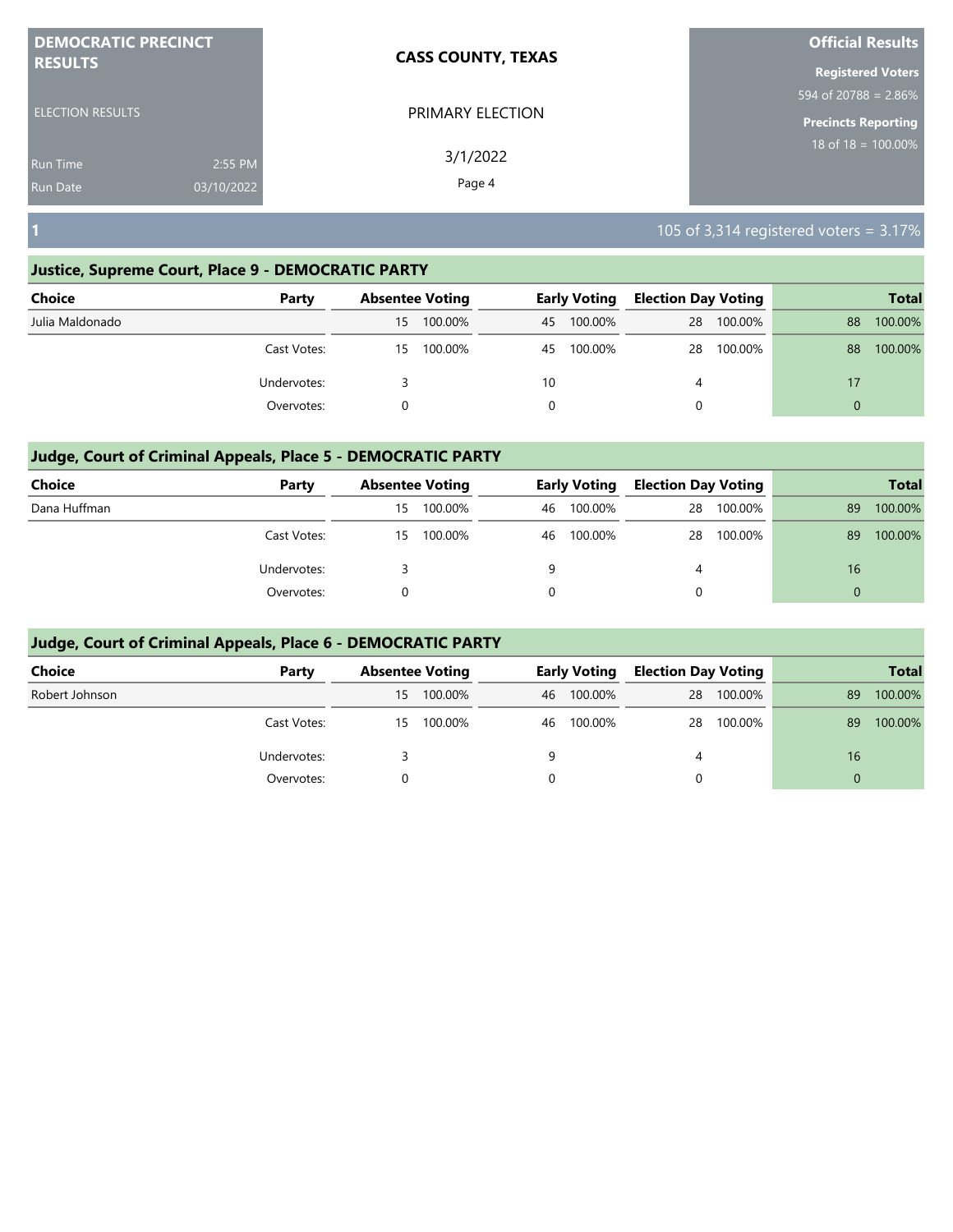| <b>DEMOCRATIC PRECINCT</b> |            | <b>CASS COUNTY, TEXAS</b> | <b>Official Results</b>  |
|----------------------------|------------|---------------------------|--------------------------|
| <b>RESULTS</b>             |            |                           | <b>Registered Voters</b> |
|                            |            |                           | 594 of 20788 = 2.86%     |
| <b>ELECTION RESULTS</b>    |            | PRIMARY ELECTION          | Precincts Reporting      |
| <b>Run Time</b>            | 2:55 PM    | 3/1/2022                  | 18 of $18 = 100.00\%$    |
| <b>Run Date</b>            | 03/10/2022 | Page 5                    |                          |

# **United States Representative, District No. 1 - DEMOCRATIC PARTY**

| Choice               | Party       | <b>Absentee Voting</b> |         |              | <b>Early Voting</b> | <b>Election Day Voting</b> |         |                 | <b>Total</b> |
|----------------------|-------------|------------------------|---------|--------------|---------------------|----------------------------|---------|-----------------|--------------|
| Stephen Kocen        |             | 2                      | 28.57%  | $\mathbf{0}$ | 0.00%               |                            | 8.33%   | 3               | 10.00%       |
| Victor D. Dunn       |             | $\overline{2}$         | 28.57%  | 6            | 54.55%              | $\mathbf{2}$               | 16.67%  | 10 <sup>°</sup> | 33.33%       |
| Gavin Dass           |             | 0                      | 0.00%   | $\mathbf{0}$ | 0.00%               | 0                          | 0.00%   | $\overline{0}$  | 0.00%        |
| Jrmar (JJ) Jefferson |             | 3                      | 42.86%  | 5.           | 45.45%              | 9                          | 75.00%  | 17              | 56.67%       |
|                      | Cast Votes: |                        | 100.00% | 11           | 100.00%             | 12                         | 100.00% | 30 <sup>°</sup> | 100.00%      |
|                      | Undervotes: | 0                      |         |              |                     | 0                          |         |                 |              |
|                      | Overvotes:  | 0                      |         | 0            |                     | 0                          |         | $\mathbf{0}$    |              |

## **Governor - DEMOCRATIC PARTY**

| <b>Choice</b>               | Party       | <b>Absentee Voting</b> |         |                   | <b>Early Voting</b> | <b>Election Day Voting</b> |         |                | <b>Total</b> |
|-----------------------------|-------------|------------------------|---------|-------------------|---------------------|----------------------------|---------|----------------|--------------|
| Michael Cooper              |             |                        | 14.29%  |                   | 8.33%               |                            | 8.33%   | 3              | 9.68%        |
| Inocencio (Inno) Barrientez |             | 0                      | 0.00%   | $\overline{0}$    | 0.00%               | $\mathbf{0}$               | 0.00%   | $\overline{0}$ | 0.00%        |
| Rich Wakeland               |             | 0                      | 0.00%   | 2                 | 16.67%              | 0                          | 0.00%   | $\overline{2}$ | 6.45%        |
| Joy Diaz                    |             |                        | 14.29%  | $\overline{0}$    | 0.00%               | $\mathbf{0}$               | 0.00%   |                | 3.23%        |
| Beto O'Rourke               |             | 5                      | 71.43%  | 9                 | 75.00%              | 11                         | 91.67%  | 25             | 80.65%       |
|                             | Cast Votes: |                        | 100.00% | $12 \overline{ }$ | 100.00%             | 12                         | 100.00% | 31             | 100.00%      |
|                             | Undervotes: | 0                      |         | 0                 |                     | $\mathbf 0$                |         | 0              |              |
|                             | Overvotes:  | 0                      |         | 0                 |                     | 0                          |         | 0              |              |

| <b>Lieutenant Governor - DEMOCRATIC PARTY</b> |             |                        |         |                |                     |                            |         |              |              |
|-----------------------------------------------|-------------|------------------------|---------|----------------|---------------------|----------------------------|---------|--------------|--------------|
| <b>Choice</b>                                 | Party       | <b>Absentee Voting</b> |         |                | <b>Early Voting</b> | <b>Election Day Voting</b> |         |              | <b>Total</b> |
| Michelle Beckley                              |             | 4                      | 57.14%  | $\overline{4}$ | 36.36%              | 3                          | 25.00%  | 11           | 36.67%       |
| Carla Brailey                                 |             | 0                      | 0.00%   |                | 9.09%               | 6                          | 50.00%  |              | 23.33%       |
| Mike Collier                                  |             | 3                      | 42.86%  | 6              | 54.55%              | 3                          | 25.00%  | 12           | 40.00%       |
|                                               | Cast Votes: |                        | 100.00% | 11             | 100.00%             | 12                         | 100.00% | 30           | 100.00%      |
|                                               | Undervotes: | 0                      |         |                |                     | 0                          |         |              |              |
|                                               | Overvotes:  | 0                      |         | 0              |                     | 0                          |         | $\mathbf{0}$ |              |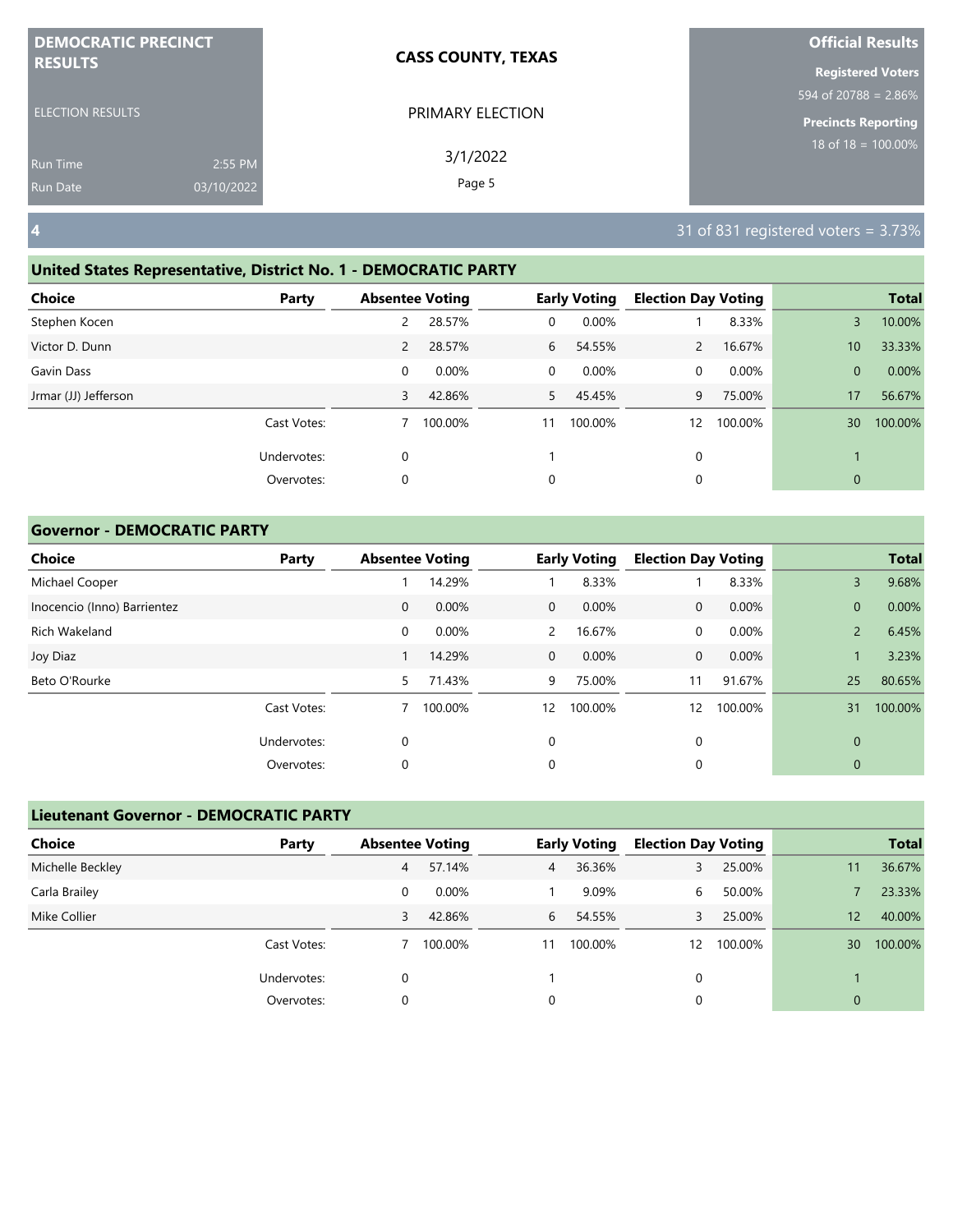| <b>DEMOCRATIC PRECINCT</b> |            | <b>CASS COUNTY, TEXAS</b> | <b>Official Results</b>    |
|----------------------------|------------|---------------------------|----------------------------|
| <b>RESULTS</b>             |            |                           | <b>Registered Voters</b>   |
|                            |            |                           | 594 of 20788 = $2.86\%$    |
| <b>ELECTION RESULTS</b>    |            | PRIMARY ELECTION          | <b>Precincts Reporting</b> |
| <b>Run Time</b>            | 2:55 PM    | 3/1/2022                  | $18$ of $18 = 100.00\%$    |
| <b>Run Date</b>            | 03/10/2022 | Page 6                    |                            |

#### **Attorney General - DEMOCRATIC PARTY**

| . .                     |             |                        |         |                |                     |                            |         |                |              |
|-------------------------|-------------|------------------------|---------|----------------|---------------------|----------------------------|---------|----------------|--------------|
| <b>Choice</b>           | Party       | <b>Absentee Voting</b> |         |                | <b>Early Voting</b> | <b>Election Day Voting</b> |         |                | <b>Total</b> |
| Joe Jaworski            |             | 2                      | 28.57%  | 0              | 0.00%               |                            | 8.33%   | 3              | 10.00%       |
| Mike Fields             |             | $\mathbf 0$            | 0.00%   | 3              | 27.27%              | $\mathbf{1}$               | 8.33%   | $\overline{4}$ | 13.33%       |
| Lee Merritt             |             | 2                      | 28.57%  | 4              | 36.36%              |                            | 58.33%  | 13             | 43.33%       |
| Rochelle Mercedes Garza |             | $\overline{2}$         | 28.57%  | $\overline{2}$ | 18.18%              | 3                          | 25.00%  |                | 23.33%       |
| S. "TBone" Raynor       |             |                        | 14.29%  | $\mathbf{2}$   | 18.18%              | 0                          | 0.00%   | 3              | 10.00%       |
|                         | Cast Votes: |                        | 100.00% | 11             | 100.00%             | 12                         | 100.00% | 30             | 100.00%      |
|                         | Undervotes: | $\mathbf 0$            |         |                |                     | 0                          |         |                |              |
|                         | Overvotes:  | $\mathbf 0$            |         | 0              |                     | 0                          |         | $\mathbf{0}$   |              |
|                         |             |                        |         |                |                     |                            |         |                |              |

## **Comptroller of Public Accounts - DEMOCRATIC PARTY**

| <b>Choice</b>    | Party       | <b>Absentee Voting</b> |         |    | <b>Early Voting</b> | <b>Election Day Voting</b> |         |                | <b>Total</b> |
|------------------|-------------|------------------------|---------|----|---------------------|----------------------------|---------|----------------|--------------|
| Janet T. Dudding |             |                        | 28.57%  |    | 63.64%              |                            | 25.00%  | 12             | 40.00%       |
| Angel Luis Vega  |             | 2                      | 28.57%  |    | 9.09%               |                            | 58.33%  | 10             | 33.33%       |
| Tim Mahoney      |             | 3                      | 42.86%  | 3  | 27.27%              |                            | 16.67%  | 8              | 26.67%       |
|                  | Cast Votes: |                        | 100.00% | 11 | 100.00%             | 12                         | 100.00% | 30             | 100.00%      |
|                  | Undervotes: | 0                      |         |    |                     | 0                          |         |                |              |
|                  | Overvotes:  | 0                      |         | 0  |                     | 0                          |         | $\overline{0}$ |              |

| <b>Choice</b>        | Party       | <b>Absentee Voting</b> |         |                           | <b>Early Voting</b> | <b>Election Day Voting</b> |         |                 | <b>Total</b> |
|----------------------|-------------|------------------------|---------|---------------------------|---------------------|----------------------------|---------|-----------------|--------------|
| Jay Kleberg          |             |                        | 14.29%  | $\mathsf{2}^{\mathsf{2}}$ | 18.18%              |                            | 8.33%   | 4               | 13.33%       |
| Sandragrace Martinez |             | $\overline{2}$         | 28.57%  | 5                         | 45.45%              | 3                          | 25.00%  | 10 <sup>°</sup> | 33.33%       |
| Jinny Suh            |             | 0                      | 0.00%   | $\mathcal{P}$             | 18.18%              | $\overline{4}$             | 33.33%  | 6               | 20.00%       |
| Michael Lange        |             | 4                      | 57.14%  | $\overline{2}$            | 18.18%              | $\overline{4}$             | 33.33%  | 10 <sup>°</sup> | 33.33%       |
|                      | Cast Votes: |                        | 100.00% | 11                        | 100.00%             | 12                         | 100.00% | 30              | 100.00%      |
|                      | Undervotes: | $\Omega$               |         |                           |                     | $\Omega$                   |         |                 |              |
|                      | Overvotes:  | 0                      |         | 0                         |                     | 0                          |         | $\overline{0}$  |              |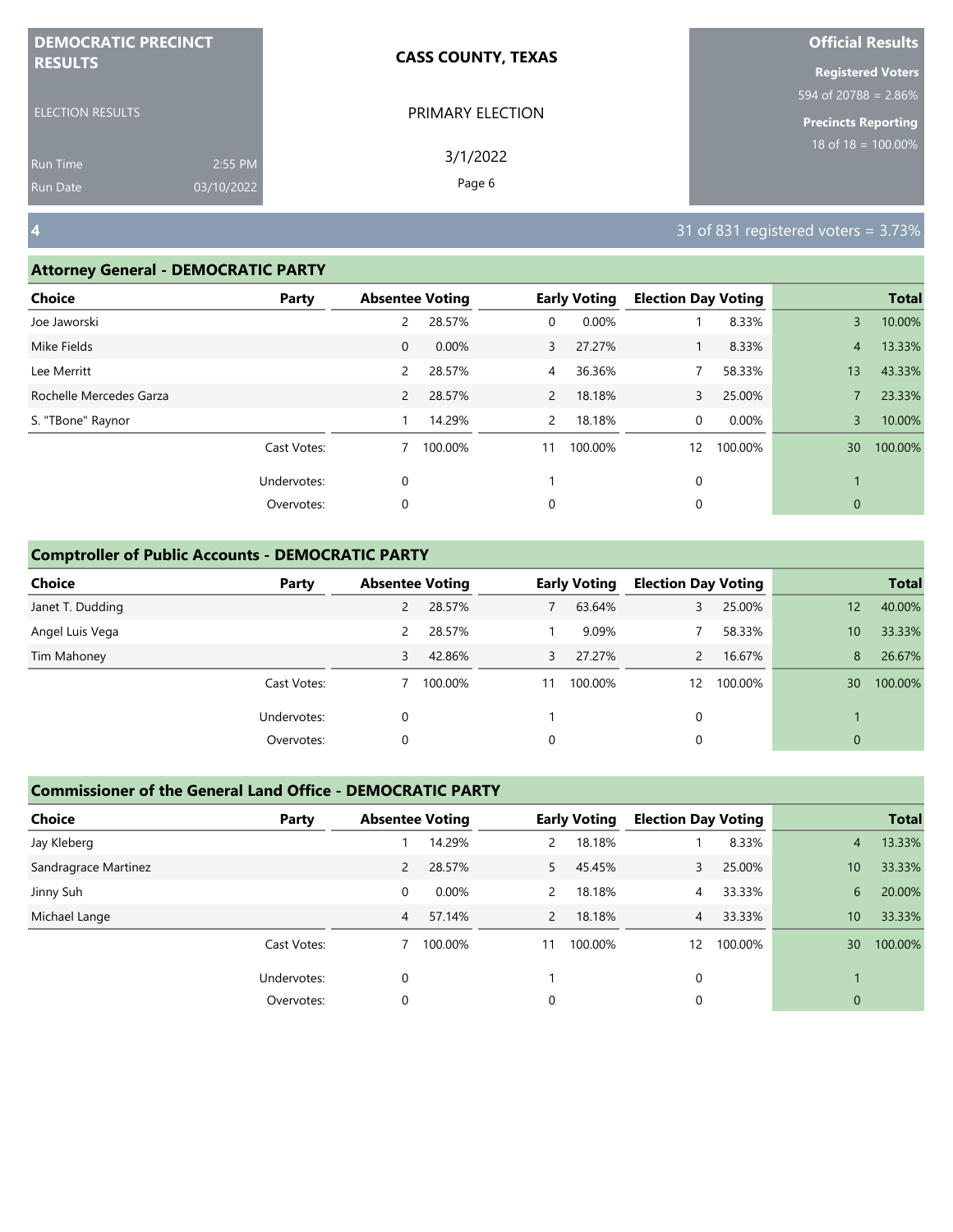| <b>DEMOCRATIC PRECINCT</b>                                  | <b>CASS COUNTY, TEXAS</b> | <b>Official Results</b>    |
|-------------------------------------------------------------|---------------------------|----------------------------|
| <b>RESULTS</b>                                              |                           | <b>Registered Voters</b>   |
|                                                             |                           | 594 of 20788 = $2.86\%$    |
| <b>ELECTION RESULTS</b>                                     | PRIMARY ELECTION          | <b>Precincts Reporting</b> |
| 2:55 PM<br><b>Run Time</b><br>03/10/2022<br><b>Run Date</b> | 3/1/2022<br>Page 7        | $18$ of $18 = 100.00\%$    |
|                                                             |                           |                            |

#### **Commissioner of Agriculture - DEMOCRATIC PARTY**

| <b>Choice</b><br>Party | <b>Absentee Voting</b> |           |    | <b>Early Voting</b> | <b>Election Day Voting</b> |         |              | <b>Total</b> |
|------------------------|------------------------|-----------|----|---------------------|----------------------------|---------|--------------|--------------|
| Ed Ireson              | 3                      | 50.00%    | 4  | 36.36%              | 4                          | 33.33%  | 11           | 37.93%       |
| Susan Hays             | 3                      | 50.00%    |    | 63.64%              | 8                          | 66.67%  | 18           | 62.07%       |
| Cast Votes:            |                        | 6 100.00% | 11 | 100.00%             | 12                         | 100.00% | 29           | 100.00%      |
| Undervotes:            |                        |           |    |                     | 0                          |         |              |              |
| Overvotes:             | 0                      |           | 0  |                     | 0                          |         | $\mathbf{0}$ |              |

| <b>Railroad Commissioner - DEMOCRATIC PARTY</b> |             |   |                        |    |                     |                            |         |          |              |  |  |
|-------------------------------------------------|-------------|---|------------------------|----|---------------------|----------------------------|---------|----------|--------------|--|--|
| <b>Choice</b>                                   | Party       |   | <b>Absentee Voting</b> |    | <b>Early Voting</b> | <b>Election Day Voting</b> |         |          | <b>Total</b> |  |  |
| Luke Warford                                    |             | 6 | 100.00%                | 10 | 100.00%             | 10                         | 100.00% | 26       | 100.00%      |  |  |
|                                                 | Cast Votes: |   | 6 100.00%              | 10 | 100.00%             | 10                         | 100.00% | 26       | 100.00%      |  |  |
|                                                 | Undervotes: |   |                        |    |                     |                            |         |          |              |  |  |
|                                                 | Overvotes:  |   |                        |    |                     |                            |         | $\Omega$ |              |  |  |

## **Justice, Supreme Court, Place 3 - DEMOCRATIC PARTY**

| <b>Choice</b> | Party       | <b>Absentee Voting</b> |           | <b>Early Voting</b> |         | <b>Election Day Voting</b> |         |    | <b>Total</b> |
|---------------|-------------|------------------------|-----------|---------------------|---------|----------------------------|---------|----|--------------|
| Erin A Nowell |             |                        | 6 100.00% | 10                  | 100.00% | 10                         | 100.00% | 26 | 100.00%      |
|               | Cast Votes: |                        | 6 100.00% | 10                  | 100.00% | 10                         | 100.00% | 26 | 100.00%      |
|               | Undervotes: |                        |           |                     |         |                            |         |    |              |
|               | Overvotes:  |                        |           |                     |         |                            |         |    |              |

| Choice         | Party       | <b>Absentee Voting</b> |         | <b>Early Voting</b> |         | <b>Election Day Voting</b> |         |    | <b>Total</b> |
|----------------|-------------|------------------------|---------|---------------------|---------|----------------------------|---------|----|--------------|
| Amanda Reichek |             | b                      | 100.00% | 10                  | 100.00% | 10                         | 100.00% | 26 | 100.00%      |
|                | Cast Votes: | 6                      | 100.00% | 10                  | 100.00% | 10                         | 100.00% | 26 | 100.00%      |
|                | Undervotes: |                        |         |                     |         |                            |         |    |              |
|                | Overvotes:  |                        |         |                     |         |                            |         |    |              |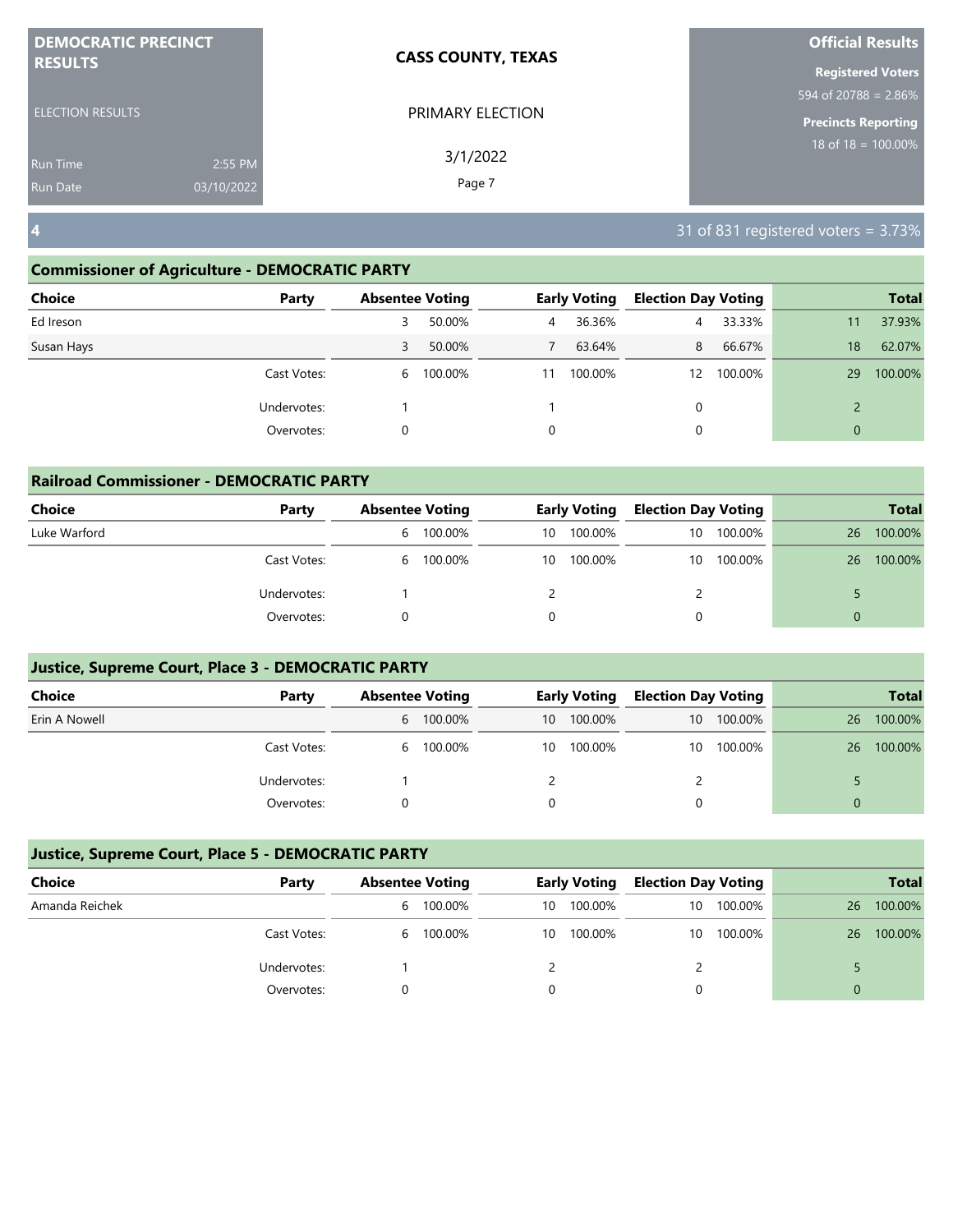| <b>DEMOCRATIC PRECINCT</b>                           | <b>CASS COUNTY, TEXAS</b> | <b>Official Results</b>    |
|------------------------------------------------------|---------------------------|----------------------------|
| <b>RESULTS</b>                                       |                           | <b>Registered Voters</b>   |
|                                                      |                           | 594 of 20788 = 2.86%       |
| <b>ELECTION RESULTS</b>                              | PRIMARY ELECTION          | <b>Precincts Reporting</b> |
| 2:55 PM<br>Run Time<br>03/10/2022<br><b>Run Date</b> | 3/1/2022<br>Page 8        | $18$ of $18 = 100.00\%$    |
|                                                      |                           |                            |

## **Justice, Supreme Court, Place 9 - DEMOCRATIC PARTY**

| <b>Choice</b>   | Party       | <b>Absentee Voting</b> |           | <b>Early Voting</b> |         | <b>Election Day Voting</b> |         |          | <b>Total</b> |
|-----------------|-------------|------------------------|-----------|---------------------|---------|----------------------------|---------|----------|--------------|
| Julia Maldonado |             |                        | 6 100.00% | 10                  | 100.00% | 11                         | 100.00% | 27       | 100.00%      |
|                 | Cast Votes: | 6                      | 100.00%   | 10                  | 100.00% | 11                         | 100.00% | 27       | 100.00%      |
|                 | Undervotes: |                        |           |                     |         |                            |         | 4        |              |
|                 | Overvotes:  |                        |           | 0                   |         | 0                          |         | $\Omega$ |              |

## **Judge, Court of Criminal Appeals, Place 5 - DEMOCRATIC PARTY**

| <b>Choice</b> | Party       | <b>Absentee Voting</b> |         | <b>Early Voting</b> |         | <b>Election Day Voting</b> |         |    | <b>Total</b> |
|---------------|-------------|------------------------|---------|---------------------|---------|----------------------------|---------|----|--------------|
| Dana Huffman  |             | b                      | 100.00% | 10                  | 100.00% | 10                         | 100.00% | 26 | 100.00%      |
|               | Cast Votes: | b                      | 100.00% | 10                  | 100.00% | 10                         | 100.00% | 26 | 100.00%      |
|               | Undervotes: |                        |         |                     |         |                            |         |    |              |
|               | Overvotes:  |                        |         |                     |         | 0                          |         | 0  |              |

| <b>Choice</b>  | Party       | <b>Absentee Voting</b> |         | <b>Early Voting</b> |         | <b>Election Day Voting</b> |         |          | <b>Total</b> |
|----------------|-------------|------------------------|---------|---------------------|---------|----------------------------|---------|----------|--------------|
| Robert Johnson |             |                        | 100.00% | 11                  | 100.00% | 11                         | 100.00% | 29       | 100.00%      |
|                | Cast Votes: |                        | 100.00% | 11                  | 100.00% | 11                         | 100.00% | 29       | 100.00%      |
|                | Undervotes: |                        |         |                     |         |                            |         |          |              |
|                | Overvotes:  |                        |         | 0                   |         | 0                          |         | $\Omega$ |              |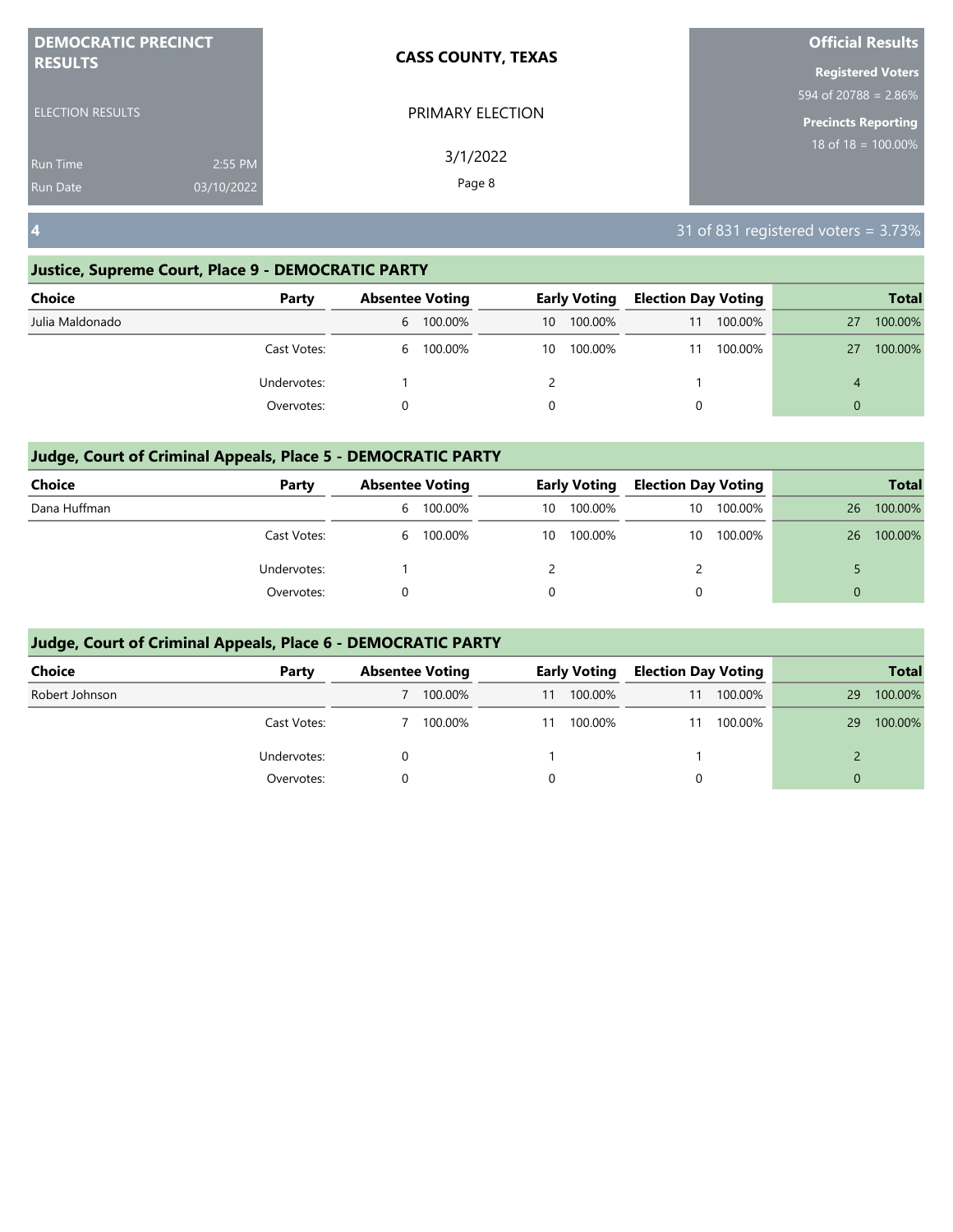| <b>DEMOCRATIC PRECINCT</b>                |                       | <b>CASS COUNTY, TEXAS</b> | <b>Official Results</b>                                               |
|-------------------------------------------|-----------------------|---------------------------|-----------------------------------------------------------------------|
| <b>RESULTS</b><br><b>ELECTION RESULTS</b> |                       | PRIMARY ELECTION          | <b>Registered Voters</b><br>$\frac{1594 \text{ of } 20788 = 2.86\%}{$ |
| <b>Run Time</b><br><b>Run Date</b>        | 2:55 PM<br>03/10/2022 | 3/1/2022<br>Page 9        | <b>Precincts Reporting</b><br>$18$ of $18 = 100.00\%$                 |
| $\overline{2}$                            |                       |                           | 20 of 427 registered voters = $4.68\%$                                |

# **United States Representative, District No. 1 - DEMOCRATIC PARTY**

| Choice               | Party       | <b>Absentee Voting</b> |         |              | <b>Early Voting</b> | <b>Election Day Voting</b> |         |              | <b>Total</b> |
|----------------------|-------------|------------------------|---------|--------------|---------------------|----------------------------|---------|--------------|--------------|
| Stephen Kocen        |             | 0                      | 0.00%   | 3            | 75.00%              | 5.                         | 38.46%  | 8            | 40.00%       |
| Victor D. Dunn       |             | 2                      | 66.67%  | $\mathbf{0}$ | $0.00\%$            | 3                          | 23.08%  | 5            | 25.00%       |
| Gavin Dass           |             | 0                      | 0.00%   | 0            | $0.00\%$            | 0                          | 0.00%   | $\mathbf{0}$ | 0.00%        |
| Jrmar (JJ) Jefferson |             |                        | 33.33%  |              | 25.00%              | 5.                         | 38.46%  |              | 35.00%       |
|                      | Cast Votes: | 3                      | 100.00% | 4            | 100.00%             | 13                         | 100.00% | 20           | 100.00%      |
|                      | Undervotes: | 0                      |         | $\Omega$     |                     | 0                          |         | $\mathbf{0}$ |              |
|                      | Overvotes:  | 0                      |         | 0            |                     | 0                          |         | $\mathbf{0}$ |              |

## **Governor - DEMOCRATIC PARTY**

| <b>Choice</b>               | Party       | <b>Absentee Voting</b> |         |                | <b>Early Voting</b> | <b>Election Day Voting</b> |         |                | <b>Total</b> |
|-----------------------------|-------------|------------------------|---------|----------------|---------------------|----------------------------|---------|----------------|--------------|
| Michael Cooper              |             | 0                      | 0.00%   | 0              | 0.00%               | 3                          | 23.08%  | 3              | 15.00%       |
| Inocencio (Inno) Barrientez |             | 0                      | 0.00%   | $\mathbf{0}$   | 0.00%               | $\mathbf{0}$               | 0.00%   | $\overline{0}$ | 0.00%        |
| Rich Wakeland               |             | 0                      | 0.00%   | 0              | 0.00%               | 0                          | 0.00%   | $\overline{0}$ | 0.00%        |
| Joy Diaz                    |             | $\mathbf{0}$           | 0.00%   | $\overline{0}$ | $0.00\%$            |                            | 7.69%   | $\mathbf{1}$   | 5.00%        |
| Beto O'Rourke               |             | 3                      | 100.00% | $\overline{4}$ | 100.00%             | 9                          | 69.23%  | 16             | 80.00%       |
|                             | Cast Votes: | 3                      | 100.00% | 4              | 100.00%             | 13                         | 100.00% | 20             | 100.00%      |
|                             | Undervotes: | 0                      |         | 0              |                     | $\mathbf 0$                |         | 0              |              |
|                             | Overvotes:  | 0                      |         | 0              |                     | 0                          |         | 0              |              |

| <b>Lieutenant Governor - DEMOCRATIC PARTY</b> |             |                        |         |   |                     |                            |         |             |              |
|-----------------------------------------------|-------------|------------------------|---------|---|---------------------|----------------------------|---------|-------------|--------------|
| <b>Choice</b>                                 | Party       | <b>Absentee Voting</b> |         |   | <b>Early Voting</b> | <b>Election Day Voting</b> |         |             | <b>Total</b> |
| Michelle Beckley                              |             | 2                      | 66.67%  | 0 | 0.00%               | 5.                         | 38.46%  |             | 35.00%       |
| Carla Brailey                                 |             | 0                      | 0.00%   |   | 25.00%              | 4                          | 30.77%  |             | 25.00%       |
| Mike Collier                                  |             |                        | 33.33%  | 3 | 75.00%              | $\overline{4}$             | 30.77%  | 8           | 40.00%       |
|                                               | Cast Votes: | 3                      | 100.00% |   | 4 100.00%           | 13                         | 100.00% | 20          | 100.00%      |
|                                               | Undervotes: | 0                      |         | 0 |                     | 0                          |         | $\mathbf 0$ |              |
|                                               | Overvotes:  | 0                      |         | 0 |                     | 0                          |         | 0           |              |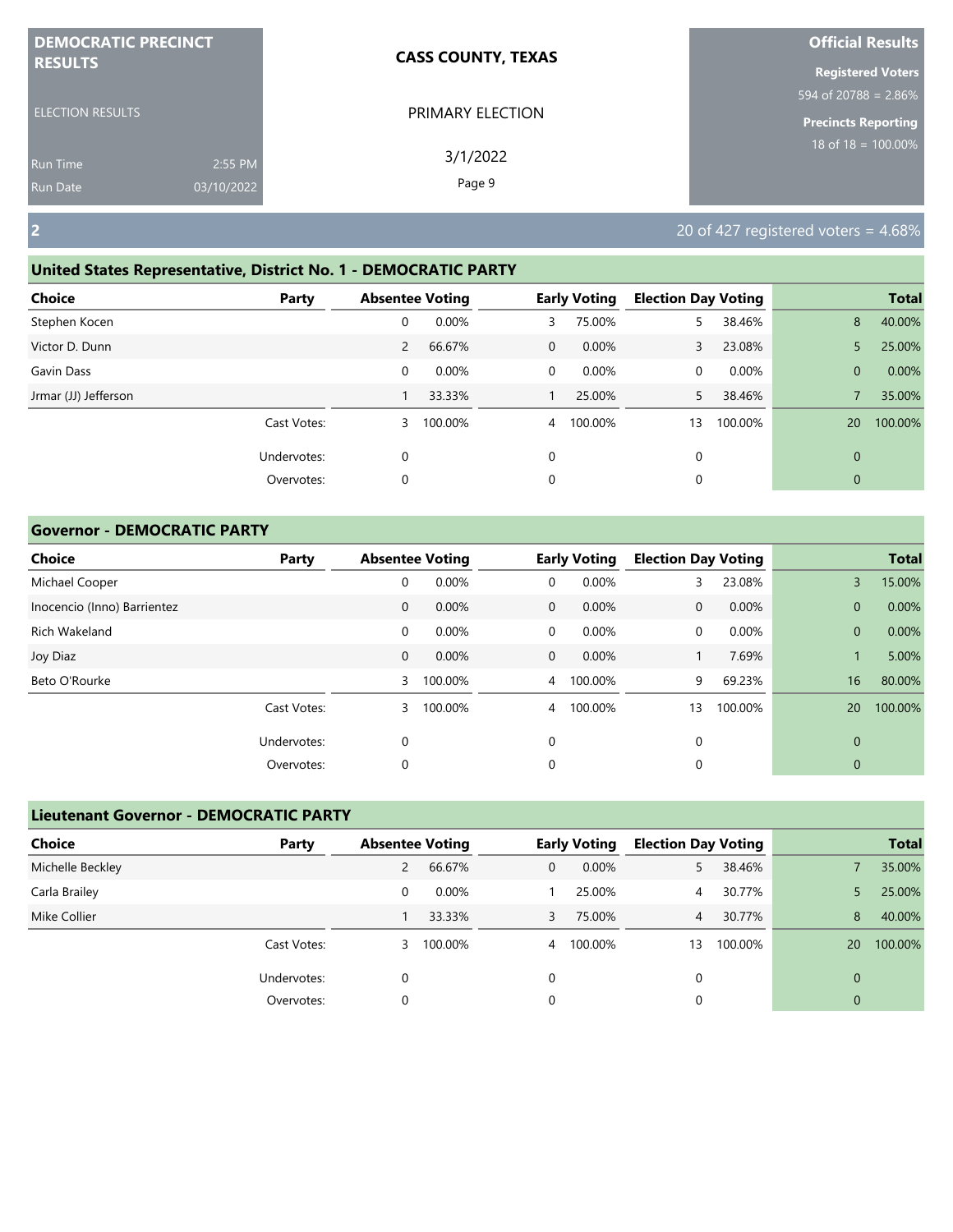| <b>DEMOCRATIC PRECINCT</b> |            | <b>CASS COUNTY, TEXAS</b> | <b>Official Results</b>          |
|----------------------------|------------|---------------------------|----------------------------------|
| <b>RESULTS</b>             |            |                           | <b>Registered Voters</b>         |
|                            |            |                           | $594 \text{ of } 20788 = 2.86\%$ |
| <b>ELECTION RESULTS</b>    |            | PRIMARY ELECTION          | <b>Precincts Reporting</b>       |
| <b>Run Time</b>            | 2:55 PM    | 3/1/2022                  | $18$ of $18 = 100.00\%$          |
| <b>Run Date</b>            | 03/10/2022 | Page 10                   |                                  |

**2** 20 of 427 registered voters = 4.68%

## **Attorney General - DEMOCRATIC PARTY**

| <b>Choice</b>           | Party       | <b>Absentee Voting</b> |         |                | <b>Early Voting</b> | <b>Election Day Voting</b> |         |                | <b>Total</b> |
|-------------------------|-------------|------------------------|---------|----------------|---------------------|----------------------------|---------|----------------|--------------|
| Joe Jaworski            |             | 0                      | 0.00%   | 0              | 0.00%               |                            | 15.38%  | $\overline{2}$ | 10.00%       |
| Mike Fields             |             | $\overline{2}$         | 66.67%  | $\mathbf{0}$   | 0.00%               | 5.                         | 38.46%  |                | 35.00%       |
| Lee Merritt             |             | 0                      | 0.00%   |                | 25.00%              | 3.                         | 23.08%  | $\overline{4}$ | 20.00%       |
| Rochelle Mercedes Garza |             |                        | 33.33%  | $\overline{2}$ | 50.00%              | 3                          | 23.08%  | 6              | 30.00%       |
| S. "TBone" Raynor       |             | 0                      | 0.00%   |                | 25.00%              | 0                          | 0.00%   |                | 5.00%        |
|                         | Cast Votes: | 3                      | 100.00% | 4              | 100.00%             | 13                         | 100.00% | 20             | 100.00%      |
|                         | Undervotes: | $\mathbf 0$            |         | 0              |                     | 0                          |         | $\mathbf{0}$   |              |
|                         | Overvotes:  | $\mathbf 0$            |         | 0              |                     | 0                          |         | $\mathbf{0}$   |              |
|                         |             |                        |         |                |                     |                            |         |                |              |

# **Comptroller of Public Accounts - DEMOCRATIC PARTY**

| <b>Choice</b>    | Party       | <b>Absentee Voting</b> |         |                | <b>Early Voting</b> | <b>Election Day Voting</b> |         |             | <b>Total</b> |
|------------------|-------------|------------------------|---------|----------------|---------------------|----------------------------|---------|-------------|--------------|
| Janet T. Dudding |             |                        | 33.33%  | 3              | 75.00%              | 6                          | 46.15%  | 10          | 50.00%       |
| Angel Luis Vega  |             |                        | 33.33%  | $\Omega$       | $0.00\%$            |                            | 23.08%  | 4           | 20.00%       |
| Tim Mahoney      |             |                        | 33.33%  |                | 25.00%              | 4 <sup>7</sup>             | 30.77%  | 6           | 30.00%       |
|                  | Cast Votes: | 3                      | 100.00% | $\overline{4}$ | 100.00%             | 13                         | 100.00% | 20          | 100.00%      |
|                  | Undervotes: | 0                      |         | 0              |                     | 0                          |         | $\Omega$    |              |
|                  | Overvotes:  | 0                      |         | 0              |                     | 0                          |         | $\mathbf 0$ |              |

| <b>Choice</b>        | Party       | <b>Absentee Voting</b> |          |                | <b>Early Voting</b> | <b>Election Day Voting</b> |         |                | <b>Total</b> |
|----------------------|-------------|------------------------|----------|----------------|---------------------|----------------------------|---------|----------------|--------------|
| Jay Kleberg          |             | 2                      | 66.67%   |                | 25.00%              |                            | 15.38%  | 5              | 25.00%       |
| Sandragrace Martinez |             | $\mathbf{0}$           | $0.00\%$ | $\mathbf{0}$   | $0.00\%$            | $\overline{4}$             | 30.77%  | $\overline{4}$ | 20.00%       |
| Jinny Suh            |             | 0                      | 0.00%    | 2              | 50.00%              |                            | 7.69%   | 3              | 15.00%       |
| Michael Lange        |             |                        | 33.33%   |                | 25.00%              | 6                          | 46.15%  | 8              | 40.00%       |
|                      | Cast Votes: | 3                      | 100.00%  | $\overline{4}$ | 100.00%             | 13                         | 100.00% | 20             | 100.00%      |
|                      | Undervotes: | 0                      |          | 0              |                     | $\Omega$                   |         | $\Omega$       |              |
|                      | Overvotes:  | 0                      |          | 0              |                     |                            |         | 0              |              |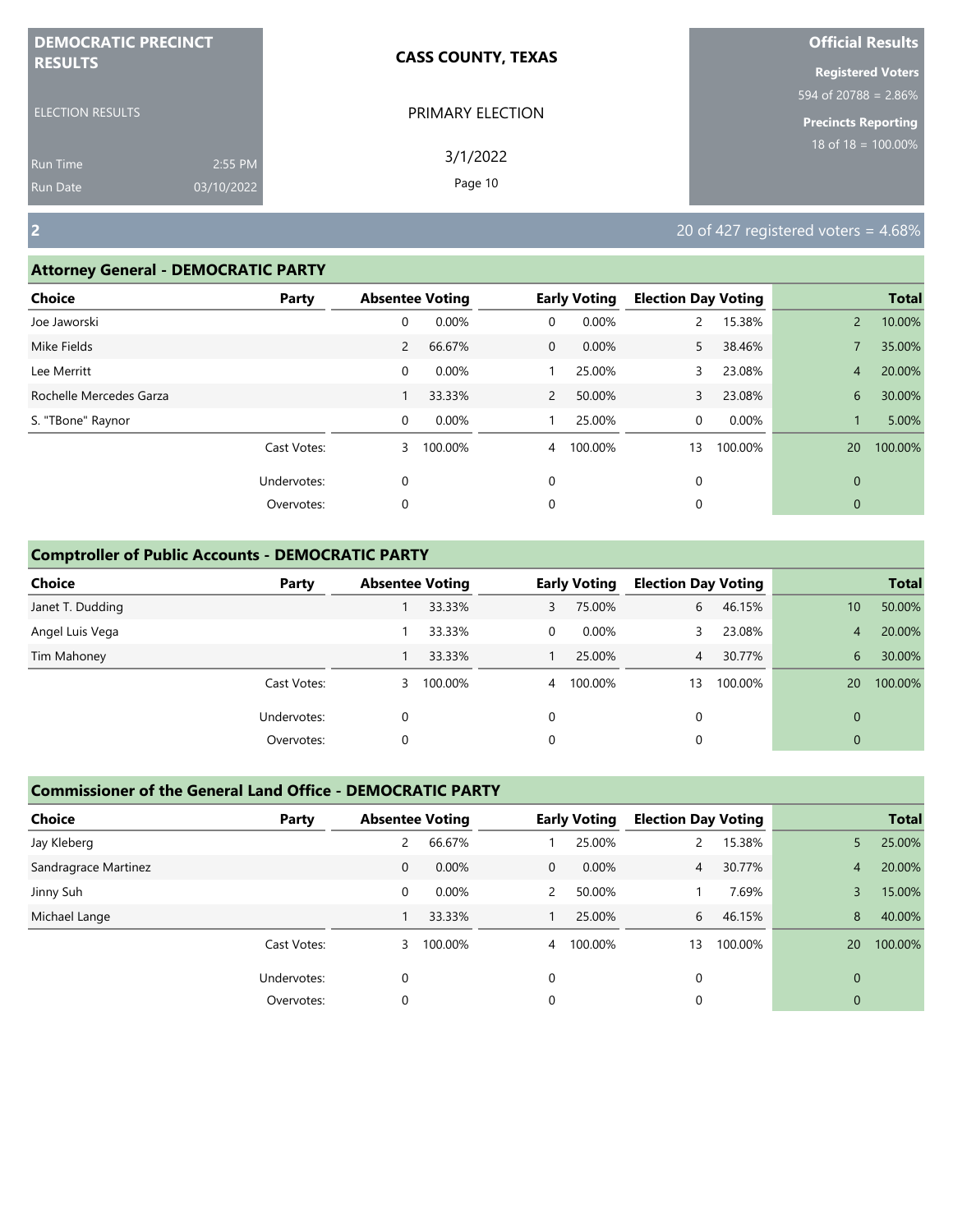| <b>DEMOCRATIC PRECINCT</b> |            | <b>CASS COUNTY, TEXAS</b> | <b>Official Results</b>                   |
|----------------------------|------------|---------------------------|-------------------------------------------|
| <b>RESULTS</b>             |            |                           | <b>Registered Voters</b>                  |
|                            |            |                           | $\frac{1594 \text{ of } 20788 = 2.86\%}{$ |
| <b>ELECTION RESULTS</b>    |            | PRIMARY ELECTION          | Precincts Reporting                       |
| <b>Run Time</b>            | 2:55 PM    | 3/1/2022                  | $18 \text{ of } 18 = 100.00\%$            |
| <b>Run Date</b>            | 03/10/2022 | Page 11                   |                                           |

**2** 20 of 427 registered voters = 4.68%

## **Commissioner of Agriculture - DEMOCRATIC PARTY**

| <b>Choice</b><br>Party |   | <b>Absentee Voting</b> |                | <b>Early Voting</b> | <b>Election Day Voting</b> |         |                | <b>Total</b> |
|------------------------|---|------------------------|----------------|---------------------|----------------------------|---------|----------------|--------------|
| Ed Ireson              | 2 | 66.67%                 | 0              | 0.00%               |                            | 38.46%  |                | 35.00%       |
| Susan Hays             |   | 33.33%                 |                | 4 100.00%           | 8                          | 61.54%  | 13             | 65.00%       |
| Cast Votes:            | 3 | 100.00%                | $\overline{4}$ | 100.00%             | 13                         | 100.00% | 20             | 100.00%      |
| Undervotes:            | 0 |                        | 0              |                     | 0                          |         | $\Omega$       |              |
| Overvotes:             | 0 |                        | 0              |                     | 0                          |         | $\overline{0}$ |              |

| <b>Railroad Commissioner - DEMOCRATIC PARTY</b> |             |                        |         |   |                     |                            |         |          |              |  |  |  |
|-------------------------------------------------|-------------|------------------------|---------|---|---------------------|----------------------------|---------|----------|--------------|--|--|--|
| <b>Choice</b>                                   | Party       | <b>Absentee Voting</b> |         |   | <b>Early Voting</b> | <b>Election Day Voting</b> |         |          | <b>Total</b> |  |  |  |
| Luke Warford                                    |             | 3                      | 100.00% | 4 | 100.00%             | $10^{\circ}$               | 100.00% | 17       | 100.00%      |  |  |  |
|                                                 | Cast Votes: | 3                      | 100.00% |   | 4 100.00%           | 10                         | 100.00% | 17       | 100.00%      |  |  |  |
|                                                 | Undervotes: |                        |         | 0 |                     |                            |         |          |              |  |  |  |
|                                                 | Overvotes:  |                        |         | 0 |                     |                            |         | $\Omega$ |              |  |  |  |

# **Justice, Supreme Court, Place 3 - DEMOCRATIC PARTY**

| <b>Choice</b> | Party       | <b>Absentee Voting</b> |           | <b>Early Voting</b> | <b>Election Day Voting</b> |         |    | <b>Total</b> |
|---------------|-------------|------------------------|-----------|---------------------|----------------------------|---------|----|--------------|
| Erin A Nowell |             | 3                      | 100.00%   | 4 100.00%           | 11                         | 100.00% | 18 | 100.00%      |
|               | Cast Votes: |                        | 3 100.00% | 4 100.00%           | 11                         | 100.00% | 18 | 100.00%      |
|               | Undervotes: |                        |           |                     |                            |         |    |              |
|               | Overvotes:  |                        |           |                     |                            |         |    |              |

| Choice         | Party       | <b>Absentee Voting</b> |         | <b>Early Voting</b> | <b>Election Day Voting</b> |         |    | <b>Total</b> |
|----------------|-------------|------------------------|---------|---------------------|----------------------------|---------|----|--------------|
| Amanda Reichek |             | 3.                     | 100.00% | 4 100.00%           |                            | 100.00% | 18 | 100.00%      |
|                | Cast Votes: | 3.                     | 100.00% | 4 100.00%           |                            | 100.00% | 18 | 100.00%      |
|                | Undervotes: |                        |         |                     |                            |         |    |              |
|                | Overvotes:  |                        |         |                     |                            |         | 0  |              |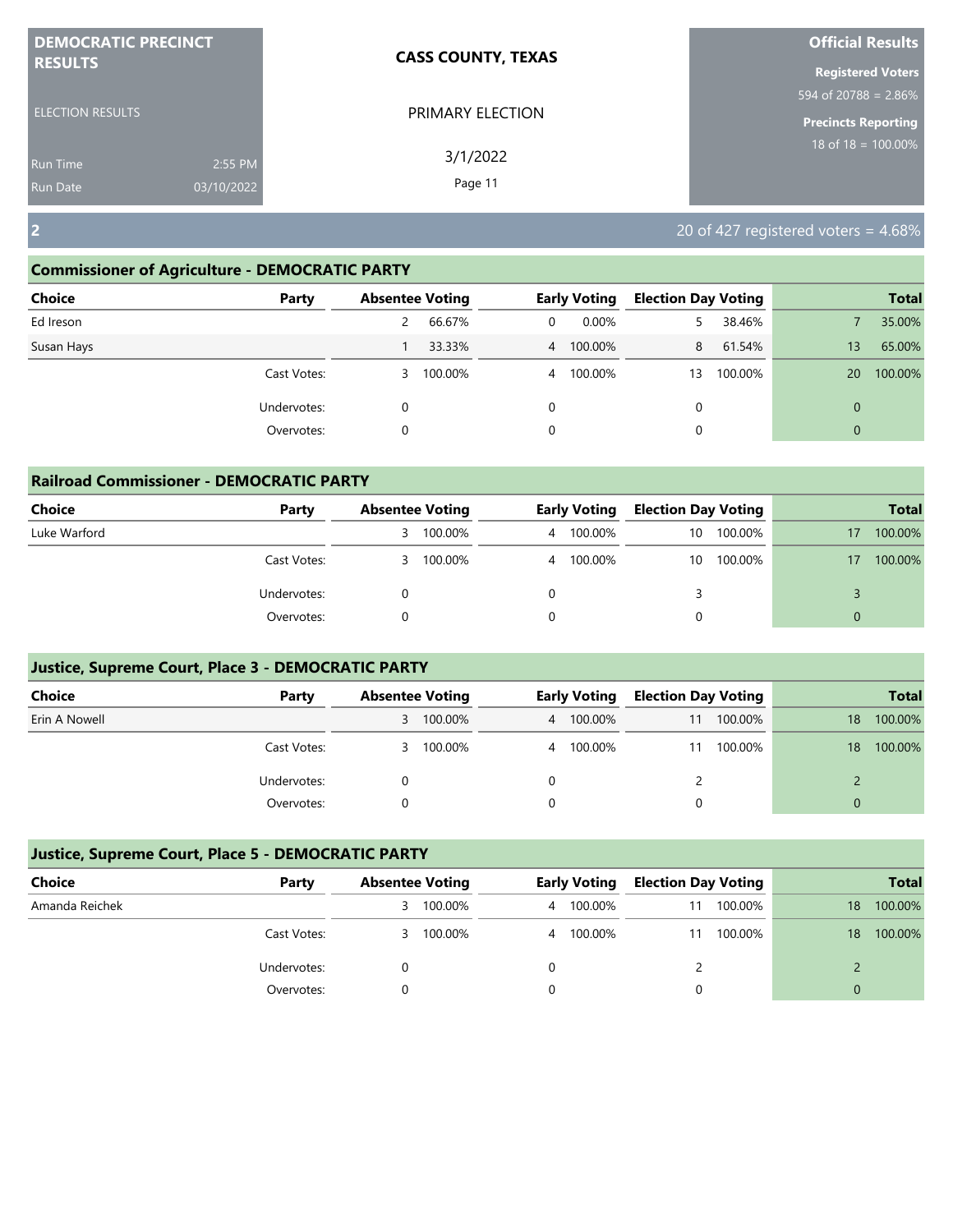| <b>DEMOCRATIC PRECINCT</b> |            | <b>CASS COUNTY, TEXAS</b> | <b>Official Results</b>        |
|----------------------------|------------|---------------------------|--------------------------------|
| <b>RESULTS</b>             |            |                           | <b>Registered Voters</b>       |
|                            |            |                           | 594 of 20788 = 2.86%           |
| <b>ELECTION RESULTS</b>    |            | PRIMARY ELECTION          | <b>Precincts Reporting</b>     |
| <b>Run Time</b>            | 2:55 PM    | 3/1/2022                  | $18 \text{ of } 18 = 100.00\%$ |
| <b>Run Date</b>            | 03/10/2022 | Page 12                   |                                |

**2** 20 of 427 registered voters = 4.68%

## **Justice, Supreme Court, Place 9 - DEMOCRATIC PARTY**

| <b>Choice</b>   | Party       | <b>Absentee Voting</b> |         | <b>Early Voting</b> | <b>Election Day Voting</b> |         |          | <b>Total</b> |
|-----------------|-------------|------------------------|---------|---------------------|----------------------------|---------|----------|--------------|
| Julia Maldonado |             | 3                      | 100.00% | 4 100.00%           | 13                         | 100.00% | 20       | 100.00%      |
|                 | Cast Votes: | 3                      | 100.00% | 4 100.00%           | 13                         | 100.00% | 20       | 100.00%      |
|                 | Undervotes: |                        |         |                     | 0                          |         | 0        |              |
|                 | Overvotes:  |                        |         |                     | 0                          |         | $\Omega$ |              |

# **Judge, Court of Criminal Appeals, Place 5 - DEMOCRATIC PARTY**

| <b>Choice</b> | Party       |    | <b>Absentee Voting</b> |  | <b>Early Voting</b> |    | <b>Election Day Voting</b> |    | <b>Total</b> |
|---------------|-------------|----|------------------------|--|---------------------|----|----------------------------|----|--------------|
| Dana Huffman  |             | 3. | 100.00%                |  | 4 100.00%           | 12 | 100.00%                    | 19 | 100.00%      |
|               | Cast Votes: | 3. | 100.00%                |  | 4 100.00%           | 12 | 100.00%                    | 19 | 100.00%      |
|               | Undervotes: |    |                        |  |                     |    |                            |    |              |
|               | Overvotes:  |    |                        |  |                     | 0  |                            | 0  |              |

| <b>Choice</b>  | Party       |   | <b>Absentee Voting</b> |   | <b>Early Voting</b> |    | <b>Election Day Voting</b> |              | <b>Total</b> |
|----------------|-------------|---|------------------------|---|---------------------|----|----------------------------|--------------|--------------|
| Robert Johnson |             |   | 3 100.00%              |   | 4 100.00%           | 11 | 100.00%                    | 18           | 100.00%      |
|                | Cast Votes: | 3 | 100.00%                |   | 4 100.00%           | 11 | 100.00%                    | $18^{\circ}$ | 100.00%      |
|                | Undervotes: |   |                        | 0 |                     |    |                            |              |              |
|                | Overvotes:  |   |                        | 0 |                     | 0  |                            | $\Omega$     |              |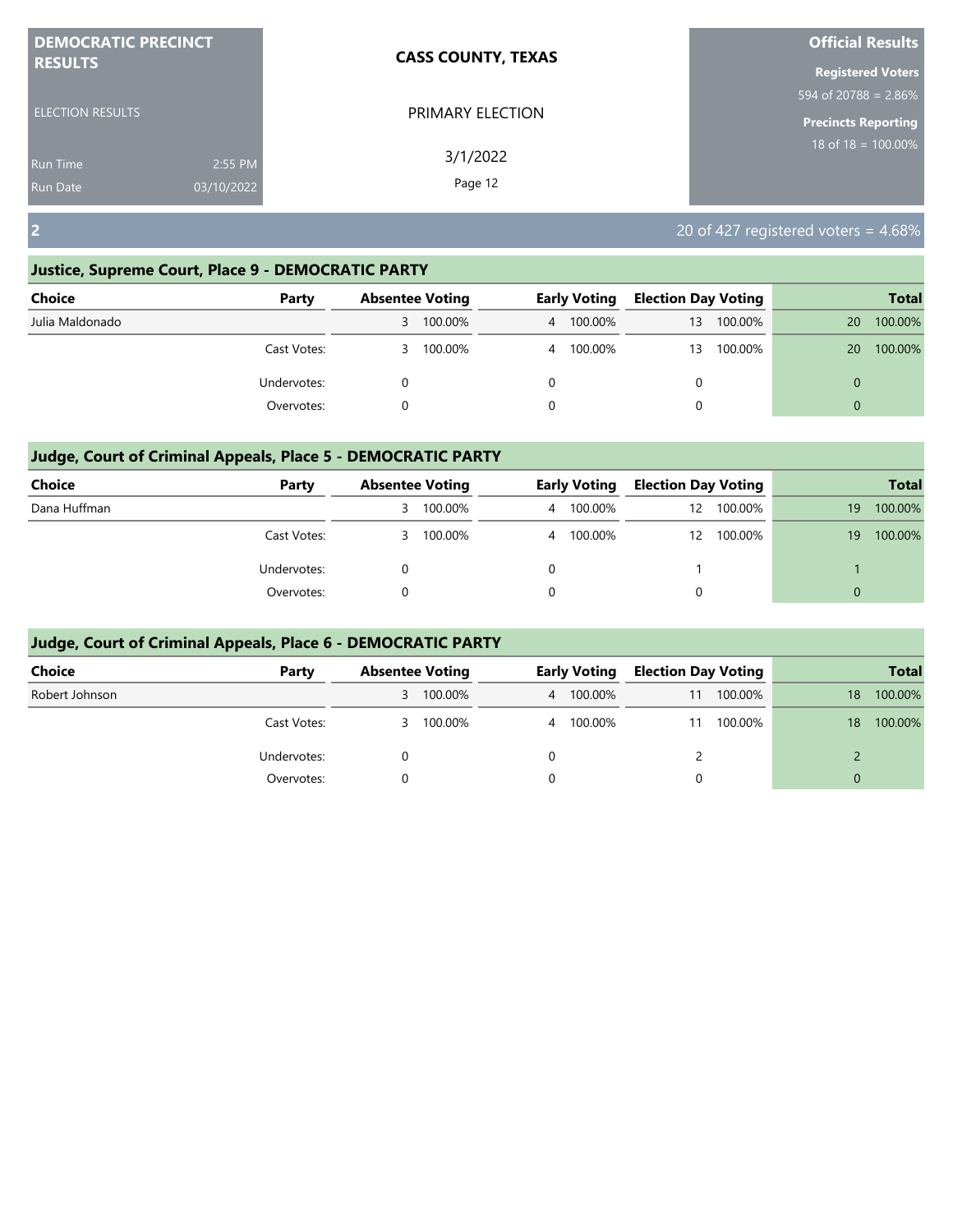| <b>DEMOCRATIC PRECINCT</b> |            | <b>CASS COUNTY, TEXAS</b> | <b>Official Results</b>    |
|----------------------------|------------|---------------------------|----------------------------|
| <b>RESULTS</b>             |            |                           | <b>Registered Voters</b>   |
|                            |            |                           | 594 of 20788 = $2.86\%$    |
| <b>ELECTION RESULTS</b>    |            | PRIMARY ELECTION          | <b>Precincts Reporting</b> |
| <b>Run Time</b>            | 2:55 PM    | 3/1/2022                  | 18 of $18 = 100.00\%$      |
| <b>Run Date</b>            | 03/10/2022 | Page 13                   |                            |

#### **United States Representative, District No. 1 - DEMOCRATIC PARTY**

| Choice               | Party       | <b>Absentee Voting</b> |         |                | <b>Early Voting</b> | <b>Election Day Voting</b> |         |                 | <b>Total</b> |
|----------------------|-------------|------------------------|---------|----------------|---------------------|----------------------------|---------|-----------------|--------------|
| Stephen Kocen        |             | 2                      | 22.22%  | $\mathcal{P}$  | 28.57%              | 4                          | 18.18%  | 8               | 21.05%       |
| Victor D. Dunn       |             | 5                      | 55.56%  | $\overline{0}$ | $0.00\%$            | 6                          | 27.27%  | 11              | 28.95%       |
| Gavin Dass           |             |                        | 11.11%  | 3              | 42.86%              | 6                          | 27.27%  | 10 <sup>°</sup> | 26.32%       |
| Jrmar (JJ) Jefferson |             |                        | 11.11%  | $\overline{2}$ | 28.57%              | 6                          | 27.27%  | 9               | 23.68%       |
|                      | Cast Votes: | 9                      | 100.00% |                | 100.00%             | 22                         | 100.00% | 38              | 100.00%      |
|                      | Undervotes: | 2                      |         | 0              |                     | 0                          |         | $\overline{2}$  |              |
|                      | Overvotes:  | 0                      |         | 0              |                     | 0                          |         | $\mathbf{0}$    |              |
|                      |             |                        |         |                |                     |                            |         |                 |              |

#### **Governor - DEMOCRATIC PARTY**

| <b>Choice</b>               | Party       |             | <b>Absentee Voting</b> |              | <b>Early Voting</b> | <b>Election Day Voting</b> |         |              | <b>Total</b> |
|-----------------------------|-------------|-------------|------------------------|--------------|---------------------|----------------------------|---------|--------------|--------------|
| Michael Cooper              |             |             | 9.09%                  | $\mathbf 0$  | 0.00%               | 4                          | 18.18%  | 5            | 12.50%       |
| Inocencio (Inno) Barrientez |             | $\mathbf 0$ | 0.00%                  | $\mathbf{0}$ | 0.00%               | $\mathbf{0}$               | 0.00%   | $\mathbf{0}$ | 0.00%        |
| Rich Wakeland               |             | 0           | 0.00%                  | $\mathbf 0$  | 0.00%               | 0                          | 0.00%   | $\mathbf{0}$ | 0.00%        |
| Joy Diaz                    |             | 2           | 18.18%                 |              | 14.29%              | $\mathbf{0}$               | 0.00%   | 3            | 7.50%        |
| Beto O'Rourke               |             | 8           | 72.73%                 | 6            | 85.71%              | 18                         | 81.82%  | 32           | 80.00%       |
|                             | Cast Votes: | 11          | 100.00%                |              | 100.00%             | 22                         | 100.00% | 40           | 100.00%      |
|                             | Undervotes: | 0           |                        | 0            |                     | 0                          |         | $\mathbf 0$  |              |
|                             | Overvotes:  | 0           |                        | 0            |                     | 0                          |         | 0            |              |

# **Lieutenant Governor - DEMOCRATIC PARTY Choice Party Absentee Voting Early Voting Election Day Voting Total** Michelle Beckley 1 9.09% 1 14.29% 10 45.45% 12 30.00% Carla Brailey 4 36.36% 2 28.57% 6 27.27% 12 30.00% Mike Collier 6 54.55% 4 57.14% 6 27.27% 16 40.00% Cast Votes: 11 100.00% 7 100.00% 22 100.00% 40 100.00% Undervotes: 0 0 0 0 Overvotes: 0 0 0 0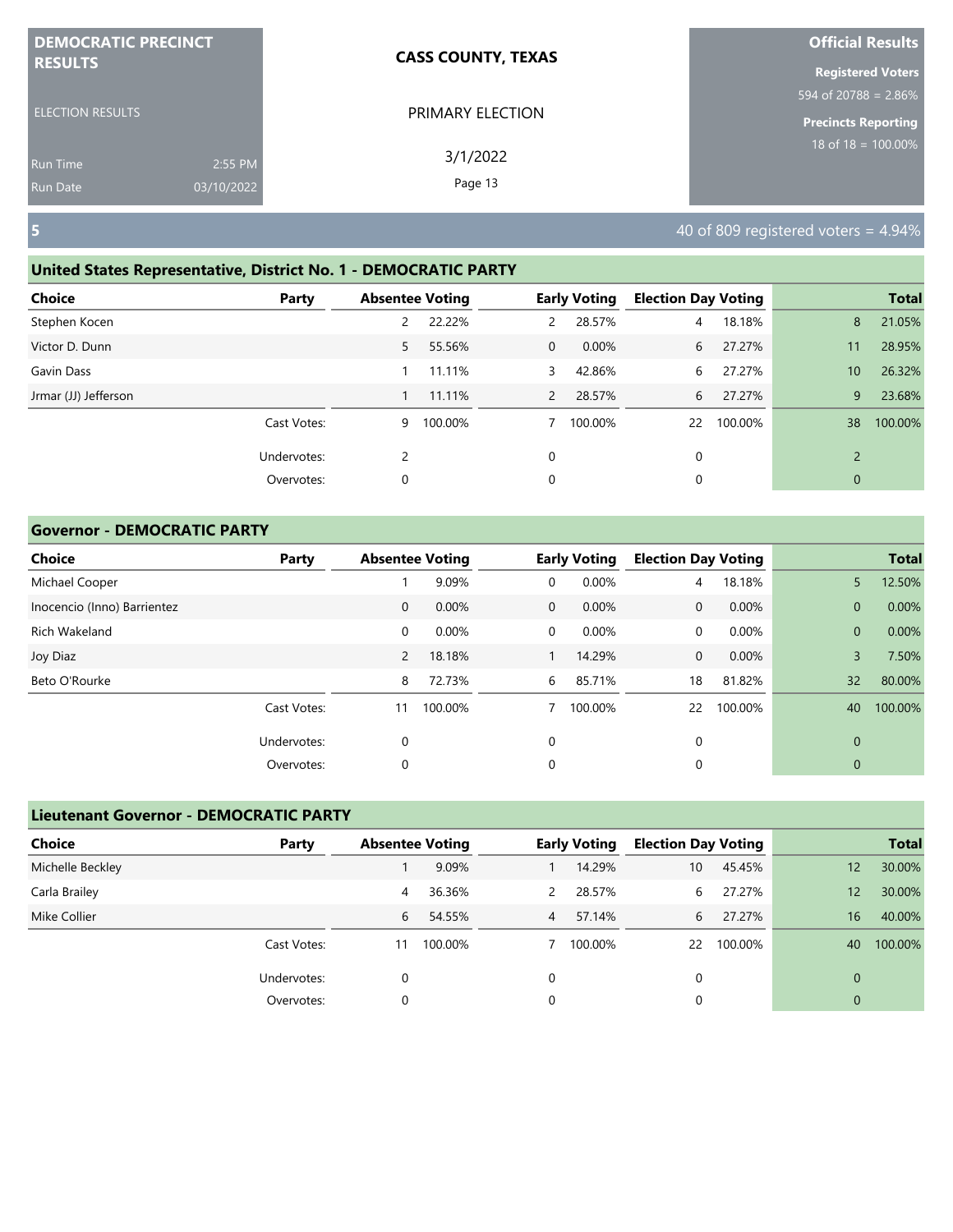| <b>DEMOCRATIC PRECINCT</b> |            | <b>CASS COUNTY, TEXAS</b> | <b>Official Results</b>    |
|----------------------------|------------|---------------------------|----------------------------|
| <b>RESULTS</b>             |            |                           | <b>Registered Voters</b>   |
|                            |            |                           | 594 of 20788 = $2.86\%$    |
| <b>ELECTION RESULTS</b>    |            | PRIMARY ELECTION          | <b>Precincts Reporting</b> |
| <b>Run Time</b>            | 2:55 PM    | 3/1/2022                  | $18$ of $18 = 100.00\%$    |
| <b>Run Date</b>            | 03/10/2022 | Page 14                   |                            |

### **Attorney General - DEMOCRATIC PARTY**

| <b>Choice</b>           | Party       | <b>Absentee Voting</b> |         |                | <b>Early Voting</b> | <b>Election Day Voting</b> |         |                 | <b>Total</b> |
|-------------------------|-------------|------------------------|---------|----------------|---------------------|----------------------------|---------|-----------------|--------------|
| Joe Jaworski            |             | 5                      | 45.45%  | 3              | 42.86%              | 4                          | 18.18%  | 12 <sup>°</sup> | 30.00%       |
| Mike Fields             |             |                        | 9.09%   | $\overline{0}$ | 0.00%               | 5.                         | 22.73%  | 6               | 15.00%       |
| Lee Merritt             |             | 2                      | 18.18%  |                | 14.29%              | 6                          | 27.27%  | 9               | 22.50%       |
| Rochelle Mercedes Garza |             | $\overline{2}$         | 18.18%  | 3              | 42.86%              | 6                          | 27.27%  | 11              | 27.50%       |
| S. "TBone" Raynor       |             |                        | 9.09%   | $\mathbf 0$    | 0.00%               |                            | 4.55%   | $\overline{2}$  | 5.00%        |
|                         | Cast Votes: | 11                     | 100.00% | 7              | 100.00%             | 22                         | 100.00% | 40              | 100.00%      |
|                         | Undervotes: | $\mathbf 0$            |         | 0              |                     | 0                          |         | $\mathbf{0}$    |              |
|                         | Overvotes:  | $\mathbf 0$            |         | 0              |                     | 0                          |         | $\mathbf{0}$    |              |
|                         |             |                        |         |                |                     |                            |         |                 |              |

## **Comptroller of Public Accounts - DEMOCRATIC PARTY**

| <b>Choice</b>    | Party       | <b>Absentee Voting</b> |         |                | <b>Early Voting</b> | <b>Election Day Voting</b> |         |             | <b>Total</b> |
|------------------|-------------|------------------------|---------|----------------|---------------------|----------------------------|---------|-------------|--------------|
| Janet T. Dudding |             | 6                      | 54.55%  | 5              | 71.43%              | 11                         | 50.00%  | 22          | 55.00%       |
| Angel Luis Vega  |             | 2                      | 18.18%  | $\Omega$       | $0.00\%$            |                            | 31.82%  | 9           | 22.50%       |
| Tim Mahoney      |             | 3                      | 27.27%  | $\overline{2}$ | 28.57%              | 4 <sup>7</sup>             | 18.18%  | 9           | 22.50%       |
|                  | Cast Votes: | 11                     | 100.00% |                | 100.00%             | 22                         | 100.00% | 40          | 100.00%      |
|                  | Undervotes: | 0                      |         | 0              |                     | 0                          |         | $\Omega$    |              |
|                  | Overvotes:  | 0                      |         | 0              |                     | 0                          |         | $\mathbf 0$ |              |

| <b>Choice</b>        | Party       | <b>Absentee Voting</b> |         |                | <b>Early Voting</b> | <b>Election Day Voting</b> |         |              | <b>Total</b> |
|----------------------|-------------|------------------------|---------|----------------|---------------------|----------------------------|---------|--------------|--------------|
| Jay Kleberg          |             | 6                      | 54.55%  |                | 14.29%              |                            | 31.82%  | 14           | 35.00%       |
| Sandragrace Martinez |             | $\overline{2}$         | 18.18%  | $\overline{2}$ | 28.57%              | $\overline{4}$             | 18.18%  | 8            | 20.00%       |
| Jinny Suh            |             |                        | 9.09%   | 2              | 28.57%              | 2                          | 9.09%   | 5            | 12.50%       |
| Michael Lange        |             | 2                      | 18.18%  | $\overline{2}$ | 28.57%              | 9                          | 40.91%  | 13           | 32.50%       |
|                      | Cast Votes: | 11                     | 100.00% |                | 100.00%             | 22                         | 100.00% | 40           | 100.00%      |
|                      | Undervotes: | $\Omega$               |         | $\Omega$       |                     | $\Omega$                   |         | $\Omega$     |              |
|                      | Overvotes:  | $\Omega$               |         | 0              |                     | 0                          |         | $\mathbf{0}$ |              |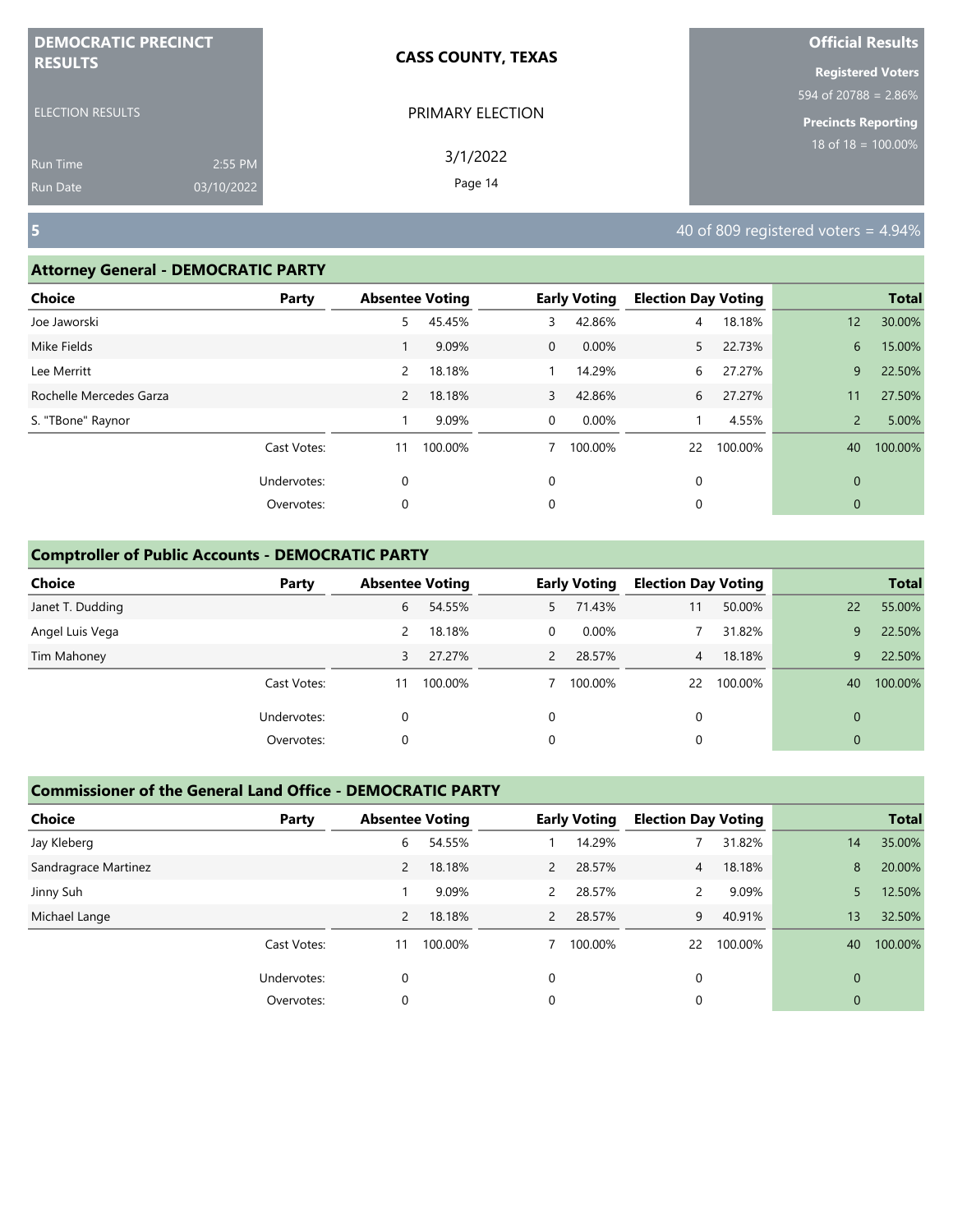| <b>DEMOCRATIC PRECINCT</b> |            | <b>CASS COUNTY, TEXAS</b> | <b>Official Results</b>        |
|----------------------------|------------|---------------------------|--------------------------------|
| <b>RESULTS</b>             |            |                           | <b>Registered Voters</b>       |
|                            |            |                           | 594 of 20788 = 2.86%           |
| <b>ELECTION RESULTS</b>    |            | PRIMARY ELECTION          | <b>Precincts Reporting</b>     |
| <b>Run Time</b>            | 2:55 PM    | 3/1/2022                  | $18 \text{ of } 18 = 100.00\%$ |
| <b>Run Date</b>            | 03/10/2022 | Page 15                   |                                |

## **Commissioner of Agriculture - DEMOCRATIC PARTY**

| <b>Choice</b> | Party       |    | <b>Absentee Voting</b> |   | <b>Early Voting</b> | <b>Election Day Voting</b> |         |              | <b>Total</b> |
|---------------|-------------|----|------------------------|---|---------------------|----------------------------|---------|--------------|--------------|
| Ed Ireson     |             | 3  | 27.27%                 | 0 | 0.00%               | 8                          | 36.36%  | 11           | 27.50%       |
| Susan Hays    |             | 8  | 72.73%                 |   | 100.00%             | 14                         | 63.64%  | 29           | 72.50%       |
|               | Cast Votes: | 11 | 100.00%                |   | 100.00%             | 22                         | 100.00% | 40           | 100.00%      |
|               | Undervotes: | 0  |                        | 0 |                     | 0                          |         | $\mathbf{0}$ |              |
|               | Overvotes:  | 0  |                        | 0 |                     | 0                          |         | $\mathbf{0}$ |              |
|               |             |    |                        |   |                     |                            |         |              |              |

| <b>Railroad Commissioner - DEMOCRATIC PARTY</b> |             |    |                        |  |                     |                            |         |          |              |  |  |
|-------------------------------------------------|-------------|----|------------------------|--|---------------------|----------------------------|---------|----------|--------------|--|--|
| Choice                                          | Party       |    | <b>Absentee Voting</b> |  | <b>Early Voting</b> | <b>Election Day Voting</b> |         |          | <b>Total</b> |  |  |
| Luke Warford                                    |             | 11 | 100.00%                |  | 100.00%             | 20                         | 100.00% | 38       | 100.00%      |  |  |
|                                                 | Cast Votes: | 11 | 100.00%                |  | 100.00%             | 20                         | 100.00% | 38       | 100.00%      |  |  |
|                                                 | Undervotes: |    |                        |  |                     |                            |         |          |              |  |  |
|                                                 | Overvotes:  |    |                        |  |                     | 0                          |         | $\Omega$ |              |  |  |

## **Justice, Supreme Court, Place 3 - DEMOCRATIC PARTY**

| <b>Choice</b> | Party       |    | <b>Absentee Voting</b> |  | Early Voting |    | <b>Election Day Voting</b> |    | <b>Total</b> |
|---------------|-------------|----|------------------------|--|--------------|----|----------------------------|----|--------------|
| Erin A Nowell |             | 11 | 100.00%                |  | 100.00%      | 19 | 100.00%                    | 37 | 100.00%      |
|               | Cast Votes: | 11 | 100.00%                |  | 100.00%      | 19 | 100.00%                    | 37 | 100.00%      |
|               | Undervotes: |    |                        |  |              |    |                            |    |              |
|               | Overvotes:  |    |                        |  |              |    |                            |    |              |

| Choice         | Party       | <b>Absentee Voting</b> |         |  | <b>Early Voting</b> |    | <b>Election Day Voting</b> |                 |         |  | <b>Total</b> |
|----------------|-------------|------------------------|---------|--|---------------------|----|----------------------------|-----------------|---------|--|--------------|
| Amanda Reichek |             | 11                     | 100.00% |  | 100.00%             | 20 | 100.00%                    | 38 <sup>°</sup> | 100.00% |  |              |
|                | Cast Votes: | 11                     | 100.00% |  | 100.00%             | 20 | 100.00%                    | 38              | 100.00% |  |              |
|                | Undervotes: |                        |         |  |                     |    |                            |                 |         |  |              |
|                | Overvotes:  |                        |         |  |                     |    |                            | 0               |         |  |              |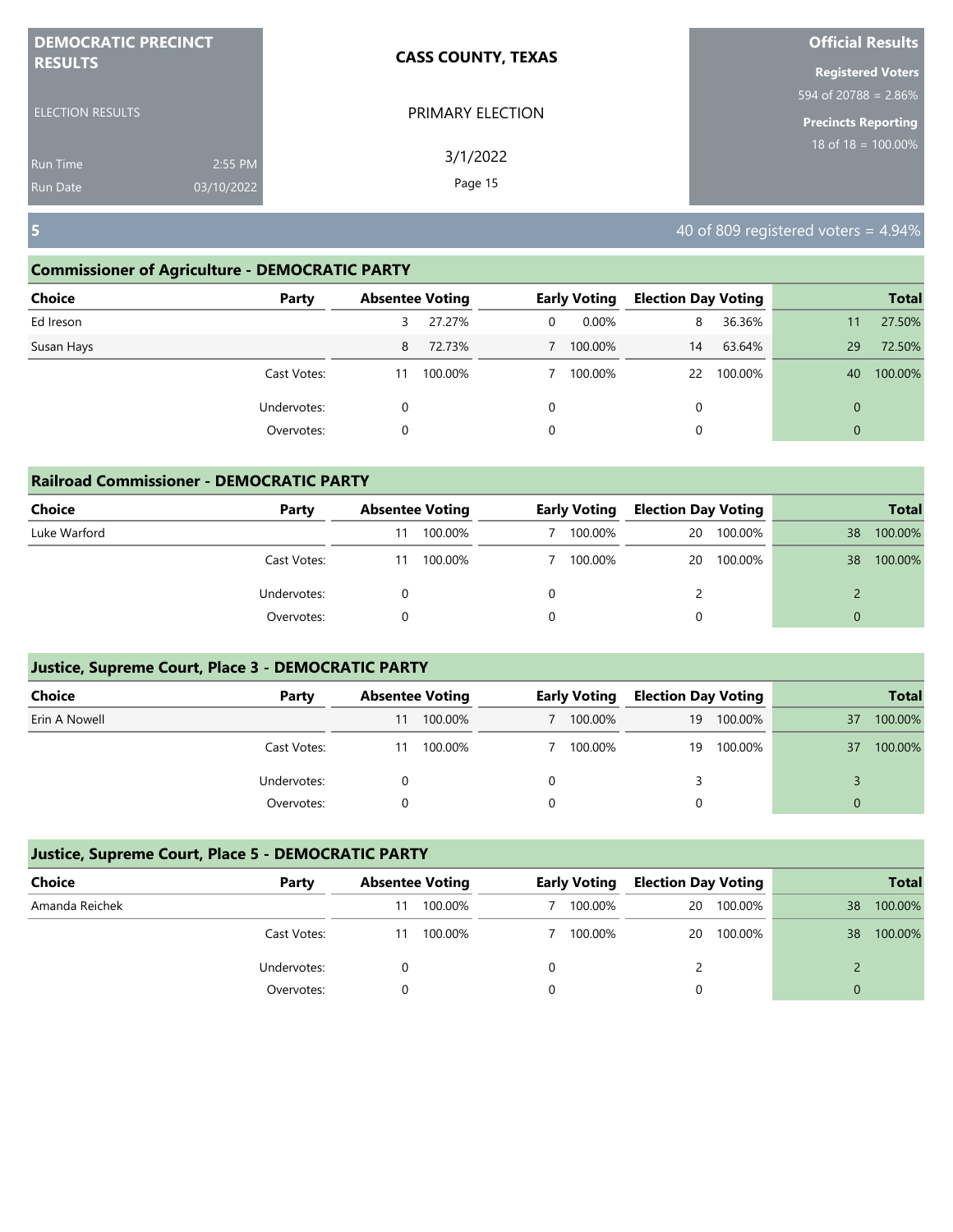| <b>DEMOCRATIC PRECINCT</b> | <b>CASS COUNTY, TEXAS</b> | <b>Official Results</b>                     |
|----------------------------|---------------------------|---------------------------------------------|
| <b>RESULTS</b>             |                           | <b>Registered Voters</b>                    |
|                            |                           | $594 \overline{\text{ of } 20788} = 2.86\%$ |
| <b>ELECTION RESULTS</b>    | PRIMARY ELECTION          | <b>Precincts Reporting</b>                  |
| 2:55 PM<br>Run Time        | 3/1/2022                  | $18$ of $18 = 100.00\%$                     |
| 03/10/2022<br>Run Date     | Page 16                   |                                             |

## **Justice, Supreme Court, Place 9 - DEMOCRATIC PARTY**

| <b>Choice</b>   | Party       | <b>Absentee Voting</b> |         |          | <b>Early Voting</b> | <b>Election Day Voting</b> |         |          | <b>Total</b> |
|-----------------|-------------|------------------------|---------|----------|---------------------|----------------------------|---------|----------|--------------|
| Julia Maldonado |             |                        | 100.00% |          | 100.00%             | 19                         | 100.00% | 37       | 100.00%      |
|                 | Cast Votes: | 11                     | 100.00% |          | 100.00%             | 19                         | 100.00% | 37       | 100.00%      |
|                 | Undervotes: |                        |         | 0        |                     |                            |         |          |              |
|                 | Overvotes:  |                        |         | $\Omega$ |                     | 0                          |         | $\Omega$ |              |

## **Judge, Court of Criminal Appeals, Place 5 - DEMOCRATIC PARTY**

| <b>Choice</b> | Party       |    | <b>Absentee Voting</b> |  | <b>Early Voting</b> |    | <b>Election Day Voting</b> |    | <b>Total</b> |
|---------------|-------------|----|------------------------|--|---------------------|----|----------------------------|----|--------------|
| Dana Huffman  |             | 11 | 100.00%                |  | 100.00%             | 18 | 100.00%                    | 36 | 100.00%      |
|               | Cast Votes: | 11 | 100.00%                |  | 100.00%             | 18 | 100.00%                    | 36 | 100.00%      |
|               | Undervotes: |    |                        |  |                     | 4  |                            | 4  |              |
|               | Overvotes:  |    |                        |  |                     | 0  |                            | 0  |              |

| <b>Choice</b>  | Party       | <b>Absentee Voting</b> |         | <b>Early Voting</b> |         | <b>Election Day Voting</b> |         |          |         |
|----------------|-------------|------------------------|---------|---------------------|---------|----------------------------|---------|----------|---------|
| Robert Johnson |             | 11                     | 100.00% |                     | 100.00% | 18                         | 100.00% | 36       | 100.00% |
|                | Cast Votes: | 11                     | 100.00% |                     | 100.00% | 18                         | 100.00% | 36       | 100.00% |
|                | Undervotes: |                        |         | 0                   |         | 4                          |         | 4        |         |
|                | Overvotes:  |                        |         | 0                   |         | 0                          |         | $\Omega$ |         |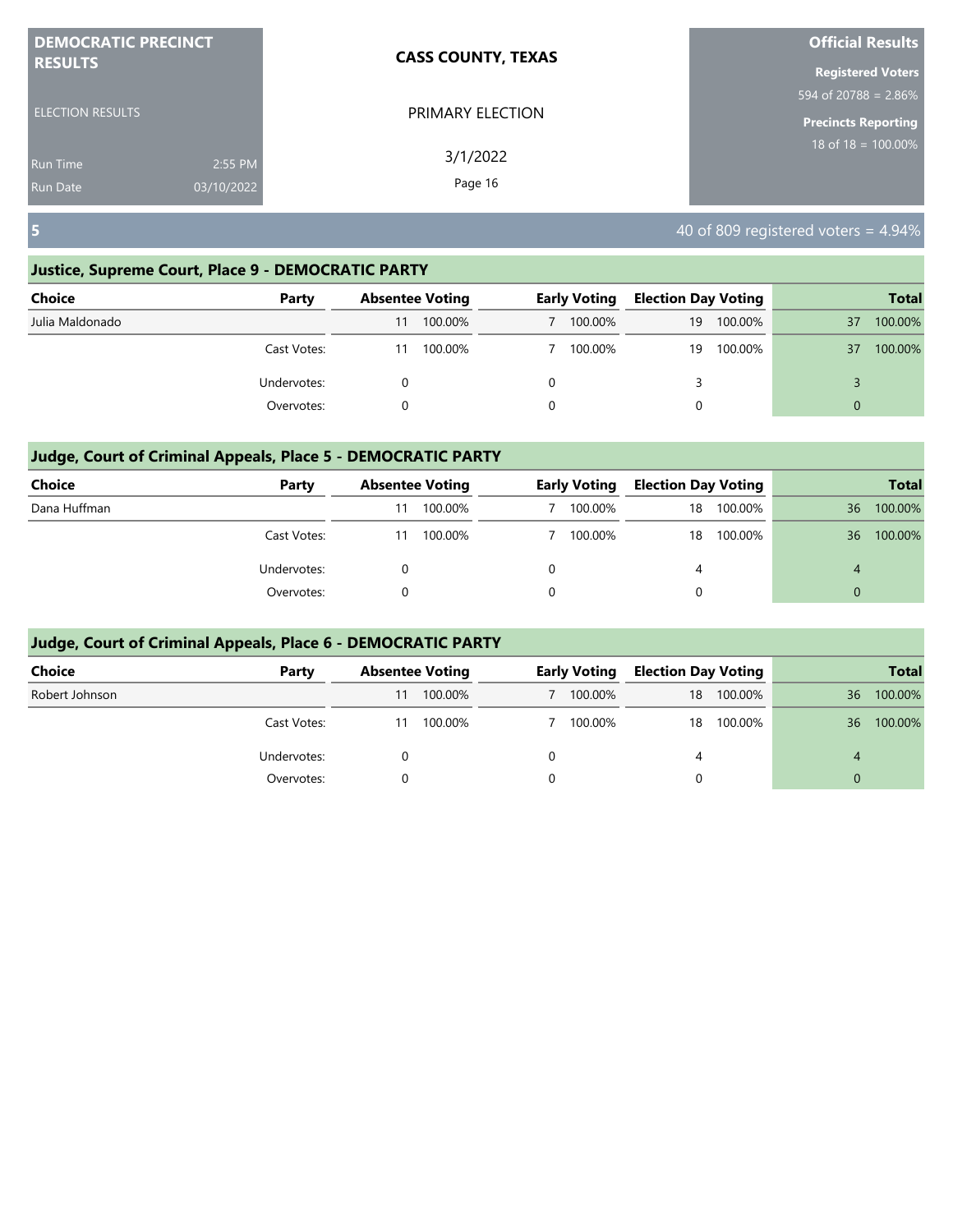| <b>DEMOCRATIC PRECINCT</b> |            | <b>CASS COUNTY, TEXAS</b> | <b>Official Results</b>  |
|----------------------------|------------|---------------------------|--------------------------|
| <b>RESULTS</b>             |            |                           | <b>Registered Voters</b> |
|                            |            |                           | 594 of 20788 = $2.86\%$  |
| <b>ELECTION RESULTS</b>    |            | PRIMARY ELECTION          | Precincts Reporting      |
| <b>Run Time</b>            | 2:55 PM    | 3/1/2022                  | 18 of $18 = 100.00\%$    |
| <b>Run Date</b>            | 03/10/2022 | Page 17                   |                          |

# **United States Representative, District No. 1 - DEMOCRATIC PARTY**

| Choice               | Party       | <b>Absentee Voting</b> |         |                | <b>Early Voting</b> | <b>Election Day Voting</b> |         |              | <b>Total</b> |
|----------------------|-------------|------------------------|---------|----------------|---------------------|----------------------------|---------|--------------|--------------|
| Stephen Kocen        |             | 3                      | 50.00%  |                | 16.67%              | 5                          | 18.52%  | 9            | 23.08%       |
| Victor D. Dunn       |             | $\overline{2}$         | 33.33%  | 3              | 50.00%              | 12                         | 44.44%  | 17           | 43.59%       |
| Gavin Dass           |             | $\mathbf 0$            | 0.00%   | $\overline{0}$ | 0.00%               |                            | 3.70%   |              | 2.56%        |
| Jrmar (JJ) Jefferson |             |                        | 16.67%  | $\overline{2}$ | 33.33%              | 9                          | 33.33%  | 12           | 30.77%       |
|                      | Cast Votes: | 6                      | 100.00% | 6              | 100.00%             | 27                         | 100.00% | 39           | 100.00%      |
|                      | Undervotes: |                        |         | 0              |                     | 0                          |         |              |              |
|                      | Overvotes:  | 0                      |         | 0              |                     | 0                          |         | $\mathbf{0}$ |              |

## **Governor - DEMOCRATIC PARTY**

| <b>Choice</b>               | Party       | <b>Absentee Voting</b> |         |              | <b>Early Voting</b> | <b>Election Day Voting</b> |         |                | <b>Total</b> |
|-----------------------------|-------------|------------------------|---------|--------------|---------------------|----------------------------|---------|----------------|--------------|
| Michael Cooper              |             | 0                      | 0.00%   | 0            | 0.00%               | 3.                         | 11.11%  | 3              | 7.50%        |
| Inocencio (Inno) Barrientez |             | $\mathbf 0$            | 0.00%   | $\mathbf{0}$ | $0.00\%$            | $\mathbf{0}$               | 0.00%   | $\mathbf{0}$   | 0.00%        |
| Rich Wakeland               |             | 0                      | 0.00%   | $\mathbf 0$  | 0.00%               | 0                          | 0.00%   | $\overline{0}$ | 0.00%        |
| Joy Diaz                    |             | $\mathbf 0$            | 0.00%   |              | 16.67%              |                            | 3.70%   | $\overline{2}$ | 5.00%        |
| Beto O'Rourke               |             |                        | 100.00% | 5.           | 83.33%              | 23                         | 85.19%  | 35             | 87.50%       |
|                             | Cast Votes: |                        | 100.00% | 6            | 100.00%             | 27                         | 100.00% | 40             | 100.00%      |
|                             | Undervotes: | 0                      |         | $\mathbf 0$  |                     | 0                          |         | $\mathbf 0$    |              |
|                             | Overvotes:  | 0                      |         | 0            |                     | 0                          |         | $\mathbf 0$    |              |

| <b>Lieutenant Governor - DEMOCRATIC PARTY</b> |             |                        |         |   |                     |                            |         |             |              |
|-----------------------------------------------|-------------|------------------------|---------|---|---------------------|----------------------------|---------|-------------|--------------|
| <b>Choice</b>                                 | Party       | <b>Absentee Voting</b> |         |   | <b>Early Voting</b> | <b>Election Day Voting</b> |         |             | <b>Total</b> |
| Michelle Beckley                              |             | 4                      | 66.67%  | 0 | $0.00\%$            | $\overline{4}$             | 14.81%  | 8           | 20.51%       |
| Carla Brailey                                 |             |                        | 16.67%  | 3 | 50.00%              | 11                         | 40.74%  | 15          | 38.46%       |
| Mike Collier                                  |             |                        | 16.67%  | 3 | 50.00%              | 12                         | 44.44%  | 16          | 41.03%       |
|                                               | Cast Votes: | 6                      | 100.00% | 6 | 100.00%             | 27                         | 100.00% | 39          | 100.00%      |
|                                               | Undervotes: |                        |         | 0 |                     | 0                          |         |             |              |
|                                               | Overvotes:  | 0                      |         | 0 |                     | 0                          |         | $\mathbf 0$ |              |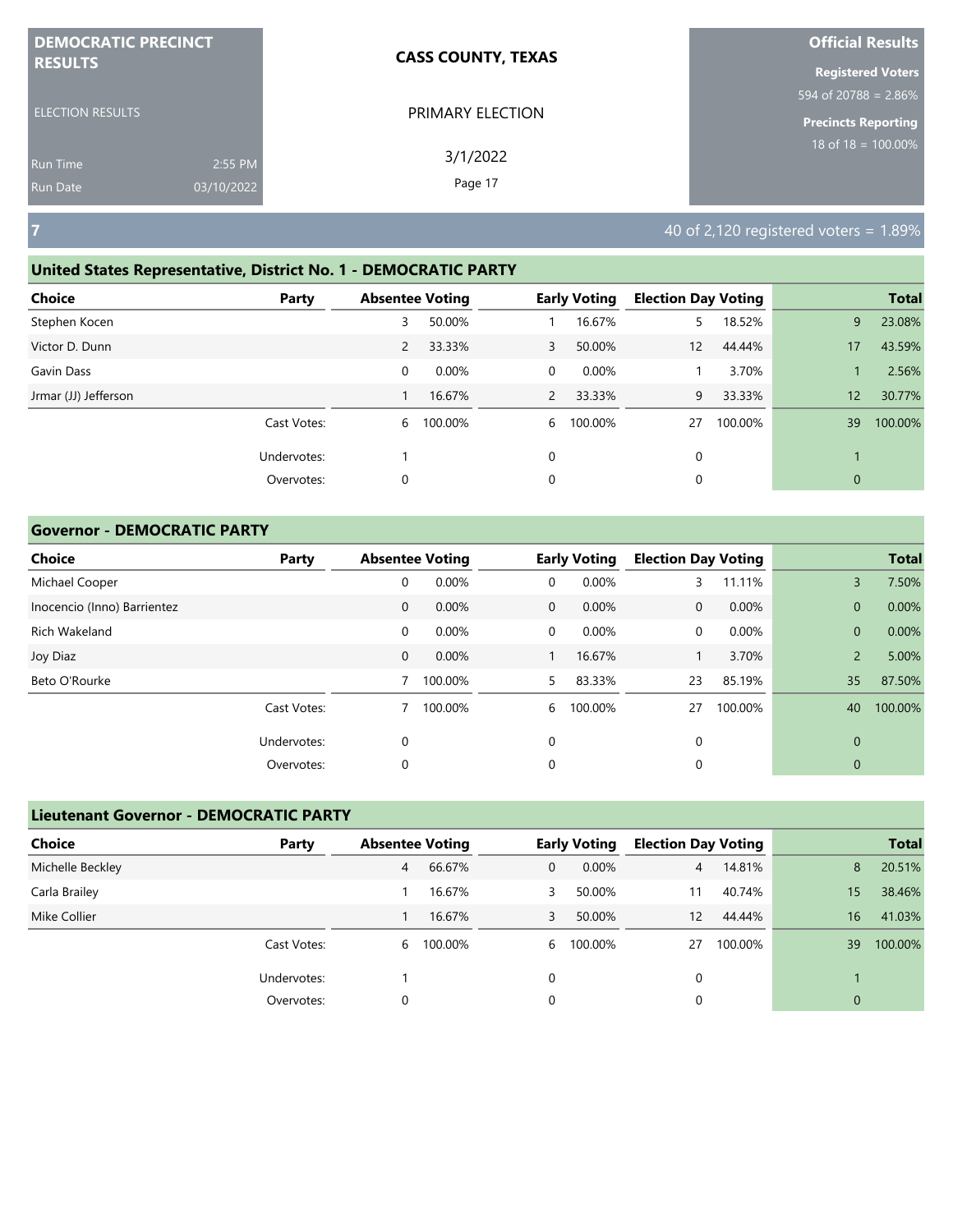| <b>DEMOCRATIC PRECINCT</b> |            | <b>CASS COUNTY, TEXAS</b> | <b>Official Results</b>          |
|----------------------------|------------|---------------------------|----------------------------------|
| <b>RESULTS</b>             |            |                           | <b>Registered Voters</b>         |
|                            |            |                           | $594 \text{ of } 20788 = 2.86\%$ |
| <b>ELECTION RESULTS</b>    |            | PRIMARY ELECTION          | <b>Precincts Reporting</b>       |
| Run Time                   | 2:55 PM    | 3/1/2022                  | $18$ of $18 = 100.00\%$          |
| <b>Run Date</b>            | 03/10/2022 | Page 18                   |                                  |

#### **Attorney General - DEMOCRATIC PARTY**

| . .                     |             |                        |         |                |                     |                            |         |              |              |
|-------------------------|-------------|------------------------|---------|----------------|---------------------|----------------------------|---------|--------------|--------------|
| <b>Choice</b>           | Party       | <b>Absentee Voting</b> |         |                | <b>Early Voting</b> | <b>Election Day Voting</b> |         |              | <b>Total</b> |
| Joe Jaworski            |             |                        | 16.67%  |                | 16.67%              |                            | 3.70%   | 3            | 7.69%        |
| Mike Fields             |             |                        | 16.67%  | $\overline{0}$ | 0.00%               | 8                          | 29.63%  | 9            | 23.08%       |
| Lee Merritt             |             | 2                      | 33.33%  | 0              | 0.00%               | 6                          | 22.22%  | 8            | 20.51%       |
| Rochelle Mercedes Garza |             | $\overline{2}$         | 33.33%  | 3              | 50.00%              |                            | 25.93%  | 12           | 30.77%       |
| S. "TBone" Raynor       |             | $\mathbf 0$            | 0.00%   | $\mathbf{2}$   | 33.33%              | 5.                         | 18.52%  |              | 17.95%       |
|                         | Cast Votes: | 6                      | 100.00% | 6              | 100.00%             | 27                         | 100.00% | 39           | 100.00%      |
|                         | Undervotes: |                        |         | 0              |                     | 0                          |         |              |              |
|                         | Overvotes:  | 0                      |         | 0              |                     | 0                          |         | $\mathbf{0}$ |              |
|                         |             |                        |         |                |                     |                            |         |              |              |

## **Comptroller of Public Accounts - DEMOCRATIC PARTY**

| <b>Choice</b>    | Party       | <b>Absentee Voting</b> |         |                | <b>Early Voting</b> | <b>Election Day Voting</b> |         |                 | <b>Total</b> |
|------------------|-------------|------------------------|---------|----------------|---------------------|----------------------------|---------|-----------------|--------------|
| Janet T. Dudding |             | $\overline{2}$         | 33.33%  |                | 16.67%              | 12                         | 44.44%  | 15              | 38.46%       |
| Angel Luis Vega  |             | 2                      | 33.33%  | 3              | 50.00%              |                            | 25.93%  | 12              | 30.77%       |
| Tim Mahoney      |             | 2                      | 33.33%  | $\overline{2}$ | 33.33%              | 8                          | 29.63%  | 12 <sup>°</sup> | 30.77%       |
|                  | Cast Votes: | 6                      | 100.00% | 6              | 100.00%             | 27                         | 100.00% | 39              | 100.00%      |
|                  | Undervotes: |                        |         | 0              |                     | 0                          |         |                 |              |
|                  | Overvotes:  | 0                      |         | 0              |                     | 0                          |         | $\mathbf 0$     |              |

| <b>Choice</b>        | Party       | <b>Absentee Voting</b> |         |                | <b>Early Voting</b> | <b>Election Day Voting</b> |         |                | <b>Total</b> |
|----------------------|-------------|------------------------|---------|----------------|---------------------|----------------------------|---------|----------------|--------------|
| Jay Kleberg          |             | 3                      | 50.00%  | 2              | 33.33%              | 9                          | 33.33%  | 14             | 35.90%       |
| Sandragrace Martinez |             |                        | 16.67%  |                | 16.67%              |                            | 25.93%  | 9              | 23.08%       |
| Jinny Suh            |             |                        | 16.67%  |                | 16.67%              | 2                          | 7.41%   | 4              | 10.26%       |
| Michael Lange        |             |                        | 16.67%  | $\overline{2}$ | 33.33%              | 9                          | 33.33%  | 12             | 30.77%       |
|                      | Cast Votes: | 6                      | 100.00% | 6              | 100.00%             | 27                         | 100.00% | 39             | 100.00%      |
|                      | Undervotes: |                        |         | 0              |                     | $\Omega$                   |         |                |              |
|                      | Overvotes:  | 0                      |         | 0              |                     | 0                          |         | $\overline{0}$ |              |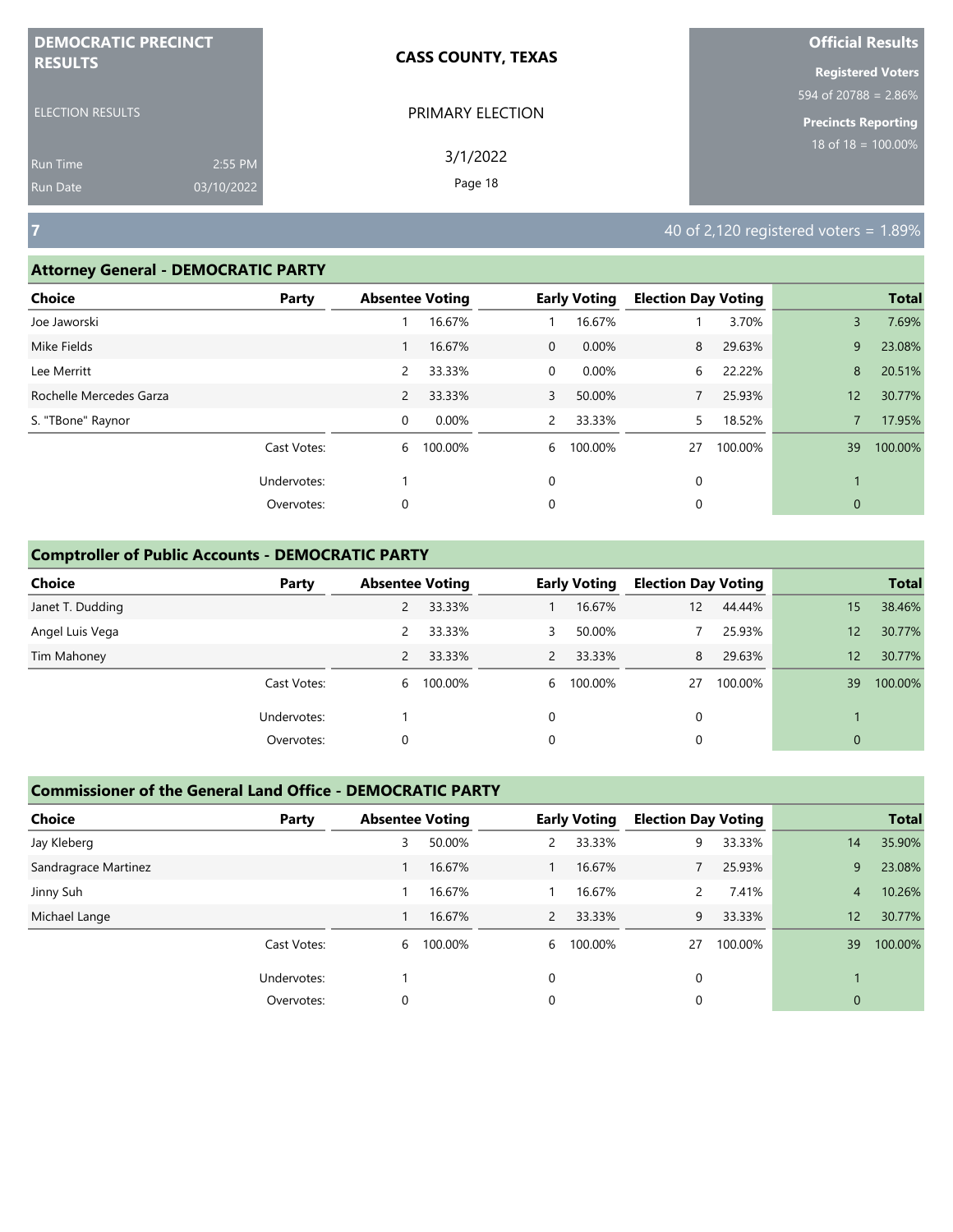| <b>DEMOCRATIC PRECINCT</b><br><b>RESULTS</b> |            | <b>CASS COUNTY, TEXAS</b> | <b>Official Results</b>          |
|----------------------------------------------|------------|---------------------------|----------------------------------|
|                                              |            |                           | <b>Registered Voters</b>         |
|                                              |            |                           | $594 \text{ of } 20788 = 2.86\%$ |
| <b>ELECTION RESULTS</b>                      |            | PRIMARY ELECTION          | <b>Precincts Reporting</b>       |
| <b>Run Time</b>                              | 2:55 PM    | 3/1/2022                  | 18 of 18 = $\overline{100.00\%}$ |
| <b>Run Date</b>                              | 03/10/2022 | Page 19                   |                                  |

## **Commissioner of Agriculture - DEMOCRATIC PARTY**

| Choice<br>Party | <b>Absentee Voting</b> |         |   | <b>Early Voting</b> | <b>Election Day Voting</b> |         |              | <b>Total</b> |
|-----------------|------------------------|---------|---|---------------------|----------------------------|---------|--------------|--------------|
| Ed Ireson       |                        | 33.33%  | 3 | 50.00%              | 6                          | 22.22%  | 11           | 28.21%       |
| Susan Hays      | 4                      | 66.67%  | 3 | 50.00%              | 21                         | 77.78%  | 28           | 71.79%       |
| Cast Votes:     | 6                      | 100.00% |   | 6 100.00%           | 27                         | 100.00% | 39           | 100.00%      |
| Undervotes:     |                        |         | 0 |                     | 0                          |         |              |              |
| Overvotes:      | 0                      |         | 0 |                     | 0                          |         | $\mathbf{0}$ |              |

| <b>Railroad Commissioner - DEMOCRATIC PARTY</b> |             |                        |           |   |                     |                            |         |          |              |
|-------------------------------------------------|-------------|------------------------|-----------|---|---------------------|----------------------------|---------|----------|--------------|
| <b>Choice</b>                                   | Party       | <b>Absentee Voting</b> |           |   | <b>Early Voting</b> | <b>Election Day Voting</b> |         |          | <b>Total</b> |
| Luke Warford                                    |             |                        | 5 100.00% | 6 | 100.00%             | 24                         | 100.00% | 35       | 100.00%      |
|                                                 | Cast Votes: |                        | 5 100.00% |   | 6 100.00%           | 24                         | 100.00% | 35       | 100.00%      |
|                                                 | Undervotes: |                        |           |   |                     |                            |         |          |              |
|                                                 | Overvotes:  |                        |           |   |                     |                            |         | $\Omega$ |              |

## **Justice, Supreme Court, Place 3 - DEMOCRATIC PARTY**

| <b>Choice</b> | Party       |   | <b>Absentee Voting</b><br>Early Voting |  |           | <b>Election Day Voting</b> |         |    | <b>Total</b> |
|---------------|-------------|---|----------------------------------------|--|-----------|----------------------------|---------|----|--------------|
| Erin A Nowell |             |   | 6 100.00%                              |  | 4 100.00% | 25                         | 100.00% | 35 | 100.00%      |
|               | Cast Votes: | 6 | 100.00%                                |  | 4 100.00% | 25                         | 100.00% | 35 | 100.00%      |
|               | Undervotes: |   |                                        |  |           |                            |         |    |              |
|               | Overvotes:  |   |                                        |  |           |                            |         |    |              |

| Choice         | Party       | <b>Absentee Voting</b> | <b>Early Voting</b> | <b>Election Day Voting</b> |         |    | <b>Total</b> |
|----------------|-------------|------------------------|---------------------|----------------------------|---------|----|--------------|
| Amanda Reichek |             | 100.00%<br>b           | 4 100.00%           | 24                         | 100.00% | 34 | 100.00%      |
|                | Cast Votes: | 100.00%<br>6           | 4 100.00%           | 24                         | 100.00% | 34 | 100.00%      |
|                | Undervotes: |                        |                     |                            |         |    |              |
|                | Overvotes:  |                        |                     |                            |         | 0  |              |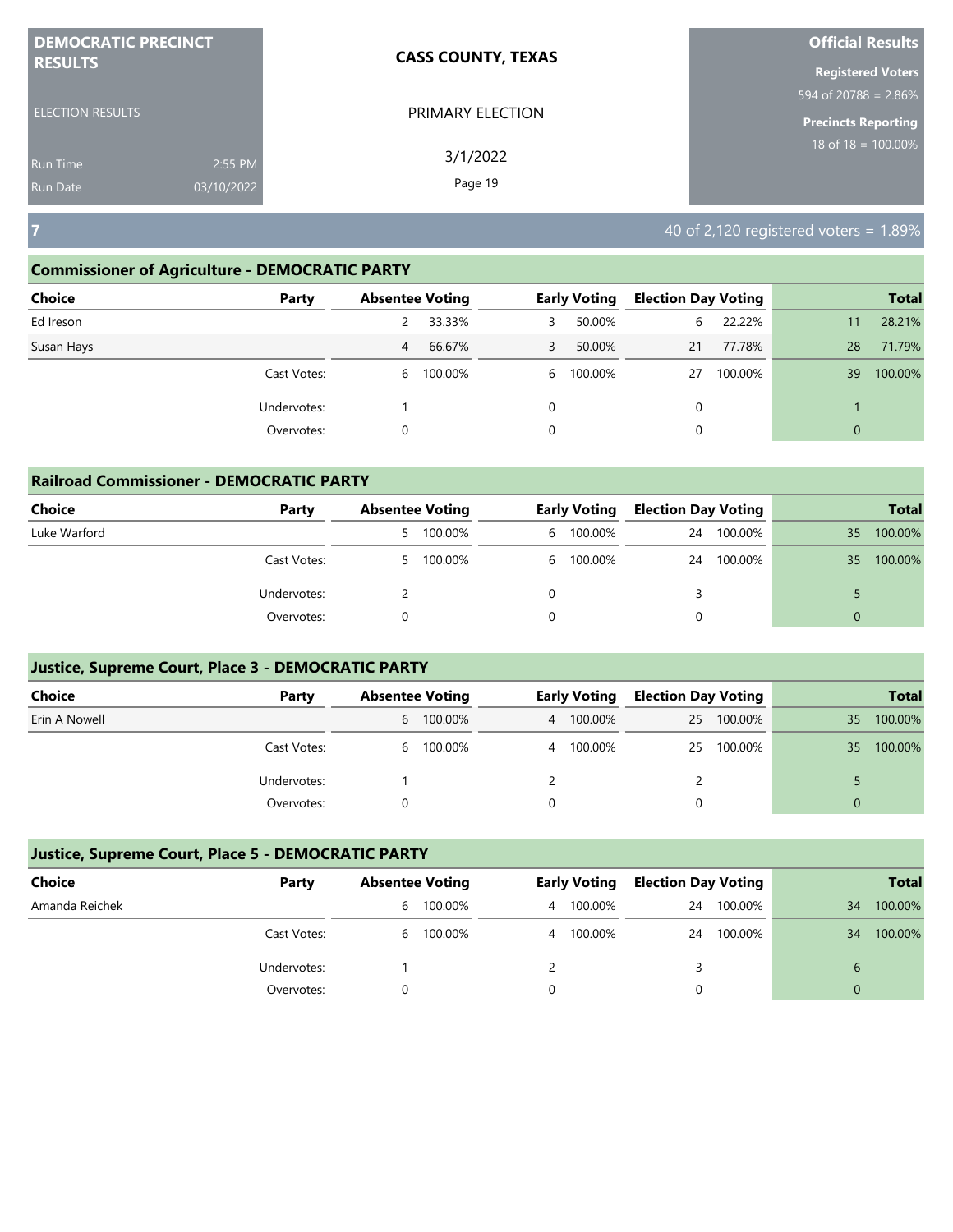| <b>DEMOCRATIC PRECINCT</b>    | <b>CASS COUNTY, TEXAS</b> | <b>Official Results</b>    |
|-------------------------------|---------------------------|----------------------------|
| <b>RESULTS</b>                |                           | <b>Registered Voters</b>   |
|                               |                           | 594 of 20788 = $2.86\%$    |
| <b>ELECTION RESULTS</b>       | PRIMARY ELECTION          | <b>Precincts Reporting</b> |
| <b>Run Time</b>               | 3/1/2022<br>2:55 PM       | $18$ of $18 = 100.00\%$    |
| 03/10/2022<br><b>Run Date</b> | Page 20                   |                            |

## **Justice, Supreme Court, Place 9 - DEMOCRATIC PARTY**

| <b>Choice</b>   | Party       | <b>Absentee Voting</b> |           |          | <b>Early Voting</b> | <b>Election Day Voting</b> |         |          | <b>Total</b> |
|-----------------|-------------|------------------------|-----------|----------|---------------------|----------------------------|---------|----------|--------------|
| Julia Maldonado |             |                        | 6 100.00% |          | 5 100.00%           | 24                         | 100.00% | 35       | 100.00%      |
|                 | Cast Votes: |                        | 6 100.00% |          | 5 100.00%           | 24                         | 100.00% | 35       | 100.00%      |
|                 | Undervotes: |                        |           |          |                     |                            |         |          |              |
|                 | Overvotes:  |                        |           | $\Omega$ |                     | 0                          |         | $\Omega$ |              |

## **Judge, Court of Criminal Appeals, Place 5 - DEMOCRATIC PARTY**

| <b>Choice</b> | Party       |   | <b>Absentee Voting</b> | <b>Early Voting</b> | <b>Election Day Voting</b> |         |    | <b>Total</b> |
|---------------|-------------|---|------------------------|---------------------|----------------------------|---------|----|--------------|
| Dana Huffman  |             | b | 100.00%                | 5 100.00%           | 24                         | 100.00% | 35 | 100.00%      |
|               | Cast Votes: | b | 100.00%                | 5 100.00%           | 24                         | 100.00% | 35 | 100.00%      |
|               | Undervotes: |   |                        |                     |                            |         |    |              |
|               | Overvotes:  |   |                        |                     | 0                          |         | 0  |              |

| <b>Choice</b>  | Party       | <b>Absentee Voting</b> |   | <b>Early Voting</b> | <b>Election Day Voting</b> |         |          | <b>Total</b> |
|----------------|-------------|------------------------|---|---------------------|----------------------------|---------|----------|--------------|
| Robert Johnson |             | 6 100.00%              |   | 5 100.00%           | 23                         | 100.00% | 34       | 100.00%      |
|                | Cast Votes: | 6 100.00%              |   | 5 100.00%           | 23                         | 100.00% | 34       | 100.00%      |
|                | Undervotes: |                        |   |                     | 4                          |         | 6        |              |
|                | Overvotes:  |                        | 0 |                     | 0                          |         | $\Omega$ |              |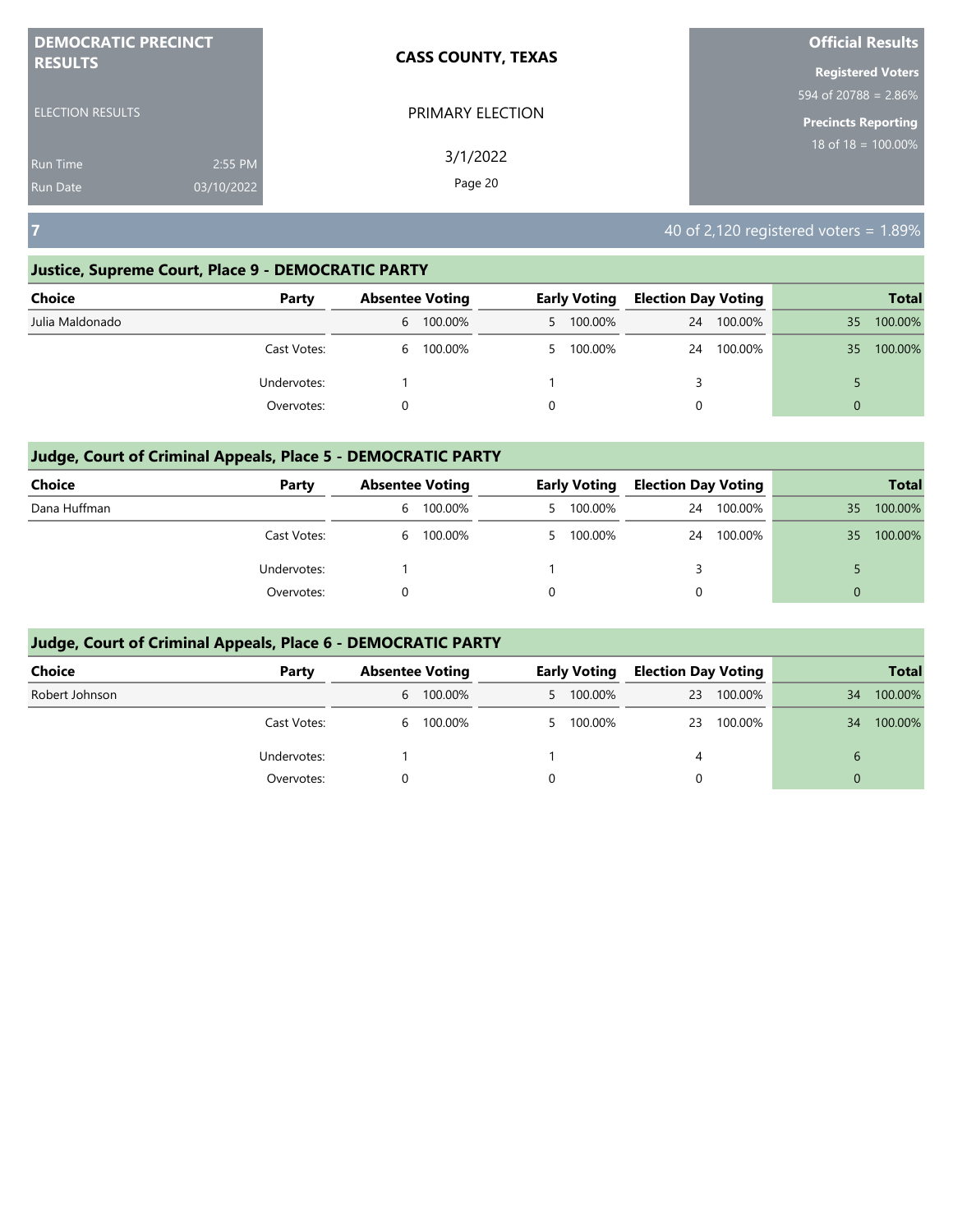| <b>DEMOCRATIC PRECINCT</b> |            | <b>CASS COUNTY, TEXAS</b> | <b>Official Results</b>    |
|----------------------------|------------|---------------------------|----------------------------|
| <b>RESULTS</b>             |            |                           | <b>Registered Voters</b>   |
|                            |            |                           | 594 of 20788 = 2.86%       |
| <b>ELECTION RESULTS</b>    |            | PRIMARY ELECTION          | <b>Precincts Reporting</b> |
| <b>Run Time</b>            | 2:55 PM    | 3/1/2022                  | $18$ of $18 = 100.00\%$    |
| <b>Run Date</b>            | 03/10/2022 | Page 21                   |                            |

# **United States Representative, District No. 1 - DEMOCRATIC PARTY**

| <b>Choice</b>        | Party       | <b>Absentee Voting</b> |         |                | <b>Early Voting</b> | <b>Election Day Voting</b> |         |                | <b>Total</b> |
|----------------------|-------------|------------------------|---------|----------------|---------------------|----------------------------|---------|----------------|--------------|
| Stephen Kocen        |             | 0                      | 0.00%   | 0              | 0.00%               | 0                          | 0.00%   | $\mathbf{0}$   | 0.00%        |
| Victor D. Dunn       |             |                        | 100.00% | $\overline{2}$ | 50.00%              | $\overline{4}$             | 66.67%  |                | 63.64%       |
| Gavin Dass           |             | 0                      | 0.00%   | $\mathbf 0$    | 0.00%               | 0                          | 0.00%   | $\mathbf{0}$   | 0.00%        |
| Jrmar (JJ) Jefferson |             | $\mathbf 0$            | 0.00%   | 2              | 50.00%              | $\mathcal{P}$              | 33.33%  | $\overline{4}$ | 36.36%       |
|                      | Cast Votes: |                        | 100.00% | 4              | 100.00%             | 6                          | 100.00% | 11             | 100.00%      |
|                      | Undervotes: | 0                      |         | 0              |                     | 0                          |         | $\mathbf{0}$   |              |
|                      | Overvotes:  | 0                      |         | 0              |                     | 0                          |         | $\mathbf{0}$   |              |

## **Governor - DEMOCRATIC PARTY**

| <b>Choice</b>               | Party       | <b>Absentee Voting</b> |         |                | <b>Early Voting</b> | <b>Election Day Voting</b> |         |              | <b>Total</b> |
|-----------------------------|-------------|------------------------|---------|----------------|---------------------|----------------------------|---------|--------------|--------------|
| Michael Cooper              |             | 0                      | 0.00%   | $\mathbf 0$    | 0.00%               |                            | 16.67%  |              | 9.09%        |
| Inocencio (Inno) Barrientez |             | $\mathbf 0$            | 0.00%   | $\mathbf{0}$   | 0.00%               |                            | 16.67%  |              | 9.09%        |
| Rich Wakeland               |             | 0                      | 0.00%   | $\mathbf 0$    | 0.00%               | 0                          | 0.00%   | $\mathbf{0}$ | 0.00%        |
| Joy Diaz                    |             | $\mathbf 0$            | 0.00%   | $\mathbf{0}$   | 0.00%               | 0                          | 0.00%   | $\mathbf{0}$ | 0.00%        |
| Beto O'Rourke               |             |                        | 100.00% | $\overline{4}$ | 100.00%             | $\overline{4}$             | 66.67%  | 9            | 81.82%       |
|                             | Cast Votes: |                        | 100.00% | $\overline{4}$ | 100.00%             | 6                          | 100.00% | 11           | 100.00%      |
|                             | Undervotes: | 0                      |         | 0              |                     | 0                          |         | $\mathbf{0}$ |              |
|                             | Overvotes:  | 0                      |         | 0              |                     | 0                          |         | $\mathbf 0$  |              |

| <b>Lieutenant Governor - DEMOCRATIC PARTY</b> |             |                        |          |   |                     |                            |         |              |              |
|-----------------------------------------------|-------------|------------------------|----------|---|---------------------|----------------------------|---------|--------------|--------------|
| <b>Choice</b>                                 | Party       | <b>Absentee Voting</b> |          |   | <b>Early Voting</b> | <b>Election Day Voting</b> |         |              | <b>Total</b> |
| Michelle Beckley                              |             |                        | 100.00%  | 2 | 50.00%              |                            | 16.67%  | 4            | 36.36%       |
| Carla Brailey                                 |             | 0                      | $0.00\%$ | 0 | $0.00\%$            |                            | 33.33%  |              | 18.18%       |
| Mike Collier                                  |             | 0                      | $0.00\%$ | 2 | 50.00%              |                            | 50.00%  |              | 45.45%       |
|                                               | Cast Votes: |                        | 100.00%  | 4 | 100.00%             | 6.                         | 100.00% |              | 100.00%      |
|                                               | Undervotes: | 0                      |          | 0 |                     | 0                          |         | $\Omega$     |              |
|                                               | Overvotes:  | 0                      |          | 0 |                     |                            |         | $\mathbf{0}$ |              |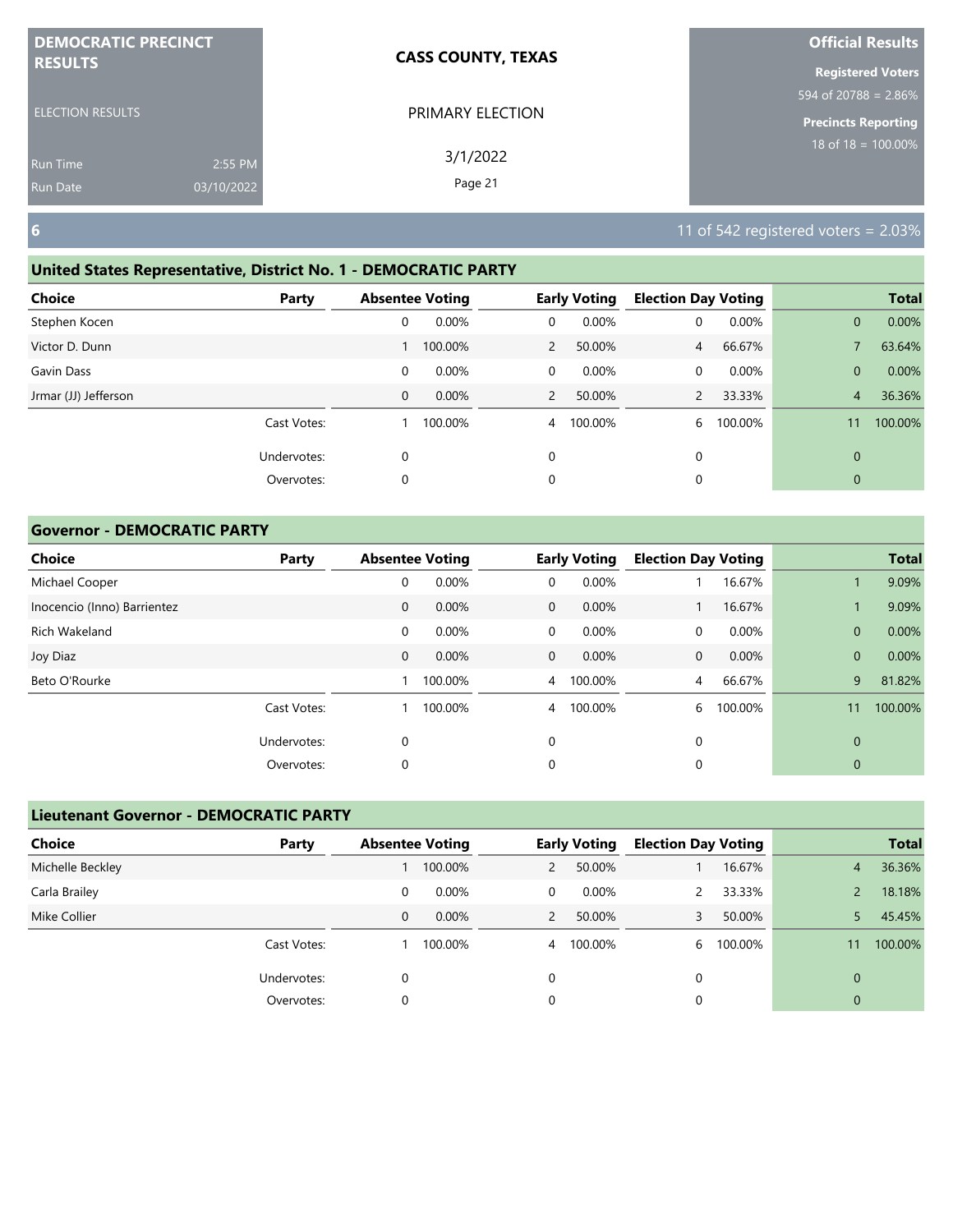| <b>DEMOCRATIC PRECINCT</b><br><b>RESULTS</b> |            | <b>CASS COUNTY, TEXAS</b> | <b>Official Results</b>    |
|----------------------------------------------|------------|---------------------------|----------------------------|
|                                              |            |                           | <b>Registered Voters</b>   |
|                                              |            |                           | 594 of 20788 = $2.86\%$    |
| <b>ELECTION RESULTS</b>                      |            | PRIMARY ELECTION          | <b>Precincts Reporting</b> |
| <b>Run Time</b>                              | 2:55 PM    | 3/1/2022                  | $18$ of $18 = 100.00\%$    |
| <b>Run Date</b>                              | 03/10/2022 | Page 22                   |                            |

## **Attorney General - DEMOCRATIC PARTY**

| <b>Choice</b>           | Party       |              | <b>Absentee Voting</b> |                | <b>Early Voting</b> | <b>Election Day Voting</b> |         |              | <b>Total</b> |
|-------------------------|-------------|--------------|------------------------|----------------|---------------------|----------------------------|---------|--------------|--------------|
| Joe Jaworski            |             | 0            | 0.00%                  | 0              | 0.00%               |                            | 16.67%  |              | 9.09%        |
| Mike Fields             |             |              | 100.00%                |                | 4 100.00%           | 3                          | 50.00%  | 8            | 72.73%       |
| Lee Merritt             |             | 0            | 0.00%                  | $\Omega$       | 0.00%               |                            | 16.67%  |              | 9.09%        |
| Rochelle Mercedes Garza |             | $\mathbf{0}$ | 0.00%                  | $\overline{0}$ | 0.00%               |                            | 16.67%  |              | 9.09%        |
| S. "TBone" Raynor       |             | 0            | 0.00%                  | $\mathbf 0$    | 0.00%               | 0                          | 0.00%   | $\mathbf{0}$ | 0.00%        |
|                         | Cast Votes: |              | 100.00%                | 4              | 100.00%             | 6                          | 100.00% | 11           | 100.00%      |
|                         | Undervotes: | 0            |                        | 0              |                     | 0                          |         | $\mathbf{0}$ |              |
|                         | Overvotes:  | 0            |                        | 0              |                     | 0                          |         | $\mathbf{0}$ |              |
|                         |             |              |                        |                |                     |                            |         |              |              |

# **Comptroller of Public Accounts - DEMOCRATIC PARTY**

| <b>Choice</b>    | Party       | <b>Absentee Voting</b> |          |                | <b>Early Voting</b> | <b>Election Day Voting</b> |         |              | <b>Total</b> |
|------------------|-------------|------------------------|----------|----------------|---------------------|----------------------------|---------|--------------|--------------|
| Janet T. Dudding |             | 0                      | 0.00%    |                | 50.00%              |                            | 33.33%  | 4            | 36.36%       |
| Angel Luis Vega  |             | 0                      | $0.00\%$ |                | 25.00%              | 0                          | 0.00%   |              | 9.09%        |
| Tim Mahoney      |             |                        | 100.00%  |                | 25.00%              | 4 <sup>7</sup>             | 66.67%  | 6            | 54.55%       |
|                  | Cast Votes: |                        | 100.00%  | $\overline{4}$ | 100.00%             | b                          | 100.00% |              | 100.00%      |
|                  | Undervotes: | 0                      |          | 0              |                     | $\mathbf 0$                |         | $\Omega$     |              |
|                  | Overvotes:  | 0                      |          | 0              |                     | 0                          |         | $\mathbf{0}$ |              |

| <b>Choice</b>        | Party       | <b>Absentee Voting</b> |         |                | <b>Early Voting</b> | <b>Election Day Voting</b> |         |          | <b>Total</b> |
|----------------------|-------------|------------------------|---------|----------------|---------------------|----------------------------|---------|----------|--------------|
| Jay Kleberg          |             | 0                      | 0.00%   | 0              | 0.00%               |                            | 16.67%  |          | 9.09%        |
| Sandragrace Martinez |             |                        | 100.00% | $\overline{2}$ | 50.00%              |                            | 16.67%  | 4        | 36.36%       |
| Jinny Suh            |             | 0                      | 0.00%   | 0              | $0.00\%$            |                            | 16.67%  |          | 9.09%        |
| Michael Lange        |             | 0                      | 0.00%   | $\overline{2}$ | 50.00%              |                            | 50.00%  |          | 45.45%       |
|                      | Cast Votes: |                        | 100.00% | 4              | 100.00%             | 6                          | 100.00% | 11       | 100.00%      |
|                      | Undervotes: | $\Omega$               |         | 0              |                     | $\Omega$                   |         | $\Omega$ |              |
|                      | Overvotes:  | 0                      |         | 0              |                     | 0                          |         | 0        |              |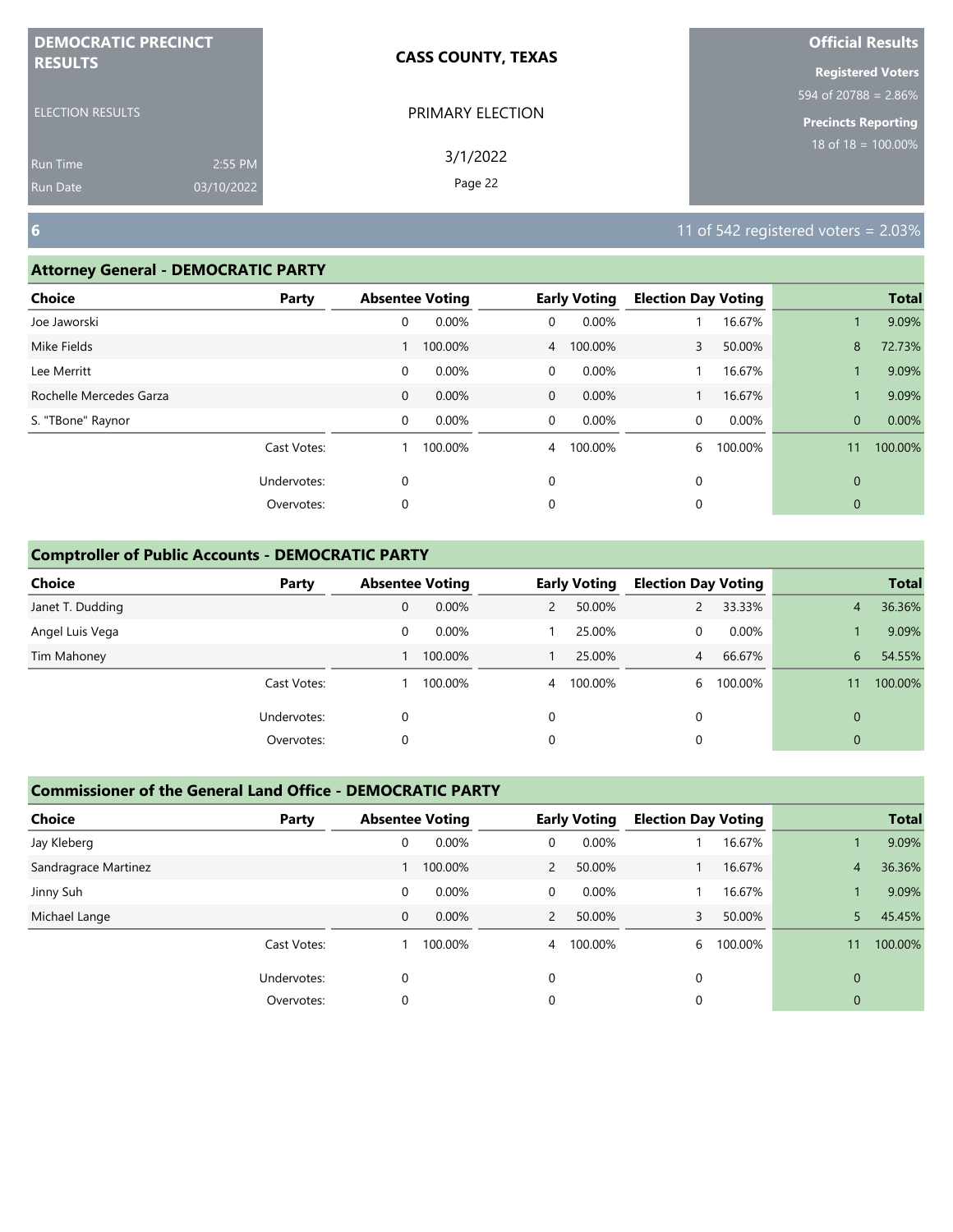| <b>DEMOCRATIC PRECINCT</b><br><b>RESULTS</b> |            | <b>CASS COUNTY, TEXAS</b> | <b>Official Results</b>    |  |  |
|----------------------------------------------|------------|---------------------------|----------------------------|--|--|
|                                              |            |                           | <b>Registered Voters</b>   |  |  |
|                                              |            |                           | 594 of 20788 = $2.86\%$    |  |  |
| <b>ELECTION RESULTS</b>                      |            | PRIMARY ELECTION          | <b>Precincts Reporting</b> |  |  |
| <b>Run Time</b>                              | 2:55 PM    | 3/1/2022                  | 18 of $18 = 100.00\%$      |  |  |
| <b>Run Date</b>                              | 03/10/2022 | Page 23                   |                            |  |  |

## **Commissioner of Agriculture - DEMOCRATIC PARTY**

| Choice<br>Party |          | <b>Absentee Voting</b> |                | <b>Early Voting</b> | <b>Election Day Voting</b> |         |             | <b>Total</b> |
|-----------------|----------|------------------------|----------------|---------------------|----------------------------|---------|-------------|--------------|
| Ed Ireson       |          | 100.00%                |                | 25.00%              |                            | 33.33%  | 4           | 36.36%       |
| Susan Hays      | 0        | $0.00\%$               | 3              | 75.00%              | $\overline{4}$             | 66.67%  |             | 63.64%       |
| Cast Votes:     |          | 100.00%                | $\overline{4}$ | 100.00%             | 6                          | 100.00% |             | 100.00%      |
| Undervotes:     | $\Omega$ |                        | 0              |                     | 0                          |         | $\mathbf 0$ |              |
| Overvotes:      | 0        |                        | 0              |                     | 0                          |         | $\Omega$    |              |

| <b>Railroad Commissioner - DEMOCRATIC PARTY</b> |             |  |                        |   |                     |                            |           |          |              |  |
|-------------------------------------------------|-------------|--|------------------------|---|---------------------|----------------------------|-----------|----------|--------------|--|
| <b>Choice</b>                                   | Party       |  | <b>Absentee Voting</b> |   | <b>Early Voting</b> | <b>Election Day Voting</b> |           |          | <b>Total</b> |  |
| Luke Warford                                    |             |  | 100.00%                | 4 | 100.00%             | 6                          | 100.00%   | 11       | 100.00%      |  |
|                                                 | Cast Votes: |  | 100.00%                | 4 | 100.00%             |                            | 6 100.00% | 11       | 100.00%      |  |
|                                                 | Undervotes: |  |                        |   |                     |                            |           | $\Omega$ |              |  |
|                                                 | Overvotes:  |  |                        |   |                     |                            |           | $\Omega$ |              |  |

## **Justice, Supreme Court, Place 3 - DEMOCRATIC PARTY**

| Choice        | Party       | <b>Absentee Voting</b> |         | <b>Early Voting</b> |           | <b>Election Day Voting</b> |           |    | <b>Total</b> |
|---------------|-------------|------------------------|---------|---------------------|-----------|----------------------------|-----------|----|--------------|
| Erin A Nowell |             |                        | 100.00% |                     | 4 100.00% |                            | 6 100.00% |    | 100.00%      |
|               | Cast Votes: |                        | 100.00% |                     | 4 100.00% | 6.                         | 100.00%   | 11 | 100.00%      |
|               | Undervotes: |                        |         |                     |           |                            |           | 0  |              |
|               | Overvotes:  |                        |         |                     |           |                            |           | 0  |              |

| Choice         | Party       | <b>Absentee Voting</b> |         | <b>Early Voting</b> |         | <b>Election Day Voting</b> |           |    | <b>Total</b> |
|----------------|-------------|------------------------|---------|---------------------|---------|----------------------------|-----------|----|--------------|
| Amanda Reichek |             |                        | 100.00% | 4                   | 100.00% |                            | 6 100.00% | 11 | 100.00%      |
|                | Cast Votes: |                        | 100.00% | 4                   | 100.00% |                            | 6 100.00% | 11 | 100.00%      |
|                | Undervotes: |                        |         |                     |         |                            |           |    |              |
|                | Overvotes:  |                        |         |                     |         |                            |           |    |              |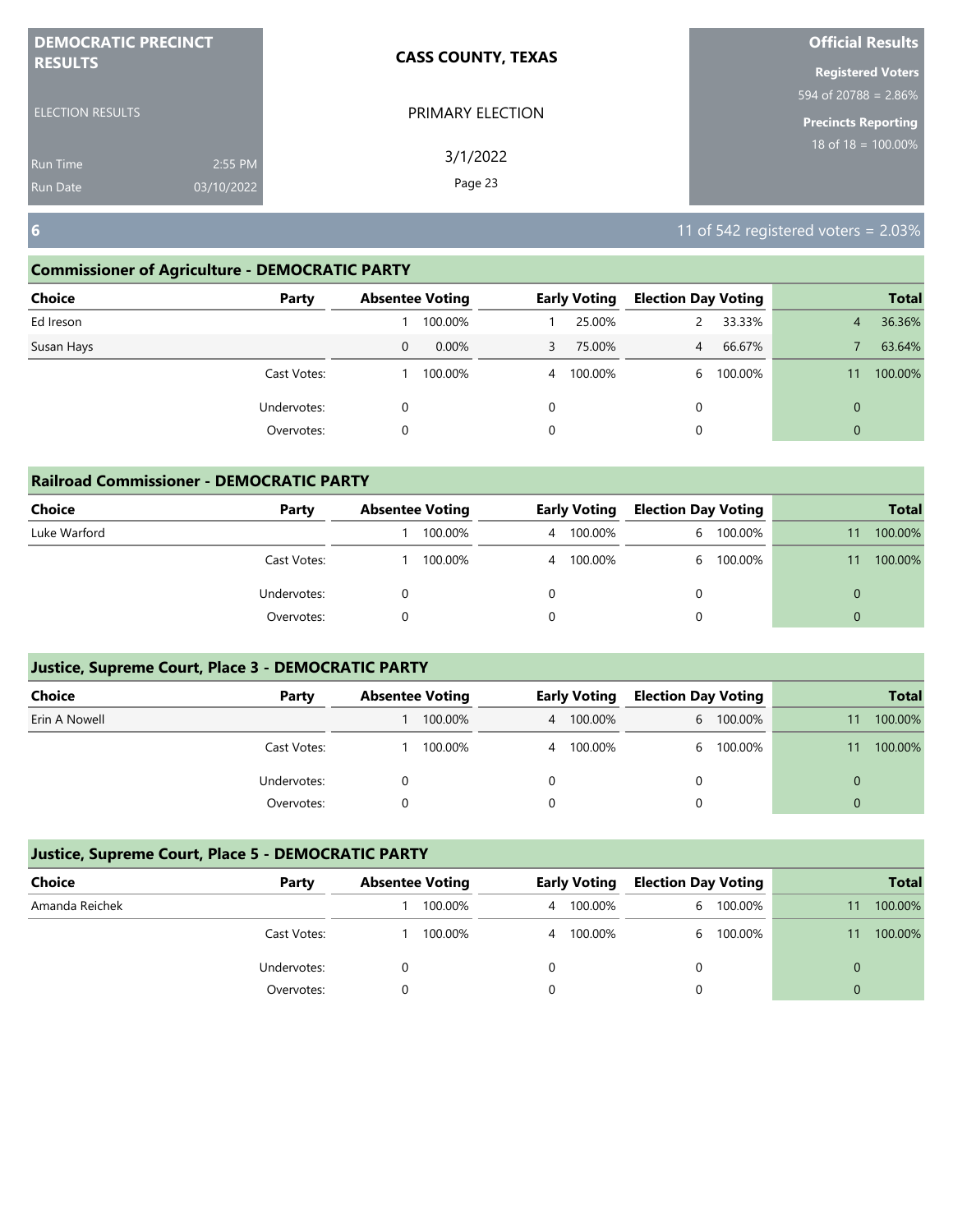| <b>DEMOCRATIC PRECINCT</b> |            | <b>CASS COUNTY, TEXAS</b> | <b>Official Results</b>        |
|----------------------------|------------|---------------------------|--------------------------------|
| <b>RESULTS</b>             |            |                           | <b>Registered Voters</b>       |
|                            |            |                           | 594 of 20788 = $2.86\%$        |
| <b>ELECTION RESULTS</b>    |            | PRIMARY ELECTION          | <b>Precincts Reporting</b>     |
| <b>Run Time</b>            | 2:55 PM    | 3/1/2022                  | $18 \text{ of } 18 = 100.00\%$ |
| <b>Run Date</b>            | 03/10/2022 | Page 24                   |                                |

# **Justice, Supreme Court, Place 9 - DEMOCRATIC PARTY**

| Choice          | Party       | <b>Absentee Voting</b> |   | <b>Early Voting</b> | <b>Election Day Voting</b> |           | <b>Total</b> |
|-----------------|-------------|------------------------|---|---------------------|----------------------------|-----------|--------------|
| Julia Maldonado |             | 100.00%                |   | 4 100.00%           |                            | 6 100.00% | 100.00%      |
|                 | Cast Votes: | 100.00%                | 4 | 100.00%             | 6.                         | 100.00%   | 100.00%      |
|                 | Undervotes: |                        |   |                     | 0                          |           |              |
|                 | Overvotes:  |                        | 0 |                     |                            |           |              |

# **Judge, Court of Criminal Appeals, Place 5 - DEMOCRATIC PARTY**

| <b>Choice</b> | Party       | <b>Absentee Voting</b> | <b>Early Voting</b> | <b>Election Day Voting</b> |         | <b>Total</b> |
|---------------|-------------|------------------------|---------------------|----------------------------|---------|--------------|
| Dana Huffman  |             | 100.00%                | 4 100.00%           | 6                          | 100.00% | 100.00%      |
|               | Cast Votes: | 100.00%                | 4 100.00%           | 6                          | 100.00% | 100.00%      |
|               | Undervotes: |                        |                     | $\Omega$                   |         |              |
|               | Overvotes:  |                        |                     | $\Omega$                   |         |              |

| <b>Choice</b>  | Party       | <b>Absentee Voting</b> |         | <b>Early Voting</b> | <b>Election Day Voting</b> |           |          | <b>Total</b> |
|----------------|-------------|------------------------|---------|---------------------|----------------------------|-----------|----------|--------------|
| Robert Johnson |             |                        | 100.00% | 4 100.00%           |                            | 6 100.00% |          | 100.00%      |
|                | Cast Votes: |                        | 100.00% | 4 100.00%           | 6                          | 100.00%   |          | 100.00%      |
|                | Undervotes: |                        |         |                     | 0                          |           | 0        |              |
|                | Overvotes:  |                        |         |                     | 0                          |           | $\Omega$ |              |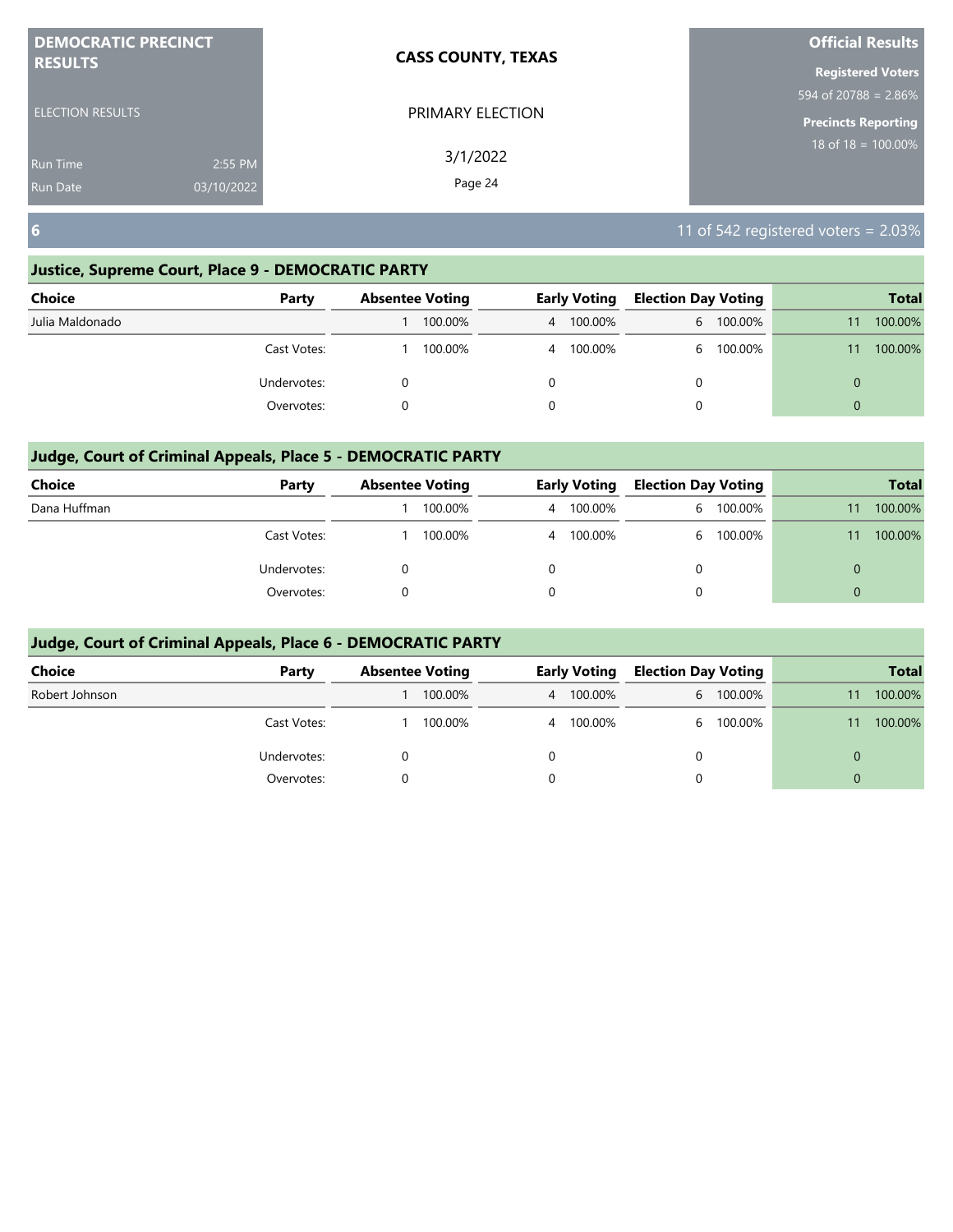| <b>DEMOCRATIC PRECINCT</b> |            | <b>CASS COUNTY, TEXAS</b> | <b>Official Results</b>          |
|----------------------------|------------|---------------------------|----------------------------------|
| <b>RESULTS</b>             |            |                           | <b>Registered Voters</b>         |
|                            |            |                           | $594 \text{ of } 20788 = 2.86\%$ |
| <b>ELECTION RESULTS</b>    |            | PRIMARY ELECTION          | <b>Precincts Reporting</b>       |
| <b>Run Time</b>            | 2:55 PM    | 3/1/2022                  | 18 of $18 = 100.00\%$            |
| Run Date                   | 03/10/2022 | Page 25                   |                                  |

# **United States Representative, District No. 1 - DEMOCRATIC PARTY**

| <b>Choice</b>        | Party       |    | <b>Absentee Voting</b> |                | <b>Early Voting</b> | <b>Election Day Voting</b> |         |              | <b>Total</b> |
|----------------------|-------------|----|------------------------|----------------|---------------------|----------------------------|---------|--------------|--------------|
| Stephen Kocen        |             | 4  | 36.36%                 | 2              | 33.33%              | 8                          | 34.78%  | 14           | 35.00%       |
| Victor D. Dunn       |             | 3  | 27.27%                 | $\overline{2}$ | 33.33%              |                            | 30.43%  | 12           | 30.00%       |
| Gavin Dass           |             | 0  | 0.00%                  | $\overline{0}$ | 0.00%               |                            | 8.70%   | 2            | 5.00%        |
| Jrmar (JJ) Jefferson |             | 4  | 36.36%                 | $\mathcal{P}$  | 33.33%              | 6                          | 26.09%  | 12           | 30.00%       |
|                      | Cast Votes: | 11 | 100.00%                | 6              | 100.00%             | 23                         | 100.00% | 40           | 100.00%      |
|                      | Undervotes: | 0  |                        | $\mathbf 0$    |                     | 0                          |         | $\mathbf{0}$ |              |
|                      | Overvotes:  | 0  |                        | 0              |                     | 0                          |         | $\mathbf{0}$ |              |
|                      |             |    |                        |                |                     |                            |         |              |              |

## **Governor - DEMOCRATIC PARTY**

| <b>Choice</b>               | Party       | <b>Absentee Voting</b> |         |              | <b>Early Voting</b> | <b>Election Day Voting</b> |         |                | <b>Total</b> |
|-----------------------------|-------------|------------------------|---------|--------------|---------------------|----------------------------|---------|----------------|--------------|
| Michael Cooper              |             | 0                      | 0.00%   | 0            | 0.00%               | 8                          | 34.78%  | 8              | 20.00%       |
| Inocencio (Inno) Barrientez |             | $\mathbf 0$            | 0.00%   | $\mathbf{0}$ | $0.00\%$            |                            | 4.35%   |                | 2.50%        |
| Rich Wakeland               |             | 0                      | 0.00%   |              | 16.67%              | 3                          | 13.04%  | 4              | 10.00%       |
| Joy Diaz                    |             | $\mathbf 0$            | 0.00%   | $\mathbf{0}$ | 0.00%               | $\mathbf{0}$               | 0.00%   | $\overline{0}$ | 0.00%        |
| Beto O'Rourke               |             | 11                     | 100.00% | 5.           | 83.33%              | 11                         | 47.83%  | 27             | 67.50%       |
|                             | Cast Votes: | 11                     | 100.00% | 6            | 100.00%             | 23                         | 100.00% | 40             | 100.00%      |
|                             | Undervotes: | 0                      |         | $\mathbf 0$  |                     | 0                          |         | $\mathbf 0$    |              |
|                             | Overvotes:  | 0                      |         | 0            |                     | 0                          |         | 0              |              |

| <b>Lieutenant Governor - DEMOCRATIC PARTY</b> |             |                        |         |                |                     |                            |         |          |              |
|-----------------------------------------------|-------------|------------------------|---------|----------------|---------------------|----------------------------|---------|----------|--------------|
| <b>Choice</b>                                 | Party       | <b>Absentee Voting</b> |         |                | <b>Early Voting</b> | <b>Election Day Voting</b> |         |          | <b>Total</b> |
| Michelle Beckley                              |             | 5                      | 45.45%  |                | 16.67%              | 8                          | 34.78%  | 14       | 35.00%       |
| Carla Brailey                                 |             | 0                      | 0.00%   | $\overline{4}$ | 66.67%              | 9                          | 39.13%  | 13       | 32.50%       |
| Mike Collier                                  |             | 6                      | 54.55%  |                | 16.67%              | 6                          | 26.09%  | 13       | 32.50%       |
|                                               | Cast Votes: | 11                     | 100.00% | 6              | 100.00%             | 23                         | 100.00% | 40       | 100.00%      |
|                                               | Undervotes: | 0                      |         | 0              |                     | 0                          |         | $\Omega$ |              |
|                                               | Overvotes:  | 0                      |         | 0              |                     | 0                          |         | 0        |              |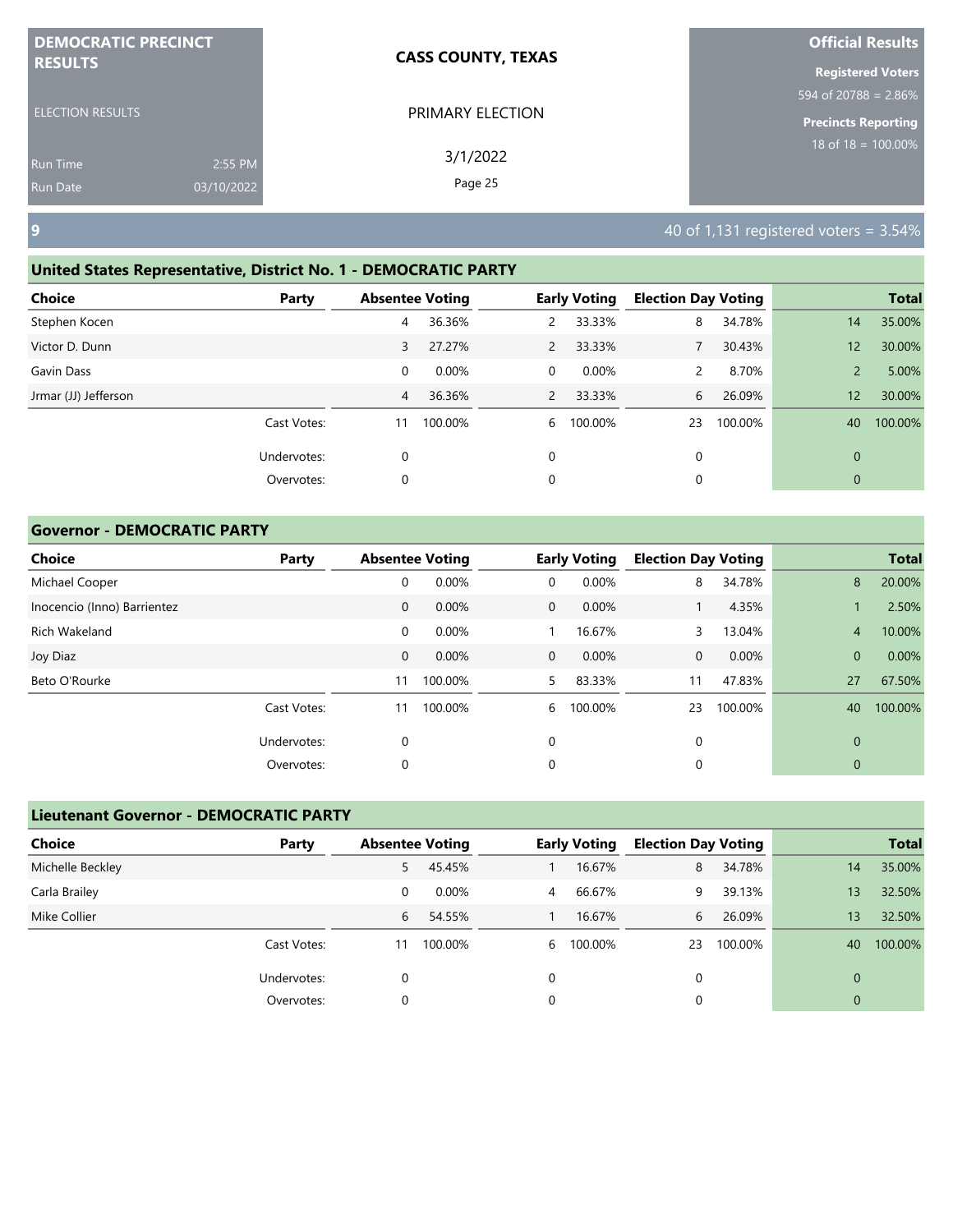| <b>DEMOCRATIC PRECINCT</b> |            | <b>CASS COUNTY, TEXAS</b> | <b>Official Results</b>  |
|----------------------------|------------|---------------------------|--------------------------|
| <b>RESULTS</b>             |            |                           | <b>Registered Voters</b> |
|                            |            |                           | 594 of 20788 = 2.86%     |
| <b>ELECTION RESULTS</b>    |            | PRIMARY ELECTION          | Precincts Reporting      |
| <b>Run Time</b>            | 2:55 PM    | 3/1/2022                  | $18$ of 18 = 100.00%     |
| <b>Run Date</b>            | 03/10/2022 | Page 26                   |                          |

### **Attorney General - DEMOCRATIC PARTY**

| . .                     |             |                        |         |              |                     |                            |         |                 |              |
|-------------------------|-------------|------------------------|---------|--------------|---------------------|----------------------------|---------|-----------------|--------------|
| <b>Choice</b>           | Party       | <b>Absentee Voting</b> |         |              | <b>Early Voting</b> | <b>Election Day Voting</b> |         |                 | <b>Total</b> |
| Joe Jaworski            |             | 2                      | 18.18%  |              | 16.67%              | 4                          | 17.39%  |                 | 17.50%       |
| Mike Fields             |             | $\mathbf{2}$           | 18.18%  | $\mathbf{2}$ | 33.33%              | 6                          | 26.09%  | 10 <sup>°</sup> | 25.00%       |
| Lee Merritt             |             | 5                      | 45.45%  | 0            | $0.00\%$            | 8                          | 34.78%  | 13              | 32.50%       |
| Rochelle Mercedes Garza |             |                        | 9.09%   | 3            | 50.00%              | 4                          | 17.39%  | 8               | 20.00%       |
| S. "TBone" Raynor       |             |                        | 9.09%   | $\mathbf 0$  | 0.00%               |                            | 4.35%   | $\overline{2}$  | 5.00%        |
|                         | Cast Votes: | 11                     | 100.00% | 6            | 100.00%             | 23                         | 100.00% | 40              | 100.00%      |
|                         | Undervotes: | $\mathbf 0$            |         | 0            |                     | 0                          |         | $\mathbf{0}$    |              |
|                         | Overvotes:  | 0                      |         | 0            |                     | 0                          |         | $\mathbf{0}$    |              |
|                         |             |                        |         |              |                     |                            |         |                 |              |

## **Comptroller of Public Accounts - DEMOCRATIC PARTY**

| <b>Choice</b>    | Party       | <b>Absentee Voting</b> |         |          | <b>Early Voting</b> | <b>Election Day Voting</b> |         |              | <b>Total</b> |
|------------------|-------------|------------------------|---------|----------|---------------------|----------------------------|---------|--------------|--------------|
| Janet T. Dudding |             | 4                      | 36.36%  | 5.       | 83.33%              | 11                         | 47.83%  | 20           | 50.00%       |
| Angel Luis Vega  |             | 3                      | 27.27%  | $\Omega$ | $0.00\%$            |                            | 30.43%  | 10           | 25.00%       |
| Tim Mahoney      |             | 4                      | 36.36%  |          | 16.67%              |                            | 21.74%  | $10^{\circ}$ | 25.00%       |
|                  | Cast Votes: | 11                     | 100.00% |          | 6 100.00%           | 23                         | 100.00% | 40           | 100.00%      |
|                  | Undervotes: | 0                      |         | 0        |                     | 0                          |         | $\Omega$     |              |
|                  | Overvotes:  | 0                      |         | 0        |                     | 0                          |         | $\mathbf{0}$ |              |

| <b>Choice</b>        | Party       |    | <b>Absentee Voting</b> |               | <b>Early Voting</b> | <b>Election Day Voting</b> |         |                 | <b>Total</b> |
|----------------------|-------------|----|------------------------|---------------|---------------------|----------------------------|---------|-----------------|--------------|
| Jay Kleberg          |             | 3  | 27.27%                 |               | 16.67%              | 6                          | 27.27%  | 10 <sup>°</sup> | 25.64%       |
| Sandragrace Martinez |             |    | 9.09%                  | 2             | 33.33%              |                            | 31.82%  | 10 <sup>°</sup> | 25.64%       |
| Jinny Suh            |             | 0  | 0.00%                  |               | 16.67%              | 3                          | 13.64%  | $\overline{4}$  | 10.26%       |
| Michael Lange        |             |    | 63.64%                 | $\mathcal{P}$ | 33.33%              | 6                          | 27.27%  | 15              | 38.46%       |
|                      | Cast Votes: | 11 | 100.00%                | 6             | 100.00%             | 22                         | 100.00% | 39              | 100.00%      |
|                      | Undervotes: | 0  |                        | 0             |                     |                            |         |                 |              |
|                      | Overvotes:  | 0  |                        | 0             |                     |                            |         | $\overline{0}$  |              |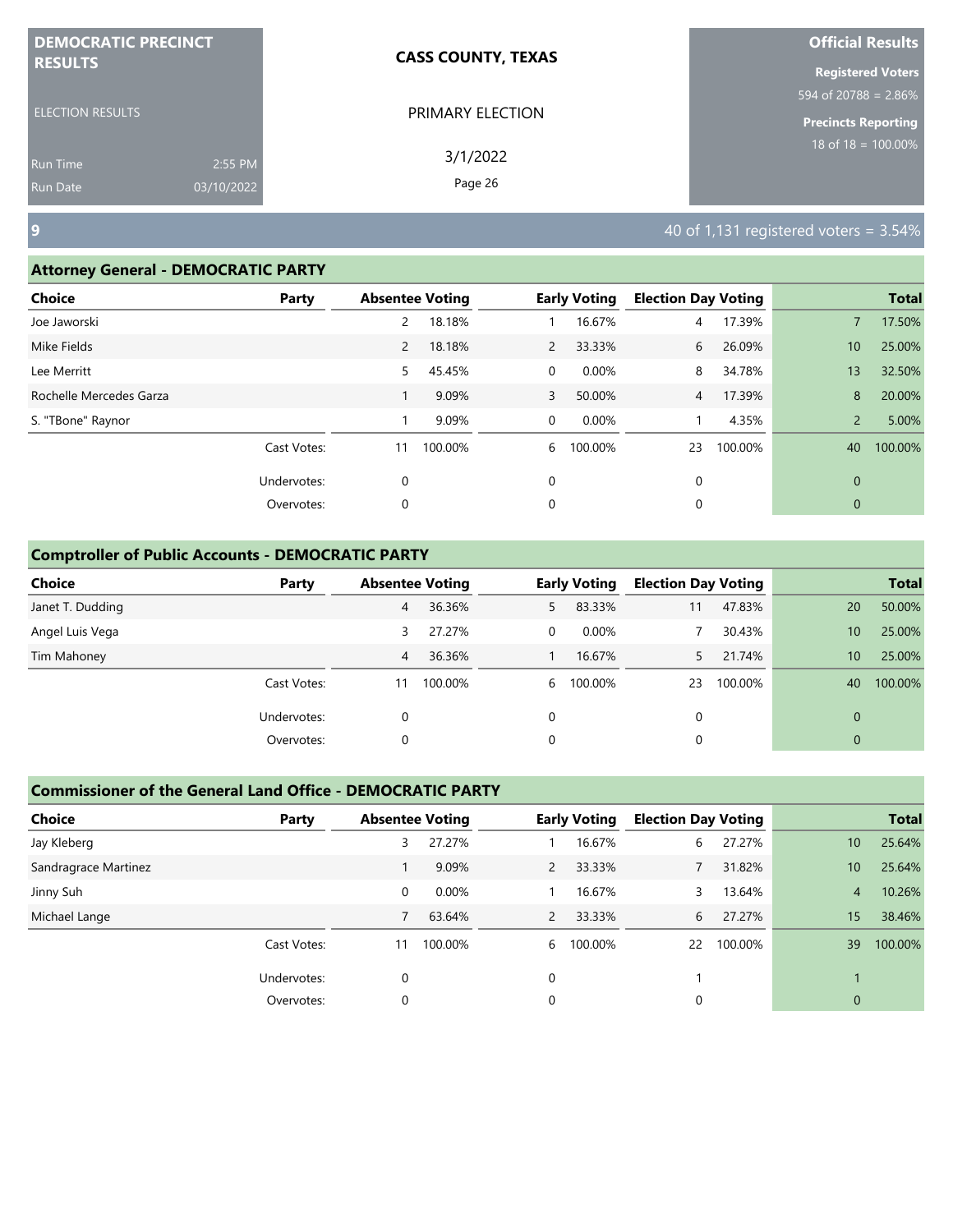| <b>DEMOCRATIC PRECINCT</b> |            | <b>CASS COUNTY, TEXAS</b> | <b>Official Results</b>        |
|----------------------------|------------|---------------------------|--------------------------------|
| <b>RESULTS</b>             |            |                           | <b>Registered Voters</b>       |
|                            |            |                           | 594 of 20788 = 2.86%           |
| <b>ELECTION RESULTS</b>    |            | PRIMARY ELECTION          | <b>Precincts Reporting</b>     |
| <b>Run Time</b>            | 2:55 PM    | 3/1/2022                  | $18 \text{ of } 18 = 100.00\%$ |
| <b>Run Date</b>            | 03/10/2022 | Page 27                   |                                |

## **Commissioner of Agriculture - DEMOCRATIC PARTY**

| <b>Choice</b><br>Party |    | <b>Absentee Voting</b> |                | <b>Early Voting</b> | <b>Election Day Voting</b> |         |              | <b>Total</b> |
|------------------------|----|------------------------|----------------|---------------------|----------------------------|---------|--------------|--------------|
| Ed Ireson              | 2  | 18.18%                 | 2              | 33.33%              |                            | 31.82%  | 11           | 28.21%       |
| Susan Hays             | 9  | 81.82%                 | $\overline{4}$ | 66.67%              | 15                         | 68.18%  | 28           | 71.79%       |
| Cast Votes:            | 11 | 100.00%                |                | 6 100.00%           | 22                         | 100.00% | 39           | 100.00%      |
| Undervotes:            | 0  |                        | 0              |                     |                            |         |              |              |
| Overvotes:             | 0  |                        | 0              |                     | 0                          |         | $\mathbf{0}$ |              |

| <b>Railroad Commissioner - DEMOCRATIC PARTY</b> |             |    |                        |   |                     |                            |         |          |              |  |  |
|-------------------------------------------------|-------------|----|------------------------|---|---------------------|----------------------------|---------|----------|--------------|--|--|
| <b>Choice</b>                                   | Party       |    | <b>Absentee Voting</b> |   | <b>Early Voting</b> | <b>Election Day Voting</b> |         |          | <b>Total</b> |  |  |
| Luke Warford                                    |             |    | 100.00%                | 6 | 100.00%             | 21                         | 100.00% | 38       | 100.00%      |  |  |
|                                                 | Cast Votes: | 11 | 100.00%                |   | 6 100.00%           | 21                         | 100.00% | 38       | 100.00%      |  |  |
|                                                 | Undervotes: |    |                        | 0 |                     |                            |         |          |              |  |  |
|                                                 | Overvotes:  |    |                        | 0 |                     |                            |         | $\Omega$ |              |  |  |

# **Justice, Supreme Court, Place 3 - DEMOCRATIC PARTY**

| <b>Choice</b> | Party       | <b>Absentee Voting</b> |         | <b>Early Voting</b> | <b>Election Day Voting</b> |         |    | <b>Total</b> |
|---------------|-------------|------------------------|---------|---------------------|----------------------------|---------|----|--------------|
| Erin A Nowell |             | 11                     | 100.00% | 5 100.00%           | 20                         | 100.00% | 36 | 100.00%      |
|               | Cast Votes: | 11                     | 100.00% | 5 100.00%           | 20                         | 100.00% | 36 | 100.00%      |
|               | Undervotes: |                        |         |                     |                            |         | 4  |              |
|               | Overvotes:  |                        |         |                     |                            |         |    |              |

| Choice         | Party       |    | <b>Absentee Voting</b> | <b>Early Voting</b> | <b>Election Day Voting</b> |         |    | <b>Total</b> |
|----------------|-------------|----|------------------------|---------------------|----------------------------|---------|----|--------------|
| Amanda Reichek |             | 11 | 100.00%                | 5 100.00%           | 20                         | 100.00% | 36 | 100.00%      |
|                | Cast Votes: | 11 | 100.00%                | 5 100.00%           | 20                         | 100.00% | 36 | 100.00%      |
|                | Undervotes: |    |                        |                     |                            |         |    |              |
|                | Overvotes:  |    |                        |                     |                            |         |    |              |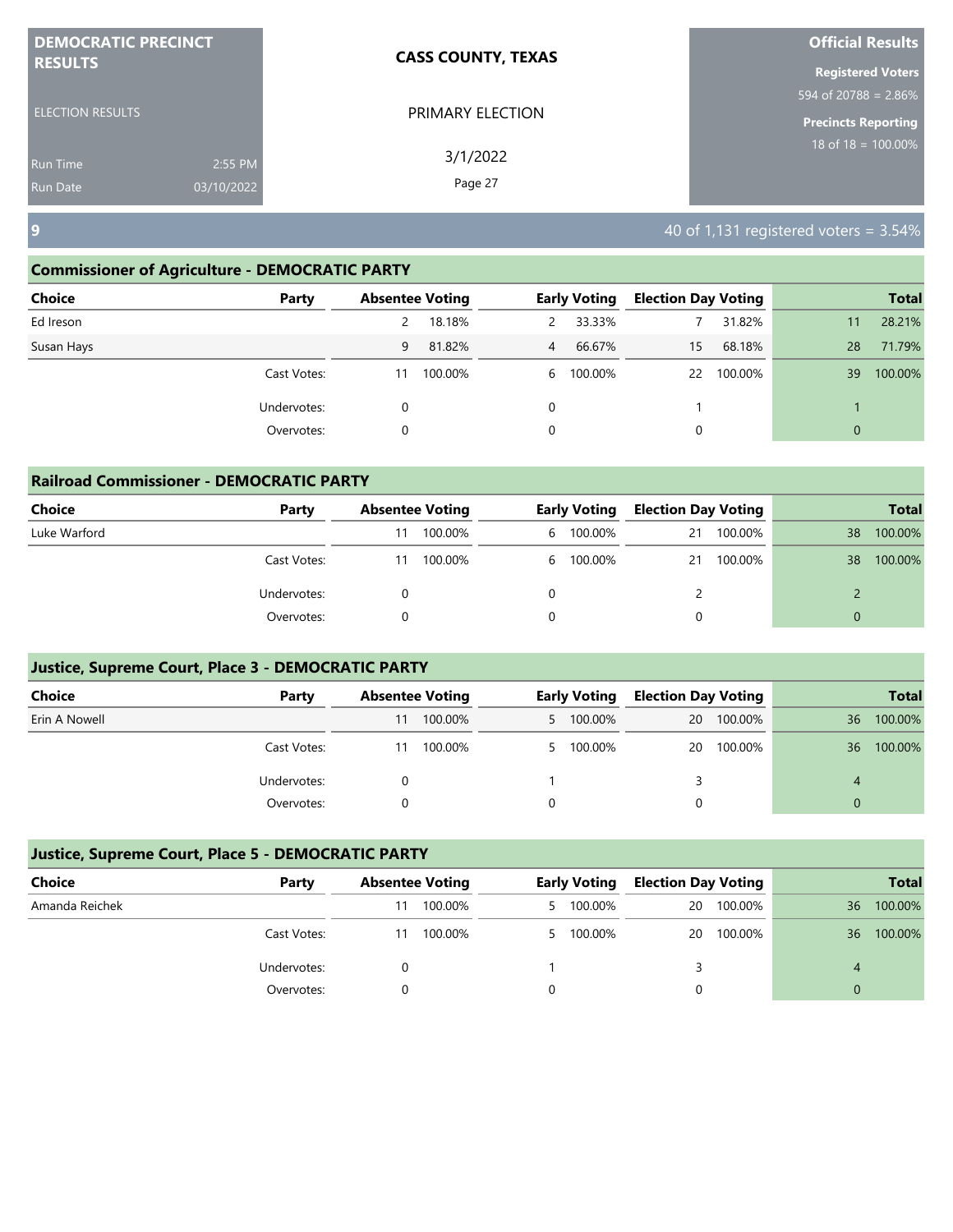| <b>DEMOCRATIC PRECINCT</b><br><b>RESULTS</b> |            | <b>CASS COUNTY, TEXAS</b> | <b>Official Results</b>        |
|----------------------------------------------|------------|---------------------------|--------------------------------|
|                                              |            |                           | <b>Registered Voters</b>       |
|                                              |            |                           | 594 of 20788 = 2.86%           |
| <b>ELECTION RESULTS</b>                      |            | PRIMARY ELECTION          | <b>Precincts Reporting</b>     |
| <b>Run Time</b>                              | 2:55 PM    | 3/1/2022                  | $18 \text{ of } 18 = 100.00\%$ |
| <b>Run Date</b>                              | 03/10/2022 | Page 28                   |                                |

## **Justice, Supreme Court, Place 9 - DEMOCRATIC PARTY**

| <b>Choice</b>   | Party       |    | <b>Absentee Voting</b> | <b>Early Voting</b> | <b>Election Day Voting</b> |            |          | <b>Total</b> |
|-----------------|-------------|----|------------------------|---------------------|----------------------------|------------|----------|--------------|
| Julia Maldonado |             | 11 | 100.00%                | 5 100.00%           |                            | 20 100.00% | 36       | 100.00%      |
|                 | Cast Votes: | 11 | 100.00%                | 5 100.00%           |                            | 20 100.00% | 36       | 100.00%      |
|                 | Undervotes: |    |                        |                     |                            |            | 4        |              |
|                 | Overvotes:  |    |                        |                     | 0                          |            | $\Omega$ |              |
|                 |             |    |                        |                     |                            |            |          |              |

# **Judge, Court of Criminal Appeals, Place 5 - DEMOCRATIC PARTY**

| Choice       | Party       |    | <b>Absentee Voting</b> | <b>Early Voting</b> | <b>Election Day Voting</b> |         |    | <b>Total</b> |
|--------------|-------------|----|------------------------|---------------------|----------------------------|---------|----|--------------|
| Dana Huffman |             | 11 | 100.00%                | 5 100.00%           | 20                         | 100.00% | 36 | 100.00%      |
|              | Cast Votes: | 11 | 100.00%                | 5 100.00%           | 20                         | 100.00% | 36 | 100.00%      |
|              | Undervotes: |    |                        |                     |                            |         |    |              |
|              | Overvotes:  |    |                        |                     |                            |         |    |              |

| <b>Choice</b>  | Party       | <b>Absentee Voting</b> |         |   | <b>Early Voting</b> | <b>Election Day Voting</b> |         |          | <b>Total</b> |
|----------------|-------------|------------------------|---------|---|---------------------|----------------------------|---------|----------|--------------|
| Robert Johnson |             | 11                     | 100.00% |   | 5 100.00%           | 20                         | 100.00% | 36       | 100.00%      |
|                | Cast Votes: | 11                     | 100.00% |   | 5 100.00%           | <b>20</b>                  | 100.00% | 36       | 100.00%      |
|                | Undervotes: |                        |         |   |                     |                            |         | 4        |              |
|                | Overvotes:  |                        |         | 0 |                     | 0                          |         | $\Omega$ |              |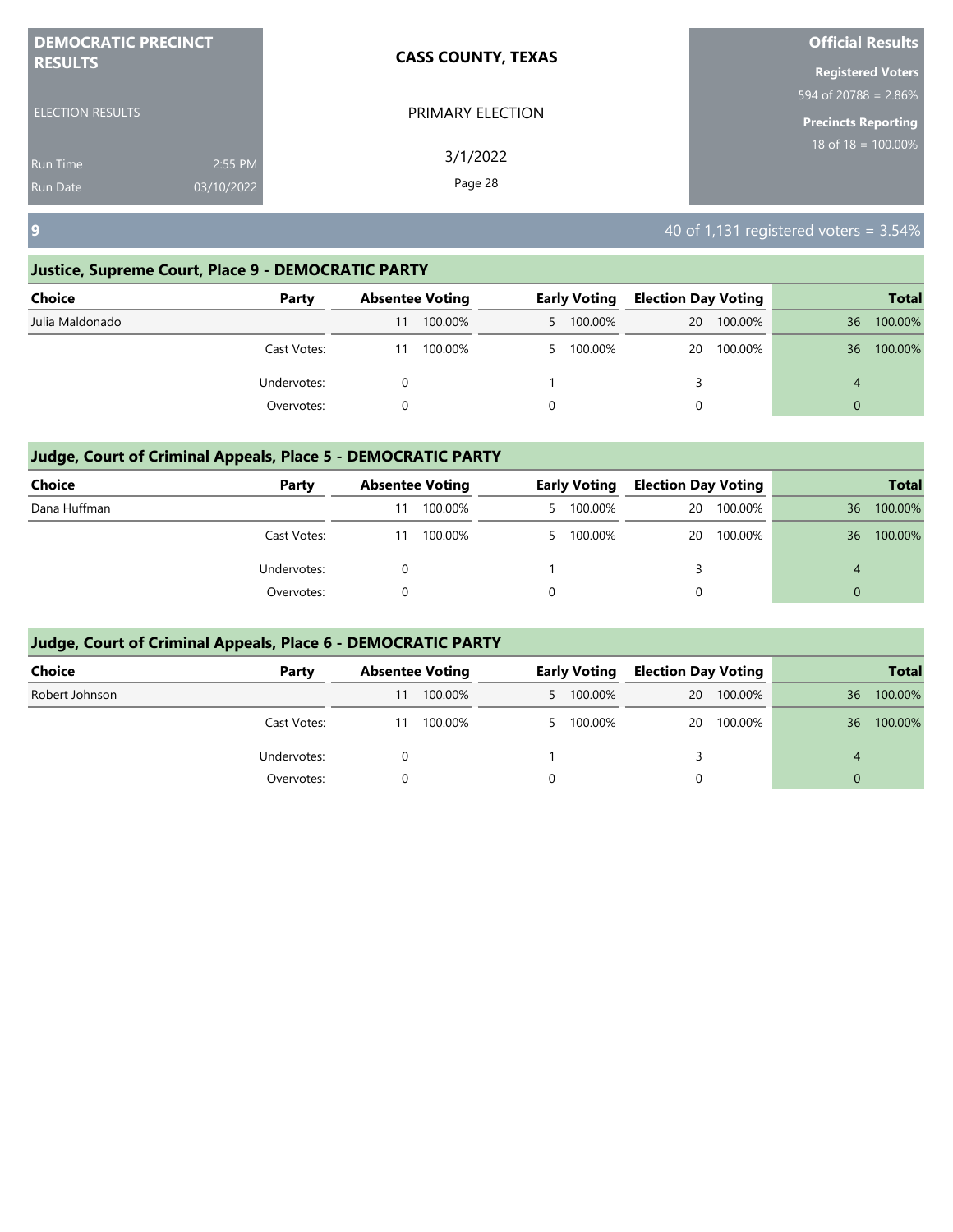| <b>DEMOCRATIC PRECINCT</b> |            | <b>CASS COUNTY, TEXAS</b> | <b>Official Results</b>    |
|----------------------------|------------|---------------------------|----------------------------|
| <b>RESULTS</b>             |            |                           | <b>Registered Voters</b>   |
|                            |            |                           | 594 of 20788 = $2.86\%$    |
| <b>ELECTION RESULTS</b>    |            | PRIMARY ELECTION          | <b>Precincts Reporting</b> |
| <b>Run Time</b>            | 2:55 PM    | 3/1/2022                  | 18 of $18 = 100.00\%$      |
| <b>Run Date</b>            | 03/10/2022 | Page 29                   |                            |

**11** 36 of 769 registered voters = 4.68%

# **United States Representative, District No. 1 - DEMOCRATIC PARTY**

| Choice               | Party       |                | <b>Absentee Voting</b> |              | <b>Early Voting</b> | <b>Election Day Voting</b> |         |              | <b>Total</b> |
|----------------------|-------------|----------------|------------------------|--------------|---------------------|----------------------------|---------|--------------|--------------|
| Stephen Kocen        |             |                | 20.00%                 | $\mathsf{2}$ | 16.67%              | 4                          | 21.05%  |              | 19.44%       |
| Victor D. Dunn       |             | $\overline{2}$ | 40.00%                 | 2            | 16.67%              |                            | 36.84%  | 11           | 30.56%       |
| Gavin Dass           |             | 0              | 0.00%                  |              | 8.33%               |                            | 10.53%  | 3            | 8.33%        |
| Jrmar (JJ) Jefferson |             | 2              | 40.00%                 | 7            | 58.33%              | 6                          | 31.58%  | 15           | 41.67%       |
|                      | Cast Votes: | 5              | 100.00%                | 12           | 100.00%             | 19                         | 100.00% | 36           | 100.00%      |
|                      | Undervotes: | 0              |                        | $\Omega$     |                     | 0                          |         | $\mathbf{0}$ |              |
|                      | Overvotes:  | 0              |                        | 0            |                     | 0                          |         | $\mathbf{0}$ |              |
|                      |             |                |                        |              |                     |                            |         |              |              |

## **Governor - DEMOCRATIC PARTY**

| <b>Choice</b>               | Party       | <b>Absentee Voting</b> |         |              | <b>Early Voting</b> | <b>Election Day Voting</b> |         |                | <b>Total</b> |
|-----------------------------|-------------|------------------------|---------|--------------|---------------------|----------------------------|---------|----------------|--------------|
| Michael Cooper              |             | 0                      | 0.00%   | 0            | 0.00%               |                            | 10.53%  | $\overline{2}$ | 5.56%        |
| Inocencio (Inno) Barrientez |             | $\mathbf 0$            | 0.00%   | $\mathbf{0}$ | $0.00\%$            | $\mathbf{2}$               | 10.53%  | $\overline{2}$ | 5.56%        |
| Rich Wakeland               |             | 0                      | 0.00%   | $\mathbf 0$  | 0.00%               | 0                          | 0.00%   | $\overline{0}$ | 0.00%        |
| Joy Diaz                    |             |                        | 20.00%  |              | 8.33%               | $\mathbf{0}$               | 0.00%   | $\overline{2}$ | 5.56%        |
| Beto O'Rourke               |             | $\overline{4}$         | 80.00%  | 11           | 91.67%              | 15                         | 78.95%  | 30             | 83.33%       |
|                             | Cast Votes: | 5.                     | 100.00% | 12           | 100.00%             | 19                         | 100.00% | 36             | 100.00%      |
|                             | Undervotes: | 0                      |         | $\mathbf 0$  |                     | 0                          |         | $\mathbf 0$    |              |
|                             | Overvotes:  | 0                      |         | 0            |                     | 0                          |         | $\mathbf 0$    |              |

| <b>Lieutenant Governor - DEMOCRATIC PARTY</b> |             |                        |           |                |                     |                            |         |               |              |
|-----------------------------------------------|-------------|------------------------|-----------|----------------|---------------------|----------------------------|---------|---------------|--------------|
| <b>Choice</b>                                 | Party       | <b>Absentee Voting</b> |           |                | <b>Early Voting</b> | <b>Election Day Voting</b> |         |               | <b>Total</b> |
| Michelle Beckley                              |             |                        | 20.00%    | 4 <sup>7</sup> | 33.33%              | 3                          | 17.65%  | 8             | 23.53%       |
| Carla Brailey                                 |             | 2                      | 40.00%    | 3              | 25.00%              | 10                         | 58.82%  | 15            | 44.12%       |
| Mike Collier                                  |             | 2                      | 40.00%    | 5.             | 41.67%              | $\overline{4}$             | 23.53%  | 11            | 32.35%       |
|                                               | Cast Votes: |                        | 5 100.00% | 12             | 100.00%             | 17                         | 100.00% | 34            | 100.00%      |
|                                               | Undervotes: | 0                      |           | 0              |                     | 2                          |         | $\mathcal{D}$ |              |
|                                               | Overvotes:  | 0                      |           | 0              |                     | 0                          |         | $\mathbf 0$   |              |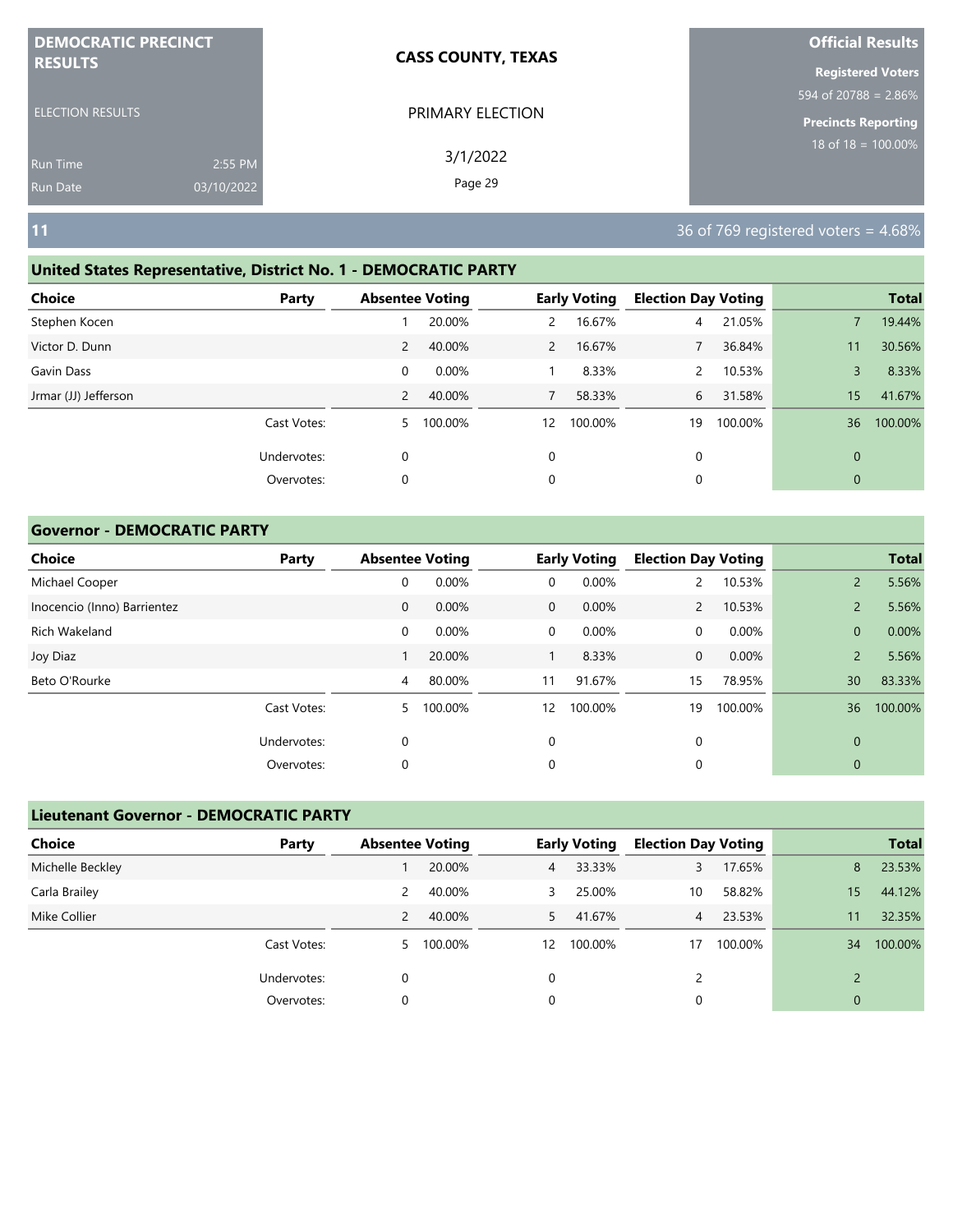| <b>DEMOCRATIC PRECINCT</b>                |                       | <b>CASS COUNTY, TEXAS</b> | <b>Official Results</b>                             |
|-------------------------------------------|-----------------------|---------------------------|-----------------------------------------------------|
| <b>RESULTS</b><br><b>ELECTION RESULTS</b> |                       | PRIMARY ELECTION          | <b>Registered Voters</b><br>594 of 20788 = $2.86\%$ |
| <b>Run Time</b><br><b>Run Date</b>        | 2:55 PM<br>03/10/2022 | 3/1/2022<br>Page 30       | <b>Precincts Reporting</b><br>18 of $18 = 100.00\%$ |
| <b>11</b>                                 |                       |                           | 36 of 769 registered voters = 4.68%                 |

### **Attorney General - DEMOCRATIC PARTY**

| <b>Choice</b>           | Party       | <b>Absentee Voting</b> |         |                | <b>Early Voting</b> | <b>Election Day Voting</b> |         |              | <b>Total</b> |
|-------------------------|-------------|------------------------|---------|----------------|---------------------|----------------------------|---------|--------------|--------------|
| Joe Jaworski            |             |                        | 25.00%  | 0              | 0.00%               |                            | 10.53%  | 3            | 8.57%        |
| Mike Fields             |             |                        | 25.00%  | $2^{\circ}$    | 16.67%              | $\overline{4}$             | 21.05%  |              | 20.00%       |
| Lee Merritt             |             | 0                      | 0.00%   | 3              | 25.00%              | 10                         | 52.63%  | 13           | 37.14%       |
| Rochelle Mercedes Garza |             |                        | 25.00%  | $\overline{4}$ | 33.33%              | $\mathsf{2}^-$             | 10.53%  |              | 20.00%       |
| S. "TBone" Raynor       |             |                        | 25.00%  | 3              | 25.00%              |                            | 5.26%   | 5            | 14.29%       |
|                         | Cast Votes: | 4                      | 100.00% | 12             | 100.00%             | 19                         | 100.00% | 35           | 100.00%      |
|                         | Undervotes: |                        |         | 0              |                     | 0                          |         |              |              |
|                         | Overvotes:  | 0                      |         | 0              |                     | 0                          |         | $\mathbf{0}$ |              |
|                         |             |                        |         |                |                     |                            |         |              |              |

## **Comptroller of Public Accounts - DEMOCRATIC PARTY**

| <b>Choice</b>    | Party       | <b>Absentee Voting</b> |         |    | <b>Early Voting</b> | <b>Election Day Voting</b> |         |                | <b>Total</b> |
|------------------|-------------|------------------------|---------|----|---------------------|----------------------------|---------|----------------|--------------|
| Janet T. Dudding |             | 2                      | 40.00%  |    | 8.33%               | 9                          | 50.00%  | 12             | 34.29%       |
| Angel Luis Vega  |             | 2                      | 40.00%  | 10 | 83.33%              |                            | 38.89%  | 19             | 54.29%       |
| Tim Mahoney      |             |                        | 20.00%  |    | 8.33%               |                            | 11.11%  | $\overline{4}$ | 11.43%       |
|                  | Cast Votes: | 5                      | 100.00% | 12 | 100.00%             | 18                         | 100.00% | 35             | 100.00%      |
|                  | Undervotes: | 0                      |         | 0  |                     |                            |         |                |              |
|                  | Overvotes:  | 0                      |         | 0  |                     | 0                          |         | $\mathbf{0}$   |              |

| <b>Choice</b>        | Party       | <b>Absentee Voting</b> |         |                | <b>Early Voting</b> | <b>Election Day Voting</b> |         |    | <b>Total</b> |
|----------------------|-------------|------------------------|---------|----------------|---------------------|----------------------------|---------|----|--------------|
| Jay Kleberg          |             | 0                      | 0.00%   | 0              | $0.00\%$            |                            | 16.67%  | 3  | 8.82%        |
| Sandragrace Martinez |             |                        | 20.00%  | 7              | 63.64%              |                            | 27.78%  | 13 | 38.24%       |
| Jinny Suh            |             |                        | 20.00%  | 2              | 18.18%              | 9                          | 50.00%  | 12 | 35.29%       |
| Michael Lange        |             | 3                      | 60.00%  | $\overline{2}$ | 18.18%              |                            | 5.56%   | 6  | 17.65%       |
|                      | Cast Votes: | 5.                     | 100.00% | 11             | 100.00%             | 18                         | 100.00% | 34 | 100.00%      |
|                      | Undervotes: | 0                      |         | $\Omega$       |                     |                            |         |    |              |
|                      | Overvotes:  | 0                      |         |                |                     | 0                          |         |    |              |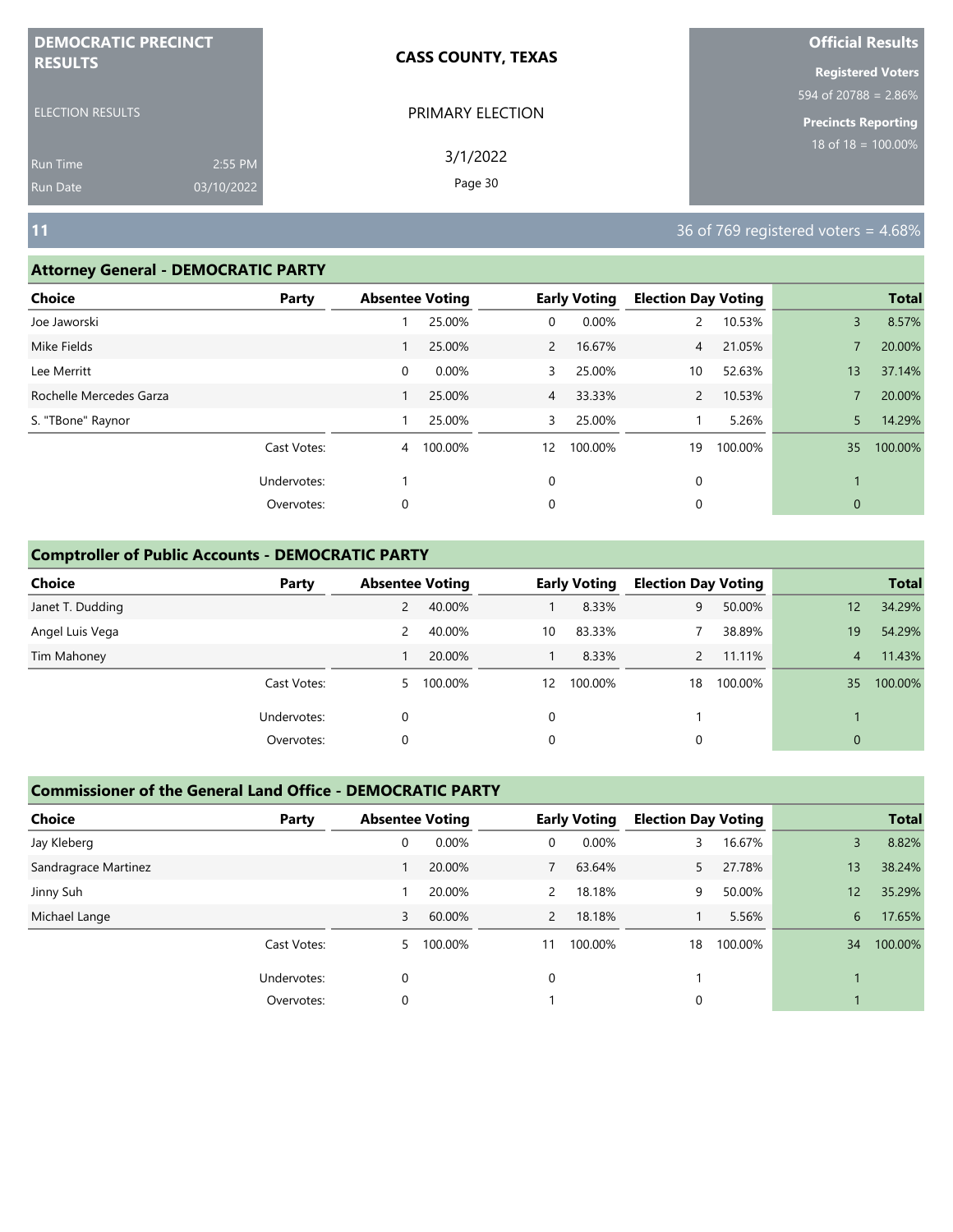| <b>DEMOCRATIC PRECINCT</b> |            | <b>CASS COUNTY, TEXAS</b> | <b>Official Results</b>        |
|----------------------------|------------|---------------------------|--------------------------------|
| <b>RESULTS</b>             |            |                           | <b>Registered Voters</b>       |
|                            |            |                           | 594 of 20788 = $2.86\%$        |
| <b>ELECTION RESULTS</b>    |            | PRIMARY ELECTION          | <b>Precincts Reporting</b>     |
| <b>Run Time</b>            | 2:55 PM    | 3/1/2022                  | $18 \text{ of } 18 = 100.00\%$ |
| <b>Run Date</b>            | 03/10/2022 | Page 31                   |                                |

**11** 36 of 769 registered voters = 4.68%

## **Commissioner of Agriculture - DEMOCRATIC PARTY**

| <b>Choice</b><br>Party |    | <b>Absentee Voting</b> |    | <b>Early Voting</b> | <b>Election Day Voting</b> |         |                   | <b>Total</b> |
|------------------------|----|------------------------|----|---------------------|----------------------------|---------|-------------------|--------------|
| Ed Ireson              |    | 20.00%                 | 4  | 33.33%              |                            | 38.89%  | $12 \overline{ }$ | 34.29%       |
| Susan Hays             | 4  | 80.00%                 | 8  | 66.67%              | 11                         | 61.11%  | 23                | 65.71%       |
| Cast Votes:            | 5. | 100.00%                | 12 | 100.00%             | 18                         | 100.00% | 35                | 100.00%      |
| Undervotes:            | 0  |                        | 0  |                     |                            |         |                   |              |
| Overvotes:             | 0  |                        | 0  |                     | 0                          |         | $\mathbf{0}$      |              |

| <b>Railroad Commissioner - DEMOCRATIC PARTY</b> |             |   |                        |          |                     |                            |            |          |              |  |
|-------------------------------------------------|-------------|---|------------------------|----------|---------------------|----------------------------|------------|----------|--------------|--|
| <b>Choice</b>                                   | Party       |   | <b>Absentee Voting</b> |          | <b>Early Voting</b> | <b>Election Day Voting</b> |            |          | <b>Total</b> |  |
| Luke Warford                                    |             | 4 | 100.00%                | 12       | 100.00%             | 16                         | 100.00%    | 32       | 100.00%      |  |
|                                                 | Cast Votes: | 4 | 100.00%                | 12       | 100.00%             |                            | 16 100.00% | 32       | 100.00%      |  |
|                                                 | Undervotes: |   |                        | $\Omega$ |                     | 3                          |            | 4        |              |  |
|                                                 | Overvotes:  |   |                        |          |                     |                            |            | $\Omega$ |              |  |

# **Justice, Supreme Court, Place 3 - DEMOCRATIC PARTY**

| <b>Choice</b> | Party       | <b>Absentee Voting</b> |         | <b>Early Voting</b> |         | <b>Election Day Voting</b> |            |              | <b>Total</b> |
|---------------|-------------|------------------------|---------|---------------------|---------|----------------------------|------------|--------------|--------------|
| Erin A Nowell |             | 4                      | 100.00% | 10                  | 100.00% |                            | 16 100.00% | 30           | 100.00%      |
|               | Cast Votes: | 4                      | 100.00% | 10                  | 100.00% |                            | 16 100.00% | 30           | 100.00%      |
|               | Undervotes: |                        |         |                     |         |                            |            | $\mathbf{b}$ |              |
|               | Overvotes:  |                        |         |                     |         |                            |            |              |              |

| Choice         | Party       | <b>Absentee Voting</b> |         | <b>Early Voting</b> |         | <b>Election Day Voting</b> |            |    | <b>Total</b> |
|----------------|-------------|------------------------|---------|---------------------|---------|----------------------------|------------|----|--------------|
| Amanda Reichek |             | 4                      | 100.00% | 11                  | 100.00% | 16                         | 100.00%    | 31 | 100.00%      |
|                | Cast Votes: | 4                      | 100.00% | 11                  | 100.00% |                            | 16 100.00% | 31 | 100.00%      |
|                | Undervotes: |                        |         |                     |         |                            |            |    |              |
|                | Overvotes:  |                        |         |                     |         |                            |            | 0  |              |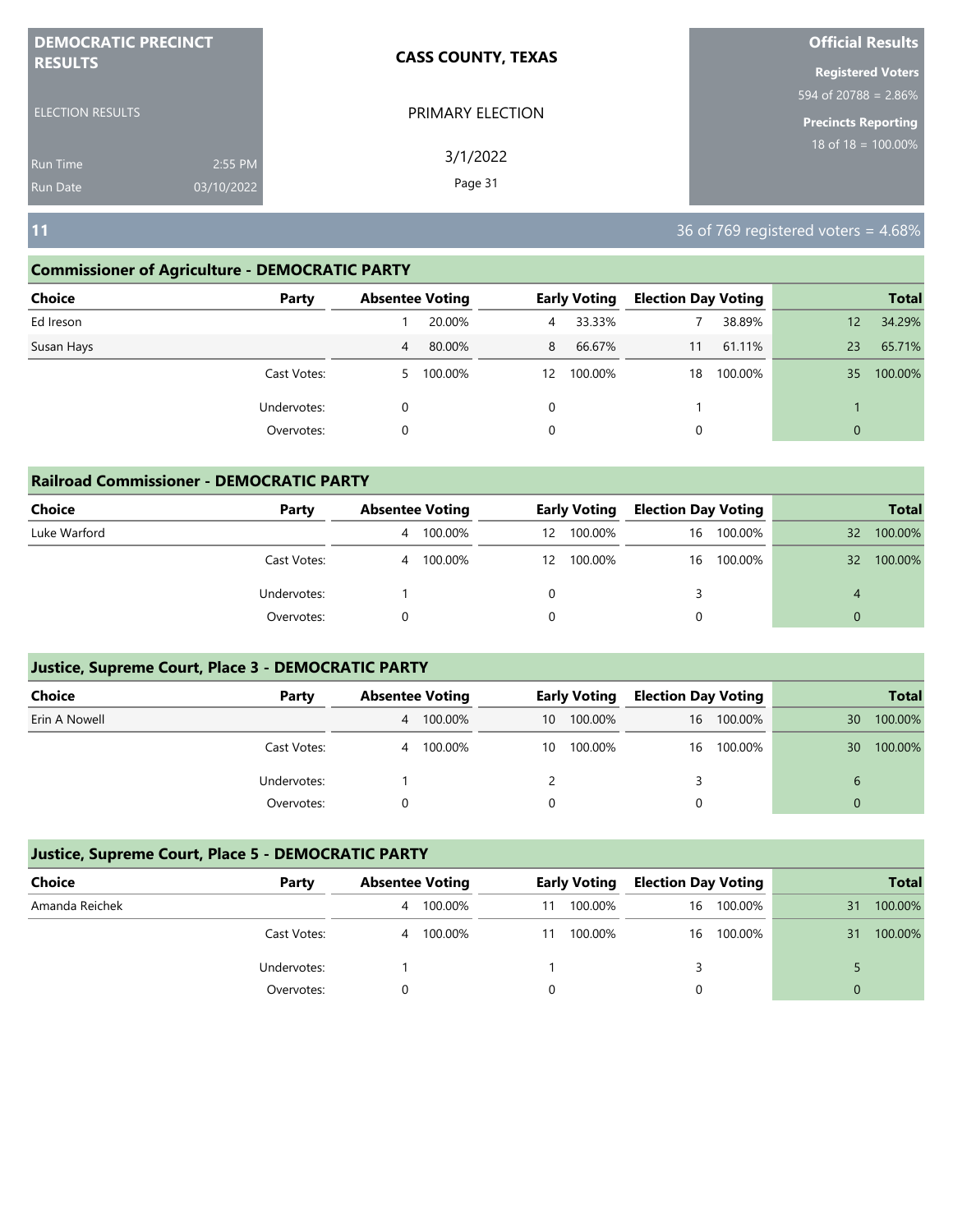| <b>DEMOCRATIC PRECINCT</b> | <b>CASS COUNTY, TEXAS</b> | <b>Official Results</b>        |
|----------------------------|---------------------------|--------------------------------|
| <b>RESULTS</b>             |                           | <b>Registered Voters</b>       |
|                            |                           | 594 of 20788 = 2.86%           |
| <b>ELECTION RESULTS</b>    | PRIMARY ELECTION          | <b>Precincts Reporting</b>     |
| 2:55 PM<br>Run Time        | 3/1/2022                  | $18 \text{ of } 18 = 100.00\%$ |
| 03/10/2022<br>Run Date     | Page 32                   |                                |

**11** 36 of 769 registered voters = 4.68%

## **Justice, Supreme Court, Place 9 - DEMOCRATIC PARTY**

| <b>Choice</b>   | Party       | <b>Absentee Voting</b> |         |    | <b>Early Voting</b> |    | <b>Election Day Voting</b> |                 | <b>Total</b> |
|-----------------|-------------|------------------------|---------|----|---------------------|----|----------------------------|-----------------|--------------|
| Julia Maldonado |             | $\overline{4}$         | 100.00% | 12 | 100.00%             | 16 | 100.00%                    | $32^{\circ}$    | 100.00%      |
|                 | Cast Votes: | 4                      | 100.00% | 12 | 100.00%             |    | 16 100.00%                 | 32 <sup>2</sup> | 100.00%      |
|                 | Undervotes: |                        |         |    |                     |    |                            | 4               |              |
|                 | Overvotes:  |                        |         | 0  |                     | 0  |                            | $\Omega$        |              |

# **Judge, Court of Criminal Appeals, Place 5 - DEMOCRATIC PARTY**

| <b>Choice</b> | Party       | <b>Absentee Voting</b> |         | <b>Early Voting</b> |         | <b>Election Day Voting</b> |         |          | <b>Total</b> |
|---------------|-------------|------------------------|---------|---------------------|---------|----------------------------|---------|----------|--------------|
| Dana Huffman  |             | 4                      | 100.00% | 10                  | 100.00% | 17                         | 100.00% | 31       | 100.00%      |
|               | Cast Votes: | 4                      | 100.00% | 10                  | 100.00% | 17                         | 100.00% | 31       | 100.00%      |
|               | Undervotes: |                        |         |                     |         |                            |         |          |              |
|               | Overvotes:  |                        |         |                     |         | 0                          |         | $\Omega$ |              |

| Choice         | Party       | <b>Absentee Voting</b> |           |    | <b>Early Voting</b> | <b>Election Day Voting</b> |         |          | <b>Total</b> |
|----------------|-------------|------------------------|-----------|----|---------------------|----------------------------|---------|----------|--------------|
| Robert Johnson |             |                        | 4 100.00% | 12 | 100.00%             | 17                         | 100.00% | 33       | 100.00%      |
|                | Cast Votes: |                        | 4 100.00% |    | 12 100.00%          | 17                         | 100.00% | 33       | 100.00%      |
|                | Undervotes: |                        |           |    |                     |                            |         |          |              |
|                | Overvotes:  |                        |           |    |                     | 0                          |         | $\Omega$ |              |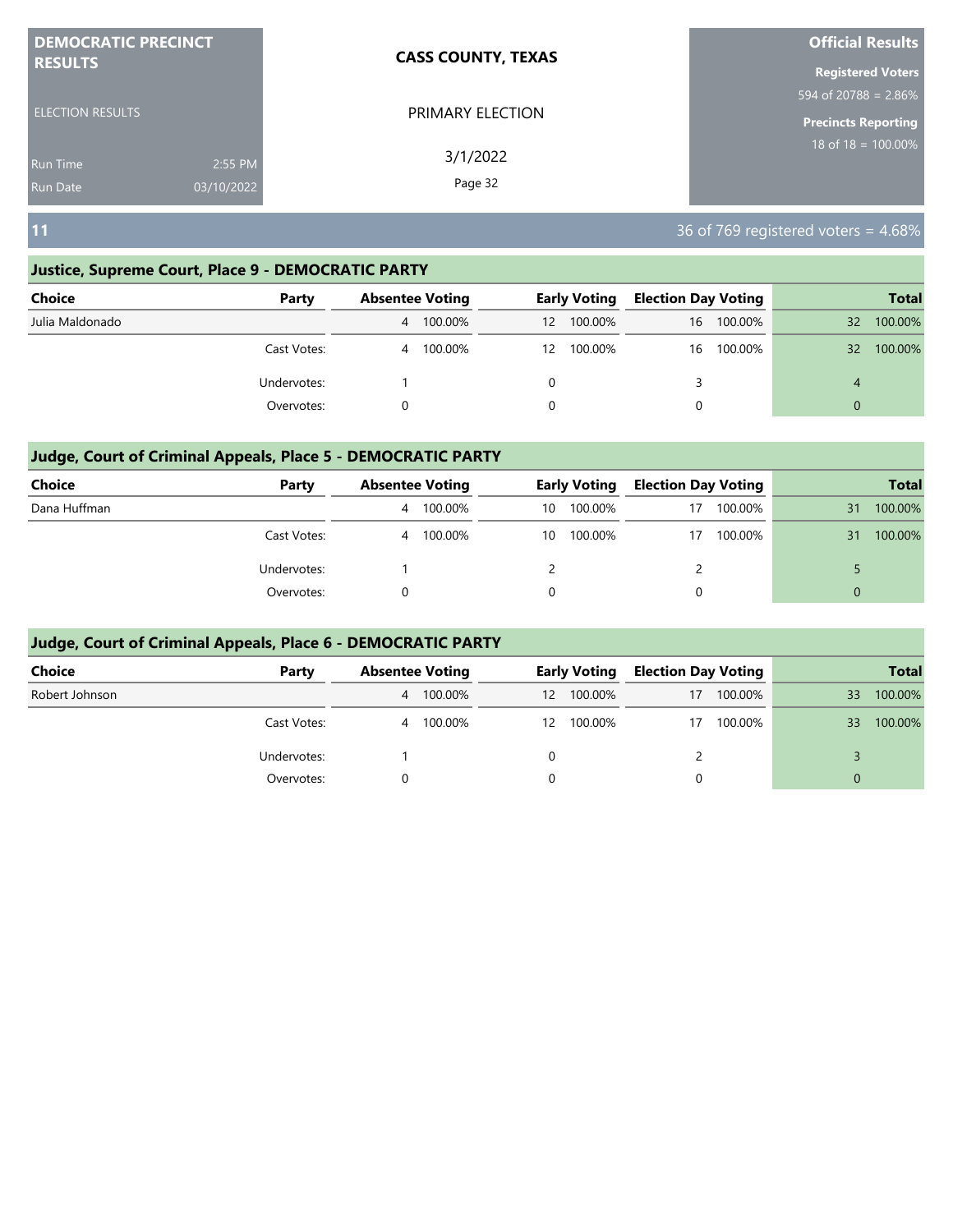| <b>DEMOCRATIC PRECINCT</b> |            | <b>CASS COUNTY, TEXAS</b> | <b>Official Results</b>    |
|----------------------------|------------|---------------------------|----------------------------|
| <b>RESULTS</b>             |            |                           | <b>Registered Voters</b>   |
|                            |            |                           | 594 of 20788 = $2.86\%$    |
| <b>ELECTION RESULTS</b>    |            | PRIMARY ELECTION          | <b>Precincts Reporting</b> |
| <b>Run Time</b>            | 2:55 PM    | 3/1/2022                  | $18$ of $18 = 100.00\%$    |
| <b>Run Date</b>            | 03/10/2022 | Page 33                   |                            |

# **United States Representative, District No. 1 - DEMOCRATIC PARTY**

| Choice               | Party       |              | <b>Absentee Voting</b> |                | <b>Early Voting</b> | <b>Election Day Voting</b> |         |                | <b>Total</b> |
|----------------------|-------------|--------------|------------------------|----------------|---------------------|----------------------------|---------|----------------|--------------|
| Stephen Kocen        |             |              | 100.00%                | 0              | 0.00%               | 0                          | 0.00%   |                | 16.67%       |
| Victor D. Dunn       |             | $\mathbf 0$  | 0.00%                  | $\overline{2}$ | 66.67%              | 0                          | 0.00%   | $\overline{2}$ | 33.33%       |
| Gavin Dass           |             | 0            | 0.00%                  | 0              | 0.00%               | 0                          | 0.00%   | $\mathbf{0}$   | 0.00%        |
| Jrmar (JJ) Jefferson |             | $\mathbf{0}$ | 0.00%                  |                | 33.33%              | $\overline{2}$             | 100.00% | 3              | 50.00%       |
|                      | Cast Votes: |              | 100.00%                | 3              | 100.00%             |                            | 100.00% | 6              | 100.00%      |
|                      | Undervotes: | 0            |                        | $\Omega$       |                     | 0                          |         | $\mathbf{0}$   |              |
|                      | Overvotes:  | $\mathbf 0$  |                        | 0              |                     | 0                          |         | $\mathbf{0}$   |              |
|                      |             |              |                        |                |                     |                            |         |                |              |

## **Governor - DEMOCRATIC PARTY**

| <b>Choice</b>               | Party       | <b>Absentee Voting</b> |         |              | <b>Early Voting</b> | <b>Election Day Voting</b> |          |              | <b>Total</b> |
|-----------------------------|-------------|------------------------|---------|--------------|---------------------|----------------------------|----------|--------------|--------------|
| Michael Cooper              |             | 0                      | 0.00%   | $\mathbf 0$  | 0.00%               | 0                          | $0.00\%$ | $\mathbf{0}$ | 0.00%        |
| Inocencio (Inno) Barrientez |             | $\mathbf 0$            | 0.00%   | $\mathbf{0}$ | 0.00%               | $\mathbf{0}$               | 0.00%    | $\mathbf{0}$ | 0.00%        |
| Rich Wakeland               |             | 0                      | 0.00%   | $\mathbf 0$  | 0.00%               | 0                          | 0.00%    | $\mathbf{0}$ | 0.00%        |
| Joy Diaz                    |             | $\mathbf 0$            | 0.00%   | $\mathbf{0}$ | $0.00\%$            | $\mathbf{0}$               | 0.00%    | $\mathbf{0}$ | 0.00%        |
| Beto O'Rourke               |             |                        | 100.00% | 3            | 100.00%             | $\overline{2}$             | 100.00%  | 6            | 100.00%      |
|                             | Cast Votes: |                        | 100.00% | 3            | 100.00%             |                            | 100.00%  | 6            | 100.00%      |
|                             | Undervotes: | 0                      |         | 0            |                     | 0                          |          | $\mathbf 0$  |              |
|                             | Overvotes:  | 0                      |         | 0            |                     | 0                          |          | 0            |              |

| <b>Lieutenant Governor - DEMOCRATIC PARTY</b> |             |                        |       |              |                     |   |                            |              |              |
|-----------------------------------------------|-------------|------------------------|-------|--------------|---------------------|---|----------------------------|--------------|--------------|
| <b>Choice</b>                                 | Party       | <b>Absentee Voting</b> |       |              | <b>Early Voting</b> |   | <b>Election Day Voting</b> |              | <b>Total</b> |
| Michelle Beckley                              |             | 0                      | 0.00% | 0            | 0.00%               |   | 100.00%                    |              | 40.00%       |
| Carla Brailey                                 |             | 0                      | 0.00% |              | 33.33%              | 0 | 0.00%                      |              | 20.00%       |
| Mike Collier                                  |             | 0                      | 0.00% | $\mathbf{2}$ | 66.67%              | 0 | 0.00%                      |              | 40.00%       |
|                                               | Cast Votes: | 0                      | 0.00% | $3 -$        | 100.00%             |   | 100.00%                    | 5.           | 100.00%      |
|                                               | Undervotes: |                        |       | 0            |                     | 0 |                            |              |              |
|                                               | Overvotes:  | 0                      |       | 0            |                     | 0 |                            | $\mathbf{0}$ |              |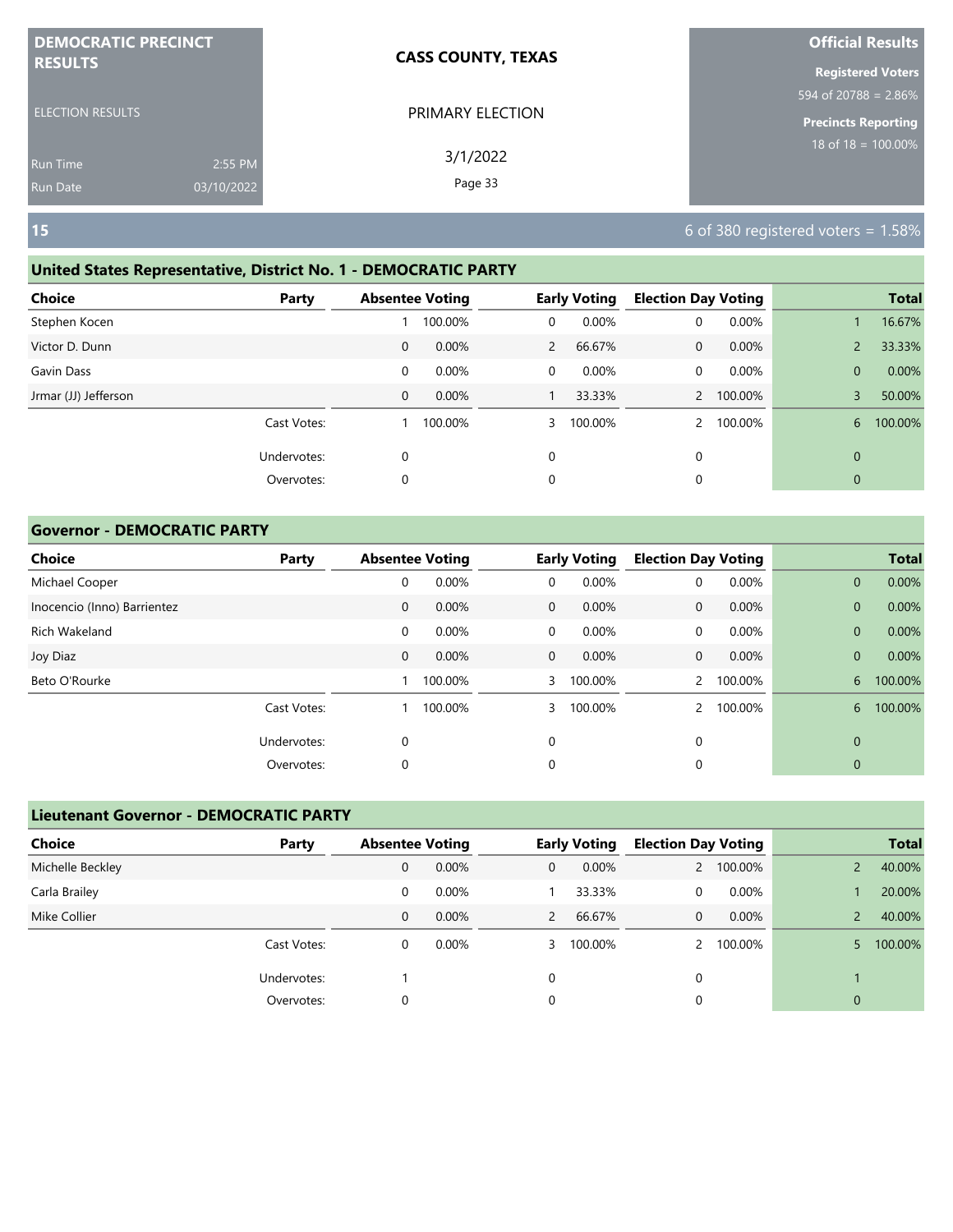| <b>DEMOCRATIC PRECINCT</b> |            | <b>CASS COUNTY, TEXAS</b> | <b>Official Results</b>    |
|----------------------------|------------|---------------------------|----------------------------|
| <b>RESULTS</b>             |            |                           | <b>Registered Voters</b>   |
|                            |            |                           | 594 of 20788 = $2.86\%$    |
| <b>ELECTION RESULTS</b>    |            | PRIMARY ELECTION          | <b>Precincts Reporting</b> |
| <b>Run Time</b>            | 2:55 PM    | 3/1/2022                  | 18 of $18 = 100.00\%$      |
| <b>Run Date</b>            | 03/10/2022 | Page 34                   |                            |

### **Attorney General - DEMOCRATIC PARTY**

| <b>Choice</b>           | Party       |              | <b>Absentee Voting</b> |                | <b>Early Voting</b> | <b>Election Day Voting</b> |         |                | <b>Total</b> |
|-------------------------|-------------|--------------|------------------------|----------------|---------------------|----------------------------|---------|----------------|--------------|
| Joe Jaworski            |             |              | 100.00%                | 0              | 0.00%               | 0                          | 0.00%   |                | 16.67%       |
| Mike Fields             |             | $\mathbf{0}$ | 0.00%                  | $\overline{2}$ | 66.67%              | 0                          | 0.00%   | $\overline{2}$ | 33.33%       |
| Lee Merritt             |             | 0            | 0.00%                  |                | 33.33%              |                            | 50.00%  | $\overline{2}$ | 33.33%       |
| Rochelle Mercedes Garza |             | 0            | 0.00%                  | $\mathbf{0}$   | 0.00%               | 0                          | 0.00%   | $\mathbf{0}$   | 0.00%        |
| S. "TBone" Raynor       |             | 0            | 0.00%                  | $\mathbf 0$    | 0.00%               |                            | 50.00%  |                | 16.67%       |
|                         | Cast Votes: |              | 100.00%                | 3              | 100.00%             |                            | 100.00% | 6              | 100.00%      |
|                         | Undervotes: | 0            |                        | 0              |                     | 0                          |         | $\mathbf{0}$   |              |
|                         | Overvotes:  | 0            |                        | 0              |                     | 0                          |         | $\mathbf{0}$   |              |
|                         |             |              |                        |                |                     |                            |         |                |              |

## **Comptroller of Public Accounts - DEMOCRATIC PARTY**

| <b>Choice</b>    | Party       | <b>Absentee Voting</b> |         |             | <b>Early Voting</b> | <b>Election Day Voting</b> |         |                | <b>Total</b> |
|------------------|-------------|------------------------|---------|-------------|---------------------|----------------------------|---------|----------------|--------------|
| Janet T. Dudding |             | 0                      | 0.00%   | $\mathbf 0$ | 0.00%               |                            | 50.00%  |                | 16.67%       |
| Angel Luis Vega  |             | 0                      | 0.00%   |             | 33.33%              | 0                          | 0.00%   |                | 16.67%       |
| Tim Mahoney      |             |                        | 100.00% | 2           | 66.67%              |                            | 50.00%  | 4              | 66.67%       |
|                  | Cast Votes: |                        | 100.00% |             | 3 100.00%           |                            | 100.00% | 6              | 100.00%      |
|                  | Undervotes: | 0                      |         | 0           |                     | 0                          |         | $\Omega$       |              |
|                  | Overvotes:  | 0                      |         | 0           |                     | 0                          |         | $\overline{0}$ |              |

| <b>Choice</b>        | Party       | <b>Absentee Voting</b> |         |              | <b>Early Voting</b> | <b>Election Day Voting</b> |         |                | <b>Total</b> |
|----------------------|-------------|------------------------|---------|--------------|---------------------|----------------------------|---------|----------------|--------------|
| Jay Kleberg          |             | 0                      | 0.00%   |              | 33.33%              | 0                          | 0.00%   |                | 16.67%       |
| Sandragrace Martinez |             |                        | 100.00% | $\mathbf{0}$ | 0.00%               |                            | 50.00%  |                | 33.33%       |
| Jinny Suh            |             | $\mathbf 0$            | 0.00%   |              | 33.33%              | $\mathbf 0$                | 0.00%   |                | 16.67%       |
| Michael Lange        |             | $\mathbf{0}$           | 0.00%   |              | 33.33%              |                            | 50.00%  | $\mathsf{2}$   | 33.33%       |
|                      | Cast Votes: |                        | 100.00% | 3            | 100.00%             | $\mathcal{P}$              | 100.00% | 6              | 100.00%      |
|                      | Undervotes: | $\Omega$               |         | $\Omega$     |                     | $\Omega$                   |         | $\overline{0}$ |              |
|                      | Overvotes:  | $\Omega$               |         | 0            |                     | 0                          |         | $\mathbf{0}$   |              |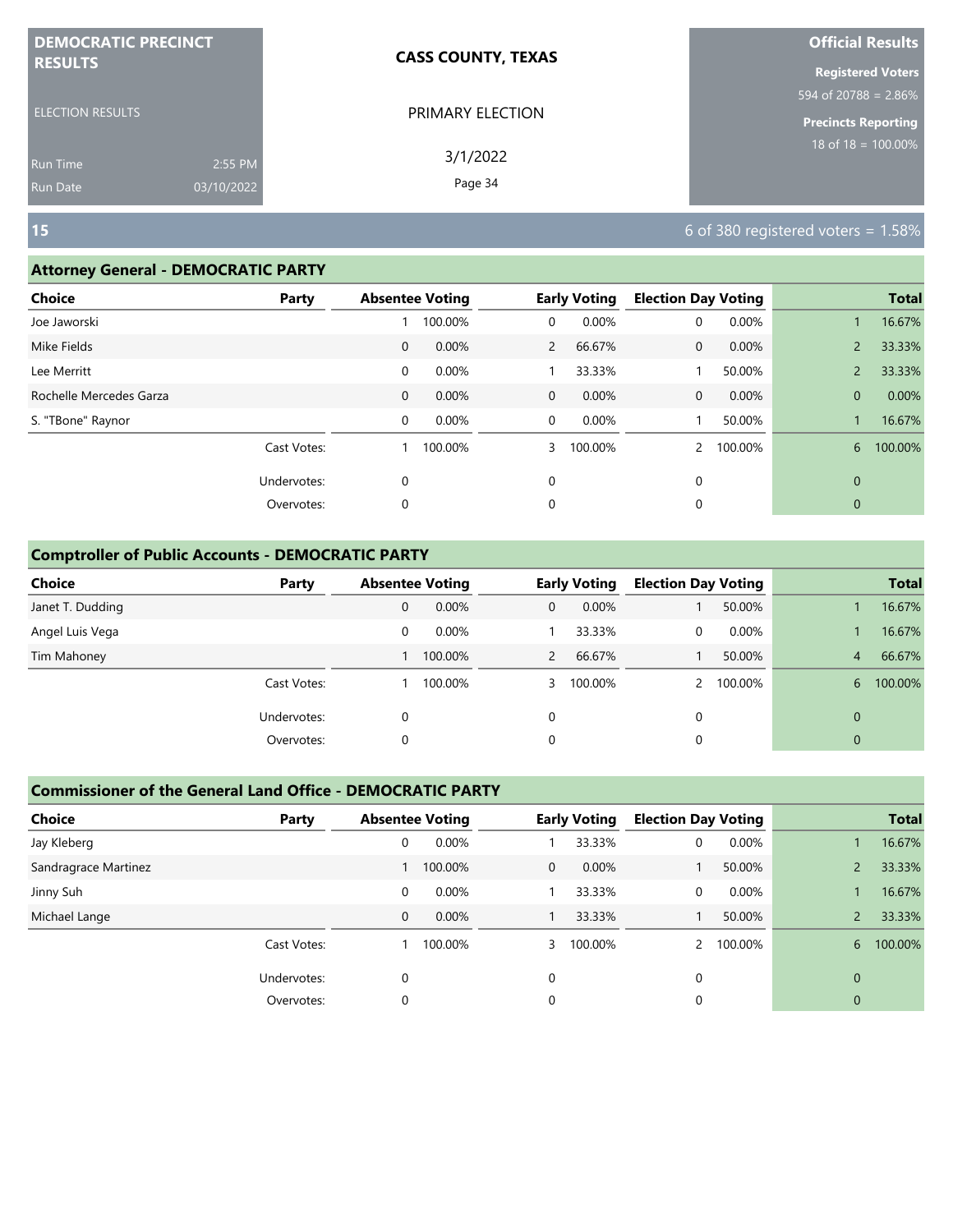| <b>DEMOCRATIC PRECINCT</b> |            | <b>CASS COUNTY, TEXAS</b> | <b>Official Results</b>    |
|----------------------------|------------|---------------------------|----------------------------|
| <b>RESULTS</b>             |            |                           | <b>Registered Voters</b>   |
|                            |            |                           | 594 of 20788 = $2.86\%$    |
| <b>ELECTION RESULTS</b>    |            | PRIMARY ELECTION          | <b>Precincts Reporting</b> |
| <b>Run Time</b>            | 2:55 PM    | 3/1/2022                  | $18$ of $18 = 100.00\%$    |
| <b>Run Date</b>            | 03/10/2022 | Page 35                   |                            |

## **Commissioner of Agriculture - DEMOCRATIC PARTY**

| <b>Choice</b> | Party       |   | <b>Absentee Voting</b> |          | <b>Early Voting</b> | <b>Election Day Voting</b> |          |              | <b>Total</b> |
|---------------|-------------|---|------------------------|----------|---------------------|----------------------------|----------|--------------|--------------|
| Ed Ireson     |             | 0 | $0.00\%$               | $\Omega$ | $0.00\%$            | 0                          | $0.00\%$ | 0            | 0.00%        |
| Susan Hays    |             |   | 100.00%                |          | 3 100.00%           |                            | 100.00%  | 6            | 100.00%      |
|               | Cast Votes: |   | 100.00%                |          | 3 100.00%           |                            | 100.00%  | 6.           | 100.00%      |
|               | Undervotes: | 0 |                        | 0        |                     | 0                          |          | $\mathbf{0}$ |              |
|               | Overvotes:  | 0 |                        | 0        |                     | 0                          |          | $\mathbf{0}$ |              |
|               |             |   |                        |          |                     |                            |          |              |              |

| <b>Railroad Commissioner - DEMOCRATIC PARTY</b> |             |  |                        |   |                     |                            |           |          |              |  |
|-------------------------------------------------|-------------|--|------------------------|---|---------------------|----------------------------|-----------|----------|--------------|--|
| <b>Choice</b>                                   | Party       |  | <b>Absentee Voting</b> |   | <b>Early Voting</b> | <b>Election Day Voting</b> |           |          | <b>Total</b> |  |
| Luke Warford                                    |             |  | 100.00%                | 3 | 100.00%             |                            | 2 100.00% | 6        | 100.00%      |  |
|                                                 | Cast Votes: |  | 100.00%                |   | 3 100.00%           |                            | 2 100.00% | 6        | 100.00%      |  |
|                                                 | Undervotes: |  |                        |   |                     |                            |           | $\Omega$ |              |  |
|                                                 | Overvotes:  |  |                        |   |                     |                            |           | $\Omega$ |              |  |

## **Justice, Supreme Court, Place 3 - DEMOCRATIC PARTY**

| <b>Choice</b> | Party       | <b>Absentee Voting</b> |         | Early Voting |           | <b>Election Day Voting</b> |           |   | <b>Total</b> |
|---------------|-------------|------------------------|---------|--------------|-----------|----------------------------|-----------|---|--------------|
| Erin A Nowell |             |                        | 100.00% |              | 3 100.00% |                            | 2 100.00% | 6 | 100.00%      |
|               | Cast Votes: |                        | 100.00% |              | 3 100.00% |                            | 2 100.00% | 6 | 100.00%      |
|               | Undervotes: |                        |         |              |           | 0                          |           |   |              |
|               | Overvotes:  |                        |         |              |           |                            |           |   |              |

| Choice         | Party       | <b>Absentee Voting</b> |         | <b>Early Voting</b> |           | <b>Election Day Voting</b> |           |    | <b>Total</b> |
|----------------|-------------|------------------------|---------|---------------------|-----------|----------------------------|-----------|----|--------------|
| Amanda Reichek |             |                        | 100.00% |                     | 3 100.00% |                            | 2 100.00% | 6. | 100.00%      |
|                | Cast Votes: |                        | 100.00% |                     | 3 100.00% |                            | 2 100.00% | 6. | 100.00%      |
|                | Undervotes: |                        |         |                     |           |                            |           |    |              |
|                | Overvotes:  |                        |         |                     |           |                            |           | 0  |              |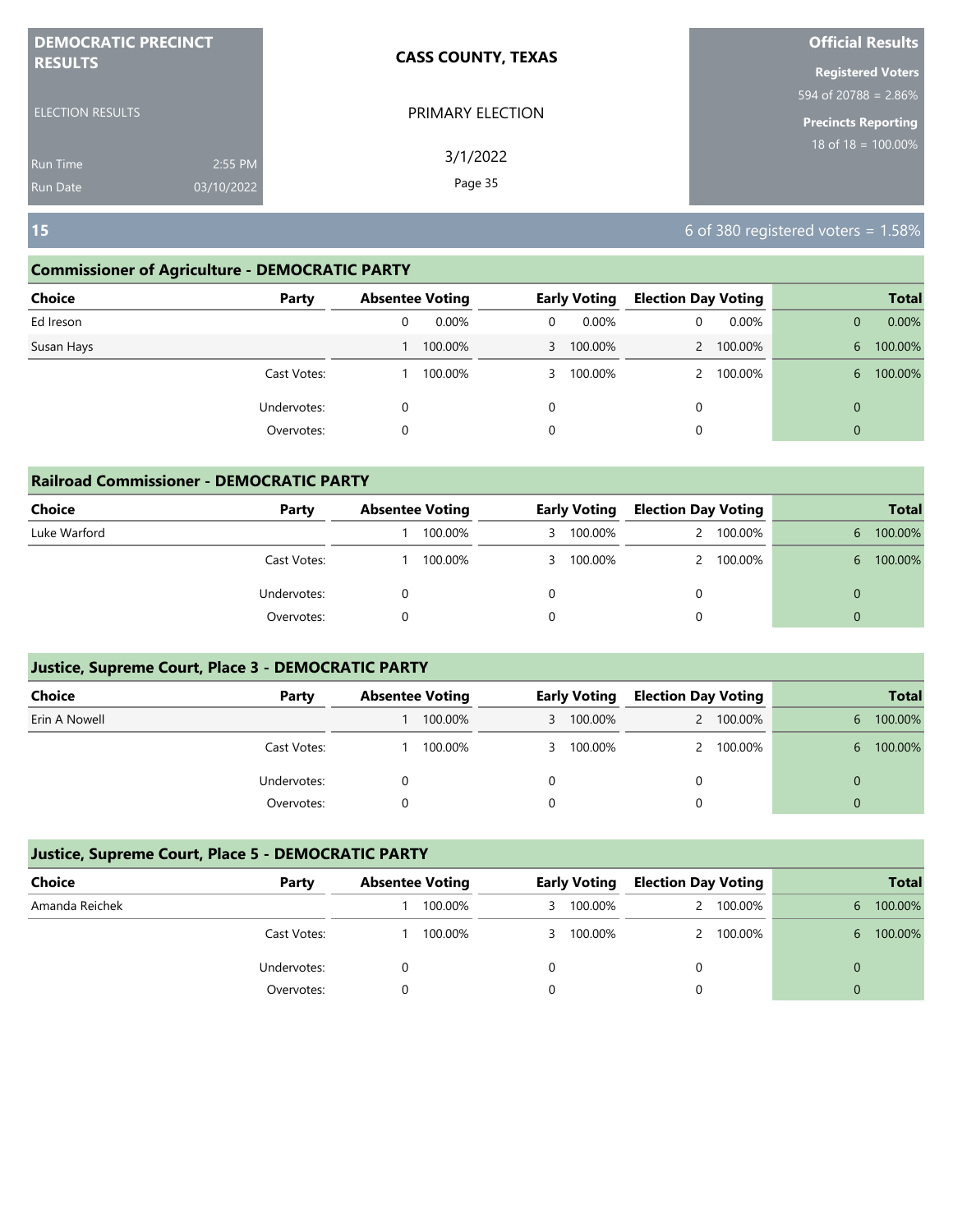| <b>DEMOCRATIC PRECINCT</b><br><b>CASS COUNTY, TEXAS</b> |                     | <b>Official Results</b>                   |  |  |  |
|---------------------------------------------------------|---------------------|-------------------------------------------|--|--|--|
| <b>RESULTS</b>                                          |                     | <b>Registered Voters</b>                  |  |  |  |
|                                                         |                     | $\frac{1594 \text{ of } 20788 = 2.86\%}{$ |  |  |  |
| <b>ELECTION RESULTS</b>                                 | PRIMARY ELECTION    | <b>Precincts Reporting</b>                |  |  |  |
| 2:55 PM<br>Run Time<br>03/10/2022<br>Run Date           | 3/1/2022<br>Page 36 | $18 \text{ of } 18 = 100.00\%$            |  |  |  |

## **Justice, Supreme Court, Place 9 - DEMOCRATIC PARTY**

| <b>Choice</b>   | Party       | <b>Absentee Voting</b> | <b>Early Voting</b> | <b>Election Day Voting</b> | <b>Total</b>  |
|-----------------|-------------|------------------------|---------------------|----------------------------|---------------|
| Julia Maldonado |             | 100.00%                | 3 100.00%           | 100.00%                    | 100.00%<br>6  |
|                 | Cast Votes: | 100.00%                | 3 100.00%           | 100.00%                    | 100.00%<br>6. |
|                 | Undervotes: |                        |                     | 0                          | $\Omega$      |
|                 | Overvotes:  |                        | 0                   | 0                          | $\Omega$      |

## **Judge, Court of Criminal Appeals, Place 5 - DEMOCRATIC PARTY**

| <b>Choice</b> | Party       | <b>Absentee Voting</b> |         | <b>Early Voting</b> |           | <b>Election Day Voting</b> |         | <b>Total</b> |         |  |
|---------------|-------------|------------------------|---------|---------------------|-----------|----------------------------|---------|--------------|---------|--|
| Dana Huffman  |             |                        | 100.00% |                     | 3 100.00% |                            | 100.00% | 6.           | 100.00% |  |
|               | Cast Votes: |                        | 100.00% |                     | 3 100.00% |                            | 100.00% | 6.           | 100.00% |  |
|               | Undervotes: |                        |         |                     |           | 0                          |         | $\Omega$     |         |  |
|               | Overvotes:  |                        |         |                     |           | 0                          |         | $\Omega$     |         |  |

| Choice         | Party       | <b>Absentee Voting</b> |         | <b>Early Voting</b> |           | <b>Election Day Voting</b> |         | <b>Total</b> |         |
|----------------|-------------|------------------------|---------|---------------------|-----------|----------------------------|---------|--------------|---------|
| Robert Johnson |             |                        | 100.00% |                     | 3 100.00% | 2                          | 100.00% | 6.           | 100.00% |
|                | Cast Votes: |                        | 100.00% |                     | 3 100.00% |                            | 100.00% | 6.           | 100.00% |
|                | Undervotes: |                        |         |                     |           | 0                          |         | 0            |         |
|                | Overvotes:  |                        |         |                     |           | 0                          |         | $\Omega$     |         |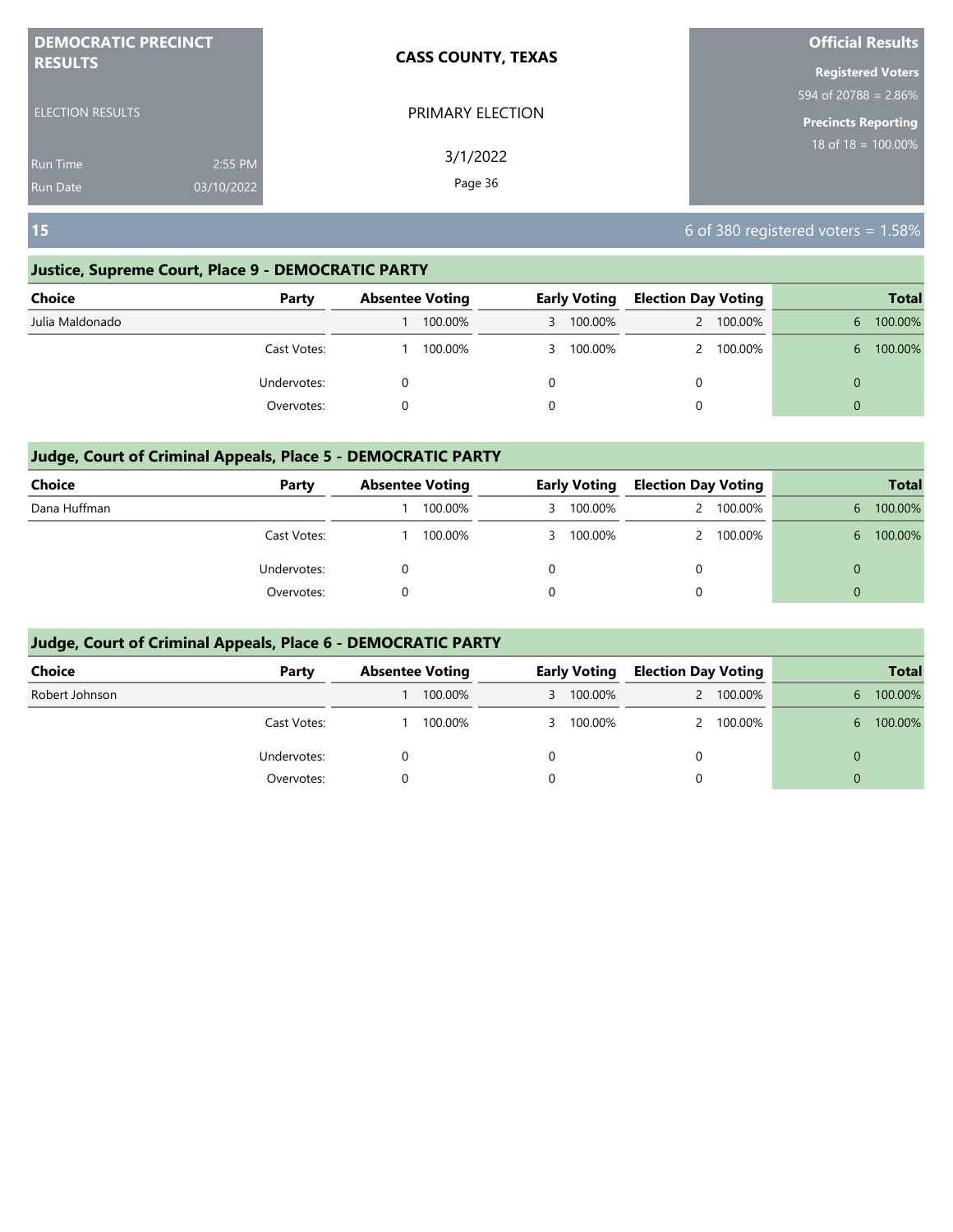| <b>DEMOCRATIC PRECINCT</b> |            | <b>CASS COUNTY, TEXAS</b> | <b>Official Results</b>    |
|----------------------------|------------|---------------------------|----------------------------|
| <b>RESULTS</b>             |            |                           | <b>Registered Voters</b>   |
|                            |            |                           | 594 of 20788 = $2.86\%$    |
| <b>ELECTION RESULTS</b>    |            | PRIMARY ELECTION          | <b>Precincts Reporting</b> |
| <b>Run Time</b>            | 2:55 PM    | 3/1/2022                  | $18$ of $18 = 100.00\%$    |
| Run Date                   | 03/10/2022 | Page 37                   |                            |

#### **United States Representative, District No. 1 - DEMOCRATIC PARTY**

|                | <b>Total</b> |
|----------------|--------------|
|                |              |
|                | 18.92%       |
|                | 18.92%       |
| $\overline{2}$ | 5.41%        |
| 21             | 56.76%       |
| 37             | 100.00%      |
|                |              |
| $\mathbf{0}$   |              |
|                |              |

#### **Governor - DEMOCRATIC PARTY**

| <b>Choice</b>               | Party       | <b>Absentee Voting</b> |         |              | <b>Early Voting</b> | <b>Election Day Voting</b> |         |              | <b>Total</b> |
|-----------------------------|-------------|------------------------|---------|--------------|---------------------|----------------------------|---------|--------------|--------------|
| Michael Cooper              |             | 0                      | 0.00%   |              | 10.00%              | 2                          | 8.33%   | 3            | 7.89%        |
| Inocencio (Inno) Barrientez |             | $\mathbf 0$            | 0.00%   | $\mathbf{0}$ | 0.00%               | $\mathbf{0}$               | 0.00%   | $\mathbf{0}$ | 0.00%        |
| Rich Wakeland               |             | 0                      | 0.00%   | $\mathbf 0$  | 0.00%               |                            | 4.17%   |              | 2.63%        |
| Joy Diaz                    |             | $\mathbf 0$            | 0.00%   | $\mathbf{0}$ | 0.00%               |                            | 4.17%   |              | 2.63%        |
| Beto O'Rourke               |             | 4                      | 100.00% | 9            | 90.00%              | 20                         | 83.33%  | 33           | 86.84%       |
|                             | Cast Votes: | 4                      | 100.00% | 10           | 100.00%             | 24                         | 100.00% | 38           | 100.00%      |
|                             | Undervotes: | 0                      |         | $\mathbf 0$  |                     | 0                          |         | $\mathbf 0$  |              |
|                             | Overvotes:  | 0                      |         | 0            |                     | 0                          |         | $\mathbf 0$  |              |

| <b>Lieutenant Governor - DEMOCRATIC PARTY</b> |             |                        |          |    |                     |    |                            |               |         |
|-----------------------------------------------|-------------|------------------------|----------|----|---------------------|----|----------------------------|---------------|---------|
| <b>Choice</b>                                 | Party       | <b>Absentee Voting</b> |          |    | <b>Early Voting</b> |    | <b>Election Day Voting</b> | <b>Total</b>  |         |
| Michelle Beckley                              |             | 2                      | 50.00%   |    | 10.00%              | 5  | 22.73%                     | 8             | 22.22%  |
| Carla Brailey                                 |             | 0                      | $0.00\%$ | 3  | 30.00%              |    | 31.82%                     | 10            | 27.78%  |
| Mike Collier                                  |             | 2                      | 50.00%   | 6  | 60.00%              | 10 | 45.45%                     | 18            | 50.00%  |
|                                               | Cast Votes: | 4                      | 100.00%  | 10 | 100.00%             | 22 | 100.00%                    | 36            | 100.00% |
|                                               | Undervotes: |                        |          | 0  |                     | 2  |                            | $\mathcal{D}$ |         |
|                                               | Overvotes:  | C                      |          | 0  |                     | 0  |                            | 0             |         |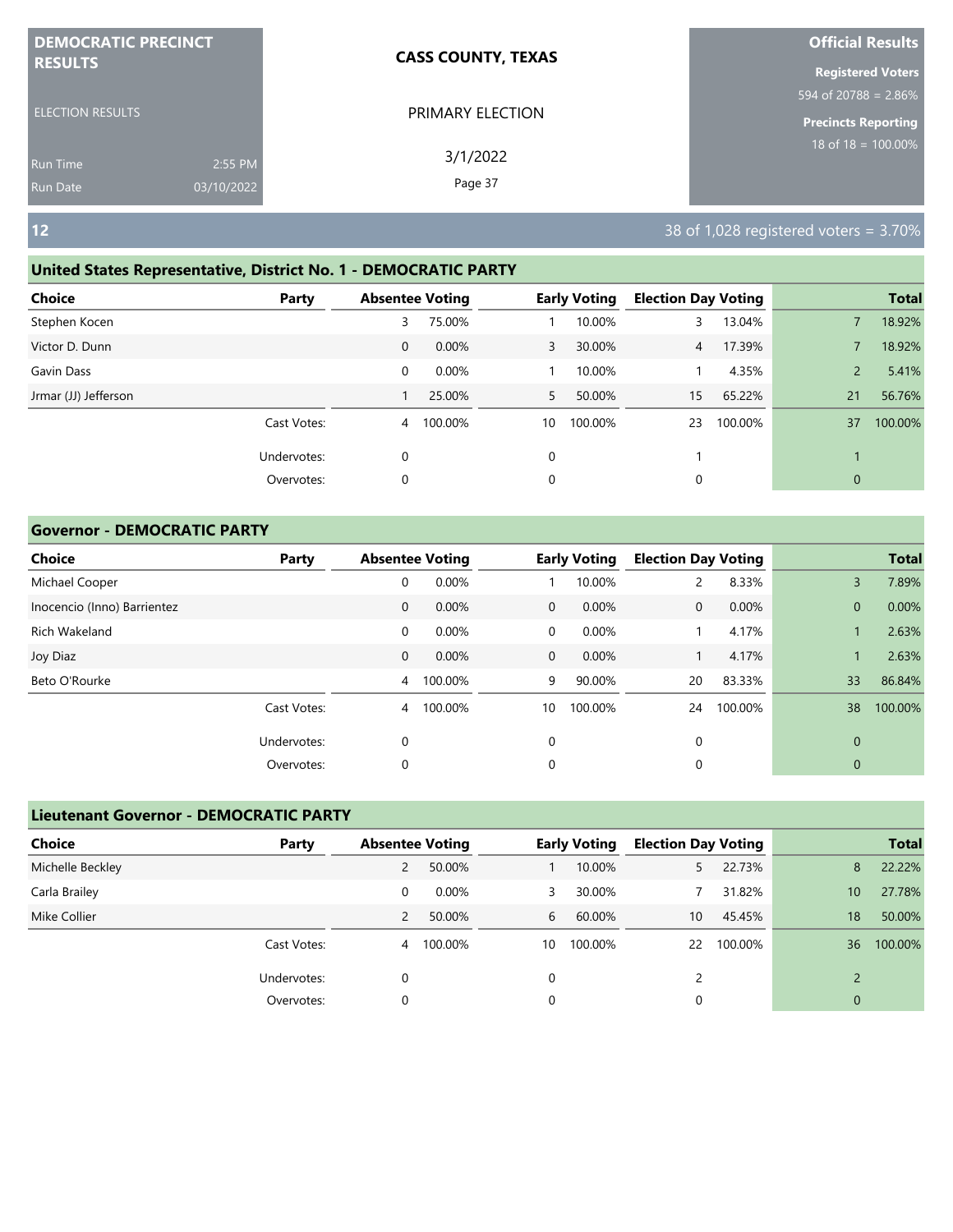| <b>DEMOCRATIC PRECINCT</b> |            | <b>CASS COUNTY, TEXAS</b> | <b>Official Results</b>          |  |  |
|----------------------------|------------|---------------------------|----------------------------------|--|--|
| <b>RESULTS</b>             |            |                           | <b>Registered Voters</b>         |  |  |
|                            |            |                           | $594 \text{ of } 20788 = 2.86\%$ |  |  |
| <b>ELECTION RESULTS</b>    |            | PRIMARY ELECTION          | <b>Precincts Reporting</b>       |  |  |
| <b>Run Time</b>            | 2:55 PM    | 3/1/2022                  | $18$ of $18 = 100.00\%$          |  |  |
| <b>Run Date</b>            | 03/10/2022 | Page 38                   |                                  |  |  |

#### **Attorney General - DEMOCRATIC PARTY**

| . .                     |             |                        |         |             |                     |                            |         |                 |              |
|-------------------------|-------------|------------------------|---------|-------------|---------------------|----------------------------|---------|-----------------|--------------|
| <b>Choice</b>           | Party       | <b>Absentee Voting</b> |         |             | <b>Early Voting</b> | <b>Election Day Voting</b> |         |                 | <b>Total</b> |
| Joe Jaworski            |             | 0                      | 0.00%   | 3           | 30.00%              |                            | 8.33%   | 5               | 13.16%       |
| Mike Fields             |             | $\mathbf 0$            | 0.00%   | 3           | 30.00%              | 8                          | 33.33%  | 11              | 28.95%       |
| Lee Merritt             |             |                        | 25.00%  | 3           | 30.00%              | 6                          | 25.00%  | 10              | 26.32%       |
| Rochelle Mercedes Garza |             | 3                      | 75.00%  |             | 10.00%              | 6                          | 25.00%  | 10 <sup>°</sup> | 26.32%       |
| S. "TBone" Raynor       |             | 0                      | 0.00%   | $\mathbf 0$ | 0.00%               | $\overline{2}$             | 8.33%   | $\overline{2}$  | 5.26%        |
|                         | Cast Votes: | 4                      | 100.00% | 10          | 100.00%             | 24                         | 100.00% | 38              | 100.00%      |
|                         | Undervotes: | $\mathbf 0$            |         | 0           |                     | 0                          |         | $\mathbf{0}$    |              |
|                         | Overvotes:  | 0                      |         | 0           |                     | 0                          |         | $\mathbf{0}$    |              |
|                         |             |                        |         |             |                     |                            |         |                 |              |

#### **Comptroller of Public Accounts - DEMOCRATIC PARTY**

| <b>Choice</b>    | Party       | <b>Absentee Voting</b> |           |                | <b>Early Voting</b> | <b>Election Day Voting</b> |         |              | <b>Total</b> |
|------------------|-------------|------------------------|-----------|----------------|---------------------|----------------------------|---------|--------------|--------------|
| Janet T. Dudding |             |                        | 25.00%    | 3              | 30.00%              | 9                          | 37.50%  | 13           | 34.21%       |
| Angel Luis Vega  |             | 3                      | 75.00%    | $\overline{4}$ | 40.00%              | 9                          | 37.50%  | 16           | 42.11%       |
| Tim Mahoney      |             | 0                      | $0.00\%$  | 3              | 30.00%              | 6                          | 25.00%  | 9            | 23.68%       |
|                  | Cast Votes: |                        | 4 100.00% | 10             | 100.00%             | 24                         | 100.00% | 38           | 100.00%      |
|                  | Undervotes: | 0                      |           | $\Omega$       |                     | 0                          |         | $\Omega$     |              |
|                  | Overvotes:  | 0                      |           | 0              |                     | 0                          |         | $\mathbf{0}$ |              |

| <b>Choice</b>        | Party       | <b>Absentee Voting</b> |         |    | <b>Early Voting</b> | <b>Election Day Voting</b> |         |          | <b>Total</b> |
|----------------------|-------------|------------------------|---------|----|---------------------|----------------------------|---------|----------|--------------|
| Jay Kleberg          |             |                        | 25.00%  | 2  | 20.00%              | $\overline{4}$             | 16.67%  |          | 18.42%       |
| Sandragrace Martinez |             | 3                      | 75.00%  | 3  | 30.00%              | 10 <sup>°</sup>            | 41.67%  | 16       | 42.11%       |
| Jinny Suh            |             | 0                      | 0.00%   |    | 10.00%              | 3                          | 12.50%  | 4        | 10.53%       |
| Michael Lange        |             | 0                      | 0.00%   | 4  | 40.00%              |                            | 29.17%  | 11       | 28.95%       |
|                      | Cast Votes: | 4                      | 100.00% | 10 | 100.00%             | 24                         | 100.00% | 38       | 100.00%      |
|                      | Undervotes: | 0                      |         | 0  |                     | 0                          |         | $\Omega$ |              |
|                      | Overvotes:  | 0                      |         | 0  |                     | 0                          |         | 0        |              |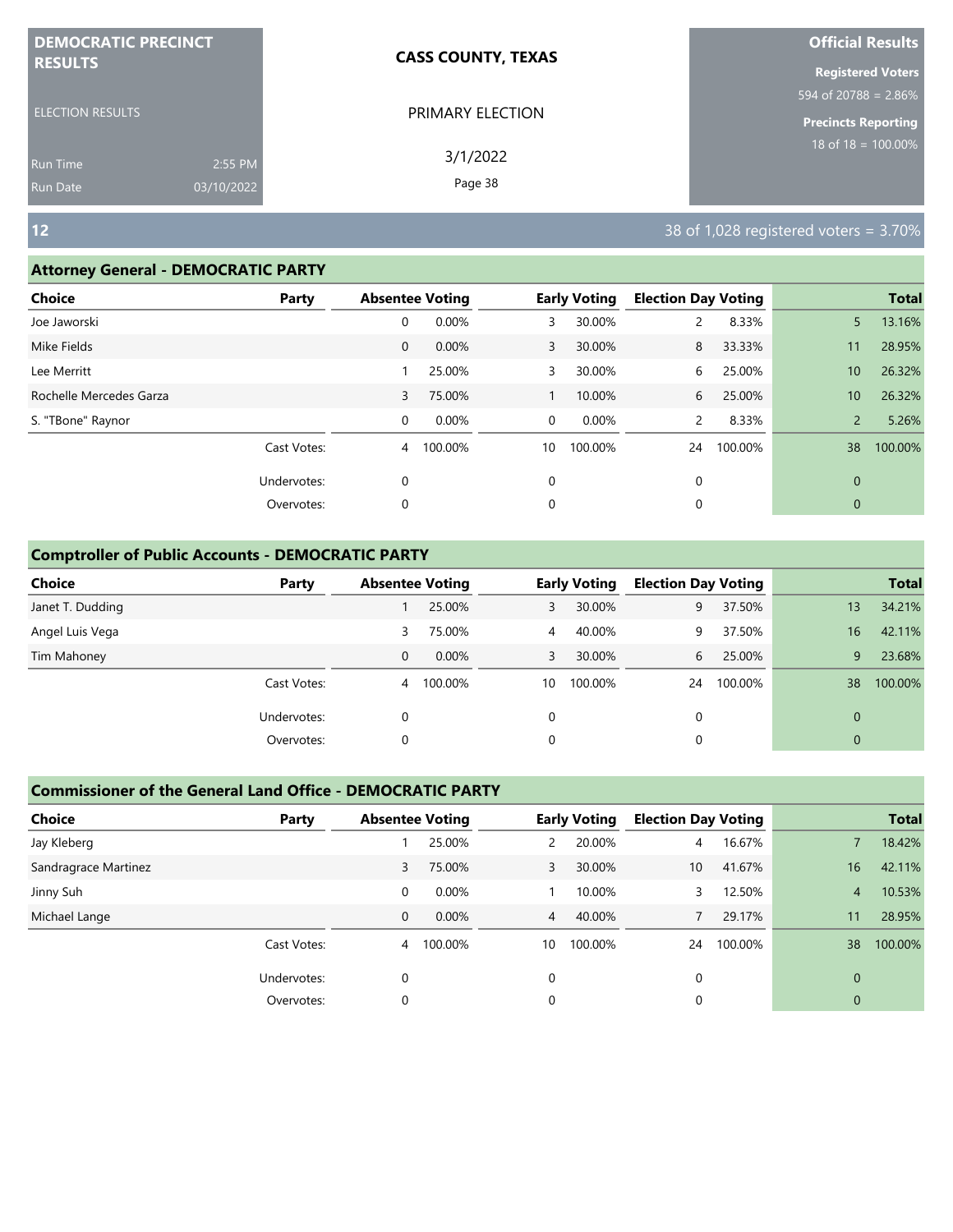| <b>DEMOCRATIC PRECINCT</b> |            | <b>CASS COUNTY, TEXAS</b> | <b>Official Results</b>    |
|----------------------------|------------|---------------------------|----------------------------|
| <b>RESULTS</b>             |            |                           | <b>Registered Voters</b>   |
|                            |            |                           | 594 of 20788 = $2.86\%$    |
| <b>ELECTION RESULTS</b>    |            | PRIMARY ELECTION          | <b>Precincts Reporting</b> |
| <b>Run Time</b>            | 2:55 PM    | 3/1/2022                  | $18$ of 18 = 100.00%       |
| <b>Run Date</b>            | 03/10/2022 | Page 39                   |                            |

#### **Commissioner of Agriculture - DEMOCRATIC PARTY**

| <b>Choice</b> | Party       | <b>Absentee Voting</b> |           |    | <b>Early Voting</b> | <b>Election Day Voting</b> |         |    | <b>Total</b> |
|---------------|-------------|------------------------|-----------|----|---------------------|----------------------------|---------|----|--------------|
| Ed Ireson     |             | 3                      | 75.00%    |    | 10.00%              |                            | 22.73%  | 9  | 25.00%       |
| Susan Hays    |             |                        | 25.00%    | 9  | 90.00%              | 17                         | 77.27%  | 27 | 75.00%       |
|               | Cast Votes: |                        | 4 100.00% | 10 | 100.00%             | 22                         | 100.00% | 36 | 100.00%      |
|               | Undervotes: | 0                      |           | 0  |                     |                            |         |    |              |
|               | Overvotes:  | 0                      |           | 0  |                     |                            |         |    |              |
|               |             |                        |           |    |                     |                            |         |    |              |

| <b>Railroad Commissioner - DEMOCRATIC PARTY</b> |             |                        |         |    |                     |  |                            |    |              |  |  |
|-------------------------------------------------|-------------|------------------------|---------|----|---------------------|--|----------------------------|----|--------------|--|--|
| <b>Choice</b>                                   | Party       | <b>Absentee Voting</b> |         |    | <b>Early Voting</b> |  | <b>Election Day Voting</b> |    | <b>Total</b> |  |  |
| Luke Warford                                    |             | 4                      | 100.00% | 10 | 100.00%             |  | 22 100.00%                 | 36 | 100.00%      |  |  |
|                                                 | Cast Votes: | $\overline{4}$         | 100.00% | 10 | 100.00%             |  | 22 100.00%                 | 36 | 100.00%      |  |  |
|                                                 | Undervotes: |                        |         |    |                     |  |                            |    |              |  |  |
|                                                 | Overvotes:  |                        |         |    |                     |  |                            |    |              |  |  |

#### **Justice, Supreme Court, Place 3 - DEMOCRATIC PARTY**

| <b>Choice</b> | Party       | <b>Absentee Voting</b> |         | <b>Early Voting</b> |         | <b>Election Day Voting</b> |         |    | <b>Total</b> |
|---------------|-------------|------------------------|---------|---------------------|---------|----------------------------|---------|----|--------------|
| Erin A Nowell |             | 4                      | 100.00% | 10                  | 100.00% | 21                         | 100.00% | 35 | 100.00%      |
|               | Cast Votes: | 4                      | 100.00% | 10                  | 100.00% | 21                         | 100.00% | 35 | 100.00%      |
|               | Undervotes: |                        |         |                     |         |                            |         |    |              |
|               | Overvotes:  |                        |         |                     |         |                            |         |    |              |

| Choice         | Party       | <b>Absentee Voting</b> |         |    | <b>Early Voting</b> | <b>Election Day Voting</b> |            |    | <b>Total</b> |
|----------------|-------------|------------------------|---------|----|---------------------|----------------------------|------------|----|--------------|
| Amanda Reichek |             | 4                      | 100.00% | 10 | 100.00%             |                            | 22 100.00% | 36 | 100.00%      |
|                | Cast Votes: | 4                      | 100.00% | 10 | 100.00%             |                            | 22 100.00% | 36 | 100.00%      |
|                | Undervotes: |                        |         |    |                     |                            |            |    |              |
|                | Overvotes:  |                        |         |    |                     |                            |            | 0  |              |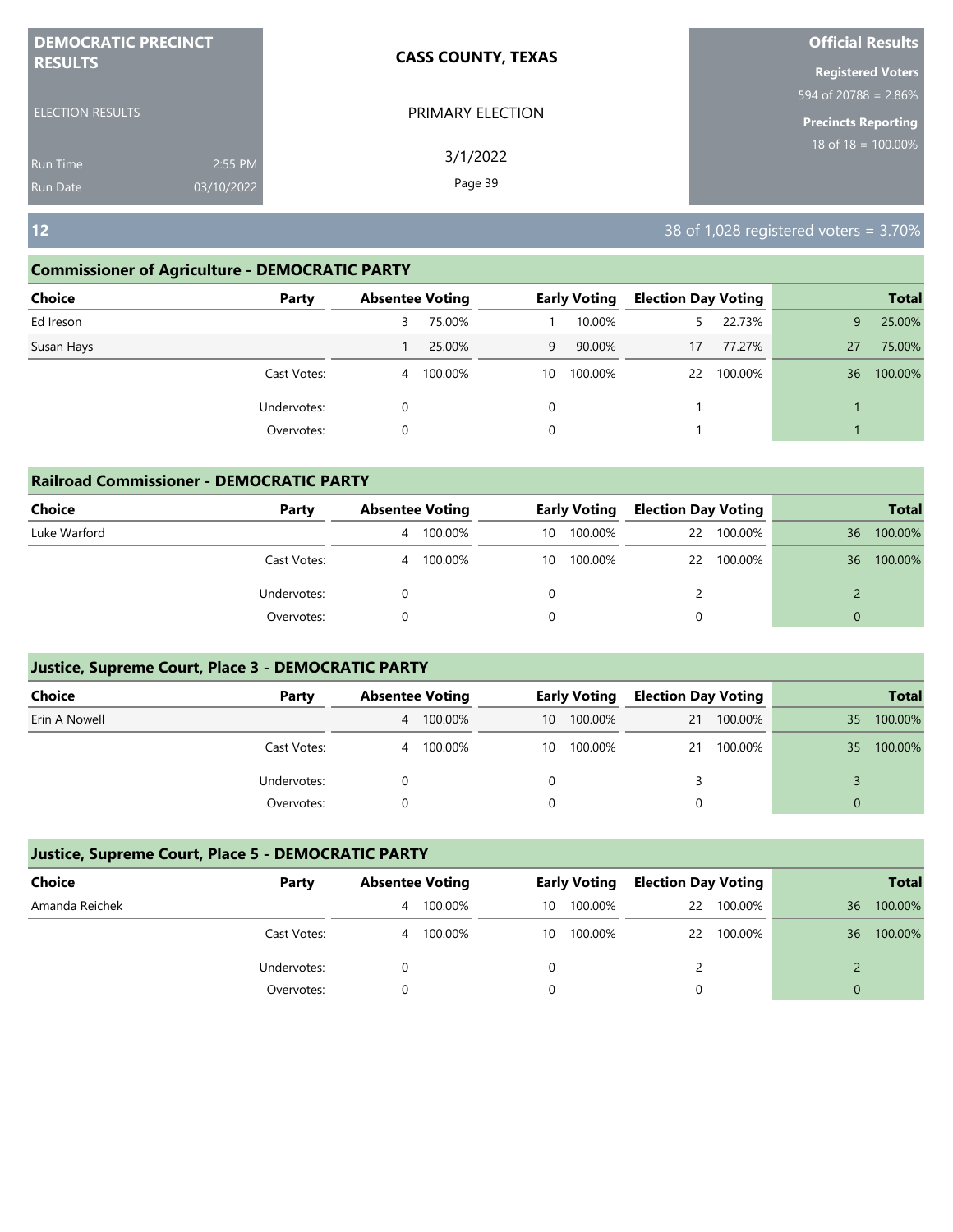| <b>DEMOCRATIC PRECINCT</b>    | <b>CASS COUNTY, TEXAS</b> | <b>Official Results</b>    |
|-------------------------------|---------------------------|----------------------------|
| <b>RESULTS</b>                |                           | <b>Registered Voters</b>   |
|                               |                           | 594 of 20788 = $2.86\%$    |
| <b>ELECTION RESULTS</b>       | PRIMARY ELECTION          | <b>Precincts Reporting</b> |
| 2:55 PM<br><b>Run Time</b>    | 3/1/2022                  | $18$ of $18 = 100.00\%$    |
| 03/10/2022<br><b>Run Date</b> | Page 40                   |                            |

#### **Justice, Supreme Court, Place 9 - DEMOCRATIC PARTY**

| <b>Choice</b>   | Party       | <b>Absentee Voting</b> |         |    | <b>Early Voting</b> | <b>Election Day Voting</b> |            |          | <b>Total</b> |
|-----------------|-------------|------------------------|---------|----|---------------------|----------------------------|------------|----------|--------------|
| Julia Maldonado |             | 4                      | 100.00% | 10 | 100.00%             |                            | 22 100.00% | 36       | 100.00%      |
|                 | Cast Votes: | 4                      | 100.00% | 10 | 100.00%             |                            | 22 100.00% | 36       | 100.00%      |
|                 | Undervotes: |                        |         |    |                     |                            |            |          |              |
|                 | Overvotes:  |                        |         | 0  |                     | 0                          |            | $\Omega$ |              |

#### **Judge, Court of Criminal Appeals, Place 5 - DEMOCRATIC PARTY**

| <b>Choice</b> | Party       |   | <b>Absentee Voting</b> |    | <b>Early Voting</b> | <b>Election Day Voting</b> |         |          | <b>Total</b> |
|---------------|-------------|---|------------------------|----|---------------------|----------------------------|---------|----------|--------------|
| Dana Huffman  |             | 4 | 100.00%                | 10 | 100.00%             | 23                         | 100.00% | 37       | 100.00%      |
|               | Cast Votes: |   | 4 100.00%              | 10 | 100.00%             | 23                         | 100.00% | 37       | 100.00%      |
|               | Undervotes: |   |                        |    |                     |                            |         |          |              |
|               | Overvotes:  |   |                        |    |                     | 0                          |         | $\Omega$ |              |

| <b>Choice</b>  | Party       | <b>Absentee Voting</b> |         |    | <b>Early Voting</b> | <b>Election Day Voting</b> |            |          | <b>Total</b> |
|----------------|-------------|------------------------|---------|----|---------------------|----------------------------|------------|----------|--------------|
| Robert Johnson |             | 4                      | 100.00% | 10 | 100.00%             | $22 \overline{ }$          | 100.00%    | 36       | 100.00%      |
|                | Cast Votes: | 4                      | 100.00% | 10 | 100.00%             |                            | 22 100.00% | 36       | 100.00%      |
|                | Undervotes: |                        |         | 0  |                     |                            |            |          |              |
|                | Overvotes:  |                        |         | 0  |                     | 0                          |            | $\Omega$ |              |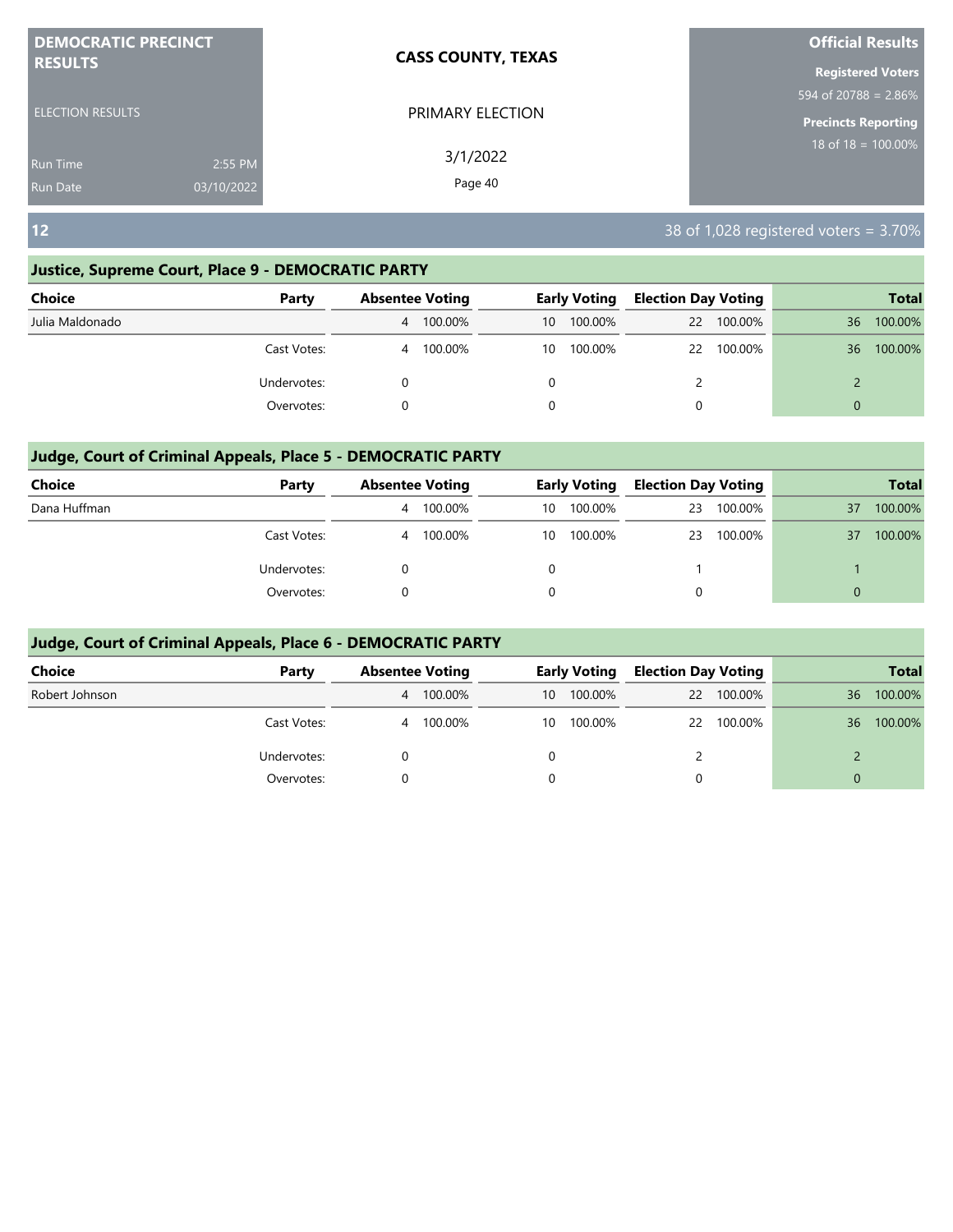| <b>DEMOCRATIC PRECINCT</b> |            | <b>CASS COUNTY, TEXAS</b> | <b>Official Results</b>                     |
|----------------------------|------------|---------------------------|---------------------------------------------|
| <b>RESULTS</b>             |            |                           | <b>Registered Voters</b>                    |
|                            |            |                           | $594 \overline{\text{ of } 20788} = 2.86\%$ |
| <b>ELECTION RESULTS</b>    |            | PRIMARY ELECTION          | <b>Precincts Reporting</b>                  |
| <b>Run Time</b>            | 2:55 PM    | 3/1/2022                  | 18 of 18 = $\overline{100.00\%}$            |
| <b>Run Date</b>            | 03/10/2022 | Page 41                   |                                             |

### **United States Representative, District No. 1 - DEMOCRATIC PARTY**

| <b>Choice</b>        | Party       | <b>Absentee Voting</b> |         |    | <b>Early Voting</b> | <b>Election Day Voting</b> |         |                | <b>Total</b> |
|----------------------|-------------|------------------------|---------|----|---------------------|----------------------------|---------|----------------|--------------|
| Stephen Kocen        |             | 9                      | 33.33%  | 9  | 31.03%              |                            | 16.13%  | 23             | 26.44%       |
| Victor D. Dunn       |             | 9                      | 33.33%  | 11 | 37.93%              | 9                          | 29.03%  | 29             | 33.33%       |
| Gavin Dass           |             | 0                      | 0.00%   |    | 3.45%               |                            | 3.23%   | $\overline{2}$ | 2.30%        |
| Jrmar (JJ) Jefferson |             | 9                      | 33.33%  | 8  | 27.59%              | 16                         | 51.61%  | 33             | 37.93%       |
|                      | Cast Votes: | 27                     | 100.00% | 29 | 100.00%             | 31                         | 100.00% | 87             | 100.00%      |
|                      | Undervotes: |                        |         |    |                     | 0                          |         | $\overline{2}$ |              |
|                      | Overvotes:  | $\mathbf 0$            |         | 0  |                     | 0                          |         | $\mathbf{0}$   |              |

#### **Governor - DEMOCRATIC PARTY**

| Choice                      | Party       | <b>Absentee Voting</b> |         |    | <b>Early Voting</b> | <b>Election Day Voting</b> |         |                | <b>Total</b> |
|-----------------------------|-------------|------------------------|---------|----|---------------------|----------------------------|---------|----------------|--------------|
| Michael Cooper              |             | 4                      | 14.29%  |    | 23.33%              | 5.                         | 16.13%  | 16             | 17.98%       |
| Inocencio (Inno) Barrientez |             | $\mathbf{0}$           | 0.00%   |    | 3.33%               |                            | 3.23%   | $\overline{2}$ | 2.25%        |
| Rich Wakeland               |             | 0                      | 0.00%   | 0  | 0.00%               | 0                          | 0.00%   | $\overline{0}$ | 0.00%        |
| Joy Diaz                    |             | $\mathbf{0}$           | 0.00%   |    | 3.33%               | 5                          | 16.13%  | 6              | 6.74%        |
| Beto O'Rourke               |             | 24                     | 85.71%  | 21 | 70.00%              | 20                         | 64.52%  | 65             | 73.03%       |
|                             | Cast Votes: | 28                     | 100.00% | 30 | 100.00%             | 31                         | 100.00% | 89             | 100.00%      |
|                             | Undervotes: | 0                      |         | 0  |                     | 0                          |         | $\mathbf{0}$   |              |
|                             | Overvotes:  | 0                      |         | 0  |                     | 0                          |         | 0              |              |

## **Lieutenant Governor - DEMOCRATIC PARTY**

| <b>Choice</b>    | Party       | <b>Absentee Voting</b> |         |    | <b>Early Voting</b> | <b>Election Day Voting</b> |         |                | <b>Total</b> |
|------------------|-------------|------------------------|---------|----|---------------------|----------------------------|---------|----------------|--------------|
| Michelle Beckley |             | 6                      | 22.22%  | 11 | 39.29%              | 8                          | 25.81%  | 25             | 29.07%       |
| Carla Brailey    |             | $12 \overline{ }$      | 44.44%  | 12 | 42.86%              | 12                         | 38.71%  | 36             | 41.86%       |
| Mike Collier     |             | 9                      | 33.33%  | 5. | 17.86%              | 11                         | 35.48%  | 25             | 29.07%       |
|                  | Cast Votes: | 27                     | 100.00% | 28 | 100.00%             | 31                         | 100.00% | 86             | 100.00%      |
|                  | Undervotes: |                        |         |    |                     | $\Omega$                   |         |                |              |
|                  | Overvotes:  |                        |         | 0  |                     |                            |         | $\overline{0}$ |              |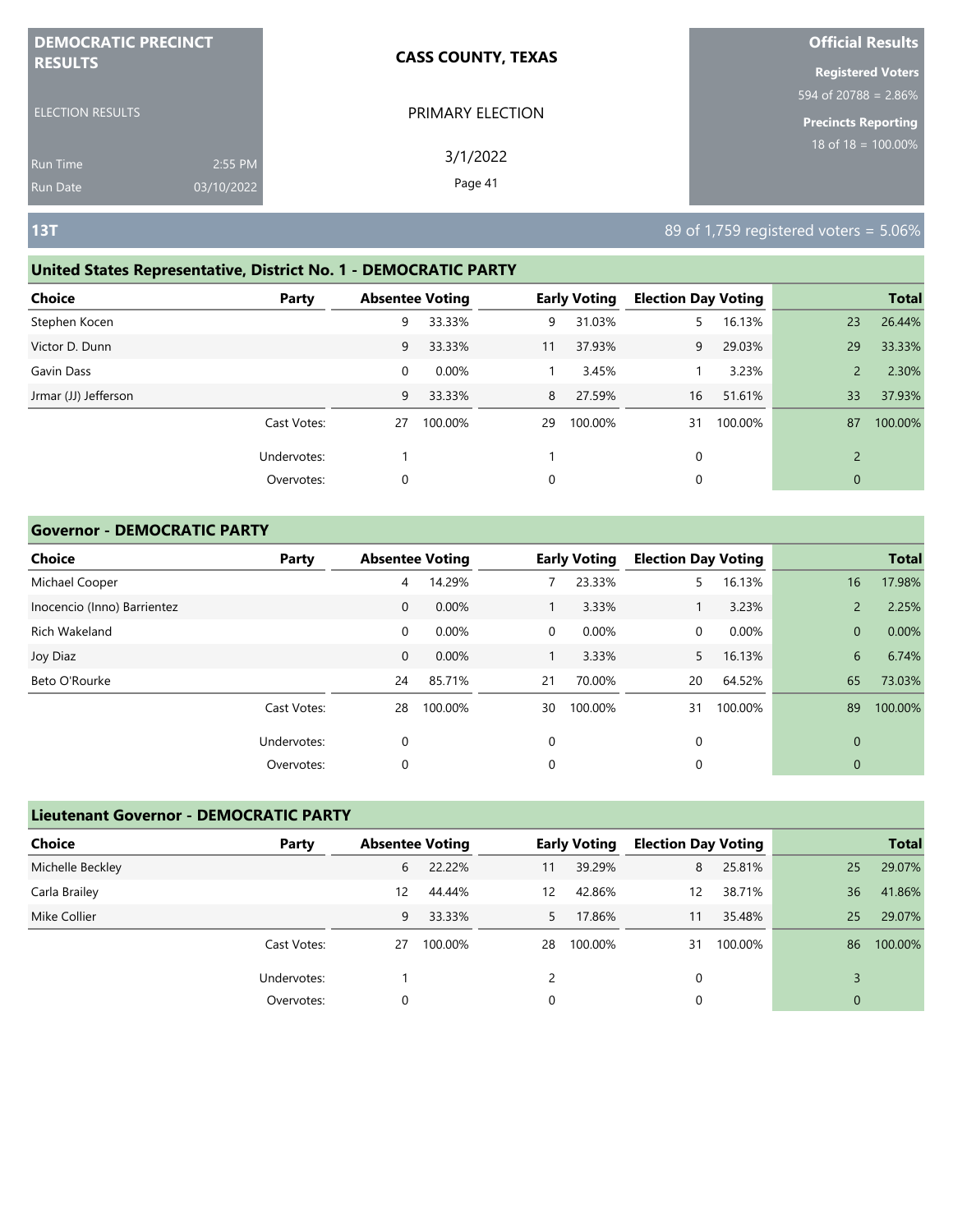| <b>DEMOCRATIC PRECINCT</b> |            | <b>CASS COUNTY, TEXAS</b> | <b>Official Results</b>                    |
|----------------------------|------------|---------------------------|--------------------------------------------|
| <b>RESULTS</b>             |            |                           | <b>Registered Voters</b>                   |
|                            |            |                           | $594 \overline{\text{of } 20788} = 2.86\%$ |
| <b>ELECTION RESULTS</b>    |            | PRIMARY ELECTION          | <b>Precincts Reporting</b>                 |
| <b>Run Time</b>            | 2:55 PM    | 3/1/2022                  | $18$ of 18 = 100.00%                       |
| Run Date                   | 03/10/2022 | Page 42                   |                                            |

#### **Attorney General - DEMOCRATIC PARTY**

| <b>Choice</b>           | Party       |    | <b>Absentee Voting</b> |             | <b>Early Voting</b> | <b>Election Day Voting</b> |         |              | <b>Total</b> |
|-------------------------|-------------|----|------------------------|-------------|---------------------|----------------------------|---------|--------------|--------------|
| Joe Jaworski            |             | 3  | 10.71%                 | 8           | 26.67%              | 3                          | 9.68%   | 14           | 15.73%       |
| Mike Fields             |             | 6  | 21.43%                 | 8           | 26.67%              | 6                          | 19.35%  | 20           | 22.47%       |
| Lee Merritt             |             | 15 | 53.57%                 | 8           | 26.67%              | 10                         | 32.26%  | 33           | 37.08%       |
| Rochelle Mercedes Garza |             | 3  | 10.71%                 | 5           | 16.67%              | 10                         | 32.26%  | 18           | 20.22%       |
| S. "TBone" Raynor       |             |    | 3.57%                  |             | 3.33%               | $\mathsf{2}^{\mathsf{2}}$  | 6.45%   | 4            | 4.49%        |
|                         | Cast Votes: | 28 | 100.00%                | 30          | 100.00%             | 31                         | 100.00% | 89           | 100.00%      |
|                         | Undervotes: | 0  |                        | $\mathbf 0$ |                     | 0                          |         | $\mathbf{0}$ |              |
|                         | Overvotes:  | 0  |                        | 0           |                     | 0                          |         | $\mathbf{0}$ |              |
|                         |             |    |                        |             |                     |                            |         |              |              |

#### **Comptroller of Public Accounts - DEMOCRATIC PARTY**

| <b>Choice</b>    | Party       | <b>Absentee Voting</b> |         |    | <b>Early Voting</b> | <b>Election Day Voting</b> |         |              | <b>Total</b> |
|------------------|-------------|------------------------|---------|----|---------------------|----------------------------|---------|--------------|--------------|
| Janet T. Dudding |             | 16                     | 57.14%  | 14 | 46.67%              | 10                         | 33.33%  | 40           | 45.45%       |
| Angel Luis Vega  |             |                        | 25.00%  | 8  | 26.67%              | 12                         | 40.00%  | 27           | 30.68%       |
| Tim Mahoney      |             | 5                      | 17.86%  | 8  | 26.67%              | 8                          | 26.67%  | 21           | 23.86%       |
|                  | Cast Votes: | 28                     | 100.00% | 30 | 100.00%             | 30                         | 100.00% | 88           | 100.00%      |
|                  | Undervotes: | 0                      |         | 0  |                     |                            |         |              |              |
|                  | Overvotes:  | 0                      |         | 0  |                     | 0                          |         | $\mathbf{0}$ |              |

| <b>Choice</b>        | Party       | <b>Absentee Voting</b> |         |    | <b>Early Voting</b> | <b>Election Day Voting</b> |         |                          | <b>Total</b> |
|----------------------|-------------|------------------------|---------|----|---------------------|----------------------------|---------|--------------------------|--------------|
| Jay Kleberg          |             | 10                     | 37.04%  | 10 | 33.33%              |                            | 16.67%  | 25                       | 28.74%       |
| Sandragrace Martinez |             | $\overline{2}$         | 7.41%   |    | 23.33%              | 11                         | 36.67%  | 20                       | 22.99%       |
| Jinny Suh            |             |                        | 25.93%  | 4  | 13.33%              |                            | 23.33%  | 18                       | 20.69%       |
| Michael Lange        |             | 8                      | 29.63%  | 9  | 30.00%              |                            | 23.33%  | 24                       | 27.59%       |
|                      | Cast Votes: | 27                     | 100.00% | 30 | 100.00%             | 30                         | 100.00% | 87                       | 100.00%      |
|                      | Undervotes: |                        |         | 0  |                     |                            |         | $\overline{\phantom{0}}$ |              |
|                      | Overvotes:  | 0                      |         | 0  |                     | 0                          |         | $\overline{0}$           |              |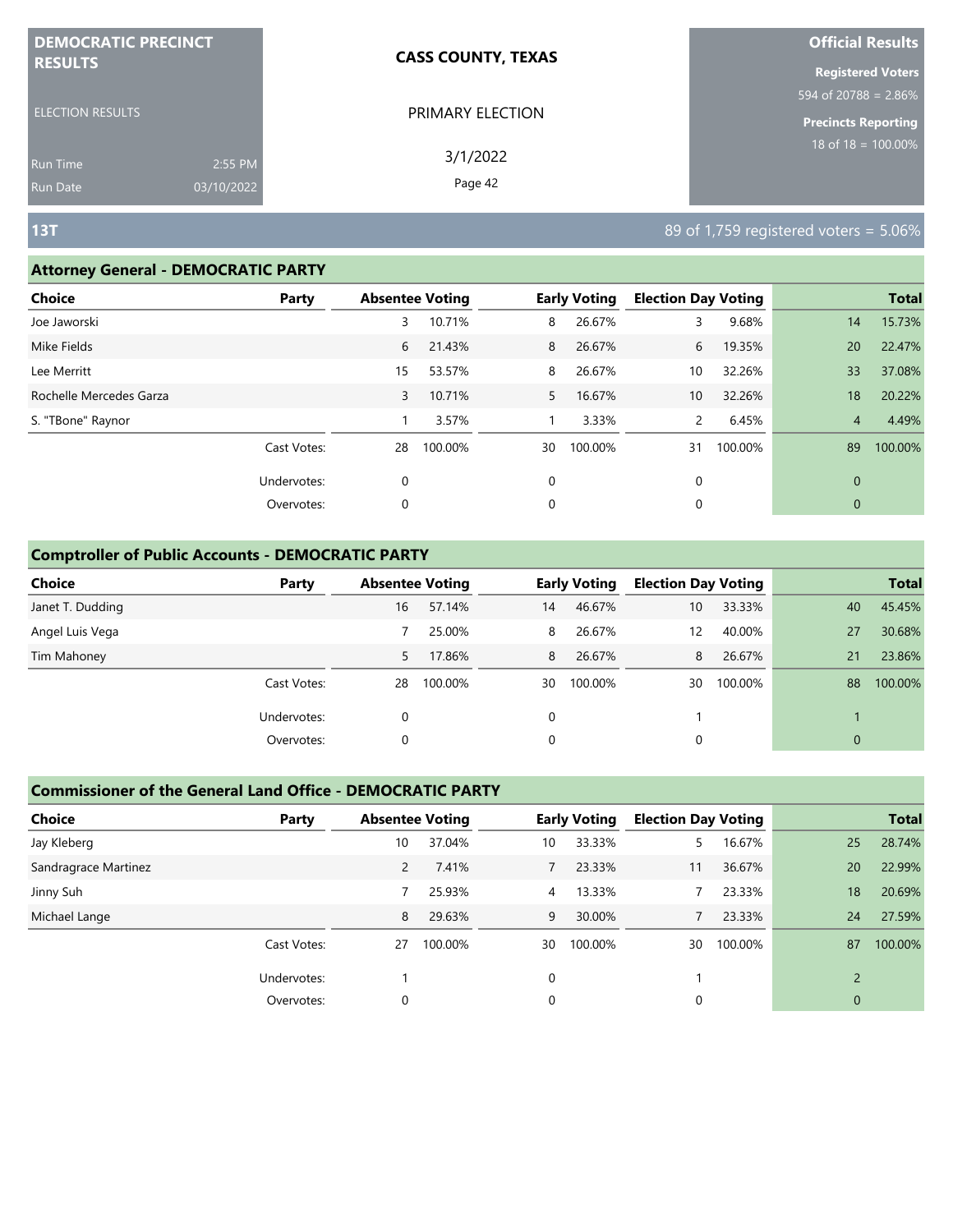| <b>DEMOCRATIC PRECINCT</b> |            | <b>CASS COUNTY, TEXAS</b> | <b>Official Results</b>          |
|----------------------------|------------|---------------------------|----------------------------------|
| <b>RESULTS</b>             |            |                           | <b>Registered Voters</b>         |
|                            |            |                           | $594 \text{ of } 20788 = 2.86\%$ |
| <b>ELECTION RESULTS</b>    |            | PRIMARY ELECTION          | <b>Precincts Reporting</b>       |
| <b>Run Time</b>            | 2:55 PM    | 3/1/2022                  | 18 of 18 = $\overline{100.00\%}$ |
| <b>Run Date</b>            | 03/10/2022 | Page 43                   |                                  |

#### **Commissioner of Agriculture - DEMOCRATIC PARTY**

| Choice<br>Party | <b>Absentee Voting</b> |         |    | <b>Early Voting</b> | <b>Election Day Voting</b> |         |              | <b>Total</b> |
|-----------------|------------------------|---------|----|---------------------|----------------------------|---------|--------------|--------------|
| Ed Ireson       | 10                     | 37.04%  | 11 | 36.67%              | 5.                         | 16.13%  | 26           | 29.55%       |
| Susan Hays      | 17                     | 62.96%  | 19 | 63.33%              | 26                         | 83.87%  | 62           | 70.45%       |
| Cast Votes:     | 27                     | 100.00% | 30 | 100.00%             | 31                         | 100.00% | 88           | 100.00%      |
| Undervotes:     |                        |         | 0  |                     | 0                          |         |              |              |
| Overvotes:      | 0                      |         | 0  |                     | 0                          |         | $\mathbf{0}$ |              |

| <b>Railroad Commissioner - DEMOCRATIC PARTY</b> |             |    |                        |    |                     |                            |         |          |              |  |  |
|-------------------------------------------------|-------------|----|------------------------|----|---------------------|----------------------------|---------|----------|--------------|--|--|
| Choice                                          | Party       |    | <b>Absentee Voting</b> |    | <b>Early Voting</b> | <b>Election Day Voting</b> |         |          | <b>Total</b> |  |  |
| Luke Warford                                    |             | 22 | 100.00%                | 26 | 100.00%             | 28                         | 100.00% | 76       | 100.00%      |  |  |
|                                                 | Cast Votes: | 22 | 100.00%                | 26 | 100.00%             | 28                         | 100.00% | 76       | 100.00%      |  |  |
|                                                 | Undervotes: | 6  |                        |    |                     |                            |         | 13       |              |  |  |
|                                                 | Overvotes:  |    |                        |    |                     | 0                          |         | $\Omega$ |              |  |  |

#### **Justice, Supreme Court, Place 3 - DEMOCRATIC PARTY**

| <b>Choice</b> | Party       | <b>Absentee Voting</b> |            | <b>Early Voting</b> |            | <b>Election Day Voting</b> |         |    |         |  | <b>Total</b> |
|---------------|-------------|------------------------|------------|---------------------|------------|----------------------------|---------|----|---------|--|--------------|
| Erin A Nowell |             | 22                     | 100.00%    |                     | 26 100.00% | 28                         | 100.00% | 76 | 100.00% |  |              |
|               | Cast Votes: |                        | 22 100.00% |                     | 26 100.00% | 28                         | 100.00% | 76 | 100.00% |  |              |
|               | Undervotes: |                        |            |                     |            |                            |         | 13 |         |  |              |
|               | Overvotes:  |                        |            |                     |            |                            |         |    |         |  |              |

| Choice         | Party       |    | <b>Absentee Voting</b> |    | <b>Early Voting</b> |    | <b>Election Day Voting</b> |    |         | <b>Total</b> |
|----------------|-------------|----|------------------------|----|---------------------|----|----------------------------|----|---------|--------------|
| Amanda Reichek |             | 21 | 100.00%                | 25 | 100.00%             | 28 | 100.00%                    | 74 | 100.00% |              |
|                | Cast Votes: | 21 | 100.00%                | 25 | 100.00%             |    | 28 100.00%                 | 74 | 100.00% |              |
|                | Undervotes: |    |                        |    |                     |    |                            | 15 |         |              |
|                | Overvotes:  |    |                        |    |                     |    |                            | 0  |         |              |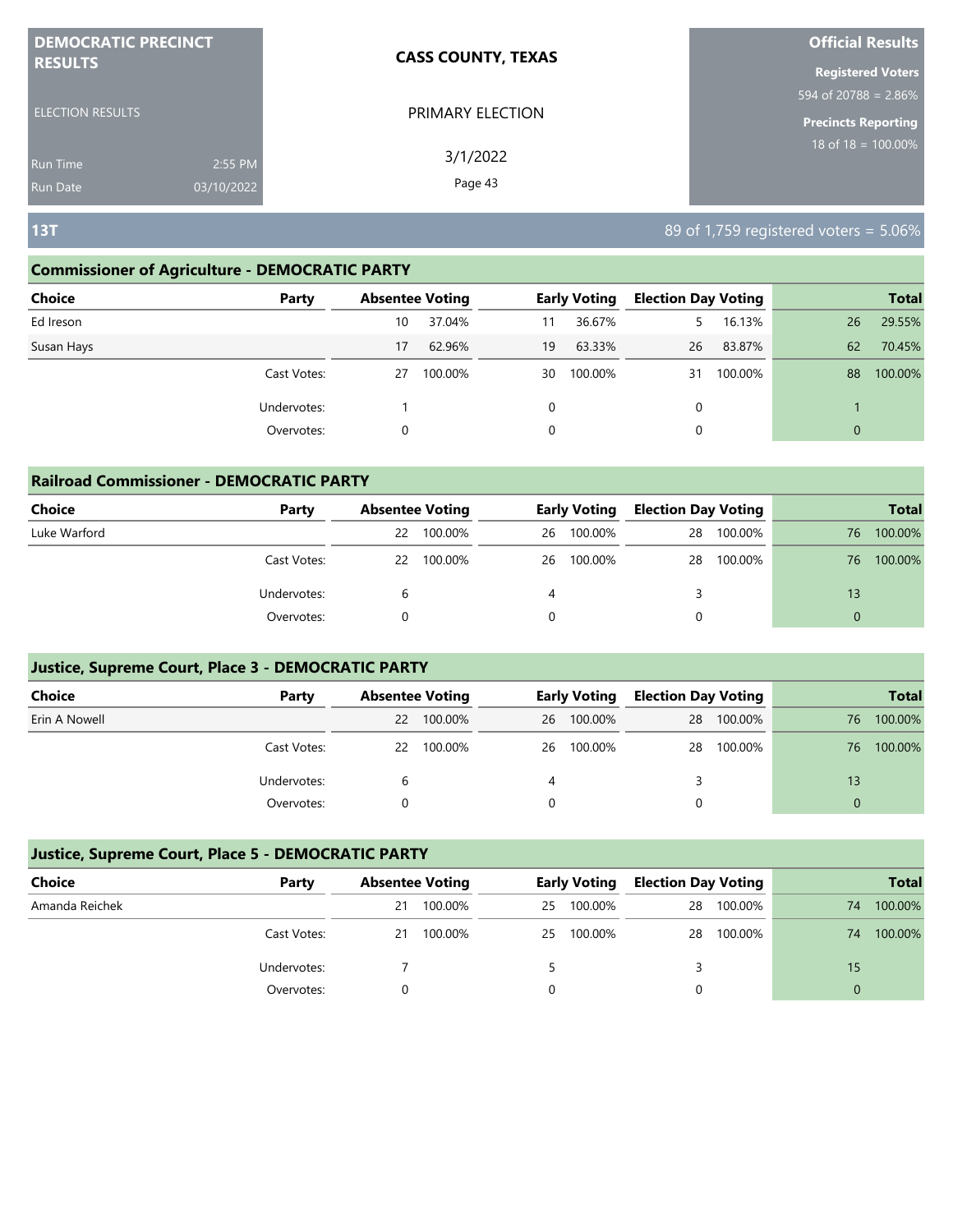| <b>DEMOCRATIC PRECINCT</b>    | <b>CASS COUNTY, TEXAS</b> | <b>Official Results</b>    |
|-------------------------------|---------------------------|----------------------------|
| <b>RESULTS</b>                |                           | <b>Registered Voters</b>   |
|                               |                           | 594 of 20788 = $2.86\%$    |
| <b>ELECTION RESULTS</b>       | PRIMARY ELECTION          | <b>Precincts Reporting</b> |
| 2:55 PM<br><b>Run Time</b>    | 3/1/2022                  | 18 of $18 = 100.00\%$      |
| 03/10/2022<br><b>Run Date</b> | Page 44                   |                            |

### **Justice, Supreme Court, Place 9 - DEMOCRATIC PARTY**

| Choice          | Party       | <b>Absentee Voting</b> |         |    | <b>Early Voting</b> |    | <b>Election Day Voting</b> |          | <b>Total</b> |
|-----------------|-------------|------------------------|---------|----|---------------------|----|----------------------------|----------|--------------|
| Julia Maldonado |             | 22                     | 100.00% | 26 | 100.00%             | 28 | 100.00%                    | 76       | 100.00%      |
|                 | Cast Votes: | 22                     | 100.00% | 26 | 100.00%             | 28 | 100.00%                    | 76       | 100.00%      |
|                 | Undervotes: | b                      |         | 4  |                     |    |                            | 13       |              |
|                 | Overvotes:  |                        |         |    |                     |    |                            | $\Omega$ |              |

#### **Judge, Court of Criminal Appeals, Place 5 - DEMOCRATIC PARTY**

| <b>Choice</b> | Party       |    | <b>Absentee Voting</b> |    | <b>Early Voting</b> |    | <b>Election Day Voting</b> |    | <b>Total</b> |
|---------------|-------------|----|------------------------|----|---------------------|----|----------------------------|----|--------------|
| Dana Huffman  |             | 22 | 100.00%                | 25 | 100.00%             | 28 | 100.00%                    | 75 | 100.00%      |
|               | Cast Votes: |    | 22 100.00%             | 25 | 100.00%             | 28 | 100.00%                    | 75 | 100.00%      |
|               | Undervotes: |    |                        |    |                     |    |                            | 14 |              |
|               | Overvotes:  |    |                        | 0  |                     |    |                            |    |              |

| <b>Choice</b>  | Party       |    | <b>Absentee Voting</b> |    | <b>Early Voting</b> |    | <b>Election Day Voting</b> | <b>Total</b> |         |
|----------------|-------------|----|------------------------|----|---------------------|----|----------------------------|--------------|---------|
| Robert Johnson |             | 22 | 100.00%                | 25 | 100.00%             | 29 | 100.00%                    | 76           | 100.00% |
|                | Cast Votes: |    | 22 100.00%             | 25 | 100.00%             | 29 | 100.00%                    | 76.          | 100.00% |
|                | Undervotes: | b  |                        |    |                     |    |                            | 13           |         |
|                | Overvotes:  |    |                        | 0  |                     | 0  |                            | $\Omega$     |         |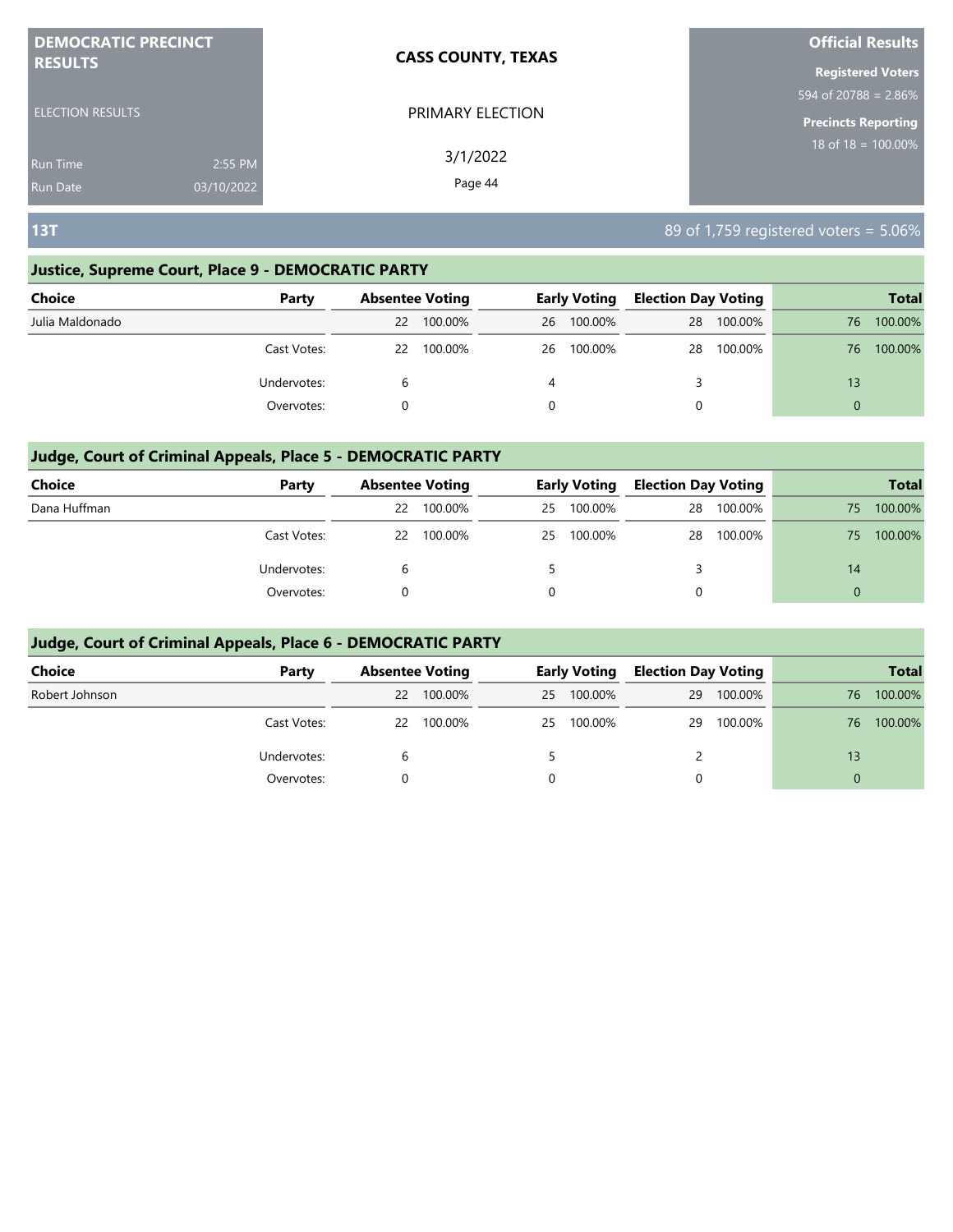| <b>DEMOCRATIC PRECINCT</b>                |                       | <b>CASS COUNTY, TEXAS</b> | <b>Official Results</b>                             |
|-------------------------------------------|-----------------------|---------------------------|-----------------------------------------------------|
| <b>RESULTS</b><br><b>ELECTION RESULTS</b> |                       | PRIMARY ELECTION          | <b>Registered Voters</b><br>594 of 20788 = 2.86%    |
| <b>Run Time</b><br><b>Run Date</b>        | 2:55 PM<br>03/10/2022 | 3/1/2022<br>Page 45       | <b>Precincts Reporting</b><br>18 of 18 = $100.00\%$ |
| $14$                                      |                       |                           | 41 of 2,577 registered voters = $1.59\%$            |

#### **United States Representative, District No. 1 - DEMOCRATIC PARTY**

| Choice               | Party       |             | <b>Absentee Voting</b> |                | <b>Early Voting</b> | <b>Election Day Voting</b> |         |             | <b>Total</b> |
|----------------------|-------------|-------------|------------------------|----------------|---------------------|----------------------------|---------|-------------|--------------|
| Stephen Kocen        |             | 9           | 81.82%                 | 3              | 27.27%              | 4                          | 25.00%  | 16          | 42.11%       |
| Victor D. Dunn       |             | 2           | 18.18%                 |                | 9.09%               | 8                          | 50.00%  | 11          | 28.95%       |
| Gavin Dass           |             | $\mathbf 0$ | 0.00%                  | $\overline{0}$ | 0.00%               | 3                          | 18.75%  | 3           | 7.89%        |
| Jrmar (JJ) Jefferson |             | 0           | 0.00%                  | 7              | 63.64%              |                            | 6.25%   | 8           | 21.05%       |
|                      | Cast Votes: | 11          | 100.00%                | 11             | 100.00%             | 16                         | 100.00% | 38          | 100.00%      |
|                      | Undervotes: | 0           |                        |                |                     | 2                          |         | 3           |              |
|                      | Overvotes:  | 0           |                        | 0              |                     | 0                          |         | $\mathbf 0$ |              |
|                      |             |             |                        |                |                     |                            |         |             |              |

#### **Governor - DEMOCRATIC PARTY**

| <b>Choice</b>               | Party       | <b>Absentee Voting</b> |         |              | <b>Early Voting</b> | <b>Election Day Voting</b> |         |             | <b>Total</b> |
|-----------------------------|-------------|------------------------|---------|--------------|---------------------|----------------------------|---------|-------------|--------------|
| Michael Cooper              |             |                        | 9.09%   |              | 8.33%               | 6                          | 33.33%  | 8           | 19.51%       |
| Inocencio (Inno) Barrientez |             | $\mathbf 0$            | 0.00%   | $\mathbf{0}$ | 0.00%               |                            | 5.56%   |             | 2.44%        |
| Rich Wakeland               |             | 2                      | 18.18%  | $\mathbf 0$  | 0.00%               |                            | 5.56%   | 3           | 7.32%        |
| Joy Diaz                    |             | $\mathbf 0$            | 0.00%   | $\mathbf{0}$ | 0.00%               |                            | 5.56%   |             | 2.44%        |
| Beto O'Rourke               |             | 8                      | 72.73%  | 11           | 91.67%              | 9                          | 50.00%  | 28          | 68.29%       |
|                             | Cast Votes: | 11                     | 100.00% | 12           | 100.00%             | 18                         | 100.00% | 41          | 100.00%      |
|                             | Undervotes: | 0                      |         | $\mathbf 0$  |                     | 0                          |         | $\mathbf 0$ |              |
|                             | Overvotes:  | 0                      |         | 0            |                     | 0                          |         | $\mathbf 0$ |              |

### **Lieutenant Governor - DEMOCRATIC PARTY**

| <b>Choice</b>    | Party       | <b>Absentee Voting</b> |         |    | <b>Early Voting</b> | <b>Election Day Voting</b> |         |                | <b>Total</b> |
|------------------|-------------|------------------------|---------|----|---------------------|----------------------------|---------|----------------|--------------|
| Michelle Beckley |             |                        | 9.09%   | 4  | 36.36%              | 6                          | 35.29%  | 11             | 28.21%       |
| Carla Brailey    |             | 3                      | 27.27%  |    | 9.09%               | 9                          | 52.94%  | 13             | 33.33%       |
| Mike Collier     |             |                        | 63.64%  | 6  | 54.55%              |                            | 11.76%  | 15             | 38.46%       |
|                  | Cast Votes: | 11                     | 100.00% | 11 | 100.00%             | 17                         | 100.00% | 39             | 100.00%      |
|                  | Undervotes: |                        |         |    |                     |                            |         |                |              |
|                  | Overvotes:  |                        |         | 0  |                     |                            |         | $\overline{0}$ |              |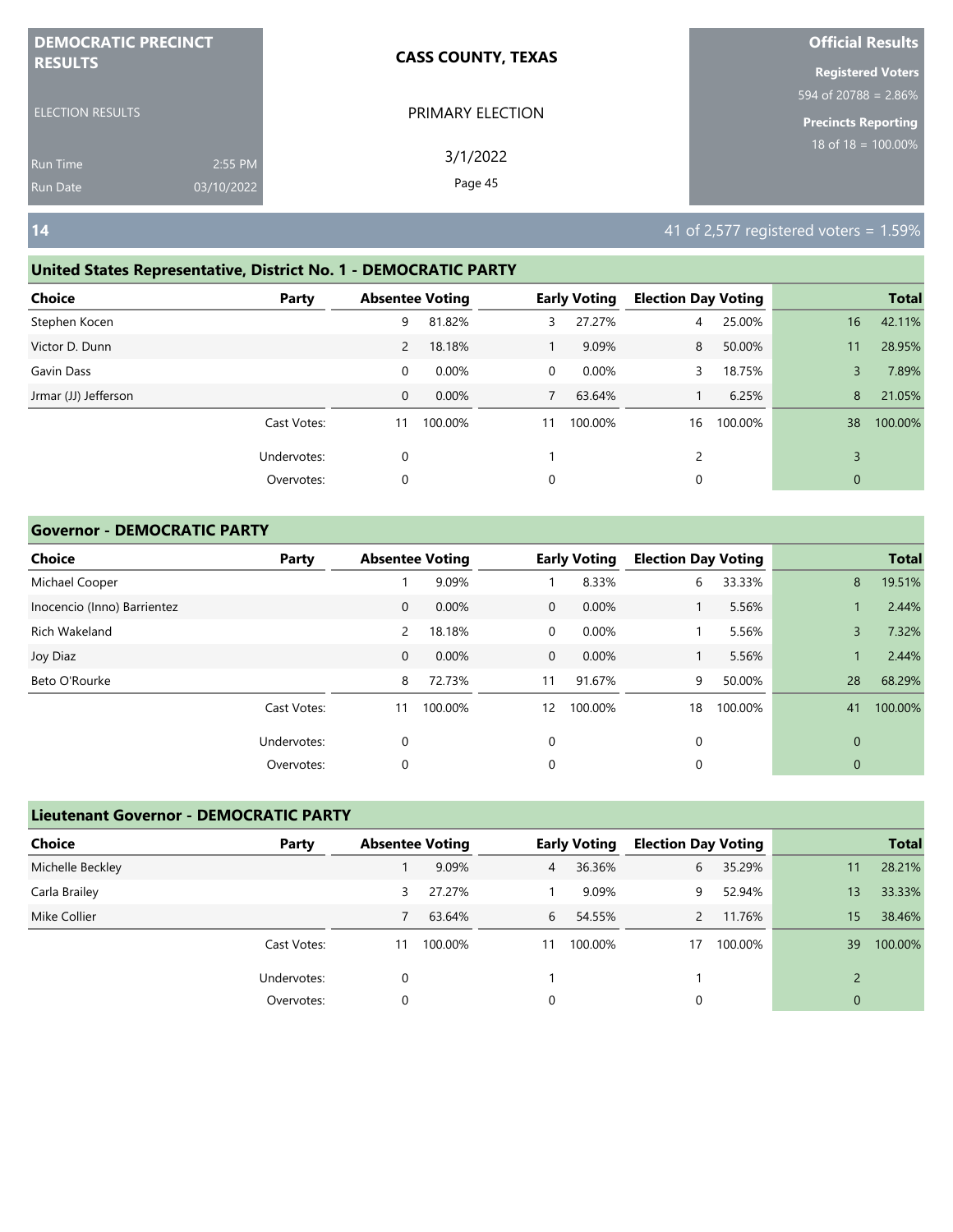| <b>DEMOCRATIC PRECINCT</b>                |                       | <b>CASS COUNTY, TEXAS</b> | <b>Official Results</b>                                                                     |
|-------------------------------------------|-----------------------|---------------------------|---------------------------------------------------------------------------------------------|
| <b>RESULTS</b><br><b>ELECTION RESULTS</b> |                       | PRIMARY ELECTION          | <b>Registered Voters</b><br>$1594 \text{ of } 20788 = 2.86\%$<br><b>Precincts Reporting</b> |
| <b>Run Time</b><br><b>Run Date</b>        | 2:55 PM<br>03/10/2022 | 3/1/2022<br>Page 46       | 18 of $18 = 100.00\%$                                                                       |
| $14$                                      |                       |                           | $141$ of 2,577 registered voters = 1.59%                                                    |

#### **Attorney General - DEMOCRATIC PARTY**

| <b>Choice</b>           | Party       | <b>Absentee Voting</b> |         |                | <b>Early Voting</b> | <b>Election Day Voting</b> |         |    | <b>Total</b> |
|-------------------------|-------------|------------------------|---------|----------------|---------------------|----------------------------|---------|----|--------------|
| Joe Jaworski            |             | 8                      | 72.73%  | 0              | 0.00%               | 4                          | 26.67%  | 12 | 32.43%       |
| Mike Fields             |             | $\mathbf 0$            | 0.00%   | 3              | 27.27%              | 5.                         | 33.33%  | 8  | 21.62%       |
| Lee Merritt             |             |                        | 9.09%   | 3              | 27.27%              |                            | 33.33%  | 9  | 24.32%       |
| Rochelle Mercedes Garza |             | $\overline{2}$         | 18.18%  | $\overline{4}$ | 36.36%              |                            | 6.67%   | 7  | 18.92%       |
| S. "TBone" Raynor       |             | $\mathbf 0$            | 0.00%   |                | 9.09%               | 0                          | 0.00%   |    | 2.70%        |
|                         | Cast Votes: | 11                     | 100.00% | 11             | 100.00%             | 15                         | 100.00% | 37 | 100.00%      |
|                         | Undervotes: | $\mathbf 0$            |         |                |                     | 2                          |         | 3  |              |
|                         | Overvotes:  | 0                      |         | 0              |                     |                            |         |    |              |
|                         |             |                        |         |                |                     |                            |         |    |              |

#### **Comptroller of Public Accounts - DEMOCRATIC PARTY**

| <b>Choice</b>    | Party       | <b>Absentee Voting</b> |         |    | <b>Early Voting</b> | <b>Election Day Voting</b> |         |              | <b>Total</b> |
|------------------|-------------|------------------------|---------|----|---------------------|----------------------------|---------|--------------|--------------|
| Janet T. Dudding |             | 5                      | 45.45%  | 5. | 45.45%              | 8                          | 47.06%  | 18           | 46.15%       |
| Angel Luis Vega  |             |                        | 9.09%   | 3  | 27.27%              | 4                          | 23.53%  | 8            | 20.51%       |
| Tim Mahoney      |             | 5.                     | 45.45%  | 3  | 27.27%              |                            | 29.41%  | 13           | 33.33%       |
|                  | Cast Votes: | 11                     | 100.00% | 11 | 100.00%             | 17                         | 100.00% | 39           | 100.00%      |
|                  | Undervotes: | 0                      |         |    |                     |                            |         |              |              |
|                  | Overvotes:  | 0                      |         | 0  |                     | 0                          |         | $\mathbf{0}$ |              |

| <b>Choice</b>        | Party       | <b>Absentee Voting</b> |         |    | <b>Early Voting</b> | <b>Election Day Voting</b> |         |                          | <b>Total</b> |
|----------------------|-------------|------------------------|---------|----|---------------------|----------------------------|---------|--------------------------|--------------|
| Jay Kleberg          |             | 9                      | 81.82%  | 4  | 36.36%              |                            | 29.41%  | 18                       | 46.15%       |
| Sandragrace Martinez |             |                        | 9.09%   | 4  | 36.36%              | $\overline{4}$             | 23.53%  | 9                        | 23.08%       |
| Jinny Suh            |             |                        | 9.09%   | 2  | 18.18%              |                            | 5.88%   | 4                        | 10.26%       |
| Michael Lange        |             | 0                      | 0.00%   |    | 9.09%               |                            | 41.18%  | 8                        | 20.51%       |
|                      | Cast Votes: | 11                     | 100.00% | 11 | 100.00%             | 17                         | 100.00% | 39                       | 100.00%      |
|                      | Undervotes: | $\Omega$               |         |    |                     |                            |         | $\overline{\phantom{0}}$ |              |
|                      | Overvotes:  | 0                      |         | 0  |                     | 0                          |         | 0                        |              |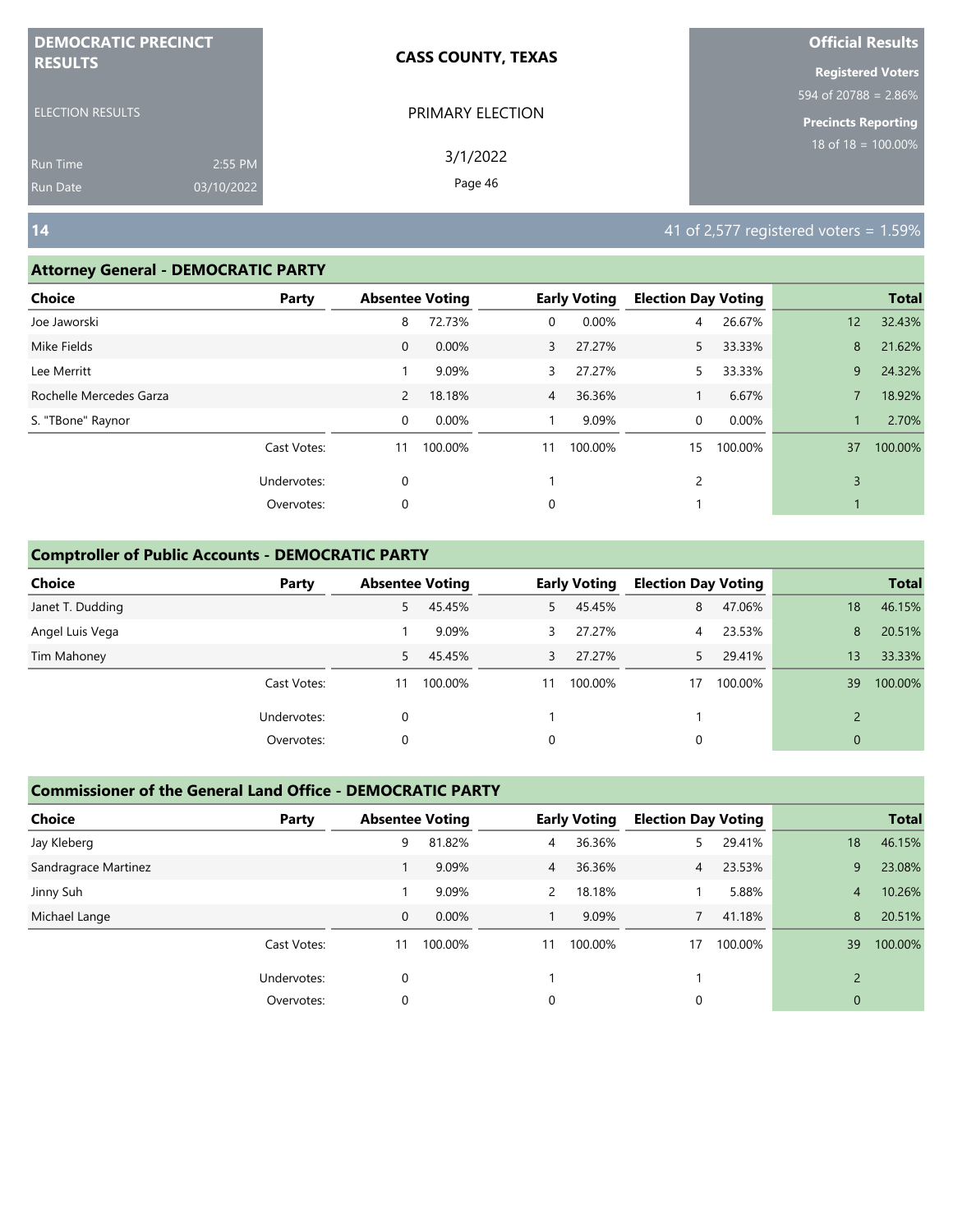| <b>DEMOCRATIC PRECINCT</b> |            | <b>CASS COUNTY, TEXAS</b> | <b>Official Results</b>                     |
|----------------------------|------------|---------------------------|---------------------------------------------|
| <b>RESULTS</b>             |            |                           | <b>Registered Voters</b>                    |
|                            |            |                           | $594 \overline{\text{ of } 20788} = 2.86\%$ |
| <b>ELECTION RESULTS</b>    |            | PRIMARY ELECTION          | <b>Precincts Reporting</b>                  |
| <b>Run Time</b>            | 2:55 PM    | 3/1/2022                  | 18 of $18 = 100.00\%$                       |
| <b>Run Date</b>            | 03/10/2022 | Page 47                   |                                             |

**14** 41 of 2,577 registered voters = 1.59%

#### **Commissioner of Agriculture - DEMOCRATIC PARTY**

| <b>Choice</b><br>Party |    | <b>Absentee Voting</b> |    | <b>Early Voting</b> | <b>Election Day Voting</b> |         |              | <b>Total</b> |
|------------------------|----|------------------------|----|---------------------|----------------------------|---------|--------------|--------------|
| Ed Ireson              | 6  | 54.55%                 | 0  | $0.00\%$            |                            | 43.75%  | 13           | 34.21%       |
| Susan Hays             | 5  | 45.45%                 | 11 | 100.00%             | 9                          | 56.25%  | 25           | 65.79%       |
| Cast Votes:            | 11 | 100.00%                | 11 | 100.00%             | 16                         | 100.00% | 38           | 100.00%      |
| Undervotes:            | 0  |                        |    |                     | 2                          |         |              |              |
| Overvotes:             | 0  |                        | 0  |                     | 0                          |         | $\mathbf{0}$ |              |

| <b>Railroad Commissioner - DEMOCRATIC PARTY</b> |             |    |                        |    |                     |                            |         |          |              |
|-------------------------------------------------|-------------|----|------------------------|----|---------------------|----------------------------|---------|----------|--------------|
| <b>Choice</b>                                   | Party       |    | <b>Absentee Voting</b> |    | <b>Early Voting</b> | <b>Election Day Voting</b> |         |          | <b>Total</b> |
| Luke Warford                                    |             |    | 100.00%                | 11 | 100.00%             | 14                         | 100.00% | 36       | 100.00%      |
|                                                 | Cast Votes: | 11 | 100.00%                | 11 | 100.00%             | 14                         | 100.00% | 36       | 100.00%      |
|                                                 | Undervotes: | 0  |                        |    |                     | 4                          |         |          |              |
|                                                 | Overvotes:  |    |                        |    |                     |                            |         | $\Omega$ |              |

#### **Justice, Supreme Court, Place 3 - DEMOCRATIC PARTY**

| Choice        | Party       | <b>Absentee Voting</b> |         |    | <b>Early Voting</b> | <b>Election Day Voting</b> |         |    | <b>Total</b> |
|---------------|-------------|------------------------|---------|----|---------------------|----------------------------|---------|----|--------------|
| Erin A Nowell |             | 10                     | 100.00% | 11 | 100.00%             | 13                         | 100.00% | 34 | 100.00%      |
|               | Cast Votes: | 10                     | 100.00% | 11 | 100.00%             | 13                         | 100.00% | 34 | 100.00%      |
|               | Undervotes: |                        |         |    |                     |                            |         |    |              |
|               | Overvotes:  |                        |         |    |                     |                            |         | 0  |              |

| Choice         | Party       |    | <b>Absentee Voting</b> |    | <b>Early Voting</b> | <b>Election Day Voting</b> |            |    | <b>Total</b> |
|----------------|-------------|----|------------------------|----|---------------------|----------------------------|------------|----|--------------|
| Amanda Reichek |             | 10 | 100.00%                | 11 | 100.00%             | $15 -$                     | 100.00%    | 36 | 100.00%      |
|                | Cast Votes: | 10 | 100.00%                | 11 | 100.00%             |                            | 15 100.00% | 36 | 100.00%      |
|                | Undervotes: |    |                        |    |                     |                            |            |    |              |
|                | Overvotes:  |    |                        |    |                     |                            |            | 0  |              |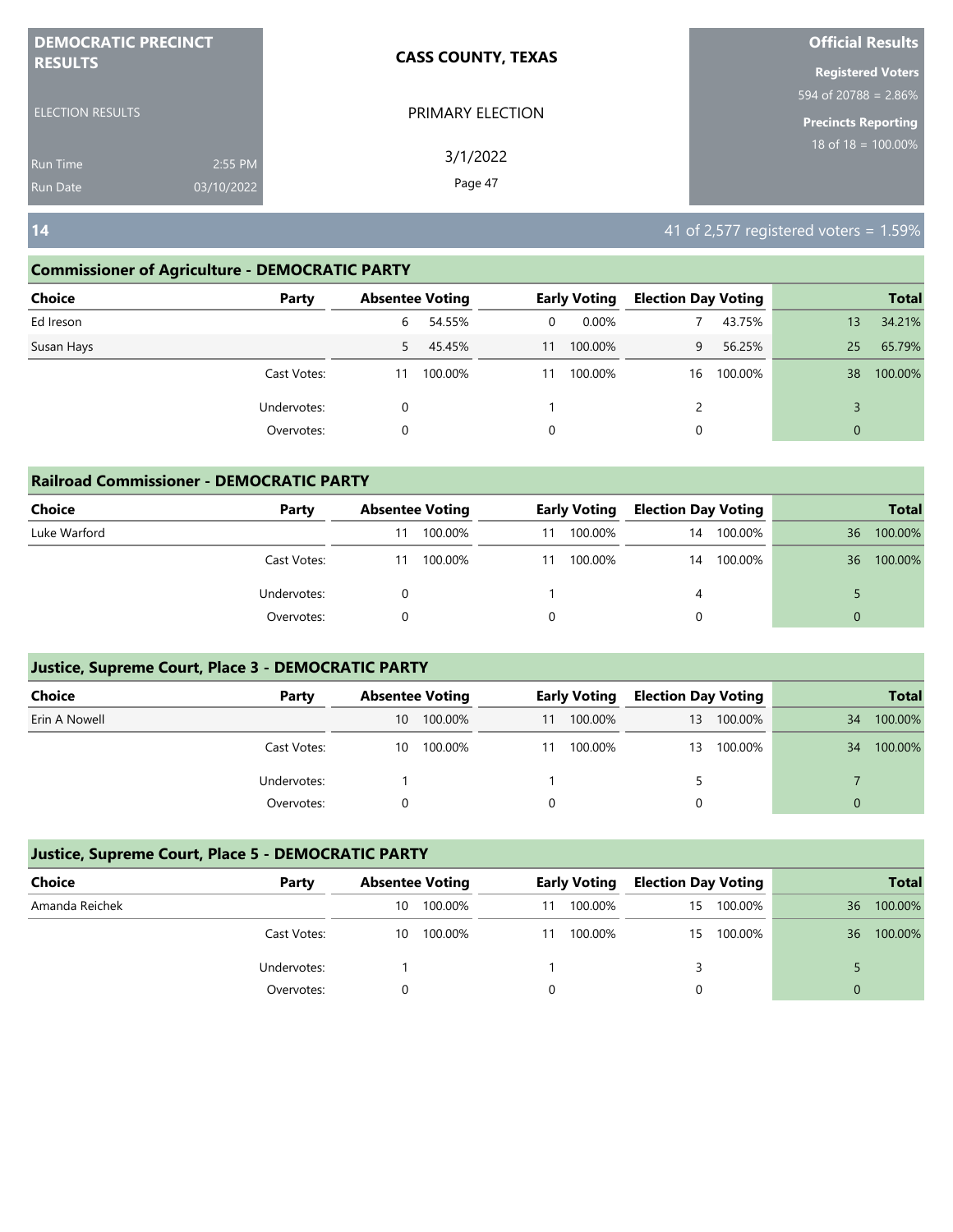| <b>DEMOCRATIC PRECINCT</b> |            | <b>CASS COUNTY, TEXAS</b> | <b>Official Results</b>  |
|----------------------------|------------|---------------------------|--------------------------|
| <b>RESULTS</b>             |            |                           | <b>Registered Voters</b> |
|                            |            |                           | 594 of 20788 = $2.86\%$  |
| <b>ELECTION RESULTS</b>    |            | PRIMARY ELECTION          | Precincts Reporting      |
| <b>Run Time</b>            | 2:55 PM    | 3/1/2022                  | $18$ of $18 = 100.00\%$  |
| <b>Run Date</b>            | 03/10/2022 | Page 48                   |                          |

**14** 41 of 2,577 registered voters = 1.59%

### **Justice, Supreme Court, Place 9 - DEMOCRATIC PARTY**

| <b>Choice</b>   | Party       |    | <b>Absentee Voting</b> |    | <b>Early Voting</b> | <b>Election Day Voting</b> |            |          | <b>Total</b> |
|-----------------|-------------|----|------------------------|----|---------------------|----------------------------|------------|----------|--------------|
| Julia Maldonado |             | 10 | 100.00%                | 11 | 100.00%             |                            | 14 100.00% | 35       | 100.00%      |
|                 | Cast Votes: | 10 | 100.00%                | 11 | 100.00%             | 14                         | 100.00%    | 35       | 100.00%      |
|                 | Undervotes: |    |                        |    |                     | 4                          |            | 6        |              |
|                 | Overvotes:  |    |                        |    |                     | 0                          |            | $\Omega$ |              |
|                 |             |    |                        |    |                     |                            |            |          |              |

#### **Judge, Court of Criminal Appeals, Place 5 - DEMOCRATIC PARTY**

| <b>Choice</b> | Party       |    | <b>Absentee Voting</b> |    | Early Voting | <b>Election Day Voting</b> |            |          | <b>Total</b> |
|---------------|-------------|----|------------------------|----|--------------|----------------------------|------------|----------|--------------|
| Dana Huffman  |             | 10 | 100.00%                | 11 | 100.00%      |                            | 16 100.00% | 37       | 100.00%      |
|               | Cast Votes: | 10 | 100.00%                | 11 | 100.00%      |                            | 16 100.00% | 37       | 100.00%      |
|               | Undervotes: |    |                        |    |              |                            |            | 4        |              |
|               | Overvotes:  |    |                        |    |              | 0                          |            | $\Omega$ |              |

| Choice         | Party       |    | <b>Absentee Voting</b> |    | <b>Early Voting</b> | <b>Election Day Voting</b> |            |          | <b>Total</b> |
|----------------|-------------|----|------------------------|----|---------------------|----------------------------|------------|----------|--------------|
| Robert Johnson |             | 10 | 100.00%                | 11 | 100.00%             |                            | 15 100.00% | 36       | 100.00%      |
|                | Cast Votes: | 10 | 100.00%                | 11 | 100.00%             |                            | 15 100.00% | 36       | 100.00%      |
|                | Undervotes: |    |                        |    |                     |                            |            |          |              |
|                | Overvotes:  |    |                        |    |                     | 0                          |            | $\Omega$ |              |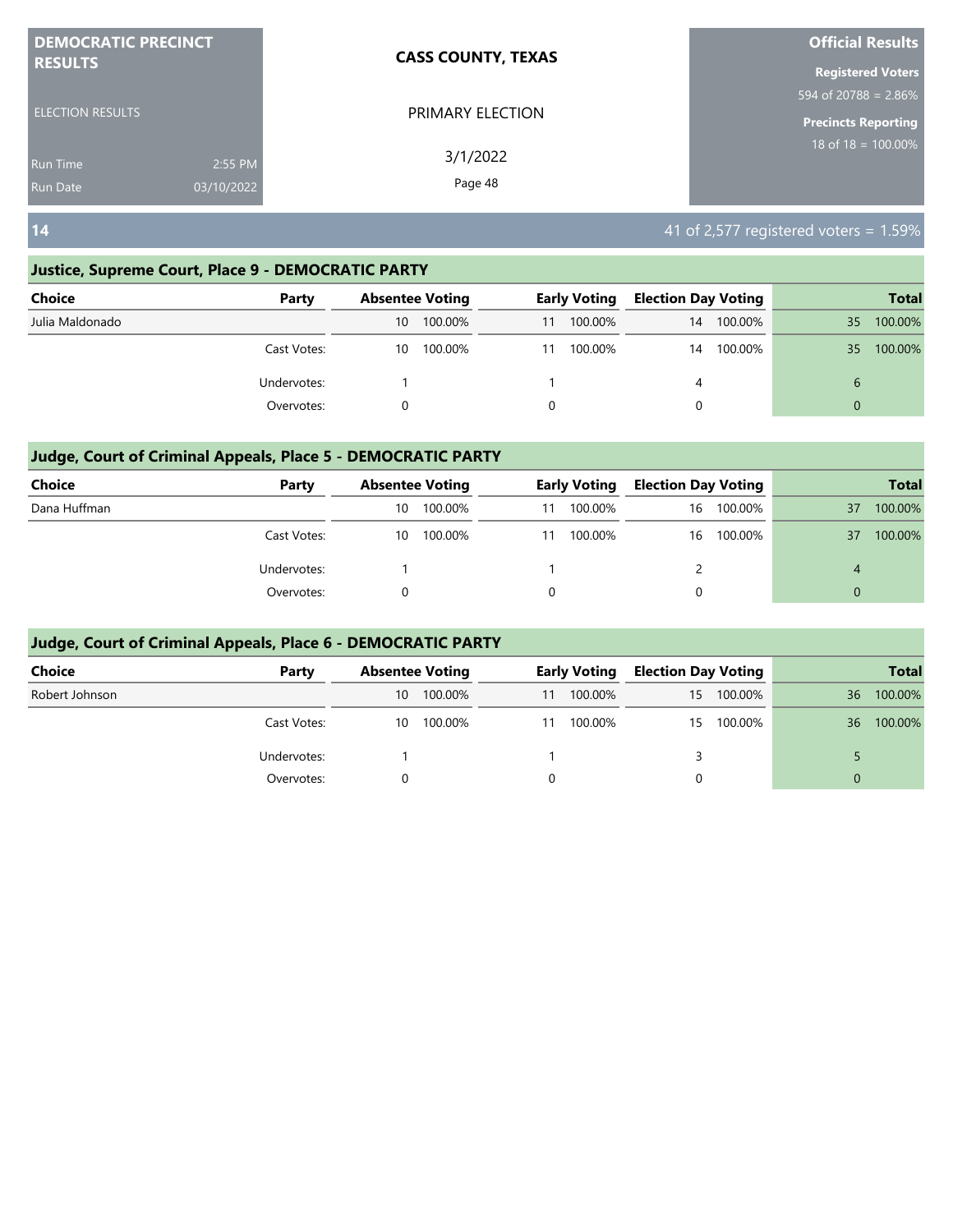| <b>DEMOCRATIC PRECINCT</b> |            | <b>CASS COUNTY, TEXAS</b> | <b>Official Results</b>                          |
|----------------------------|------------|---------------------------|--------------------------------------------------|
| <b>RESULTS</b>             |            |                           | <b>Registered Voters</b><br>594 of 20788 = 2.86% |
| <b>ELECTION RESULTS</b>    |            | PRIMARY ELECTION          | <b>Precincts Reporting</b>                       |
| <b>Run Time</b>            | 2:55 PM    | 3/1/2022                  | 18 of 18 = $100.00\%$                            |
| <b>Run Date</b>            | 03/10/2022 | Page 49                   |                                                  |
| <b>16</b>                  |            |                           | 9 of 477 registered voters = 1.89%               |

#### **United States Representative, District No. 1 - DEMOCRATIC PARTY**

| <b>Choice</b>        | Party       | <b>Absentee Voting</b> |         |               | <b>Early Voting</b> | <b>Election Day Voting</b> |         |                | <b>Total</b> |
|----------------------|-------------|------------------------|---------|---------------|---------------------|----------------------------|---------|----------------|--------------|
| Stephen Kocen        |             | 0                      | 0.00%   | 0             | 0.00%               | 0                          | 0.00%   | $\overline{0}$ | 0.00%        |
| Victor D. Dunn       |             | $\overline{2}$         | 66.67%  |               | 2 100.00%           | 0                          | 0.00%   | 4              | 44.44%       |
| Gavin Dass           |             |                        | 33.33%  | 0             | 0.00%               | 0                          | 0.00%   |                | 11.11%       |
| Jrmar (JJ) Jefferson |             | $\mathbf 0$            | 0.00%   | $\mathbf{0}$  | 0.00%               | $\overline{4}$             | 100.00% | $\overline{4}$ | 44.44%       |
|                      | Cast Votes: | 3                      | 100.00% | $\mathcal{P}$ | 100.00%             | 4                          | 100.00% | 9              | 100.00%      |
|                      | Undervotes: | 0                      |         | 0             |                     | 0                          |         | $\mathbf{0}$   |              |
|                      | Overvotes:  | $\mathbf 0$            |         | 0             |                     | 0                          |         | $\mathbf{0}$   |              |
|                      |             |                        |         |               |                     |                            |         |                |              |

#### **Governor - DEMOCRATIC PARTY**

| <b>Choice</b>               | Party       | <b>Absentee Voting</b> |         |              | <b>Early Voting</b> | <b>Election Day Voting</b> |         |              | <b>Total</b> |
|-----------------------------|-------------|------------------------|---------|--------------|---------------------|----------------------------|---------|--------------|--------------|
| Michael Cooper              |             | 0                      | 0.00%   | 0            | 0.00%               | 0                          | 0.00%   | $\mathbf{0}$ | 0.00%        |
| Inocencio (Inno) Barrientez |             | $\mathbf 0$            | 0.00%   | $\mathbf{0}$ | $0.00\%$            | $\mathbf{0}$               | 0.00%   | $\mathbf{0}$ | 0.00%        |
| Rich Wakeland               |             | 0                      | 0.00%   | $\mathbf 0$  | 0.00%               | 0                          | 0.00%   | $\mathbf{0}$ | 0.00%        |
| Joy Diaz                    |             | $\mathbf 0$            | 0.00%   | $\mathbf{0}$ | 0.00%               | $\mathbf{0}$               | 0.00%   | $\mathbf{0}$ | 0.00%        |
| Beto O'Rourke               |             | 3                      | 100.00% | $\mathbf{2}$ | 100.00%             | $\overline{4}$             | 100.00% | 9            | 100.00%      |
|                             | Cast Votes: | 3                      | 100.00% | $\mathbf{2}$ | 100.00%             | 4                          | 100.00% | 9            | 100.00%      |
|                             | Undervotes: | 0                      |         | $\mathbf 0$  |                     | 0                          |         | $\mathbf 0$  |              |
|                             | Overvotes:  | 0                      |         | 0            |                     | 0                          |         | 0            |              |

| <b>Lieutenant Governor - DEMOCRATIC PARTY</b> |             |                        |         |               |                     |                            |         |          |              |  |
|-----------------------------------------------|-------------|------------------------|---------|---------------|---------------------|----------------------------|---------|----------|--------------|--|
| <b>Choice</b>                                 | Party       | <b>Absentee Voting</b> |         |               | <b>Early Voting</b> | <b>Election Day Voting</b> |         |          | <b>Total</b> |  |
| Michelle Beckley                              |             | 2                      | 66.67%  | $\mathbf{0}$  | $0.00\%$            |                            | 25.00%  |          | 33.33%       |  |
| Carla Brailey                                 |             | 0                      | 0.00%   | $\mathcal{P}$ | 100.00%             | 2                          | 50.00%  | 4        | 44.44%       |  |
| Mike Collier                                  |             |                        | 33.33%  | $\mathbf{0}$  | $0.00\%$            |                            | 25.00%  |          | 22.22%       |  |
|                                               | Cast Votes: | 3                      | 100.00% | $\mathcal{P}$ | 100.00%             | $\overline{4}$             | 100.00% | 9        | 100.00%      |  |
|                                               | Undervotes: | 0                      |         | $\Omega$      |                     | 0                          |         | $\Omega$ |              |  |
|                                               | Overvotes:  | 0                      |         | 0             |                     | 0                          |         | 0        |              |  |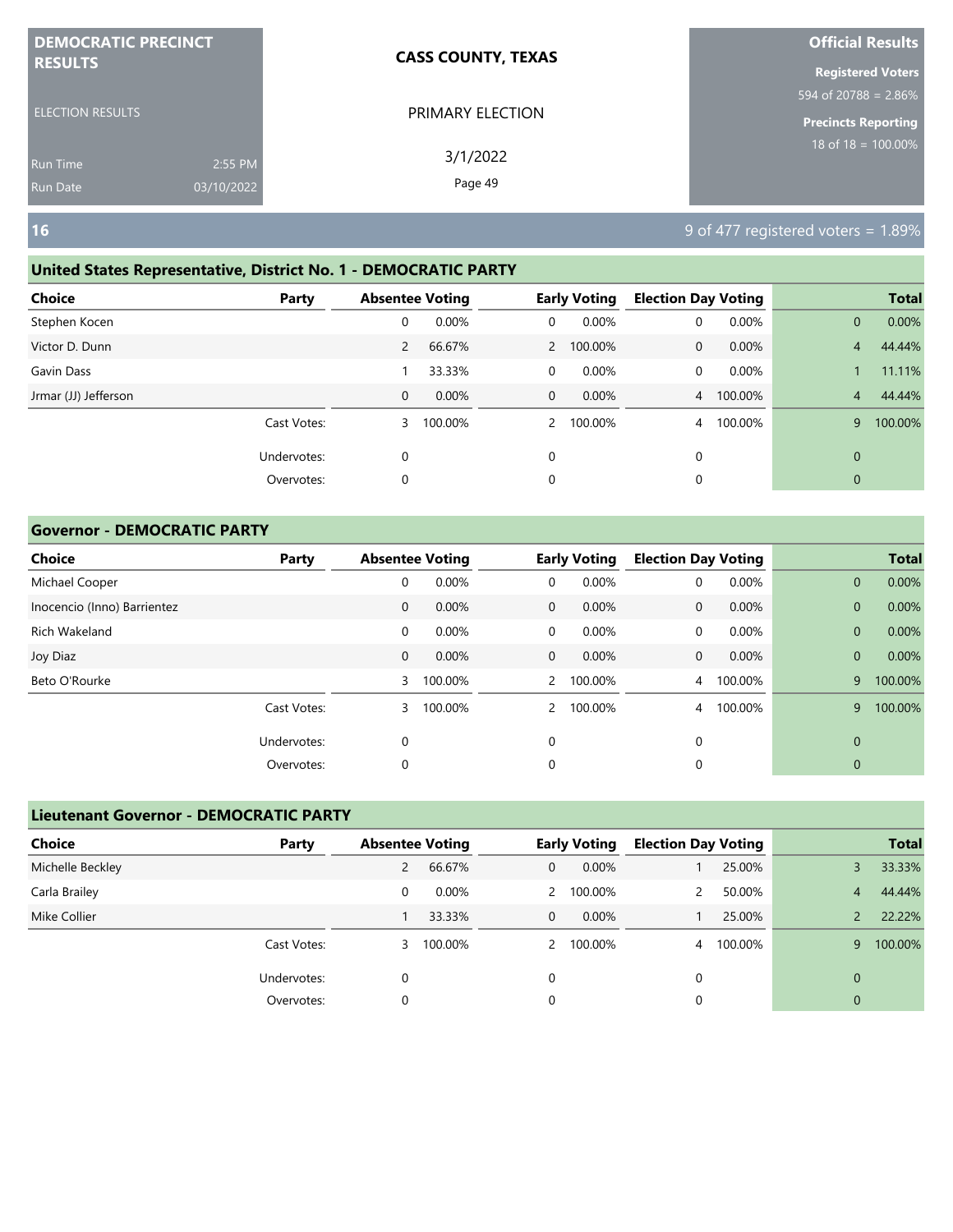| <b>DEMOCRATIC PRECINCT</b>                |                       | <b>CASS COUNTY, TEXAS</b> | <b>Official Results</b>                                                                               |
|-------------------------------------------|-----------------------|---------------------------|-------------------------------------------------------------------------------------------------------|
| <b>RESULTS</b><br><b>ELECTION RESULTS</b> |                       | PRIMARY ELECTION          | <b>Registered Voters</b><br>$1594 \overline{\text{of } 20788} = 2.86\%$<br><b>Precincts Reporting</b> |
| <b>Run Time</b><br><b>Run Date</b>        | 2:55 PM<br>03/10/2022 | 3/1/2022<br>Page 50       | 18 of 18 = $100.00\%$                                                                                 |
| <b>16</b>                                 |                       |                           | 9 of 477 registered voters = 1.89%                                                                    |

#### **Attorney General - DEMOCRATIC PARTY**

| <b>Choice</b>           | Party       | <b>Absentee Voting</b> |         |                | <b>Early Voting</b> | <b>Election Day Voting</b> |         |                | <b>Total</b> |
|-------------------------|-------------|------------------------|---------|----------------|---------------------|----------------------------|---------|----------------|--------------|
| Joe Jaworski            |             |                        | 33.33%  | 0              | 0.00%               | 0                          | 0.00%   |                | 12.50%       |
| Mike Fields             |             | $\overline{2}$         | 66.67%  | $\overline{0}$ | 0.00%               | 0                          | 0.00%   | $\overline{2}$ | 25.00%       |
| Lee Merritt             |             | 0                      | 0.00%   | $\mathbf{2}$   | 100.00%             |                            | 66.67%  | 4              | 50.00%       |
| Rochelle Mercedes Garza |             | $\mathbf{0}$           | 0.00%   | $\overline{0}$ | 0.00%               |                            | 33.33%  |                | 12.50%       |
| S. "TBone" Raynor       |             | 0                      | 0.00%   | $\overline{0}$ | 0.00%               | 0                          | 0.00%   | $\overline{0}$ | 0.00%        |
|                         | Cast Votes: | 3                      | 100.00% | $\overline{2}$ | 100.00%             | 3                          | 100.00% | 8              | 100.00%      |
|                         | Undervotes: | 0                      |         | $\mathbf 0$    |                     |                            |         |                |              |
|                         | Overvotes:  | 0                      |         | 0              |                     | 0                          |         | $\mathbf{0}$   |              |
|                         |             |                        |         |                |                     |                            |         |                |              |

#### **Comptroller of Public Accounts - DEMOCRATIC PARTY**

| <b>Choice</b>    | Party       | <b>Absentee Voting</b> |         |             | <b>Early Voting</b> | <b>Election Day Voting</b> |         |                | <b>Total</b> |
|------------------|-------------|------------------------|---------|-------------|---------------------|----------------------------|---------|----------------|--------------|
| Janet T. Dudding |             | 3                      | 100.00% | $\mathbf 0$ | 0.00%               |                            | 33.33%  | $\overline{4}$ | 50.00%       |
| Angel Luis Vega  |             | 0                      | 0.00%   | 0           | $0.00\%$            |                            | 33.33%  |                | 12.50%       |
| Tim Mahoney      |             | 0                      | 0.00%   |             | 2 100.00%           |                            | 33.33%  |                | 37.50%       |
|                  | Cast Votes: | 3                      | 100.00% |             | 2 100.00%           |                            | 100.00% | 8              | 100.00%      |
|                  | Undervotes: | 0                      |         | $\Omega$    |                     |                            |         |                |              |
|                  | Overvotes:  | 0                      |         | 0           |                     | 0                          |         | $\mathbf{0}$   |              |

| <b>Choice</b>        | Party       | <b>Absentee Voting</b> |         |                | <b>Early Voting</b> | <b>Election Day Voting</b> |         |                | <b>Total</b> |
|----------------------|-------------|------------------------|---------|----------------|---------------------|----------------------------|---------|----------------|--------------|
| Jay Kleberg          |             | 0                      | 0.00%   | 0              | 0.00%               | 0                          | 0.00%   | $\overline{0}$ | 0.00%        |
| Sandragrace Martinez |             | 0                      | 0.00%   | $\mathbf{0}$   | $0.00\%$            |                            | 33.33%  |                | 12.50%       |
| Jinny Suh            |             |                        | 33.33%  | $\overline{2}$ | 100.00%             |                            | 33.33%  | $\overline{4}$ | 50.00%       |
| Michael Lange        |             | $\overline{2}$         | 66.67%  | $\mathbf{0}$   | 0.00%               |                            | 33.33%  | 3              | 37.50%       |
|                      | Cast Votes: | 3                      | 100.00% | 2              | 100.00%             |                            | 100.00% | 8              | 100.00%      |
|                      | Undervotes: | 0                      |         | 0              |                     |                            |         |                |              |
|                      | Overvotes:  | 0                      |         | 0              |                     | 0                          |         | $\overline{0}$ |              |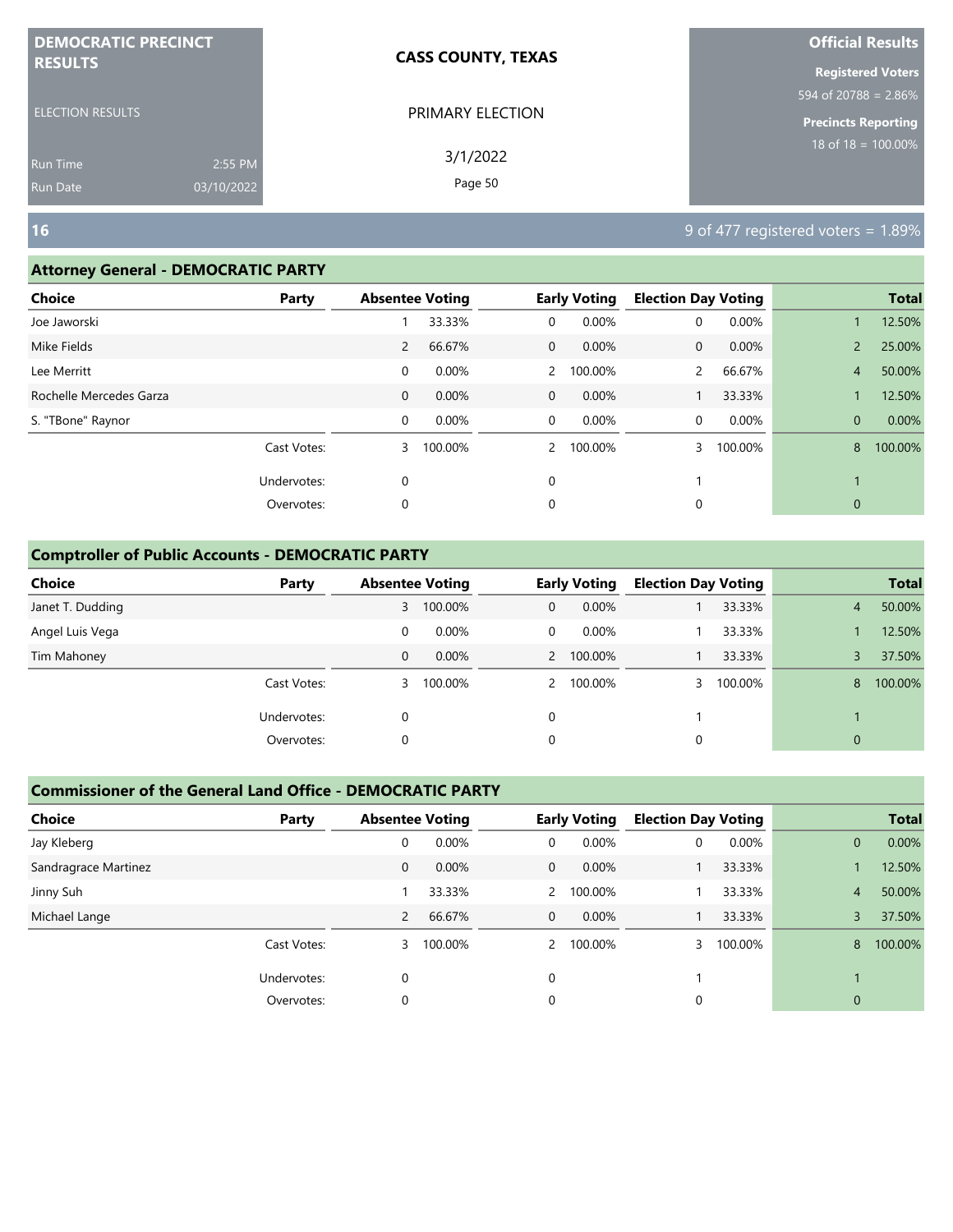| <b>DEMOCRATIC PRECINCT</b> |            | <b>CASS COUNTY, TEXAS</b> | <b>Official Results</b>    |
|----------------------------|------------|---------------------------|----------------------------|
| <b>RESULTS</b>             |            |                           | <b>Registered Voters</b>   |
|                            |            |                           | 594 of 20788 = $2.86\%$    |
| <b>ELECTION RESULTS</b>    |            | PRIMARY ELECTION          | <b>Precincts Reporting</b> |
| <b>Run Time</b>            | 2:55 PM    | 3/1/2022                  | $18$ of $18 = 100.00\%$    |
| <b>Run Date</b>            | 03/10/2022 | Page 51                   |                            |

**16** 9 of 477 registered voters = 1.89%

#### **Commissioner of Agriculture - DEMOCRATIC PARTY**

| <b>Choice</b> | Party       |   | <b>Absentee Voting</b> |              | <b>Early Voting</b> | <b>Election Day Voting</b> |         |              | <b>Total</b> |
|---------------|-------------|---|------------------------|--------------|---------------------|----------------------------|---------|--------------|--------------|
| Ed Ireson     |             | 0 | $0.00\%$               |              | 2 100.00%           |                            | 33.33%  |              | 37.50%       |
| Susan Hays    |             |   | 3 100.00%              | $\mathbf{0}$ | $0.00\%$            |                            | 66.67%  |              | 62.50%       |
|               | Cast Votes: | 3 | 100.00%                |              | 2 100.00%           |                            | 100.00% | 8            | 100.00%      |
|               | Undervotes: | 0 |                        | $\Omega$     |                     |                            |         |              |              |
|               | Overvotes:  | 0 |                        | 0            |                     | 0                          |         | $\mathbf{0}$ |              |
|               |             |   |                        |              |                     |                            |         |              |              |

| <b>Railroad Commissioner - DEMOCRATIC PARTY</b> |             |                        |         |  |                     |                            |           |          |              |  |
|-------------------------------------------------|-------------|------------------------|---------|--|---------------------|----------------------------|-----------|----------|--------------|--|
| <b>Choice</b>                                   | Party       | <b>Absentee Voting</b> |         |  | <b>Early Voting</b> | <b>Election Day Voting</b> |           |          | <b>Total</b> |  |
| Luke Warford                                    |             | 3                      | 100.00% |  | 2 100.00%           |                            | 3 100.00% | 8        | 100.00%      |  |
|                                                 | Cast Votes: | 3                      | 100.00% |  | 2 100.00%           |                            | 3 100.00% | 8        | 100.00%      |  |
|                                                 | Undervotes: | 0                      |         |  |                     |                            |           |          |              |  |
|                                                 | Overvotes:  |                        |         |  |                     |                            |           | $\Omega$ |              |  |

#### **Justice, Supreme Court, Place 3 - DEMOCRATIC PARTY**

| <b>Choice</b> | Party       | <b>Absentee Voting</b> |         | <b>Early Voting</b> |           | Election Day Voting |           | <b>Total</b> |
|---------------|-------------|------------------------|---------|---------------------|-----------|---------------------|-----------|--------------|
| Erin A Nowell |             | 3                      | 100.00% |                     | 2 100.00% |                     | 2 100.00% | 100.00%      |
|               | Cast Votes: | 3                      | 100.00% |                     | 2 100.00% |                     | 2 100.00% | 100.00%      |
|               | Undervotes: |                        |         |                     |           |                     |           |              |
|               | Overvotes:  |                        |         |                     |           |                     |           |              |

| Choice         | Party       | <b>Absentee Voting</b> |         | <b>Early Voting</b> |           | <b>Election Day Voting</b> |           |   | <b>Total</b> |
|----------------|-------------|------------------------|---------|---------------------|-----------|----------------------------|-----------|---|--------------|
| Amanda Reichek |             | 3.                     | 100.00% |                     | 2 100.00% | 2                          | 100.00%   |   | 100.00%      |
|                | Cast Votes: | 3.                     | 100.00% |                     | 2 100.00% |                            | 2 100.00% |   | 100.00%      |
|                | Undervotes: |                        |         |                     |           |                            |           |   |              |
|                | Overvotes:  |                        |         |                     |           |                            |           | 0 |              |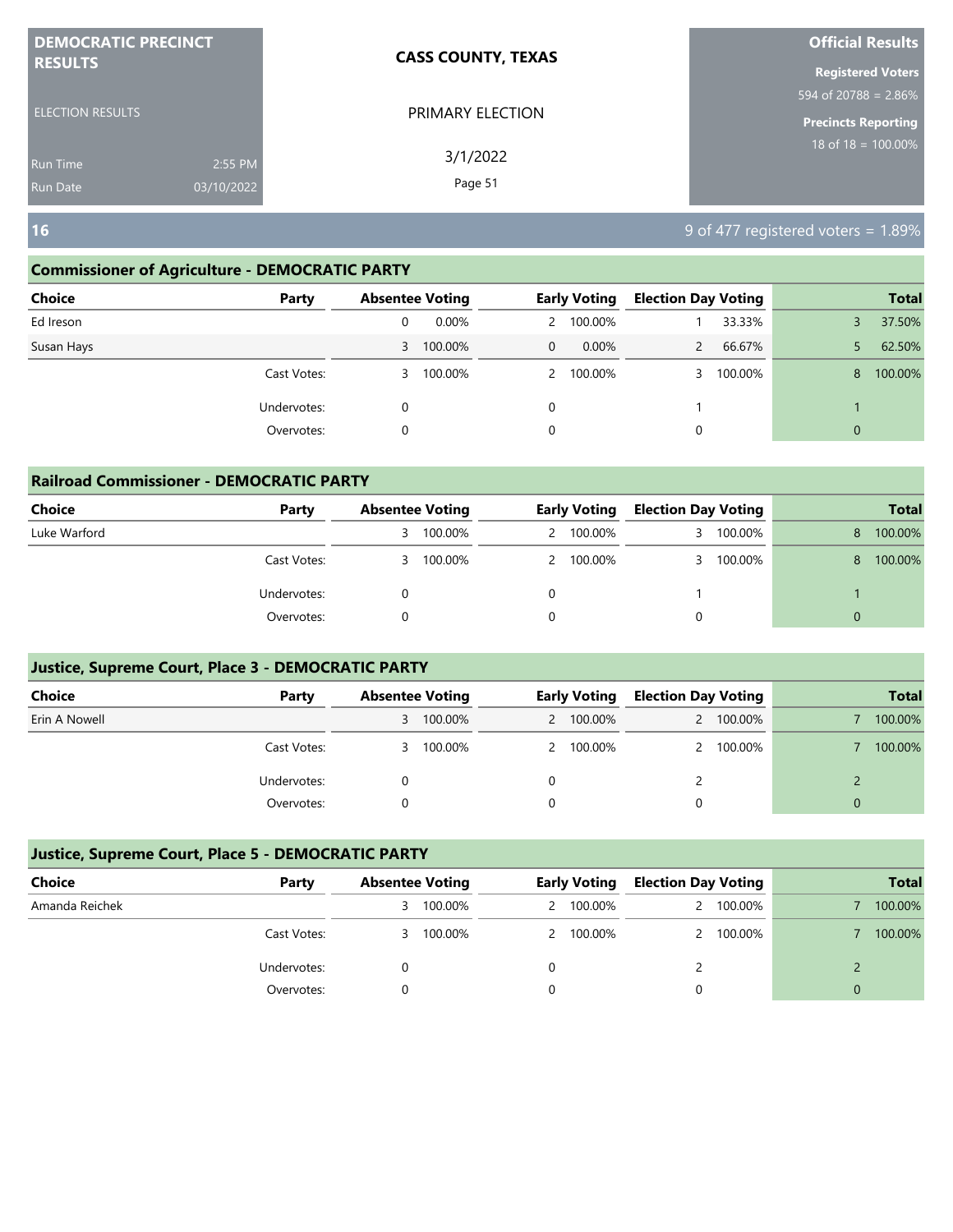| <b>DEMOCRATIC PRECINCT</b>    | <b>CASS COUNTY, TEXAS</b> | <b>Official Results</b>  |
|-------------------------------|---------------------------|--------------------------|
| <b>RESULTS</b>                |                           | <b>Registered Voters</b> |
|                               |                           | 594 of 20788 = 2.86%     |
| <b>ELECTION RESULTS</b>       | PRIMARY ELECTION          | Precincts Reporting      |
| 2:55 PM<br>Run Time           | 3/1/2022                  | 18 of $18 = 100.00\%$    |
| 03/10/2022<br><b>Run Date</b> | Page 52                   |                          |

**16** 9 of 477 registered voters = 1.89%

#### **Justice, Supreme Court, Place 9 - DEMOCRATIC PARTY**

| <b>Choice</b>   | Party       | <b>Absentee Voting</b> |         | <b>Early Voting</b> |           | <b>Election Day Voting</b> |         |          | <b>Total</b> |
|-----------------|-------------|------------------------|---------|---------------------|-----------|----------------------------|---------|----------|--------------|
| Julia Maldonado |             | 3                      | 100.00% |                     | 2 100.00% |                            | 100.00% |          | 100.00%      |
|                 | Cast Votes: | 3                      | 100.00% |                     | 2 100.00% |                            | 100.00% |          | 100.00%      |
|                 | Undervotes: |                        |         | 0                   |           |                            |         |          |              |
|                 | Overvotes:  |                        |         | 0                   |           | 0                          |         | $\Omega$ |              |

#### **Judge, Court of Criminal Appeals, Place 5 - DEMOCRATIC PARTY**

| <b>Choice</b> | Party       | <b>Absentee Voting</b> |         | <b>Early Voting</b> |           | <b>Election Day Voting</b> |         |          | <b>Total</b> |
|---------------|-------------|------------------------|---------|---------------------|-----------|----------------------------|---------|----------|--------------|
| Dana Huffman  |             | 3                      | 100.00% |                     | 2 100.00% |                            | 100.00% |          | 100.00%      |
|               | Cast Votes: | 3.                     | 100.00% |                     | 2 100.00% |                            | 100.00% |          | 100.00%      |
|               | Undervotes: |                        |         |                     |           |                            |         |          |              |
|               | Overvotes:  |                        |         |                     |           | 0                          |         | $\Omega$ |              |

| Choice         | Party       | <b>Absentee Voting</b> |         | <b>Early Voting</b> |           | <b>Election Day Voting</b> |         |          | <b>Total</b> |
|----------------|-------------|------------------------|---------|---------------------|-----------|----------------------------|---------|----------|--------------|
| Robert Johnson |             | 3                      | 100.00% |                     | 2 100.00% |                            | 100.00% |          | 100.00%      |
|                | Cast Votes: | 3                      | 100.00% |                     | 2 100.00% | $\mathcal{P}$              | 100.00% |          | 100.00%      |
|                | Undervotes: |                        |         |                     |           |                            |         |          |              |
|                | Overvotes:  |                        |         |                     |           | 0                          |         | $\Omega$ |              |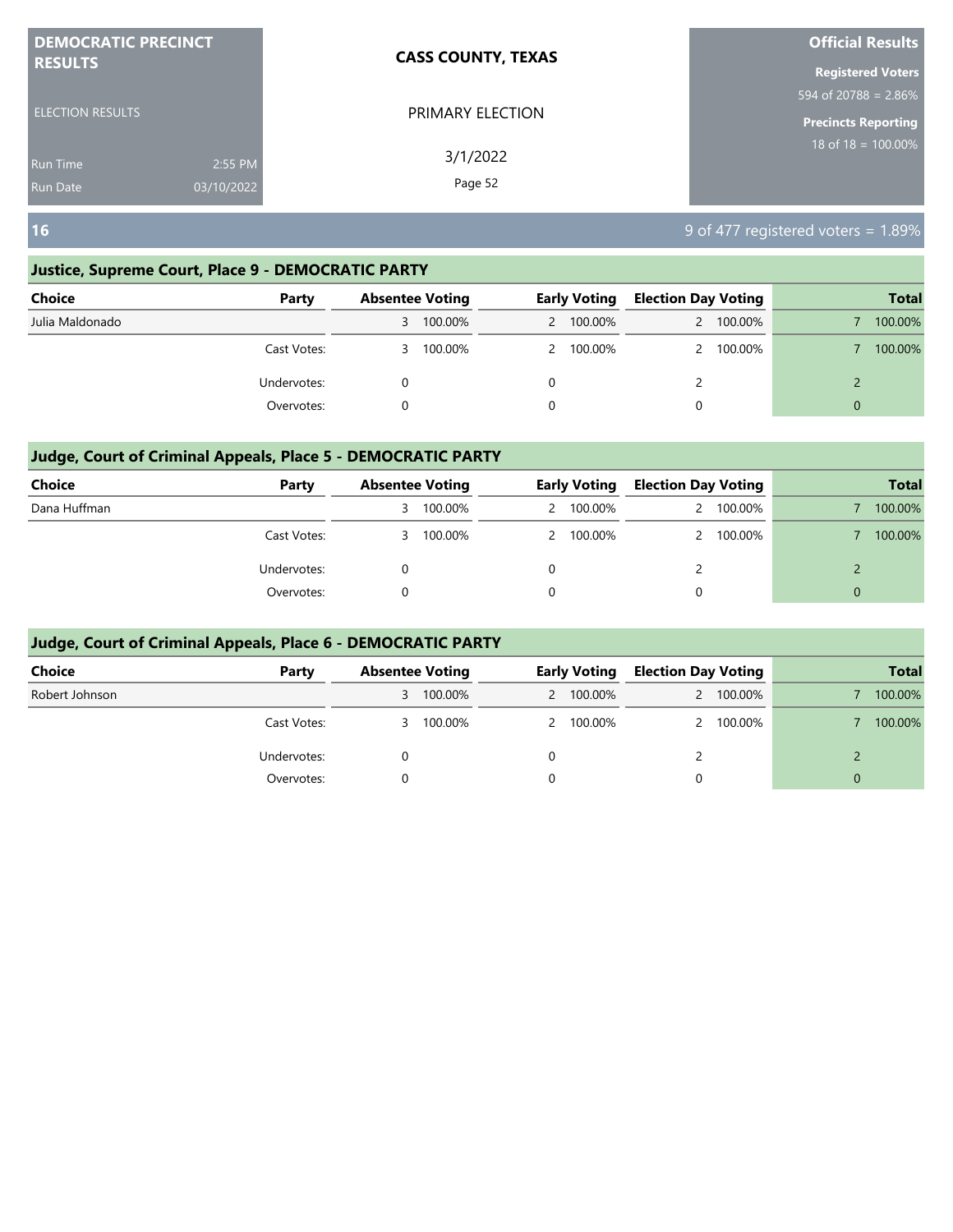| <b>DEMOCRATIC PRECINCT</b> |            | <b>CASS COUNTY, TEXAS</b> | <b>Official Results</b>          |
|----------------------------|------------|---------------------------|----------------------------------|
| <b>RESULTS</b>             |            |                           | <b>Registered Voters</b>         |
|                            |            |                           | $594 \text{ of } 20788 = 2.86\%$ |
| <b>ELECTION RESULTS</b>    |            | PRIMARY ELECTION          | <b>Precincts Reporting</b>       |
| <b>Run Time</b>            | 2:55 PM    | 3/1/2022                  | $18$ of $18 = 100.00\%$          |
| <b>Run Date</b>            | 03/10/2022 | Page 53                   |                                  |

#### **United States Representative, District No. 1 - DEMOCRATIC PARTY**

| <b>Total</b>              |
|---------------------------|
|                           |
| 20.00%<br>11              |
| 20.00%<br>11              |
| 18.18%<br>10 <sup>°</sup> |
| 41.82%<br>23              |
| 100.00%<br>55             |
| $\overline{4}$            |
| $\mathbf{0}$              |
|                           |

#### **Governor - DEMOCRATIC PARTY**

| <b>Choice</b>               | Party       | <b>Absentee Voting</b> |         |                | <b>Early Voting</b> | <b>Election Day Voting</b> |         |                | <b>Total</b> |
|-----------------------------|-------------|------------------------|---------|----------------|---------------------|----------------------------|---------|----------------|--------------|
| Michael Cooper              |             | 4                      | 44.44%  |                | 4.55%               | $\mathsf{2}^{\mathsf{1}}$  | 7.14%   |                | 11.86%       |
| Inocencio (Inno) Barrientez |             | $\mathbf 0$            | 0.00%   | $\overline{2}$ | 9.09%               | $\mathbf 0$                | 0.00%   | $\overline{2}$ | 3.39%        |
| Rich Wakeland               |             | 2                      | 22.22%  | $\mathbf 0$    | 0.00%               | 0                          | 0.00%   | $\overline{2}$ | 3.39%        |
| Joy Diaz                    |             |                        | 11.11%  | $\overline{2}$ | 9.09%               |                            | 3.57%   | 4              | 6.78%        |
| Beto O'Rourke               |             | 2                      | 22.22%  | 17             | 77.27%              | 25                         | 89.29%  | 44             | 74.58%       |
|                             | Cast Votes: | 9                      | 100.00% | 22             | 100.00%             | 28                         | 100.00% | 59             | 100.00%      |
|                             | Undervotes: | $\mathbf 0$            |         | 0              |                     | 0                          |         | $\mathbf 0$    |              |
|                             | Overvotes:  | 0                      |         | 0              |                     | 0                          |         | 0              |              |

### **Lieutenant Governor - DEMOCRATIC PARTY**

| <b>Choice</b>    | Party       | <b>Absentee Voting</b> |         |    | <b>Early Voting</b> | <b>Election Day Voting</b> |         |                | <b>Total</b> |
|------------------|-------------|------------------------|---------|----|---------------------|----------------------------|---------|----------------|--------------|
| Michelle Beckley |             |                        | 11.11%  | 5. | 23.81%              | 8                          | 29.63%  | 14             | 24.56%       |
| Carla Brailey    |             |                        | 11.11%  | 8  | 38.10%              | 6                          | 22.22%  | 15             | 26.32%       |
| Mike Collier     |             |                        | 77.78%  | 8  | 38.10%              | 13                         | 48.15%  | 28             | 49.12%       |
|                  | Cast Votes: | 9                      | 100.00% | 21 | 100.00%             | 27                         | 100.00% | 57             | 100.00%      |
|                  | Undervotes: |                        |         |    |                     |                            |         |                |              |
|                  | Overvotes:  |                        |         | 0  |                     |                            |         | $\overline{0}$ |              |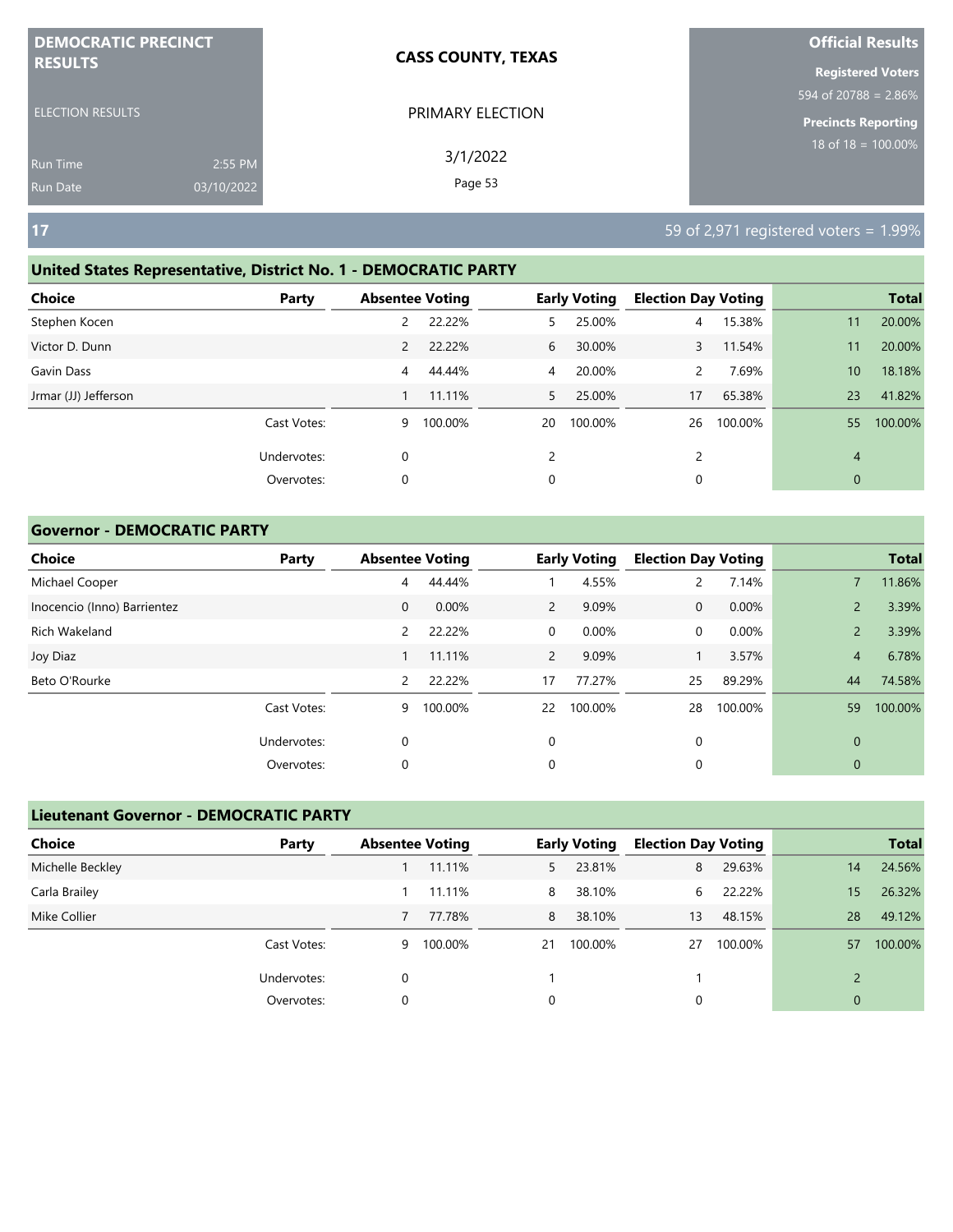| <b>DEMOCRATIC PRECINCT</b> |            | <b>CASS COUNTY, TEXAS</b> | <b>Official Results</b>                    |
|----------------------------|------------|---------------------------|--------------------------------------------|
| <b>RESULTS</b>             |            |                           | <b>Registered Voters</b>                   |
|                            |            |                           | $594 \overline{\text{of } 20788} = 2.86\%$ |
| <b>ELECTION RESULTS</b>    |            | PRIMARY ELECTION          | Precincts Reporting                        |
| <b>Run Time</b>            | 2:55 PM    | 3/1/2022                  | $18$ of 18 = 100.00%                       |
| <b>Run Date</b>            | 03/10/2022 | Page 54                   |                                            |

#### **Attorney General - DEMOCRATIC PARTY**

| <b>Choice</b>           | Party       | <b>Absentee Voting</b> |         |                | <b>Early Voting</b> | <b>Election Day Voting</b> |         |                 | <b>Total</b> |
|-------------------------|-------------|------------------------|---------|----------------|---------------------|----------------------------|---------|-----------------|--------------|
| Joe Jaworski            |             | 3                      | 33.33%  | 4              | 19.05%              | 3                          | 11.54%  | 10 <sup>°</sup> | 17.86%       |
| Mike Fields             |             | 4                      | 44.44%  | 6              | 28.57%              | 5.                         | 19.23%  | 15              | 26.79%       |
| Lee Merritt             |             | 0                      | 0.00%   | $\overline{4}$ | 19.05%              | 6                          | 23.08%  | 10 <sup>°</sup> | 17.86%       |
| Rochelle Mercedes Garza |             | 2                      | 22.22%  | 7              | 33.33%              | 10 <sup>°</sup>            | 38.46%  | 19              | 33.93%       |
| S. "TBone" Raynor       |             | $\mathbf 0$            | 0.00%   | $\overline{0}$ | 0.00%               | $\mathbf{2}$               | 7.69%   | $\overline{2}$  | 3.57%        |
|                         | Cast Votes: | 9                      | 100.00% | 21             | 100.00%             | 26                         | 100.00% | 56              | 100.00%      |
|                         | Undervotes: | $\mathbf 0$            |         |                |                     |                            |         | $\overline{2}$  |              |
|                         | Overvotes:  | $\mathbf 0$            |         | 0              |                     |                            |         |                 |              |
|                         |             |                        |         |                |                     |                            |         |                 |              |

#### **Comptroller of Public Accounts - DEMOCRATIC PARTY**

| <b>Choice</b>    | Party       | <b>Absentee Voting</b> |         |    | <b>Early Voting</b> | <b>Election Day Voting</b> |         |             | <b>Total</b> |
|------------------|-------------|------------------------|---------|----|---------------------|----------------------------|---------|-------------|--------------|
| Janet T. Dudding |             | 4                      | 44.44%  | 10 | 47.62%              | 11                         | 40.74%  | 25          | 43.86%       |
| Angel Luis Vega  |             | 2                      | 22.22%  | 5. | 23.81%              | 9                          | 33.33%  | 16          | 28.07%       |
| Tim Mahoney      |             | 3                      | 33.33%  | 6  | 28.57%              |                            | 25.93%  | 16          | 28.07%       |
|                  | Cast Votes: | 9                      | 100.00% | 21 | 100.00%             | 27                         | 100.00% | 57          | 100.00%      |
|                  | Undervotes: | 0                      |         |    |                     |                            |         |             |              |
|                  | Overvotes:  | 0                      |         | 0  |                     | 0                          |         | $\mathbf 0$ |              |

| <b>Choice</b>        | Party       | <b>Absentee Voting</b> |         |    | <b>Early Voting</b> | <b>Election Day Voting</b> |         |                          | <b>Total</b> |
|----------------------|-------------|------------------------|---------|----|---------------------|----------------------------|---------|--------------------------|--------------|
| Jay Kleberg          |             | 3                      | 33.33%  |    | 33.33%              | 8                          | 29.63%  | 18                       | 31.58%       |
| Sandragrace Martinez |             |                        | 11.11%  |    | 33.33%              |                            | 25.93%  | 15                       | 26.32%       |
| Jinny Suh            |             |                        | 11.11%  | 4  | 19.05%              | 6                          | 22.22%  | 11                       | 19.30%       |
| Michael Lange        |             | 4                      | 44.44%  | 3  | 14.29%              | 6                          | 22.22%  | 13                       | 22.81%       |
|                      | Cast Votes: | 9                      | 100.00% | 21 | 100.00%             | 27                         | 100.00% | 57                       | 100.00%      |
|                      | Undervotes: | $\Omega$               |         |    |                     |                            |         | $\overline{\phantom{0}}$ |              |
|                      | Overvotes:  | 0                      |         | 0  |                     | 0                          |         | $\overline{0}$           |              |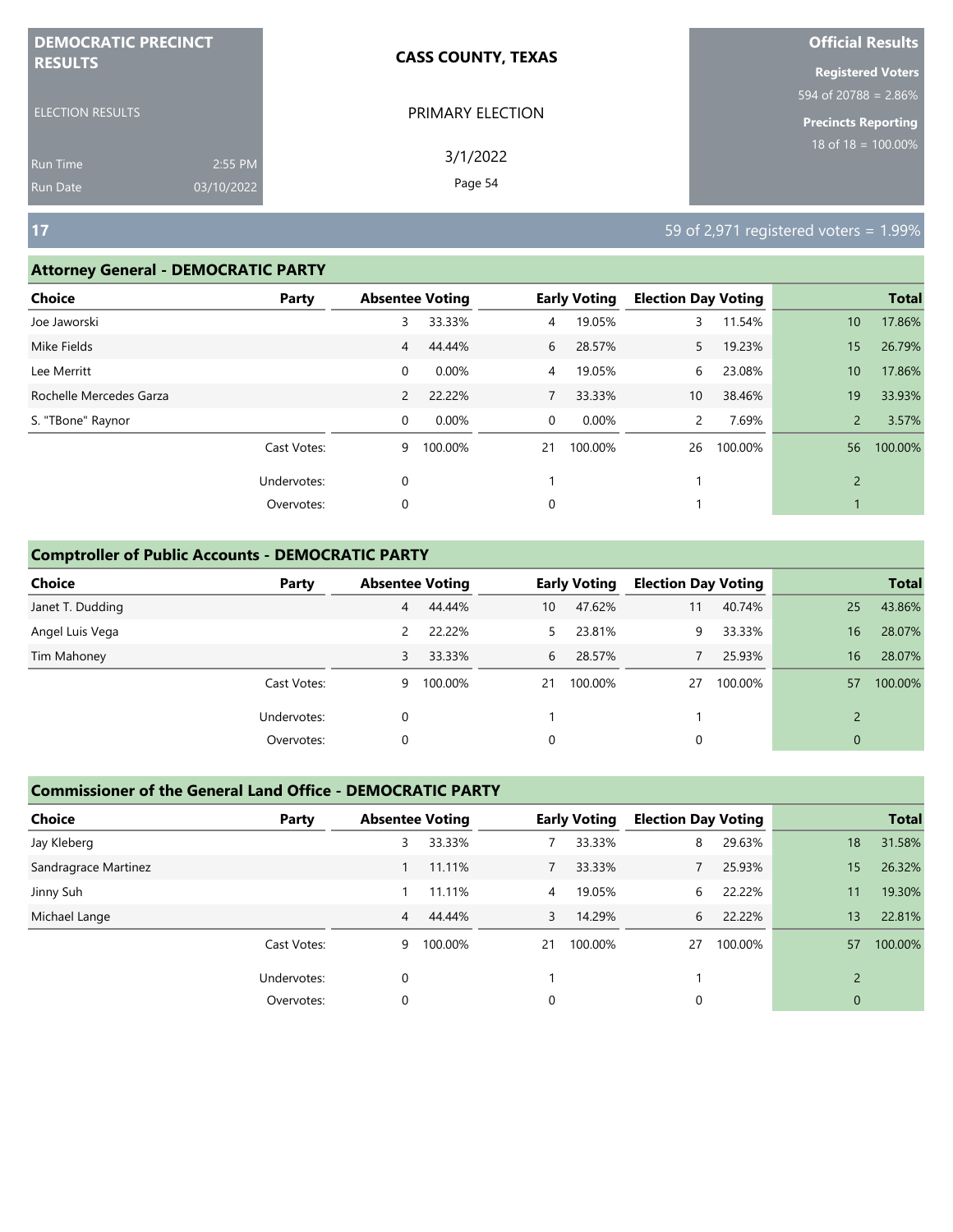| <b>DEMOCRATIC PRECINCT</b> |            | <b>CASS COUNTY, TEXAS</b> | <b>Official Results</b>          |
|----------------------------|------------|---------------------------|----------------------------------|
| <b>RESULTS</b>             |            |                           | <b>Registered Voters</b>         |
|                            |            |                           | $594 \text{ of } 20788 = 2.86\%$ |
| <b>ELECTION RESULTS</b>    |            | PRIMARY ELECTION          | <b>Precincts Reporting</b>       |
| <b>Run Time</b>            | 2:55 PM    | 3/1/2022                  | 18 of $18 = 100.00\%$            |
| <b>Run Date</b>            | 03/10/2022 | Page 55                   |                                  |

#### **Commissioner of Agriculture - DEMOCRATIC PARTY**

| <b>Choice</b><br>Party | <b>Absentee Voting</b> |         |    | <b>Early Voting</b> | <b>Election Day Voting</b> |         |              | <b>Total</b> |
|------------------------|------------------------|---------|----|---------------------|----------------------------|---------|--------------|--------------|
| Ed Ireson              | 5                      | 55.56%  | 5  | 25.00%              | 5                          | 18.52%  | 15           | 26.79%       |
| Susan Hays             | 4                      | 44.44%  | 15 | 75.00%              | 22                         | 81.48%  | 41           | 73.21%       |
| Cast Votes:            | 9                      | 100.00% | 20 | 100.00%             | 27                         | 100.00% | 56           | 100.00%      |
| Undervotes:            | 0                      |         | 2  |                     |                            |         |              |              |
| Overvotes:             | 0                      |         | 0  |                     | 0                          |         | $\mathbf{0}$ |              |

| <b>Railroad Commissioner - DEMOCRATIC PARTY</b> |             |   |                        |    |                     |                            |         |    |              |  |  |
|-------------------------------------------------|-------------|---|------------------------|----|---------------------|----------------------------|---------|----|--------------|--|--|
| <b>Choice</b>                                   | Party       |   | <b>Absentee Voting</b> |    | <b>Early Voting</b> | <b>Election Day Voting</b> |         |    | <b>Total</b> |  |  |
| Luke Warford                                    |             | 9 | 100.00%                | 18 | 100.00%             | 27                         | 100.00% | 54 | 100.00%      |  |  |
|                                                 | Cast Votes: | 9 | 100.00%                | 18 | 100.00%             | 27                         | 100.00% | 54 | 100.00%      |  |  |
|                                                 | Undervotes: |   |                        | 4  |                     |                            |         |    |              |  |  |
|                                                 | Overvotes:  |   |                        | 0  |                     | 0                          |         |    |              |  |  |

#### **Justice, Supreme Court, Place 3 - DEMOCRATIC PARTY**

| <b>Choice</b> | Party       | <b>Absentee Voting</b> |         | Early Voting |         | <b>Election Day Voting</b> |         |    | <b>Total</b> |
|---------------|-------------|------------------------|---------|--------------|---------|----------------------------|---------|----|--------------|
| Erin A Nowell |             | 9                      | 100.00% | 18           | 100.00% | 27                         | 100.00% | 54 | 100.00%      |
|               | Cast Votes: | 9                      | 100.00% | 18           | 100.00% | 27                         | 100.00% | 54 | 100.00%      |
|               | Undervotes: |                        |         |              |         |                            |         |    |              |
|               | Overvotes:  |                        |         |              |         |                            |         |    |              |

| Choice         | Party       | <b>Absentee Voting</b> |         |    | <b>Early Voting</b> | <b>Election Day Voting</b> |         |    | <b>Total</b> |
|----------------|-------------|------------------------|---------|----|---------------------|----------------------------|---------|----|--------------|
| Amanda Reichek |             | 9                      | 100.00% | 19 | 100.00%             | 27                         | 100.00% | 55 | 100.00%      |
|                | Cast Votes: | 9                      | 100.00% | 19 | 100.00%             | 27                         | 100.00% | 55 | 100.00%      |
|                | Undervotes: |                        |         |    |                     |                            |         | 4  |              |
|                | Overvotes:  |                        |         |    |                     |                            |         | 0  |              |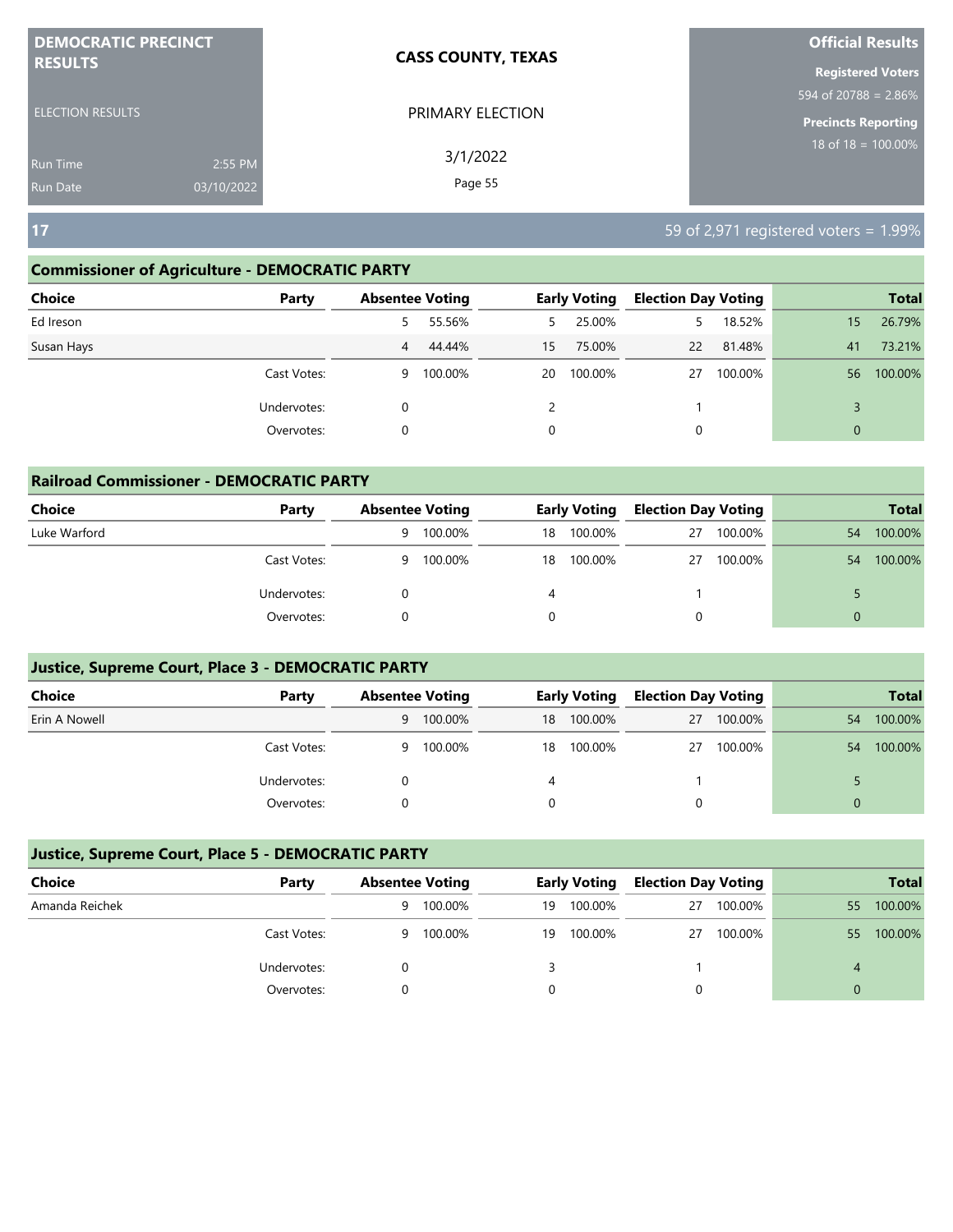| <b>DEMOCRATIC PRECINCT</b> |            | <b>CASS COUNTY, TEXAS</b> | <b>Official Results</b>        |
|----------------------------|------------|---------------------------|--------------------------------|
| <b>RESULTS</b>             |            |                           | <b>Registered Voters</b>       |
|                            |            |                           | 594 of 20788 = $2.86\%$        |
| <b>ELECTION RESULTS</b>    |            | PRIMARY ELECTION          | <b>Precincts Reporting</b>     |
| <b>Run Time</b>            | 2:55 PM    | 3/1/2022                  | $18 \text{ of } 18 = 100.00\%$ |
| <b>Run Date</b>            | 03/10/2022 | Page 56                   |                                |

#### **Justice, Supreme Court, Place 9 - DEMOCRATIC PARTY**

| <b>Choice</b>   | Party       |   | <b>Absentee Voting</b> |    | <b>Early Voting</b> | <b>Election Day Voting</b> |         |              | <b>Total</b> |
|-----------------|-------------|---|------------------------|----|---------------------|----------------------------|---------|--------------|--------------|
| Julia Maldonado |             | 9 | 100.00%                | 19 | 100.00%             | 27                         | 100.00% | $55^{\circ}$ | 100.00%      |
|                 | Cast Votes: | 9 | 100.00%                | 19 | 100.00%             | 27                         | 100.00% | 55           | 100.00%      |
|                 | Undervotes: |   |                        |    |                     |                            |         | 4            |              |
|                 | Overvotes:  |   |                        |    |                     | 0                          |         | $\Omega$     |              |

#### **Judge, Court of Criminal Appeals, Place 5 - DEMOCRATIC PARTY**

| <b>Choice</b> | Party       | <b>Absentee Voting</b> |         | <b>Early Voting</b> |         | <b>Election Day Voting</b> |         |          | <b>Total</b> |
|---------------|-------------|------------------------|---------|---------------------|---------|----------------------------|---------|----------|--------------|
| Dana Huffman  |             | 9                      | 100.00% | 18                  | 100.00% | 27                         | 100.00% | 54       | 100.00%      |
|               | Cast Votes: | 9                      | 100.00% | 18                  | 100.00% | 27                         | 100.00% | 54       | 100.00%      |
|               | Undervotes: |                        |         | 4                   |         |                            |         |          |              |
|               | Overvotes:  |                        |         |                     |         | 0                          |         | $\Omega$ |              |

| <b>Choice</b>  | Party       | <b>Absentee Voting</b> |           | <b>Early Voting</b> |         | <b>Election Day Voting</b> |            |          | <b>Total</b> |
|----------------|-------------|------------------------|-----------|---------------------|---------|----------------------------|------------|----------|--------------|
| Robert Johnson |             |                        | 9 100.00% | 18                  | 100.00% |                            | 26 100.00% | 53       | 100.00%      |
|                | Cast Votes: | 9                      | 100.00%   | 18                  | 100.00% |                            | 26 100.00% | 53       | 100.00%      |
|                | Undervotes: |                        |           | 4                   |         |                            |            | 6        |              |
|                | Overvotes:  |                        |           | 0                   |         | 0                          |            | $\Omega$ |              |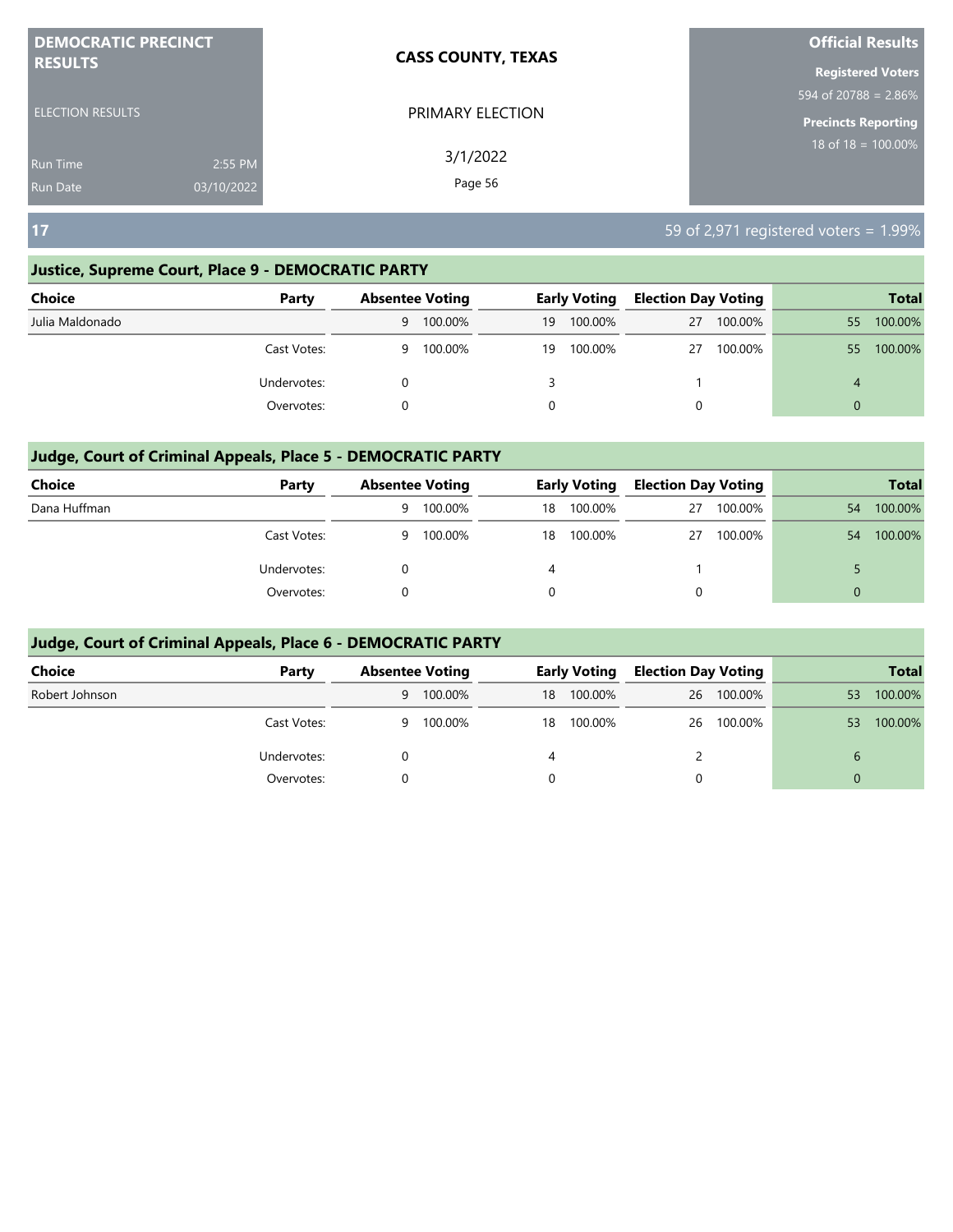| <b>DEMOCRATIC PRECINCT</b> |            | <b>CASS COUNTY, TEXAS</b> | <b>Official Results</b>          |
|----------------------------|------------|---------------------------|----------------------------------|
| <b>RESULTS</b>             |            |                           | <b>Registered Voters</b>         |
|                            |            |                           | $594 \text{ of } 20788 = 2.86\%$ |
| <b>ELECTION RESULTS</b>    |            | PRIMARY ELECTION          | <b>Precincts Reporting</b>       |
| <b>Run Time</b>            | 2:55 PM    | 3/1/2022                  | $18$ of $18 = 100.00\%$          |
| <b>Run Date</b>            | 03/10/2022 | Page 57                   |                                  |

#### **United States Representative, District No. 1 - DEMOCRATIC PARTY**

| <b>Choice</b>        | Party       |   | <b>Absentee Voting</b> |                | <b>Early Voting</b> | <b>Election Day Voting</b> |         |                | <b>Total</b> |
|----------------------|-------------|---|------------------------|----------------|---------------------|----------------------------|---------|----------------|--------------|
| Stephen Kocen        |             |   | 100.00%                | 0              | 0.00%               |                            | 66.67%  | 3              | 50.00%       |
| Victor D. Dunn       |             | 0 | 0.00%                  |                | 2 100.00%           | 0                          | 0.00%   | $\overline{2}$ | 33.33%       |
| Gavin Dass           |             | 0 | 0.00%                  | $\overline{0}$ | 0.00%               | 0                          | 0.00%   | $\overline{0}$ | 0.00%        |
| Jrmar (JJ) Jefferson |             | 0 | 0.00%                  | $\overline{0}$ | $0.00\%$            |                            | 33.33%  |                | 16.67%       |
|                      | Cast Votes: |   | 100.00%                | $\mathbf{2}$   | 100.00%             |                            | 100.00% | 6              | 100.00%      |
|                      | Undervotes: | 0 |                        | $\mathbf 0$    |                     |                            |         |                |              |
|                      | Overvotes:  | 0 |                        | 0              |                     | 0                          |         | $\mathbf{0}$   |              |
|                      |             |   |                        |                |                     |                            |         |                |              |

#### **Governor - DEMOCRATIC PARTY**

| <b>Choice</b>               | Party       | <b>Absentee Voting</b> |         |                | <b>Early Voting</b> | <b>Election Day Voting</b> |         |              | <b>Total</b> |
|-----------------------------|-------------|------------------------|---------|----------------|---------------------|----------------------------|---------|--------------|--------------|
| Michael Cooper              |             | 0                      | 0.00%   | $\mathbf 0$    | 0.00%               |                            | 25.00%  |              | 14.29%       |
| Inocencio (Inno) Barrientez |             | $\mathbf 0$            | 0.00%   | $\mathbf{0}$   | 0.00%               | $\mathbf{0}$               | 0.00%   | $\mathbf{0}$ | 0.00%        |
| Rich Wakeland               |             | 0                      | 0.00%   | $\mathbf 0$    | 0.00%               |                            | 25.00%  |              | 14.29%       |
| Joy Diaz                    |             | $\mathbf 0$            | 0.00%   | $\mathbf{0}$   | $0.00\%$            | $\mathbf 0$                | 0.00%   | $\mathbf{0}$ | 0.00%        |
| Beto O'Rourke               |             |                        | 100.00% | $\mathbf{2}$   | 100.00%             | $\overline{2}$             | 50.00%  | 5            | 71.43%       |
|                             | Cast Votes: |                        | 100.00% | $\overline{2}$ | 100.00%             | 4                          | 100.00% |              | 100.00%      |
|                             | Undervotes: | $\mathbf 0$            |         | $\mathbf 0$    |                     | 0                          |         | $\mathbf 0$  |              |
|                             | Overvotes:  | 0                      |         | 0              |                     | 0                          |         | 0            |              |

| <b>Lieutenant Governor - DEMOCRATIC PARTY</b> |             |                        |          |   |                     |                            |          |          |              |
|-----------------------------------------------|-------------|------------------------|----------|---|---------------------|----------------------------|----------|----------|--------------|
| <b>Choice</b>                                 | Party       | <b>Absentee Voting</b> |          |   | <b>Early Voting</b> | <b>Election Day Voting</b> |          |          | <b>Total</b> |
| Michelle Beckley                              |             |                        | 100.00%  |   | 50.00%              |                            | 50.00%   | 4        | 57.14%       |
| Carla Brailey                                 |             | 0                      | 0.00%    |   | 50.00%              | 0                          | $0.00\%$ |          | 14.29%       |
| Mike Collier                                  |             | 0                      | $0.00\%$ | 0 | $0.00\%$            |                            | 50.00%   |          | 28.57%       |
|                                               | Cast Votes: |                        | 100.00%  | 2 | 100.00%             | 4                          | 100.00%  |          | 100.00%      |
|                                               | Undervotes: | 0                      |          | 0 |                     | 0                          |          | $\Omega$ |              |
|                                               | Overvotes:  | 0                      |          | 0 |                     | 0                          |          | 0        |              |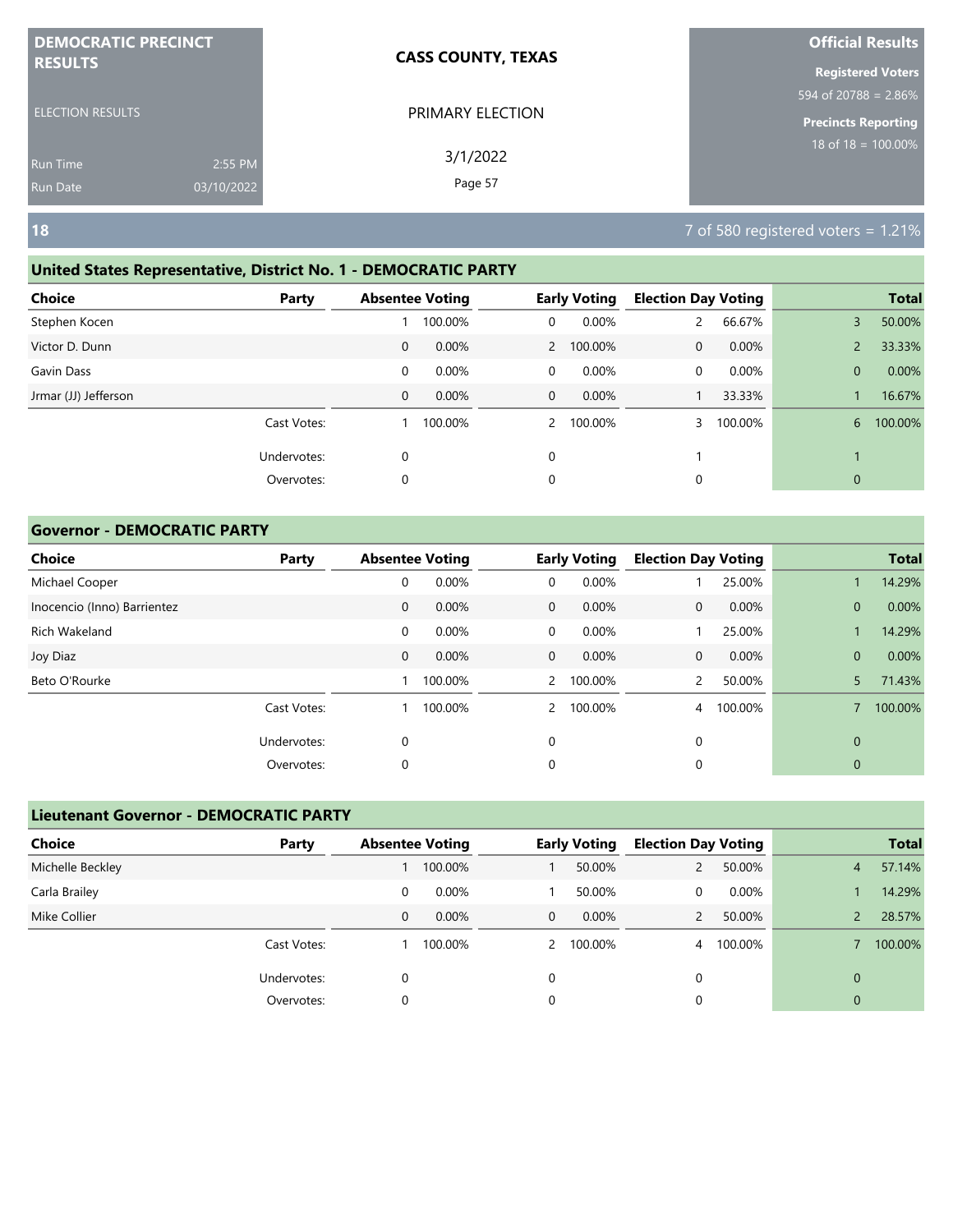| <b>DEMOCRATIC PRECINCT</b> |            | <b>CASS COUNTY, TEXAS</b> | <b>Official Results</b>    |
|----------------------------|------------|---------------------------|----------------------------|
| <b>RESULTS</b>             |            |                           | <b>Registered Voters</b>   |
|                            |            |                           | 594 of 20788 = $2.86\%$    |
| <b>ELECTION RESULTS</b>    |            | PRIMARY ELECTION          | <b>Precincts Reporting</b> |
| Run Time                   | 2:55 PM    | 3/1/2022                  | $18$ of 18 = 100.00%       |
| <b>Run Date</b>            | 03/10/2022 | Page 58                   |                            |

#### **Attorney General - DEMOCRATIC PARTY**

| <b>Choice</b>           | Party       |              | <b>Absentee Voting</b> |               | <b>Early Voting</b> | <b>Election Day Voting</b> |         |                | <b>Total</b> |
|-------------------------|-------------|--------------|------------------------|---------------|---------------------|----------------------------|---------|----------------|--------------|
| Joe Jaworski            |             | 0            | 0.00%                  | 0             | 0.00%               | 0                          | 0.00%   | $\mathbf{0}$   | 0.00%        |
| Mike Fields             |             |              | 100.00%                | $\mathbf{0}$  | 0.00%               | $\overline{2}$             | 50.00%  | 3              | 42.86%       |
| Lee Merritt             |             | 0            | 0.00%                  |               | 50.00%              |                            | 25.00%  | $\overline{2}$ | 28.57%       |
| Rochelle Mercedes Garza |             | $\mathbf{0}$ | 0.00%                  |               | 50.00%              |                            | 25.00%  | $\overline{2}$ | 28.57%       |
| S. "TBone" Raynor       |             | 0            | $0.00\%$               | $\mathbf 0$   | 0.00%               | 0                          | 0.00%   | $\mathbf{0}$   | 0.00%        |
|                         | Cast Votes: |              | 100.00%                | $\mathcal{P}$ | 100.00%             | 4                          | 100.00% |                | 100.00%      |
|                         | Undervotes: | 0            |                        | 0             |                     | 0                          |         | $\mathbf{0}$   |              |
|                         | Overvotes:  | 0            |                        | 0             |                     | 0                          |         | $\mathbf{0}$   |              |
|                         |             |              |                        |               |                     |                            |         |                |              |

#### **Comptroller of Public Accounts - DEMOCRATIC PARTY**

| <b>Choice</b>    | Party       | <b>Absentee Voting</b> |          |   | <b>Early Voting</b> | <b>Election Day Voting</b> |         |          | <b>Total</b> |
|------------------|-------------|------------------------|----------|---|---------------------|----------------------------|---------|----------|--------------|
| Janet T. Dudding |             |                        | 100.00%  | 0 | 0.00%               |                            | 25.00%  |          | 28.57%       |
| Angel Luis Vega  |             | 0                      | 0.00%    |   | 50.00%              |                            | 50.00%  |          | 42.86%       |
| Tim Mahoney      |             | 0                      | $0.00\%$ |   | 50.00%              |                            | 25.00%  |          | 28.57%       |
|                  | Cast Votes: |                        | 100.00%  |   | 2 100.00%           | $\overline{4}$             | 100.00% |          | 100.00%      |
|                  | Undervotes: | 0                      |          | 0 |                     | 0                          |         | $\Omega$ |              |
|                  | Overvotes:  | 0                      |          | 0 |                     | 0                          |         | 0        |              |

| <b>Choice</b>        | Party       | <b>Absentee Voting</b> |         |                | <b>Early Voting</b> | <b>Election Day Voting</b> |         |          | <b>Total</b> |
|----------------------|-------------|------------------------|---------|----------------|---------------------|----------------------------|---------|----------|--------------|
| Jay Kleberg          |             | 0                      | 0.00%   | 0              | 0.00%               |                            | 25.00%  |          | 14.29%       |
| Sandragrace Martinez |             | 0                      | 0.00%   |                | 50.00%              |                            | 25.00%  |          | 28.57%       |
| Jinny Suh            |             |                        | 100.00% | 0              | $0.00\%$            | 0                          | 0.00%   |          | 14.29%       |
| Michael Lange        |             | 0                      | 0.00%   |                | 50.00%              |                            | 50.00%  | 3        | 42.86%       |
|                      | Cast Votes: |                        | 100.00% | $\overline{2}$ | 100.00%             | 4                          | 100.00% |          | 100.00%      |
|                      | Undervotes: | $\Omega$               |         | 0              |                     | $\Omega$                   |         | $\Omega$ |              |
|                      | Overvotes:  | 0                      |         | 0              |                     | 0                          |         | 0        |              |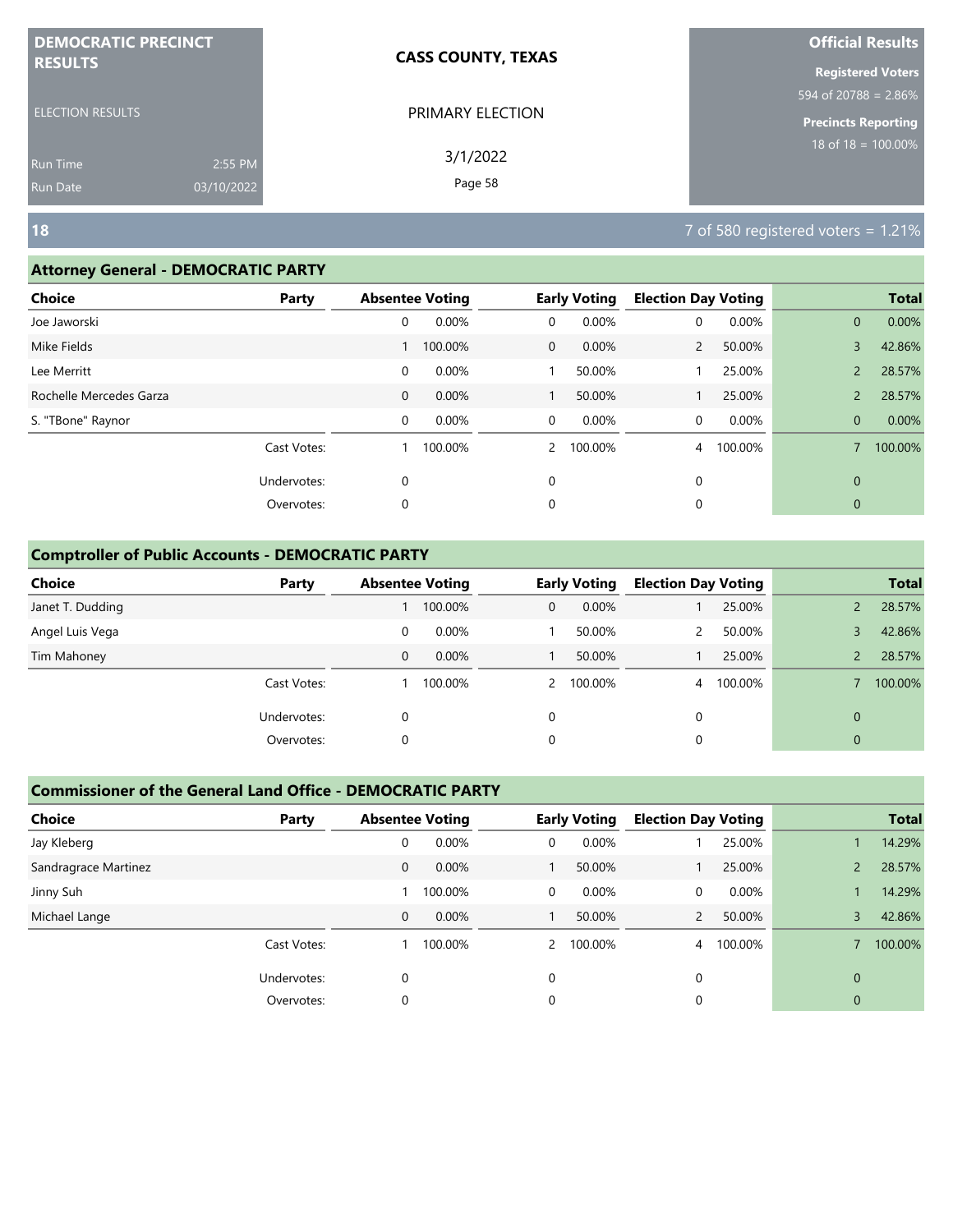| <b>DEMOCRATIC PRECINCT</b> |            | <b>CASS COUNTY, TEXAS</b> | <b>Official Results</b>          |
|----------------------------|------------|---------------------------|----------------------------------|
| <b>RESULTS</b>             |            |                           | <b>Registered Voters</b>         |
|                            |            |                           | $594 \text{ of } 20788 = 2.86\%$ |
| <b>ELECTION RESULTS</b>    |            | PRIMARY ELECTION          | <b>Precincts Reporting</b>       |
| <b>Run Time</b>            | 2:55 PM    | 3/1/2022                  | 18 of 18 = $100.00\%$            |
| <b>Run Date</b>            | 03/10/2022 | Page 59                   |                                  |

#### **Commissioner of Agriculture - DEMOCRATIC PARTY**

| <b>Choice</b><br>Party |   | <b>Absentee Voting</b> |   | <b>Early Voting</b> | <b>Election Day Voting</b> |         |                | <b>Total</b> |
|------------------------|---|------------------------|---|---------------------|----------------------------|---------|----------------|--------------|
| Ed Ireson              | 0 | $0.00\%$               |   | 50.00%              |                            | 50.00%  |                | 42.86%       |
| Susan Hays             |   | 100.00%                |   | 50.00%              |                            | 50.00%  | $\overline{4}$ | 57.14%       |
| Cast Votes:            |   | 100.00%                |   | 2 100.00%           | $\overline{4}$             | 100.00% |                | 100.00%      |
| Undervotes:            | 0 |                        | 0 |                     | 0                          |         | $\mathbf{0}$   |              |
| Overvotes:             | 0 |                        | 0 |                     | 0                          |         | $\mathbf{0}$   |              |

|               | <b>Railroad Commissioner - DEMOCRATIC PARTY</b> |                        |         |  |                     |                            |           |    |              |  |  |  |
|---------------|-------------------------------------------------|------------------------|---------|--|---------------------|----------------------------|-----------|----|--------------|--|--|--|
| <b>Choice</b> | Party                                           | <b>Absentee Voting</b> |         |  | <b>Early Voting</b> | <b>Election Day Voting</b> |           |    | <b>Total</b> |  |  |  |
| Luke Warford  |                                                 |                        | 100.00% |  | 2 100.00%           |                            | 3 100.00% | 6. | 100.00%      |  |  |  |
|               | Cast Votes:                                     |                        | 100.00% |  | 2 100.00%           |                            | 3 100.00% | 6. | 100.00%      |  |  |  |
|               | Undervotes:                                     |                        |         |  |                     |                            |           |    |              |  |  |  |
|               | Overvotes:                                      |                        |         |  |                     | 0                          |           |    |              |  |  |  |

#### **Justice, Supreme Court, Place 3 - DEMOCRATIC PARTY**

| <b>Choice</b> | Party       | <b>Absentee Voting</b> |  | Early Voting | <b>Election Day Voting</b> |         |   | <b>Total</b> |
|---------------|-------------|------------------------|--|--------------|----------------------------|---------|---|--------------|
| Erin A Nowell |             | 100.00%                |  | 2 100.00%    | 3                          | 100.00% | 6 | 100.00%      |
|               | Cast Votes: | 100.00%                |  | 2 100.00%    |                            | 100.00% | 6 | 100.00%      |
|               | Undervotes: |                        |  |              |                            |         |   |              |
|               | Overvotes:  |                        |  |              |                            |         |   |              |

| Choice         | Party       | <b>Absentee Voting</b> |         | <b>Early Voting</b> |           | <b>Election Day Voting</b> |         |    |         |  | <b>Total</b> |
|----------------|-------------|------------------------|---------|---------------------|-----------|----------------------------|---------|----|---------|--|--------------|
| Amanda Reichek |             |                        | 100.00% |                     | 2 100.00% |                            | 100.00% | 6. | 100.00% |  |              |
|                | Cast Votes: |                        | 100.00% |                     | 2 100.00% |                            | 100.00% | 6. | 100.00% |  |              |
|                | Undervotes: |                        |         |                     |           |                            |         |    |         |  |              |
|                | Overvotes:  |                        |         |                     |           |                            |         | 0  |         |  |              |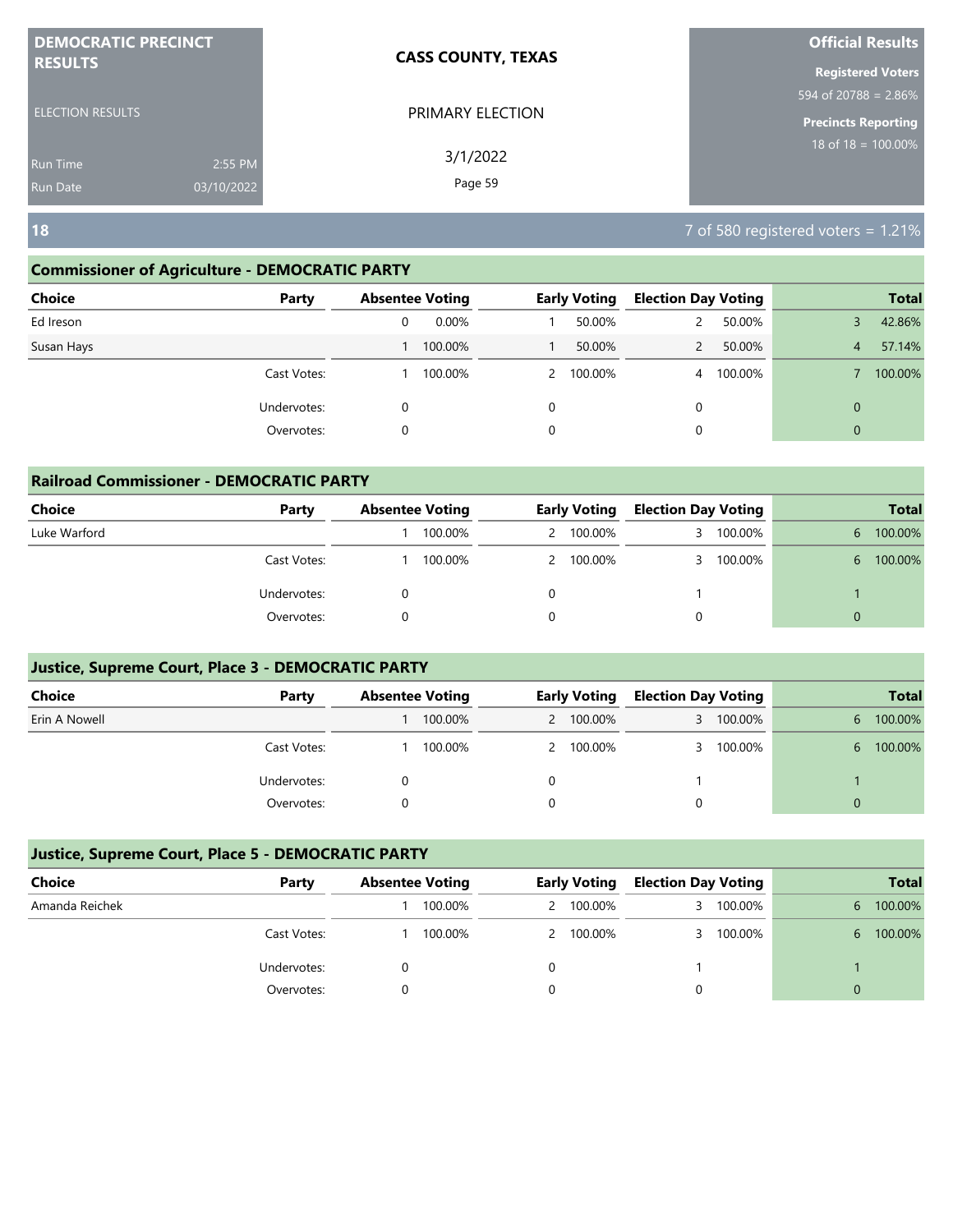| <b>DEMOCRATIC PRECINCT</b>    | <b>CASS COUNTY, TEXAS</b> | <b>Official Results</b>                     |
|-------------------------------|---------------------------|---------------------------------------------|
| <b>RESULTS</b>                |                           | <b>Registered Voters</b>                    |
|                               |                           | $594 \overline{\text{ of } 20788} = 2.86\%$ |
| <b>ELECTION RESULTS</b>       | PRIMARY ELECTION          | <b>Precincts Reporting</b>                  |
| 2:55 PM<br>Run Time           | 3/1/2022                  | $18$ of $18 = 100.00\%$                     |
| 03/10/2022<br><b>Run Date</b> | Page 60                   |                                             |

#### **Justice, Supreme Court, Place 9 - DEMOCRATIC PARTY**

| Choice          | Party       | <b>Absentee Voting</b> |   | <b>Early Voting</b> |   | <b>Election Day Voting</b> | <b>Total</b> |         |
|-----------------|-------------|------------------------|---|---------------------|---|----------------------------|--------------|---------|
| Julia Maldonado |             | 100.00%                |   | 2 100.00%           | 3 | 100.00%                    | 6            | 100.00% |
|                 | Cast Votes: | 100.00%                |   | 2 100.00%           | 3 | 100.00%                    | 6.           | 100.00% |
|                 | Undervotes: |                        |   |                     |   |                            |              |         |
|                 | Overvotes:  |                        | 0 |                     | 0 |                            | $\Omega$     |         |

#### **Judge, Court of Criminal Appeals, Place 5 - DEMOCRATIC PARTY**

| <b>Choice</b> | Party       | <b>Absentee Voting</b> |  | <b>Early Voting</b> |   | <b>Election Day Voting</b> | <b>Total</b> |         |
|---------------|-------------|------------------------|--|---------------------|---|----------------------------|--------------|---------|
| Dana Huffman  |             | 100.00%                |  | 2 100.00%           |   | 100.00%                    | 6            | 100.00% |
|               | Cast Votes: | 100.00%                |  | 2 100.00%           |   | 100.00%                    | 6.           | 100.00% |
|               | Undervotes: |                        |  |                     |   |                            |              |         |
|               | Overvotes:  |                        |  |                     | 0 |                            | $\Omega$     |         |

| Choice         | Party       | <b>Absentee Voting</b> |         | <b>Early Voting</b> |           | <b>Election Day Voting</b> |         | <b>Total</b> |         |
|----------------|-------------|------------------------|---------|---------------------|-----------|----------------------------|---------|--------------|---------|
| Robert Johnson |             |                        | 100.00% |                     | 2 100.00% | 3                          | 100.00% | 6.           | 100.00% |
|                | Cast Votes: |                        | 100.00% |                     | 2 100.00% |                            | 100.00% | 6.           | 100.00% |
|                | Undervotes: |                        |         |                     |           |                            |         |              |         |
|                | Overvotes:  |                        |         |                     |           | 0                          |         | $\Omega$     |         |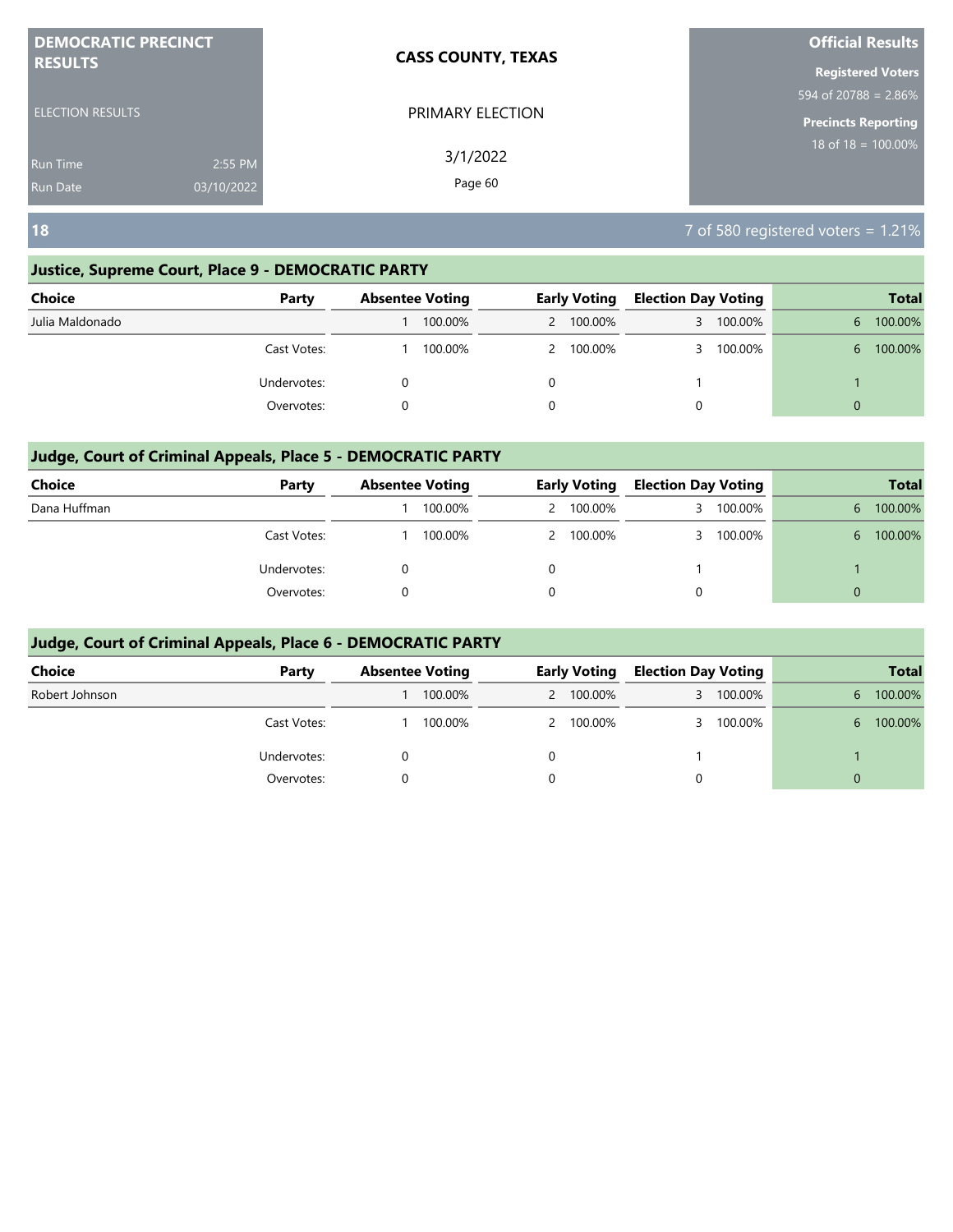| <b>DEMOCRATIC PRECINCT</b> |            | <b>CASS COUNTY, TEXAS</b> | <b>Official Results</b>        |
|----------------------------|------------|---------------------------|--------------------------------|
| <b>RESULTS</b>             |            |                           | <b>Registered Voters</b>       |
|                            |            |                           | 594 of 20788 = $2.86\%$        |
| <b>ELECTION RESULTS</b>    |            | PRIMARY ELECTION          | <b>Precincts Reporting</b>     |
| <b>Run Time</b>            | 2:55 PM    | 3/1/2022                  | $18 \text{ of } 18 = 100.00\%$ |
| Run Date                   | 03/10/2022 | Page 61                   |                                |

# **United States Representative, District No. 1 - DEMOCRATIC PARTY**

| <b>Choice</b>        | Party       | <b>Absentee Voting</b> |         |              | <b>Early Voting</b> | <b>Election Day Voting</b> |         |                | <b>Total</b> |
|----------------------|-------------|------------------------|---------|--------------|---------------------|----------------------------|---------|----------------|--------------|
| Stephen Kocen        |             |                        | 50.00%  | 0            | 0.00%               |                            | 33.33%  | $\overline{2}$ | 40.00%       |
| Victor D. Dunn       |             | 0                      | 0.00%   | $\mathbf{0}$ | $0.00\%$            |                            | 33.33%  |                | 20.00%       |
| Gavin Dass           |             | 0                      | 0.00%   | 0            | 0.00%               | 0                          | 0.00%   | $\mathbf{0}$   | 0.00%        |
| Jrmar (JJ) Jefferson |             |                        | 50.00%  | $\mathbf 0$  | $0.00\%$            |                            | 33.33%  | $\overline{2}$ | 40.00%       |
|                      | Cast Votes: | 2                      | 100.00% | 0            | 0.00%               |                            | 100.00% | 5              | 100.00%      |
|                      | Undervotes: | 0                      |         |              |                     | 0                          |         |                |              |
|                      | Overvotes:  | 0                      |         | 0            |                     | 0                          |         | $\mathbf{0}$   |              |

#### **Governor - DEMOCRATIC PARTY**

| <b>Choice</b>               | Party       | <b>Absentee Voting</b> |         |              | <b>Early Voting</b> | <b>Election Day Voting</b> |         |              | <b>Total</b> |
|-----------------------------|-------------|------------------------|---------|--------------|---------------------|----------------------------|---------|--------------|--------------|
| Michael Cooper              |             | 0                      | 0.00%   |              | 100.00%             | 0                          | 0.00%   |              | 16.67%       |
| Inocencio (Inno) Barrientez |             | $\mathbf 0$            | 0.00%   | $\mathbf{0}$ | 0.00%               | $\mathbf{0}$               | 0.00%   | $\mathbf{0}$ | 0.00%        |
| Rich Wakeland               |             | 0                      | 0.00%   | $\mathbf 0$  | 0.00%               | 0                          | 0.00%   | $\mathbf{0}$ | 0.00%        |
| Joy Diaz                    |             | $\mathbf 0$            | 0.00%   | $\mathbf{0}$ | $0.00\%$            |                            | 33.33%  |              | 16.67%       |
| Beto O'Rourke               |             | 2                      | 100.00% | $\mathbf 0$  | 0.00%               | $\overline{2}$             | 66.67%  | 4            | 66.67%       |
|                             | Cast Votes: | 2                      | 100.00% |              | 100.00%             |                            | 100.00% | 6            | 100.00%      |
|                             | Undervotes: | 0                      |         | 0            |                     | 0                          |         | $\mathbf 0$  |              |
|                             | Overvotes:  | 0                      |         | 0            |                     | 0                          |         | 0            |              |

| <b>Lieutenant Governor - DEMOCRATIC PARTY</b> |             |                        |           |   |                     |   |                            |                |              |
|-----------------------------------------------|-------------|------------------------|-----------|---|---------------------|---|----------------------------|----------------|--------------|
| Choice                                        | Party       | <b>Absentee Voting</b> |           |   | <b>Early Voting</b> |   | <b>Election Day Voting</b> |                | <b>Total</b> |
| Michelle Beckley                              |             | 0                      | 0.00%     | 0 | 0.00%               |   | 33.33%                     |                | 16.67%       |
| Carla Brailey                                 |             | 0                      | 0.00%     | 0 | $0.00\%$            |   | 33.33%                     |                | 16.67%       |
| Mike Collier                                  |             |                        | 2 100.00% |   | 100.00%             |   | 33.33%                     | $\overline{4}$ | 66.67%       |
|                                               | Cast Votes: | 2                      | 100.00%   |   | 100.00%             |   | 100.00%                    | 6.             | 100.00%      |
|                                               | Undervotes: | 0                      |           | 0 |                     | 0 |                            | $\mathbf{0}$   |              |
|                                               | Overvotes:  | 0                      |           | 0 |                     | 0 |                            | $\mathbf{0}$   |              |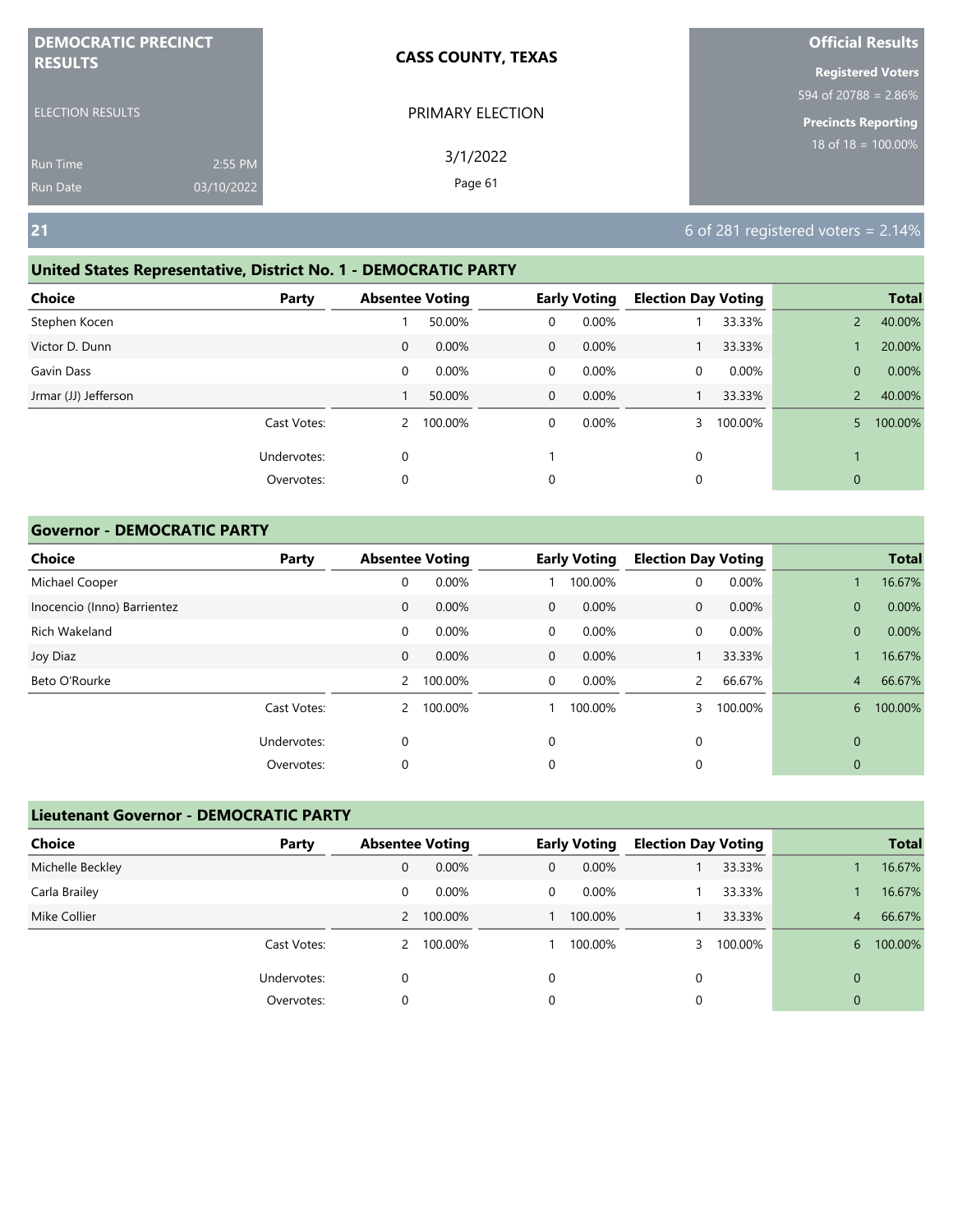| <b>DEMOCRATIC PRECINCT</b> |            | <b>CASS COUNTY, TEXAS</b> | <b>Official Results</b>    |
|----------------------------|------------|---------------------------|----------------------------|
| <b>RESULTS</b>             |            |                           | <b>Registered Voters</b>   |
|                            |            |                           | 594 of 20788 = 2.86%       |
| ELECTION RESULTS           |            | PRIMARY ELECTION          | <b>Precincts Reporting</b> |
| <b>Run Time</b>            | 2:55 PM    | 3/1/2022                  | $18$ of $18 = 100.00\%$    |
| <b>Run Date</b>            | 03/10/2022 | Page 62                   |                            |

#### **Attorney General - DEMOCRATIC PARTY**

| <b>Choice</b>           | Party       | <b>Absentee Voting</b> |         |              | <b>Early Voting</b> | <b>Election Day Voting</b> |         |                | <b>Total</b> |
|-------------------------|-------------|------------------------|---------|--------------|---------------------|----------------------------|---------|----------------|--------------|
| Joe Jaworski            |             | 0                      | 0.00%   | 0            | 0.00%               | 0                          | 0.00%   | $\mathbf{0}$   | 0.00%        |
| Mike Fields             |             |                        | 50.00%  | $\mathbf{0}$ | 0.00%               | 0                          | 0.00%   |                | 20.00%       |
| Lee Merritt             |             |                        | 50.00%  | 0            | 0.00%               |                            | 33.33%  | $\overline{2}$ | 40.00%       |
| Rochelle Mercedes Garza |             | $\mathbf{0}$           | 0.00%   | $\mathbf 0$  | 0.00%               | $\mathbf{2}$               | 66.67%  | $\overline{2}$ | 40.00%       |
| S. "TBone" Raynor       |             | 0                      | 0.00%   | $\mathbf 0$  | 0.00%               | 0                          | 0.00%   | $\mathbf{0}$   | 0.00%        |
|                         | Cast Votes: | $\overline{2}$         | 100.00% | $\mathbf 0$  | 0.00%               | 3                          | 100.00% | 5              | 100.00%      |
|                         | Undervotes: | 0                      |         |              |                     | 0                          |         |                |              |
|                         | Overvotes:  | 0                      |         | 0            |                     | 0                          |         | $\mathbf{0}$   |              |
|                         |             |                        |         |              |                     |                            |         |                |              |

#### **Comptroller of Public Accounts - DEMOCRATIC PARTY**

| <b>Choice</b>    | Party       | <b>Absentee Voting</b> |           |              | <b>Early Voting</b> | <b>Election Day Voting</b> |         |          | <b>Total</b> |
|------------------|-------------|------------------------|-----------|--------------|---------------------|----------------------------|---------|----------|--------------|
| Janet T. Dudding |             | 0                      | 0.00%     | $\mathbf{0}$ | 0.00%               |                            | 66.67%  |          | 40.00%       |
| Angel Luis Vega  |             | 0                      | 0.00%     | 0            | $0.00\%$            |                            | 33.33%  |          | 20.00%       |
| Tim Mahoney      |             |                        | 2 100.00% | $\mathbf 0$  | $0.00\%$            | $\overline{0}$             | 0.00%   |          | 40.00%       |
|                  | Cast Votes: | 2                      | 100.00%   | 0            | $0.00\%$            |                            | 100.00% |          | 100.00%      |
|                  | Undervotes: | 0                      |           |              |                     | 0                          |         |          |              |
|                  | Overvotes:  | 0                      |           | 0            |                     | 0                          |         | $\Omega$ |              |

| <b>Choice</b>        | Party       | <b>Absentee Voting</b> |           |              | <b>Early Voting</b> | <b>Election Day Voting</b> |         |                | <b>Total</b> |
|----------------------|-------------|------------------------|-----------|--------------|---------------------|----------------------------|---------|----------------|--------------|
| Jay Kleberg          |             | 0                      | 0.00%     | 0            | 0.00%               | 0                          | 0.00%   | $\overline{0}$ | 0.00%        |
| Sandragrace Martinez |             | $\mathbf{0}$           | 0.00%     | $\mathbf{0}$ | 0.00%               | $\mathbf{2}$               | 66.67%  |                | 40.00%       |
| Jinny Suh            |             | 0                      | 0.00%     | 0            | 0.00%               | 0                          | 0.00%   | $\overline{0}$ | 0.00%        |
| Michael Lange        |             |                        | 2 100.00% | $\mathbf{0}$ | 0.00%               |                            | 33.33%  | 3              | 60.00%       |
|                      | Cast Votes: | 2                      | 100.00%   | 0            | $0.00\%$            |                            | 100.00% | 5.             | 100.00%      |
|                      | Undervotes: | 0                      |           |              |                     | $\Omega$                   |         |                |              |
|                      | Overvotes:  | 0                      |           | 0            |                     | 0                          |         | 0              |              |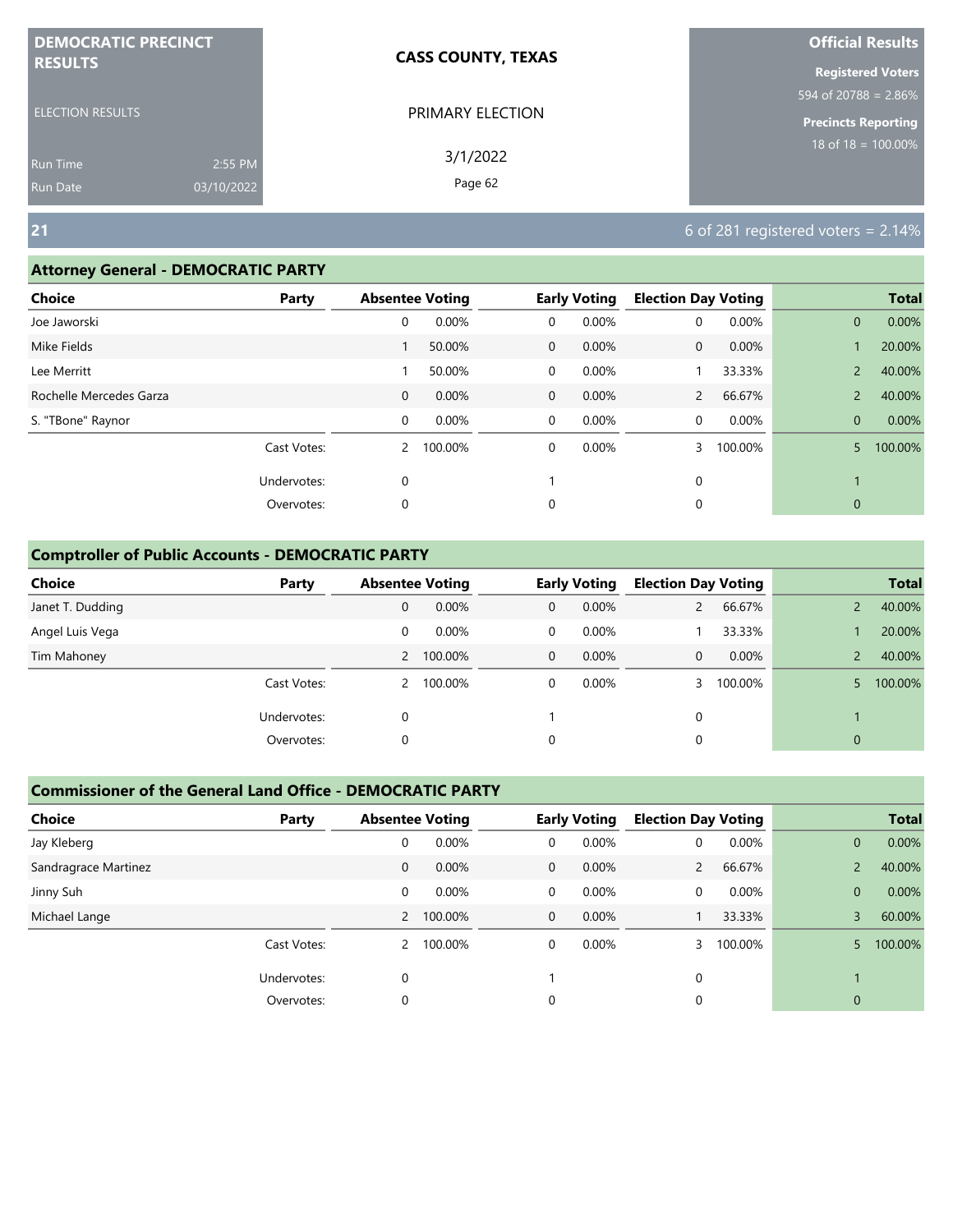| <b>DEMOCRATIC PRECINCT</b>    | <b>CASS COUNTY, TEXAS</b> | <b>Official Results</b>    |
|-------------------------------|---------------------------|----------------------------|
| <b>RESULTS</b>                |                           | <b>Registered Voters</b>   |
|                               |                           | 594 of 20788 = 2.86%       |
| <b>ELECTION RESULTS</b>       | PRIMARY ELECTION          | <b>Precincts Reporting</b> |
| 2:55 PM<br><b>Run Time</b>    | 3/1/2022                  | $18$ of $18 = 100.00\%$    |
| 03/10/2022<br><b>Run Date</b> | Page 63                   |                            |

#### **Commissioner of Agriculture - DEMOCRATIC PARTY**

| <b>Choice</b> | Party       |   | <b>Absentee Voting</b> |             | <b>Early Voting</b> | <b>Election Day Voting</b> |         |                | <b>Total</b> |
|---------------|-------------|---|------------------------|-------------|---------------------|----------------------------|---------|----------------|--------------|
| Ed Ireson     |             |   | 2 100.00%              | $\Omega$    | 0.00%               |                            | 66.67%  | $\overline{4}$ | 80.00%       |
| Susan Hays    |             | 0 | $0.00\%$               | $\mathbf 0$ | $0.00\%$            |                            | 33.33%  |                | 20.00%       |
|               | Cast Votes: |   | 2 100.00%              | 0           | 0.00%               |                            | 100.00% | 5.             | 100.00%      |
|               | Undervotes: | 0 |                        |             |                     | 0                          |         |                |              |
|               | Overvotes:  | 0 |                        | 0           |                     | 0                          |         | $\mathbf{0}$   |              |
|               |             |   |                        |             |                     |                            |         |                |              |

| <b>Railroad Commissioner - DEMOCRATIC PARTY</b> |             |   |                        |   |                     |                            |           |                |              |
|-------------------------------------------------|-------------|---|------------------------|---|---------------------|----------------------------|-----------|----------------|--------------|
| <b>Choice</b>                                   | Party       |   | <b>Absentee Voting</b> |   | <b>Early Voting</b> | <b>Election Day Voting</b> |           |                | <b>Total</b> |
| Luke Warford                                    |             |   | 100.00%                | 0 | $0.00\%$            |                            | 2 100.00% | $\overline{4}$ | 100.00%      |
|                                                 | Cast Votes: | 2 | 100.00%                |   | $0.00\%$            |                            | 2 100.00% | $\overline{4}$ | 100.00%      |
|                                                 | Undervotes: |   |                        |   |                     |                            |           |                |              |
|                                                 | Overvotes:  |   |                        |   |                     | 0                          |           |                |              |

#### **Justice, Supreme Court, Place 3 - DEMOCRATIC PARTY**

| <b>Choice</b> | Party       | <b>Absentee Voting</b> |           |   | <b>Early Voting</b> | <b>Election Day Voting</b> |           |   | <b>Total</b> |
|---------------|-------------|------------------------|-----------|---|---------------------|----------------------------|-----------|---|--------------|
| Erin A Nowell |             |                        | 2 100.00% | 0 | $0.00\%$            |                            | 2 100.00% | 4 | 100.00%      |
|               | Cast Votes: |                        | 2 100.00% |   | $0.00\%$            |                            | 2 100.00% | 4 | 100.00%      |
|               | Undervotes: |                        |           |   |                     |                            |           |   |              |
|               | Overvotes:  |                        |           |   |                     |                            |           | 0 |              |

| Choice         | Party       | <b>Absentee Voting</b> |           |   | <b>Early Voting</b> | <b>Election Day Voting</b> |         |   | <b>Total</b> |
|----------------|-------------|------------------------|-----------|---|---------------------|----------------------------|---------|---|--------------|
| Amanda Reichek |             |                        | 100.00%   | 0 | 0.00%               |                            | 100.00% |   | 100.00%      |
|                | Cast Votes: |                        | 2 100.00% |   | $0.00\%$            |                            | 100.00% |   | 100.00%      |
|                | Undervotes: |                        |           |   |                     |                            |         |   |              |
|                | Overvotes:  |                        |           |   |                     |                            |         | 0 |              |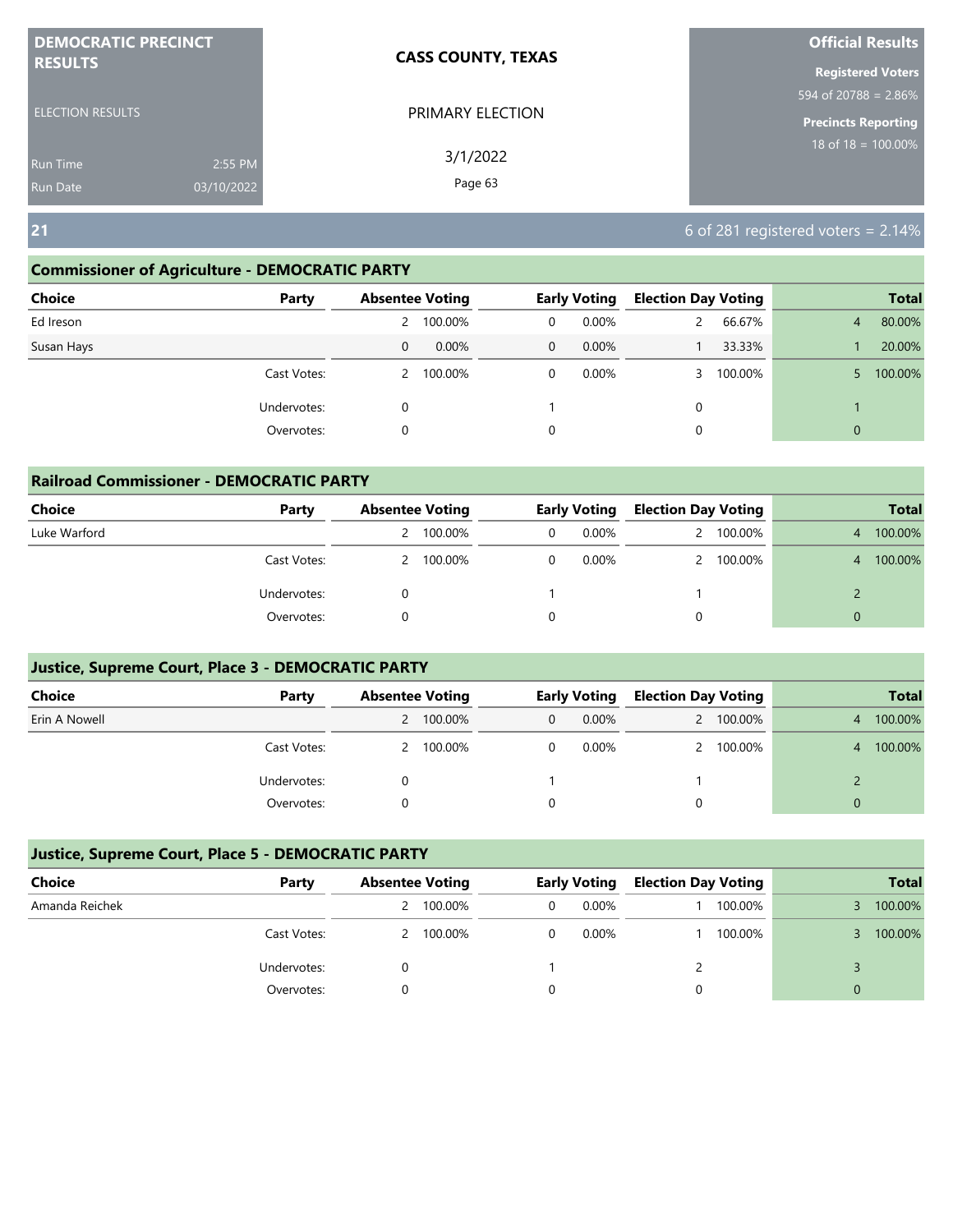| <b>DEMOCRATIC PRECINCT</b>    | <b>CASS COUNTY, TEXAS</b> | <b>Official Results</b>    |
|-------------------------------|---------------------------|----------------------------|
| <b>RESULTS</b>                |                           | <b>Registered Voters</b>   |
|                               |                           | 594 of 20788 = $2.86\%$    |
| <b>ELECTION RESULTS</b>       | PRIMARY ELECTION          | <b>Precincts Reporting</b> |
| 2:55 PM<br><b>Run Time</b>    | 3/1/2022                  | $18$ of 18 = 100.00%       |
| 03/10/2022<br><b>Run Date</b> | Page 64                   |                            |

#### **Justice, Supreme Court, Place 9 - DEMOCRATIC PARTY**

| <b>Choice</b>   | Party       | <b>Absentee Voting</b> |              | <b>Early Voting</b> | <b>Election Day Voting</b> |         |          | <b>Total</b> |
|-----------------|-------------|------------------------|--------------|---------------------|----------------------------|---------|----------|--------------|
| Julia Maldonado |             | 2 100.00%              | $\mathbf{0}$ | $0.00\%$            |                            | 100.00% |          | 100.00%      |
|                 | Cast Votes: | 2 100.00%              | 0            | $0.00\%$            |                            | 100.00% |          | 100.00%      |
|                 | Undervotes: |                        |              |                     |                            |         |          |              |
|                 | Overvotes:  |                        | 0            |                     | 0                          |         | $\Omega$ |              |

#### **Judge, Court of Criminal Appeals, Place 5 - DEMOCRATIC PARTY**

| <b>Choice</b> | Party       | <b>Absentee Voting</b> | <b>Early Voting</b> | <b>Election Day Voting</b> |         |          | <b>Total</b> |
|---------------|-------------|------------------------|---------------------|----------------------------|---------|----------|--------------|
| Dana Huffman  |             | 100.00%                | $0.00\%$            |                            | 100.00% |          | 100.00%      |
|               | Cast Votes: | 2 100.00%              | 0.00%               |                            | 100.00% |          | 100.00%      |
|               | Undervotes: |                        |                     |                            |         |          |              |
|               | Overvotes:  |                        |                     | 0                          |         | $\Omega$ |              |

| Choice         | Party       | <b>Absentee Voting</b> |   | <b>Early Voting</b> | <b>Election Day Voting</b> |         |          | <b>Total</b> |
|----------------|-------------|------------------------|---|---------------------|----------------------------|---------|----------|--------------|
| Robert Johnson |             | 2 100.00%              | 0 | 0.00%               |                            | 100.00% |          | 100.00%      |
|                | Cast Votes: | 2 100.00%              |   | 0.00%               |                            | 100.00% |          | 100.00%      |
|                | Undervotes: |                        |   |                     |                            |         |          |              |
|                | Overvotes:  |                        |   |                     |                            |         | $\Omega$ |              |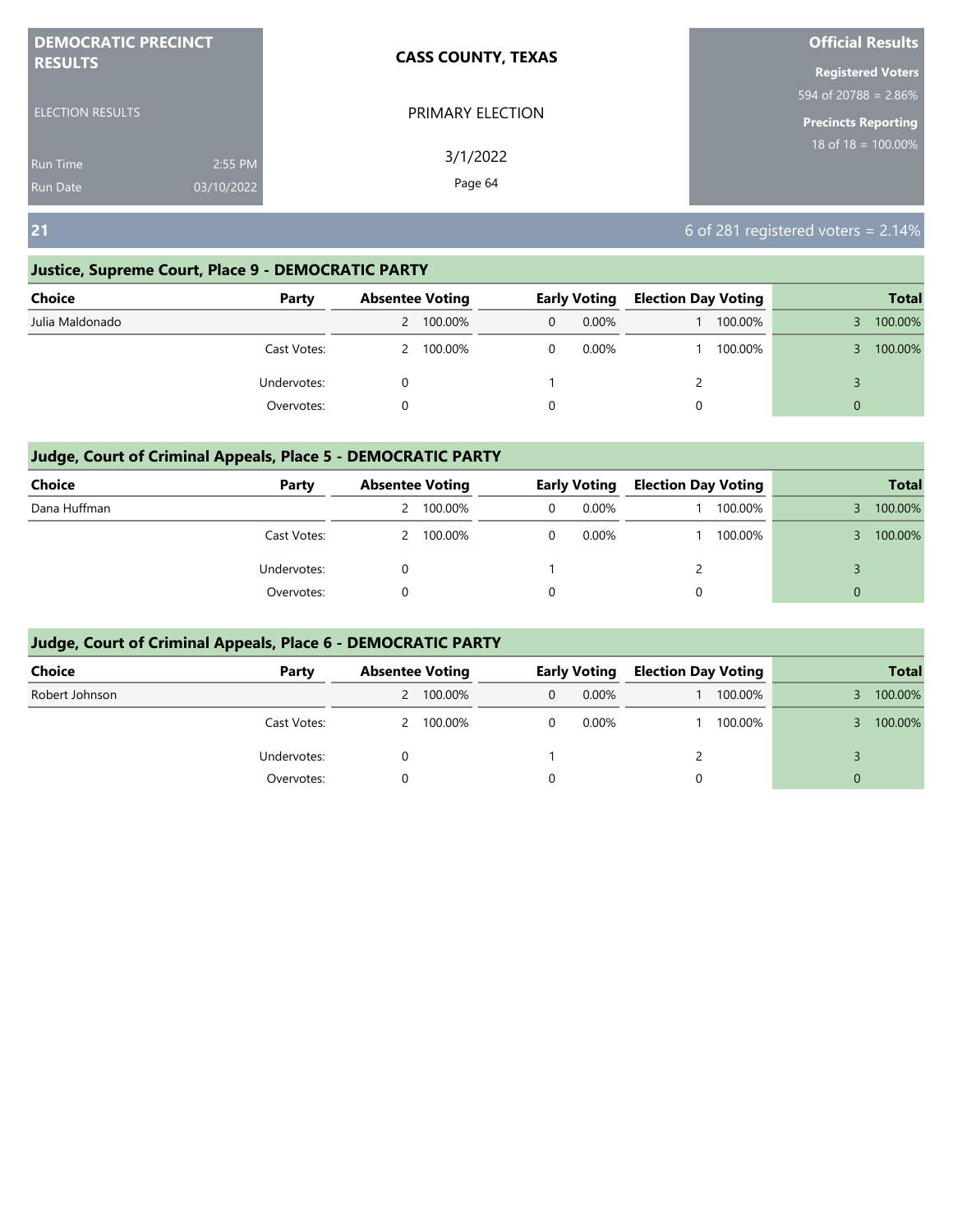| <b>DEMOCRATIC PRECINCT</b>                |                       | <b>CASS COUNTY, TEXAS</b> | <b>Official Results</b>                             |
|-------------------------------------------|-----------------------|---------------------------|-----------------------------------------------------|
| <b>RESULTS</b><br><b>ELECTION RESULTS</b> |                       | PRIMARY ELECTION          | <b>Registered Voters</b><br>594 of 20788 = $2.86\%$ |
| <b>Run Time</b><br>Run Date               | 2:55 PM<br>03/10/2022 | 3/1/2022<br>Page 65       | <b>Precincts Reporting</b><br>$18$ of 18 = 100.00%  |
| <b>19</b>                                 |                       |                           | 11 of 566 registered voters = $1.94\%$              |

#### **United States Representative, District No. 1 - DEMOCRATIC PARTY**

| Choice               | Party       | <b>Absentee Voting</b> |         |                | <b>Early Voting</b> | <b>Election Day Voting</b> |         |                | <b>Total</b> |
|----------------------|-------------|------------------------|---------|----------------|---------------------|----------------------------|---------|----------------|--------------|
| Stephen Kocen        |             | 3                      | 75.00%  |                | 25.00%              |                            | 33.33%  | 5              | 45.45%       |
| Victor D. Dunn       |             | $\mathbf 0$            | 0.00%   |                | 25.00%              |                            | 33.33%  | $\overline{2}$ | 18.18%       |
| Gavin Dass           |             | 0                      | 0.00%   | 0              | 0.00%               | 0                          | 0.00%   | $\mathbf{0}$   | 0.00%        |
| Jrmar (JJ) Jefferson |             |                        | 25.00%  | 2              | 50.00%              |                            | 33.33%  | $\overline{4}$ | 36.36%       |
|                      | Cast Votes: | $\overline{4}$         | 100.00% | $\overline{4}$ | 100.00%             |                            | 100.00% | 11             | 100.00%      |
|                      | Undervotes: | 0                      |         | 0              |                     | 0                          |         | $\mathbf{0}$   |              |
|                      | Overvotes:  | $\mathbf 0$            |         | 0              |                     | 0                          |         | $\mathbf{0}$   |              |
|                      |             |                        |         |                |                     |                            |         |                |              |

#### **Governor - DEMOCRATIC PARTY**

| <b>Choice</b>               | Party       | <b>Absentee Voting</b> |         |              | <b>Early Voting</b> | <b>Election Day Voting</b> |         |                | <b>Total</b> |
|-----------------------------|-------------|------------------------|---------|--------------|---------------------|----------------------------|---------|----------------|--------------|
| Michael Cooper              |             |                        | 25.00%  | 0            | 0.00%               | 0                          | 0.00%   |                | 9.09%        |
| Inocencio (Inno) Barrientez |             | $\mathbf 0$            | 0.00%   | $\mathbf{0}$ | $0.00\%$            | $\mathbf{0}$               | 0.00%   | $\mathbf{0}$   | 0.00%        |
| Rich Wakeland               |             | 0                      | 0.00%   | $\mathbf 0$  | 0.00%               | 0                          | 0.00%   | $\mathbf{0}$   | 0.00%        |
| Joy Diaz                    |             | $\mathbf 0$            | 0.00%   |              | 25.00%              |                            | 33.33%  | $\overline{2}$ | 18.18%       |
| Beto O'Rourke               |             | 3                      | 75.00%  | 3            | 75.00%              | 2                          | 66.67%  | 8              | 72.73%       |
|                             | Cast Votes: | 4                      | 100.00% | 4            | 100.00%             | 3                          | 100.00% | 11             | 100.00%      |
|                             | Undervotes: | 0                      |         | $\mathbf 0$  |                     | 0                          |         | $\mathbf 0$    |              |
|                             | Overvotes:  | 0                      |         | 0            |                     | 0                          |         | 0              |              |

|                  | <b>Lieutenant Governor - DEMOCRATIC PARTY</b> |                        |         |                |                     |                            |          |              |              |  |  |  |
|------------------|-----------------------------------------------|------------------------|---------|----------------|---------------------|----------------------------|----------|--------------|--------------|--|--|--|
| Choice           | Party                                         | <b>Absentee Voting</b> |         |                | <b>Early Voting</b> | <b>Election Day Voting</b> |          |              | <b>Total</b> |  |  |  |
| Michelle Beckley |                                               |                        | 25.00%  |                | 25.00%              | 0                          | $0.00\%$ |              | 18.18%       |  |  |  |
| Carla Brailey    |                                               | 0                      | 0.00%   | 3              | 75.00%              | $\mathbf{2}$               | 66.67%   | 5.           | 45.45%       |  |  |  |
| Mike Collier     |                                               | 3                      | 75.00%  | $\mathbf 0$    | $0.00\%$            |                            | 33.33%   | 4            | 36.36%       |  |  |  |
|                  | Cast Votes:                                   | 4                      | 100.00% | $\overline{4}$ | 100.00%             |                            | 100.00%  | 11           | 100.00%      |  |  |  |
|                  | Undervotes:                                   | 0                      |         | 0              |                     | 0                          |          | $\mathbf{0}$ |              |  |  |  |
|                  | Overvotes:                                    | 0                      |         | 0              |                     | 0                          |          | $\mathbf{0}$ |              |  |  |  |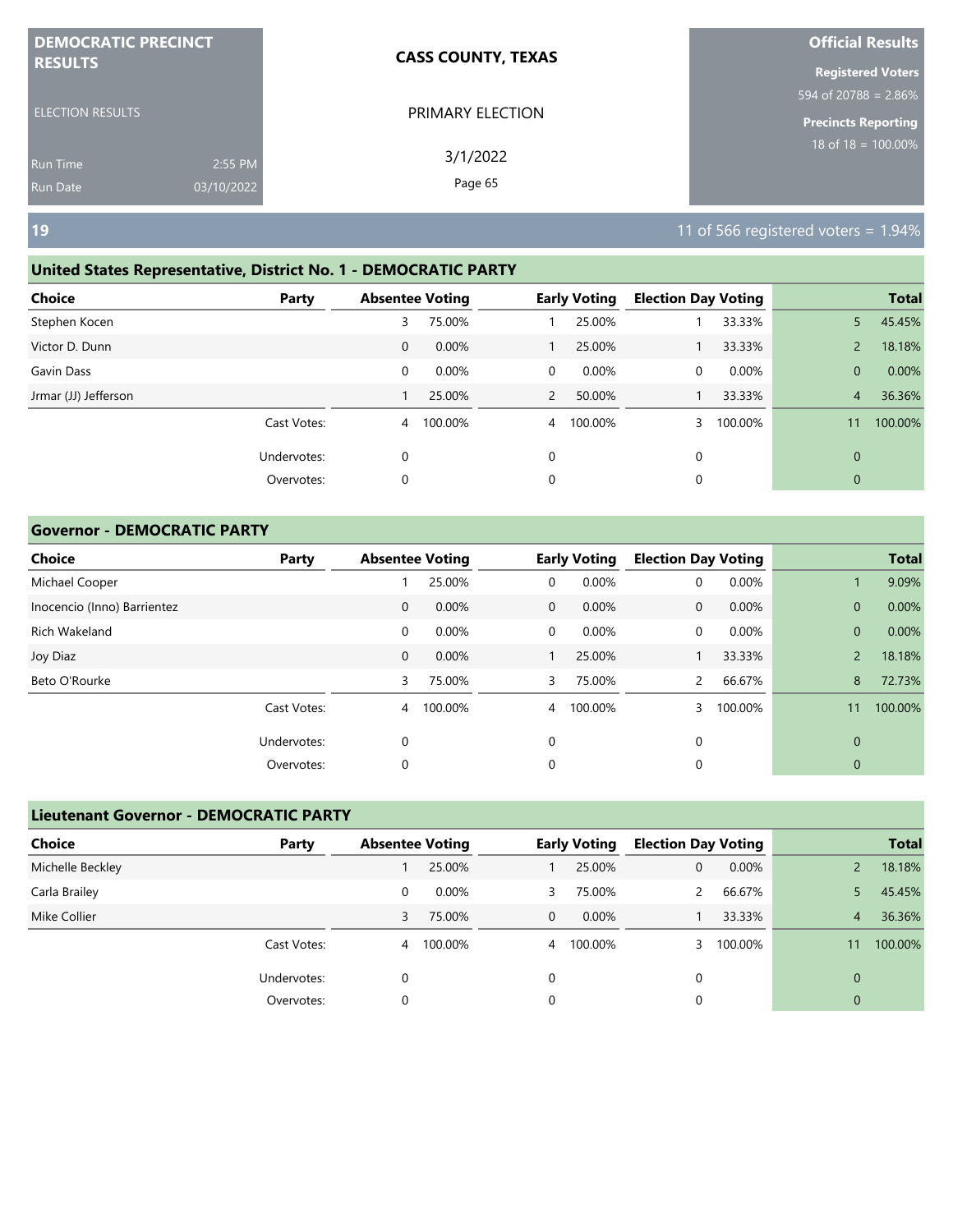| <b>DEMOCRATIC PRECINCT</b>                |                       | <b>CASS COUNTY, TEXAS</b> | <b>Official Results</b>                             |
|-------------------------------------------|-----------------------|---------------------------|-----------------------------------------------------|
| <b>RESULTS</b><br><b>ELECTION RESULTS</b> |                       | PRIMARY ELECTION          | <b>Registered Voters</b><br>594 of 20788 = $2.86\%$ |
| <b>Run Time</b><br><b>Run Date</b>        | 2:55 PM<br>03/10/2022 | 3/1/2022<br>Page 66       | Precincts Reporting<br>$18$ of $18 = 100.00\%$      |
| <b>19</b>                                 |                       |                           | 11 of 566 registered voters = $1.94\%$              |

#### **Attorney General - DEMOCRATIC PARTY**

| Choice                  | <b>Party</b> | <b>Absentee Voting</b> |         |                | <b>Early Voting</b> | <b>Election Day Voting</b> |         |                | <b>Total</b> |
|-------------------------|--------------|------------------------|---------|----------------|---------------------|----------------------------|---------|----------------|--------------|
| Joe Jaworski            |              |                        | 25.00%  | 0              | 0.00%               | 0                          | 0.00%   |                | 9.09%        |
| Mike Fields             |              | $\mathbf 0$            | 0.00%   |                | 25.00%              |                            | 33.33%  | $\overline{2}$ | 18.18%       |
| Lee Merritt             |              | 2                      | 50.00%  |                | 25.00%              | 0                          | 0.00%   | 3              | 27.27%       |
| Rochelle Mercedes Garza |              |                        | 25.00%  |                | 25.00%              |                            | 33.33%  | 3              | 27.27%       |
| S. "TBone" Raynor       |              | 0                      | 0.00%   |                | 25.00%              |                            | 33.33%  | $\overline{2}$ | 18.18%       |
|                         | Cast Votes:  | 4                      | 100.00% | $\overline{4}$ | 100.00%             | 3                          | 100.00% | 11             | 100.00%      |
|                         | Undervotes:  | $\mathbf 0$            |         | 0              |                     | 0                          |         | $\Omega$       |              |
|                         | Overvotes:   | 0                      |         | 0              |                     | 0                          |         | $\mathbf{0}$   |              |
|                         |              |                        |         |                |                     |                            |         |                |              |

#### **Comptroller of Public Accounts - DEMOCRATIC PARTY**

| <b>Choice</b>    | Party       | <b>Absentee Voting</b> |         |          | <b>Early Voting</b> | <b>Election Day Voting</b> |         |                | <b>Total</b> |
|------------------|-------------|------------------------|---------|----------|---------------------|----------------------------|---------|----------------|--------------|
| Janet T. Dudding |             |                        | 25.00%  | 2        | 50.00%              |                            | 33.33%  | 4              | 36.36%       |
| Angel Luis Vega  |             |                        | 25.00%  |          | 25.00%              |                            | 66.67%  | $\overline{4}$ | 36.36%       |
| Tim Mahoney      |             | 2                      | 50.00%  |          | 25.00%              | 0                          | 0.00%   |                | 27.27%       |
|                  | Cast Votes: | $\overline{4}$         | 100.00% |          | 4 100.00%           |                            | 100.00% | 11             | 100.00%      |
|                  | Undervotes: | 0                      |         | $\Omega$ |                     | 0                          |         | $\mathbf{0}$   |              |
|                  | Overvotes:  | 0                      |         | 0        |                     | 0                          |         | $\mathbf{0}$   |              |

| <b>Choice</b>        | Party       | <b>Absentee Voting</b> |          |                | <b>Early Voting</b> | <b>Election Day Voting</b> |         |                | <b>Total</b> |
|----------------------|-------------|------------------------|----------|----------------|---------------------|----------------------------|---------|----------------|--------------|
| Jay Kleberg          |             | 2                      | 50.00%   |                | 25.00%              | 0                          | 0.00%   | 3              | 27.27%       |
| Sandragrace Martinez |             | 0                      | $0.00\%$ | $\mathbf{0}$   | $0.00\%$            | $\overline{2}$             | 66.67%  | $\overline{2}$ | 18.18%       |
| Jinny Suh            |             |                        | 25.00%   | 3              | 75.00%              |                            | 33.33%  | 5              | 45.45%       |
| Michael Lange        |             |                        | 25.00%   | $\mathbf{0}$   | 0.00%               | 0                          | 0.00%   |                | 9.09%        |
|                      | Cast Votes: | $\overline{4}$         | 100.00%  | $\overline{4}$ | 100.00%             |                            | 100.00% | 11             | 100.00%      |
|                      | Undervotes: | 0                      |          | $\Omega$       |                     | $\Omega$                   |         | $\Omega$       |              |
|                      | Overvotes:  | 0                      |          | 0              |                     |                            |         | 0              |              |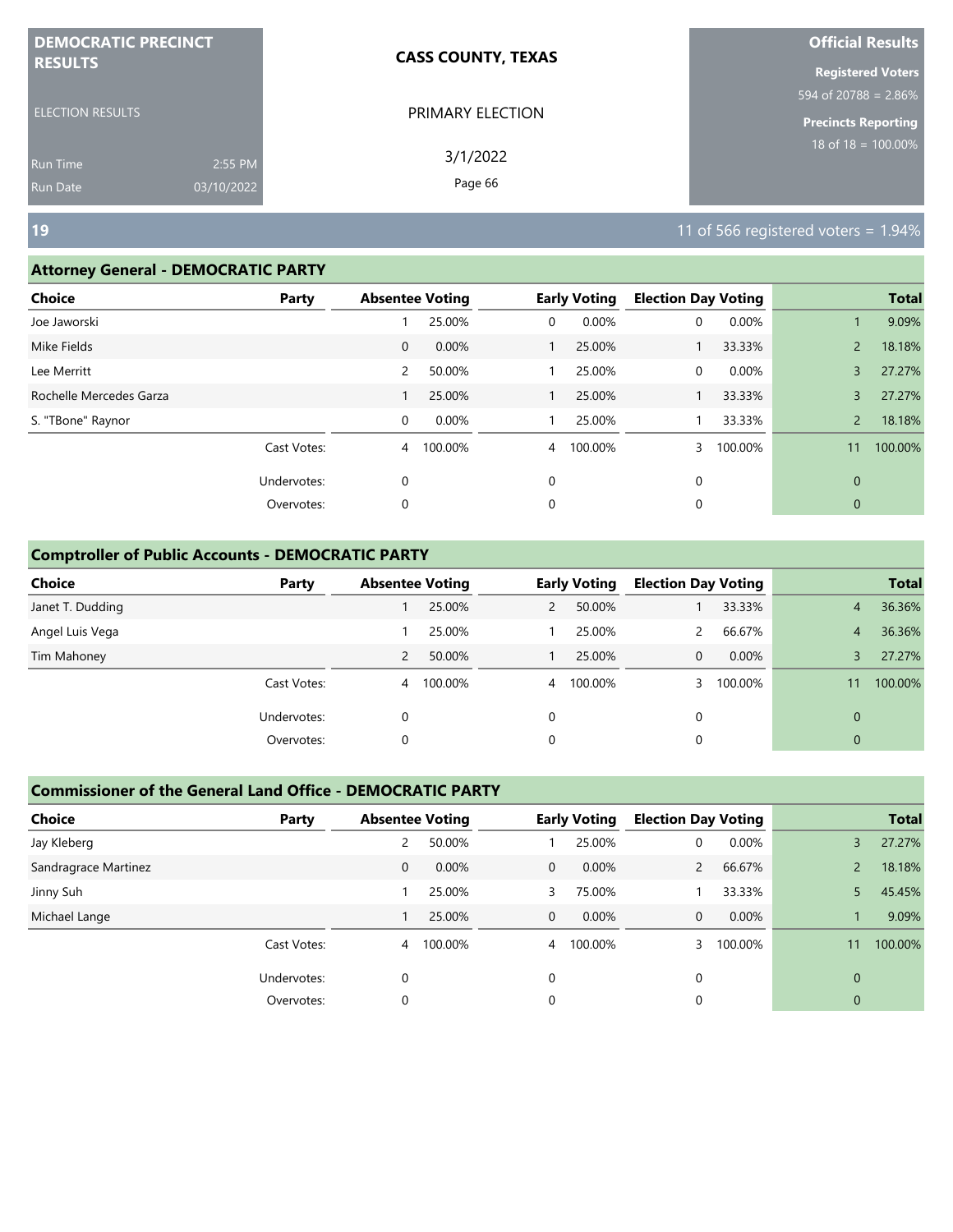| <b>DEMOCRATIC PRECINCT</b><br><b>RESULTS</b> |            | <b>CASS COUNTY, TEXAS</b> | <b>Official Results</b>    |
|----------------------------------------------|------------|---------------------------|----------------------------|
|                                              |            |                           | <b>Registered Voters</b>   |
|                                              |            |                           | 594 of 20788 = 2.86%       |
| <b>ELECTION RESULTS</b>                      |            | PRIMARY ELECTION          | <b>Precincts Reporting</b> |
| <b>Run Time</b>                              | 2:55 PM    | 3/1/2022                  | 18 of 18 = $100.00\%$      |
| <b>Run Date</b>                              | 03/10/2022 | Page 67                   |                            |

**19** 11 of 566 registered voters = 1.94%

#### **Commissioner of Agriculture - DEMOCRATIC PARTY**

| <b>Choice</b> | Party       |                | <b>Absentee Voting</b> |          | <b>Early Voting</b> | <b>Election Day Voting</b> |         |              | <b>Total</b> |
|---------------|-------------|----------------|------------------------|----------|---------------------|----------------------------|---------|--------------|--------------|
| Ed Ireson     |             | 0              | $0.00\%$               |          | 25.00%              |                            | 33.33%  |              | 18.18%       |
| Susan Hays    |             |                | 4 100.00%              | 3        | 75.00%              |                            | 66.67%  | 9            | 81.82%       |
|               | Cast Votes: | $\overline{4}$ | 100.00%                |          | 4 100.00%           |                            | 100.00% | 11           | 100.00%      |
|               | Undervotes: | 0              |                        | $\Omega$ |                     | 0                          |         | $\mathbf{0}$ |              |
|               | Overvotes:  | 0              |                        | 0        |                     | 0                          |         | $\mathbf{0}$ |              |
|               |             |                |                        |          |                     |                            |         |              |              |

| <b>Railroad Commissioner - DEMOCRATIC PARTY</b> |             |   |                        |   |                     |                            |           |          |              |  |
|-------------------------------------------------|-------------|---|------------------------|---|---------------------|----------------------------|-----------|----------|--------------|--|
| <b>Choice</b>                                   | Party       |   | <b>Absentee Voting</b> |   | <b>Early Voting</b> | <b>Election Day Voting</b> |           |          | <b>Total</b> |  |
| Luke Warford                                    |             | 4 | 100.00%                | 4 | 100.00%             | 3                          | 100.00%   | 11       | 100.00%      |  |
|                                                 | Cast Votes: | 4 | 100.00%                | 4 | 100.00%             |                            | 3 100.00% | 11       | 100.00%      |  |
|                                                 | Undervotes: | 0 |                        |   |                     |                            |           | $\Omega$ |              |  |
|                                                 | Overvotes:  |   |                        |   |                     |                            |           | $\Omega$ |              |  |

#### **Justice, Supreme Court, Place 3 - DEMOCRATIC PARTY**

| <b>Choice</b> | Party       | <b>Absentee Voting</b> |         | <b>Early Voting</b> |           | <b>Election Day Voting</b> |         |    | <b>Total</b> |
|---------------|-------------|------------------------|---------|---------------------|-----------|----------------------------|---------|----|--------------|
| Erin A Nowell |             | 4                      | 100.00% |                     | 4 100.00% | 3                          | 100.00% |    | 100.00%      |
|               | Cast Votes: | 4                      | 100.00% |                     | 4 100.00% | 3                          | 100.00% | 11 | 100.00%      |
|               | Undervotes: |                        |         |                     |           |                            |         |    |              |
|               | Overvotes:  |                        |         |                     |           |                            |         |    |              |

| Choice         | Party       | <b>Absentee Voting</b> | <b>Early Voting</b> |  | <b>Election Day Voting</b> |    | <b>Total</b> |
|----------------|-------------|------------------------|---------------------|--|----------------------------|----|--------------|
| Amanda Reichek |             | 100.00%<br>4           | 4 100.00%           |  | 100.00%                    | 11 | 100.00%      |
|                | Cast Votes: | 100.00%<br>4           | 4 100.00%           |  | 100.00%                    |    | 100.00%      |
|                | Undervotes: |                        |                     |  |                            |    |              |
|                | Overvotes:  |                        |                     |  |                            | 0  |              |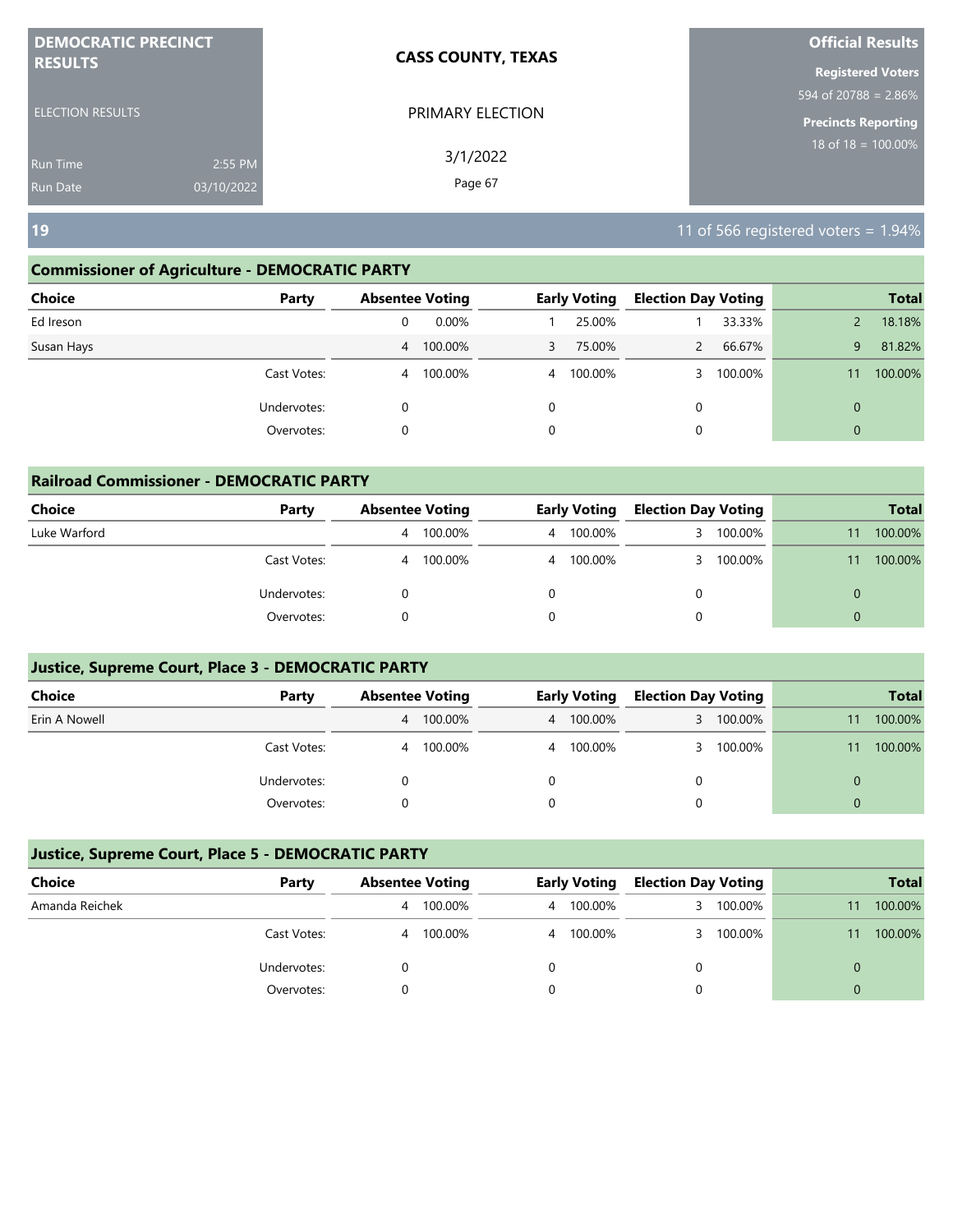| <b>DEMOCRATIC PRECINCT</b> | <b>CASS COUNTY, TEXAS</b> |                                             |
|----------------------------|---------------------------|---------------------------------------------|
| <b>RESULTS</b>             |                           | <b>Registered Voters</b>                    |
|                            |                           | $594 \overline{\text{ of } 20788} = 2.86\%$ |
| <b>ELECTION RESULTS</b>    | PRIMARY ELECTION          | <b>Precincts Reporting</b>                  |
| 2:55 PM<br>Run Time        | 3/1/2022                  | 18 of $18 = 100.00\%$                       |
| 03/10/2022<br>Run Date     | Page 68                   |                                             |

**19** 11 of 566 registered voters = 1.94%

#### **Justice, Supreme Court, Place 9 - DEMOCRATIC PARTY**

| <b>Choice</b>   | Party       | <b>Absentee Voting</b> |         | <b>Early Voting</b> |           | <b>Election Day Voting</b> |         |          | <b>Total</b> |
|-----------------|-------------|------------------------|---------|---------------------|-----------|----------------------------|---------|----------|--------------|
| Julia Maldonado |             | 4                      | 100.00% |                     | 4 100.00% | 3.                         | 100.00% |          | 100.00%      |
|                 | Cast Votes: | 4                      | 100.00% |                     | 4 100.00% | 3                          | 100.00% | 11       | 100.00%      |
|                 | Undervotes: |                        |         |                     |           | 0                          |         | 0        |              |
|                 | Overvotes:  |                        |         |                     |           | 0                          |         | $\Omega$ |              |

#### **Judge, Court of Criminal Appeals, Place 5 - DEMOCRATIC PARTY**

| <b>Choice</b> | Party       |   | <b>Absentee Voting</b> |  | <b>Early Voting</b> |   | <b>Election Day Voting</b> | <b>Total</b> |         |
|---------------|-------------|---|------------------------|--|---------------------|---|----------------------------|--------------|---------|
| Dana Huffman  |             | 4 | 100.00%                |  | 4 100.00%           |   | 100.00%                    | 11           | 100.00% |
|               | Cast Votes: | 4 | 100.00%                |  | 4 100.00%           |   | 100.00%                    |              | 100.00% |
|               | Undervotes: |   |                        |  |                     | 0 |                            | $\Omega$     |         |
|               | Overvotes:  |   |                        |  |                     | 0 |                            | $\Omega$     |         |

| Choice         | Party       | <b>Absentee Voting</b>    | <b>Early Voting</b> | <b>Election Day Voting</b> | <b>Total</b>  |
|----------------|-------------|---------------------------|---------------------|----------------------------|---------------|
| Robert Johnson |             | 100.00%<br>$\overline{4}$ | 4 100.00%           | 100.00%<br>3               | 100.00%<br>11 |
|                | Cast Votes: | 100.00%<br>4              | 4 100.00%           | 100.00%                    | 100.00%<br>11 |
|                | Undervotes: |                           |                     | 0                          | 0             |
|                | Overvotes:  |                           |                     | 0                          | $\Omega$      |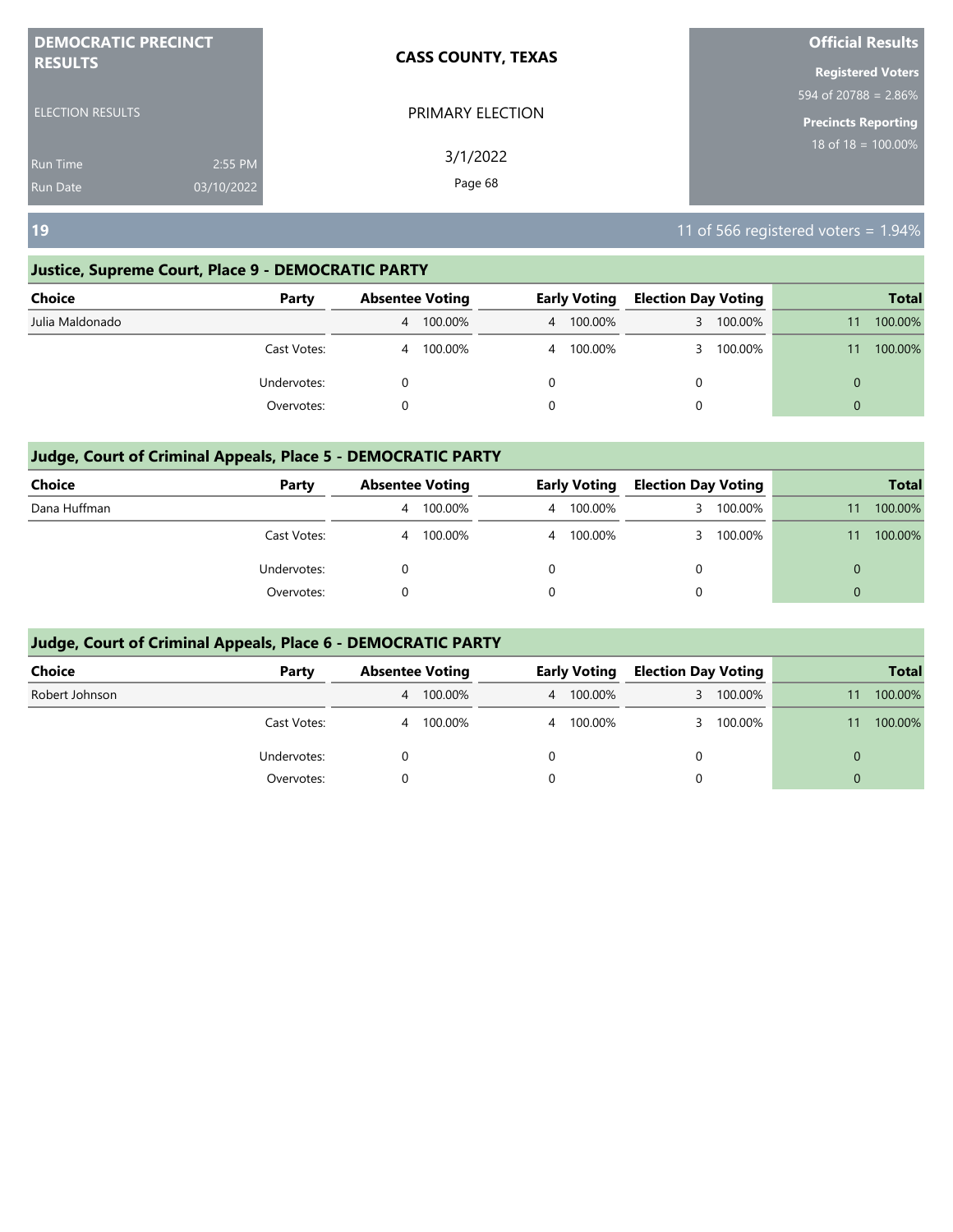| <b>DEMOCRATIC PRECINCT</b><br><b>RESULTS</b> |            | <b>CASS COUNTY, TEXAS</b> | <b>Official Results</b>    |
|----------------------------------------------|------------|---------------------------|----------------------------|
|                                              |            |                           | <b>Registered Voters</b>   |
|                                              |            |                           | 594 of 20788 = $2.86\%$    |
| <b>ELECTION RESULTS</b>                      |            | PRIMARY ELECTION          | <b>Precincts Reporting</b> |
| <b>Run Time</b>                              | 2:55 PM    | 3/1/2022                  | $18$ of $18 = 100.00\%$    |
| Run Date                                     | 03/10/2022 | Page 69                   |                            |

#### **United States Representative, District No. 1 - DEMOCRATIC PARTY**

| <b>Choice</b>        | Party       | <b>Absentee Voting</b> |       |             | <b>Early Voting</b> | <b>Election Day Voting</b> |         |                | <b>Total</b> |
|----------------------|-------------|------------------------|-------|-------------|---------------------|----------------------------|---------|----------------|--------------|
| Stephen Kocen        |             | 0                      | 0.00% | 0           | 0.00%               |                            | 40.00%  | $\overline{2}$ | 40.00%       |
| Victor D. Dunn       |             | 0                      | 0.00% | $\mathbf 0$ | 0.00%               |                            | 20.00%  |                | 20.00%       |
| Gavin Dass           |             | 0                      | 0.00% | 0           | 0.00%               |                            | 20.00%  |                | 20.00%       |
| Jrmar (JJ) Jefferson |             | 0                      | 0.00% | $\mathbf 0$ | $0.00\%$            |                            | 20.00%  |                | 20.00%       |
|                      | Cast Votes: | 0                      | 0.00% | 0           | $0.00\%$            |                            | 100.00% | 5.             | 100.00%      |
|                      | Undervotes: | 0                      |       | $\mathbf 0$ |                     | 0                          |         | $\mathbf{0}$   |              |
|                      | Overvotes:  | 0                      |       | 0           |                     | 0                          |         | $\mathbf 0$    |              |

#### **Governor - DEMOCRATIC PARTY**

| <b>Choice</b>               | Party       | <b>Absentee Voting</b> |       |              | <b>Early Voting</b> | <b>Election Day Voting</b> |         |                | <b>Total</b> |
|-----------------------------|-------------|------------------------|-------|--------------|---------------------|----------------------------|---------|----------------|--------------|
| Michael Cooper              |             | 0                      | 0.00% | 0            | 0.00%               | 0                          | 0.00%   | $\mathbf{0}$   | 0.00%        |
| Inocencio (Inno) Barrientez |             | $\mathbf 0$            | 0.00% | $\mathbf{0}$ | 0.00%               | $\mathbf{0}$               | 0.00%   | $\mathbf{0}$   | 0.00%        |
| Rich Wakeland               |             | 0                      | 0.00% | $\mathbf 0$  | 0.00%               | 0                          | 0.00%   | $\mathbf{0}$   | 0.00%        |
| Joy Diaz                    |             | $\mathbf 0$            | 0.00% | $\mathbf{0}$ | 0.00%               | $\overline{2}$             | 40.00%  | $\overline{2}$ | 40.00%       |
| Beto O'Rourke               |             | 0                      | 0.00% | $\mathbf 0$  | 0.00%               | 3                          | 60.00%  | 3              | 60.00%       |
|                             | Cast Votes: | 0                      | 0.00% | 0            | 0.00%               |                            | 100.00% | 5              | 100.00%      |
|                             | Undervotes: | 0                      |       | $\mathbf 0$  |                     | 0                          |         | $\mathbf 0$    |              |
|                             | Overvotes:  | 0                      |       | 0            |                     | 0                          |         | 0              |              |

| <b>Lieutenant Governor - DEMOCRATIC PARTY</b> |             |                        |          |              |                     |                |                            |          |              |
|-----------------------------------------------|-------------|------------------------|----------|--------------|---------------------|----------------|----------------------------|----------|--------------|
| <b>Choice</b>                                 | Party       | <b>Absentee Voting</b> |          |              | <b>Early Voting</b> |                | <b>Election Day Voting</b> |          | <b>Total</b> |
| Michelle Beckley                              |             | 0                      | 0.00%    | $\mathbf{0}$ | 0.00%               |                | 20.00%                     |          | 20.00%       |
| Carla Brailey                                 |             | 0                      | 0.00%    | $\Omega$     | $0.00\%$            | $\overline{4}$ | 80.00%                     | 4        | 80.00%       |
| Mike Collier                                  |             | 0                      | $0.00\%$ | $\Omega$     | $0.00\%$            | $\Omega$       | $0.00\%$                   | $\Omega$ | 0.00%        |
|                                               | Cast Votes: | 0                      | 0.00%    | 0            | 0.00%               |                | 100.00%                    |          | 100.00%      |
|                                               | Undervotes: | 0                      |          | 0            |                     | 0              |                            | $\Omega$ |              |
|                                               | Overvotes:  | 0                      |          | 0            |                     | 0              |                            | 0        |              |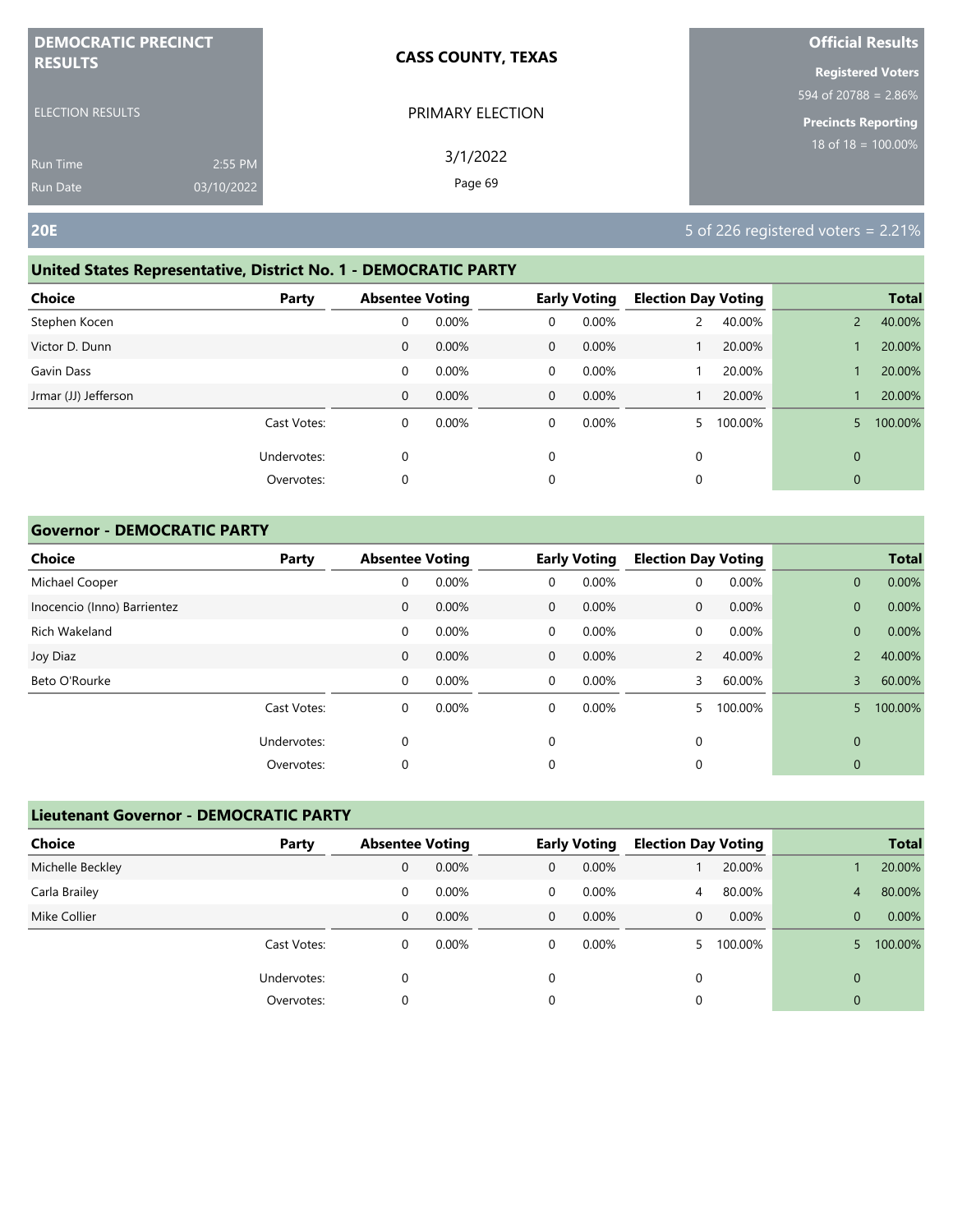| <b>DEMOCRATIC PRECINCT</b>    | <b>CASS COUNTY, TEXAS</b> | <b>Official Results</b>    |
|-------------------------------|---------------------------|----------------------------|
| <b>RESULTS</b>                |                           | <b>Registered Voters</b>   |
|                               |                           | 594 of 20788 = $2.86\%$    |
| <b>ELECTION RESULTS</b>       | PRIMARY ELECTION          | <b>Precincts Reporting</b> |
| 2:55 PM<br><b>Run Time</b>    | 3/1/2022                  | $18$ of $18 = 100.00\%$    |
| 03/10/2022<br><b>Run Date</b> | Page 70                   |                            |

#### **Attorney General - DEMOCRATIC PARTY**

| <b>Choice</b>           | Party       | <b>Absentee Voting</b> |       |                | <b>Early Voting</b> | <b>Election Day Voting</b> |         |              | <b>Total</b> |
|-------------------------|-------------|------------------------|-------|----------------|---------------------|----------------------------|---------|--------------|--------------|
| Joe Jaworski            |             | 0                      | 0.00% | 0              | 0.00%               | 0                          | 0.00%   | $\mathbf{0}$ | 0.00%        |
| Mike Fields             |             | $\mathbf{0}$           | 0.00% | $\overline{0}$ | 0.00%               |                            | 20.00%  |              | 20.00%       |
| Lee Merritt             |             | 0                      | 0.00% | 0              | 0.00%               |                            | 20.00%  |              | 20.00%       |
| Rochelle Mercedes Garza |             | $\mathbf 0$            | 0.00% | $\mathbf 0$    | 0.00%               | 3                          | 60.00%  | 3            | 60.00%       |
| S. "TBone" Raynor       |             | 0                      | 0.00% | 0              | 0.00%               | 0                          | 0.00%   | $\mathbf{0}$ | 0.00%        |
|                         | Cast Votes: | 0                      | 0.00% | $\Omega$       | 0.00%               |                            | 100.00% | 5            | 100.00%      |
|                         | Undervotes: | 0                      |       | $\mathbf 0$    |                     | 0                          |         | $\mathbf{0}$ |              |
|                         | Overvotes:  | 0                      |       | 0              |                     | 0                          |         | $\mathbf{0}$ |              |
|                         |             |                        |       |                |                     |                            |         |              |              |

#### **Comptroller of Public Accounts - DEMOCRATIC PARTY**

| <b>Choice</b>    | Party       | <b>Absentee Voting</b> |          |              | <b>Early Voting</b> | <b>Election Day Voting</b> |         |                | <b>Total</b> |
|------------------|-------------|------------------------|----------|--------------|---------------------|----------------------------|---------|----------------|--------------|
| Janet T. Dudding |             | 0                      | 0.00%    | $\mathbf{0}$ | 0.00%               | 0                          | 0.00%   | 0              | 0.00%        |
| Angel Luis Vega  |             | 0                      | 0.00%    | 0            | $0.00\%$            | $\overline{4}$             | 80.00%  | 4              | 80.00%       |
| Tim Mahoney      |             | 0                      | $0.00\%$ | $\mathbf 0$  | $0.00\%$            |                            | 20.00%  |                | 20.00%       |
|                  | Cast Votes: | 0                      | $0.00\%$ | 0            | 0.00%               |                            | 100.00% |                | 100.00%      |
|                  | Undervotes: | 0                      |          | 0            |                     | 0                          |         | $\Omega$       |              |
|                  | Overvotes:  | 0                      |          | 0            |                     | 0                          |         | $\overline{0}$ |              |

| <b>Choice</b>        | Party       | <b>Absentee Voting</b> |       |              | <b>Early Voting</b> | <b>Election Day Voting</b> |         |                | <b>Total</b> |
|----------------------|-------------|------------------------|-------|--------------|---------------------|----------------------------|---------|----------------|--------------|
| Jay Kleberg          |             | 0                      | 0.00% | 0            | 0.00%               | 0                          | 0.00%   | $\overline{0}$ | 0.00%        |
| Sandragrace Martinez |             | 0                      | 0.00% | $\mathbf{0}$ | $0.00\%$            | 3                          | 60.00%  | 3              | 60.00%       |
| Jinny Suh            |             | 0                      | 0.00% | 0            | $0.00\%$            | $\Omega$                   | 0.00%   | $\overline{0}$ | 0.00%        |
| Michael Lange        |             | 0                      | 0.00% | $\mathbf{0}$ | 0.00%               | $\mathcal{P}$              | 40.00%  | $\mathcal{P}$  | 40.00%       |
|                      | Cast Votes: | 0                      | 0.00% | 0            | 0.00%               |                            | 100.00% |                | 100.00%      |
|                      | Undervotes: | $\Omega$               |       | 0            |                     | $\Omega$                   |         | $\Omega$       |              |
|                      | Overvotes:  | 0                      |       | 0            |                     | 0                          |         | 0              |              |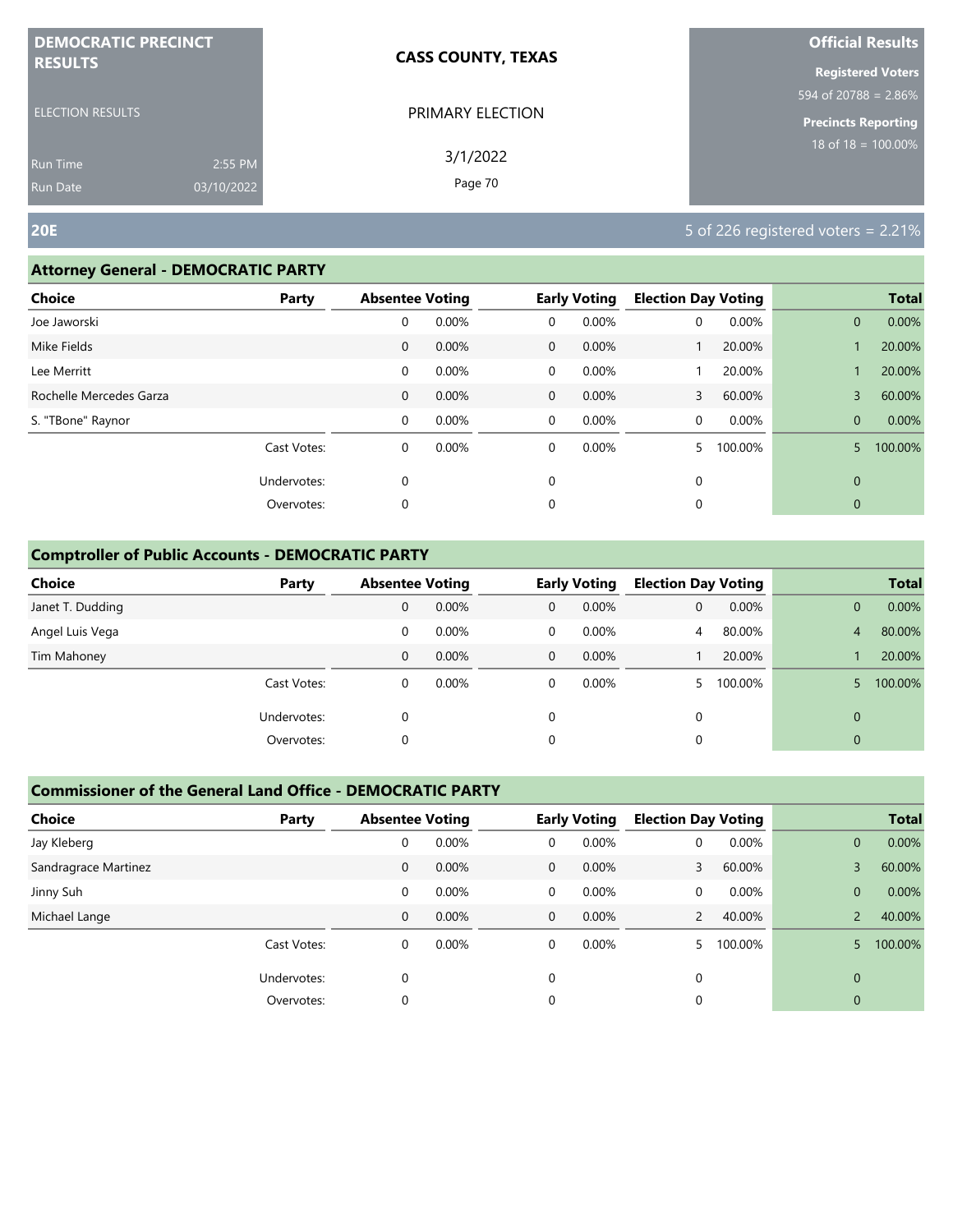| <b>DEMOCRATIC PRECINCT</b> |            | <b>CASS COUNTY, TEXAS</b> | <b>Official Results</b>        |
|----------------------------|------------|---------------------------|--------------------------------|
| <b>RESULTS</b>             |            |                           | <b>Registered Voters</b>       |
|                            |            |                           | 594 of 20788 = 2.86%           |
| <b>ELECTION RESULTS</b>    |            | PRIMARY ELECTION          | <b>Precincts Reporting</b>     |
| <b>Run Time</b>            | 2:55 PM    | 3/1/2022                  | $18 \text{ of } 18 = 100.00\%$ |
| <b>Run Date</b>            | 03/10/2022 | Page 71                   |                                |

#### **Commissioner of Agriculture - DEMOCRATIC PARTY**

| <b>Choice</b><br>Party |   | <b>Absentee Voting</b> |              | <b>Early Voting</b> |    | <b>Election Day Voting</b> |                | <b>Total</b> |
|------------------------|---|------------------------|--------------|---------------------|----|----------------------------|----------------|--------------|
| Ed Ireson              | 0 | 0.00%                  | 0            | 0.00%               | 0  | 0.00%                      |                | 0.00%        |
| Susan Hays             | 0 | $0.00\%$               | $\mathbf{0}$ | $0.00\%$            | 5. | 100.00%                    |                | 100.00%      |
| Cast Votes:            | 0 | $0.00\%$               | 0            | $0.00\%$            |    | 100.00%                    |                | 100.00%      |
| Undervotes:            | 0 |                        | 0            |                     | 0  |                            | $\mathbf 0$    |              |
| Overvotes:             | 0 |                        | 0            |                     | 0  |                            | $\overline{0}$ |              |

| <b>Railroad Commissioner - DEMOCRATIC PARTY</b> |             |                        |          |  |                     |   |                            |          |              |  |
|-------------------------------------------------|-------------|------------------------|----------|--|---------------------|---|----------------------------|----------|--------------|--|
| Choice                                          | Party       | <b>Absentee Voting</b> |          |  | <b>Early Voting</b> |   | <b>Election Day Voting</b> |          | <b>Total</b> |  |
| Luke Warford                                    |             |                        | $0.00\%$ |  | $0.00\%$            |   | 2 100.00%                  |          | 100.00%      |  |
|                                                 | Cast Votes: |                        | 0.00%    |  | $0.00\%$            |   | 2 100.00%                  |          | 100.00%      |  |
|                                                 | Undervotes: |                        |          |  |                     | 3 |                            |          |              |  |
|                                                 | Overvotes:  |                        |          |  |                     | 0 |                            | $\Omega$ |              |  |

#### **Justice, Supreme Court, Place 3 - DEMOCRATIC PARTY**

| Choice        | Party       | <b>Absentee Voting</b> |          | <b>Early Voting</b> |          | <b>Election Day Voting</b> |           |   | <b>Total</b> |
|---------------|-------------|------------------------|----------|---------------------|----------|----------------------------|-----------|---|--------------|
| Erin A Nowell |             | 0                      | $0.00\%$ | 0                   | $0.00\%$ |                            | 2 100.00% |   | 100.00%      |
|               | Cast Votes: |                        | $0.00\%$ | 0                   | $0.00\%$ |                            | 2 100.00% |   | 100.00%      |
|               | Undervotes: |                        |          |                     |          |                            |           |   |              |
|               | Overvotes:  |                        |          |                     |          |                            |           | 0 |              |

| Choice         | Party       | <b>Absentee Voting</b> |          | <b>Early Voting</b> |          | <b>Election Day Voting</b> |           |   | <b>Total</b> |
|----------------|-------------|------------------------|----------|---------------------|----------|----------------------------|-----------|---|--------------|
| Amanda Reichek |             |                        | $0.00\%$ | 0                   | $0.00\%$ | 2                          | 100.00%   |   | 100.00%      |
|                | Cast Votes: |                        | $0.00\%$ | 0                   | $0.00\%$ |                            | 2 100.00% |   | 100.00%      |
|                | Undervotes: |                        |          |                     |          |                            |           |   |              |
|                | Overvotes:  |                        |          |                     |          |                            |           | 0 |              |